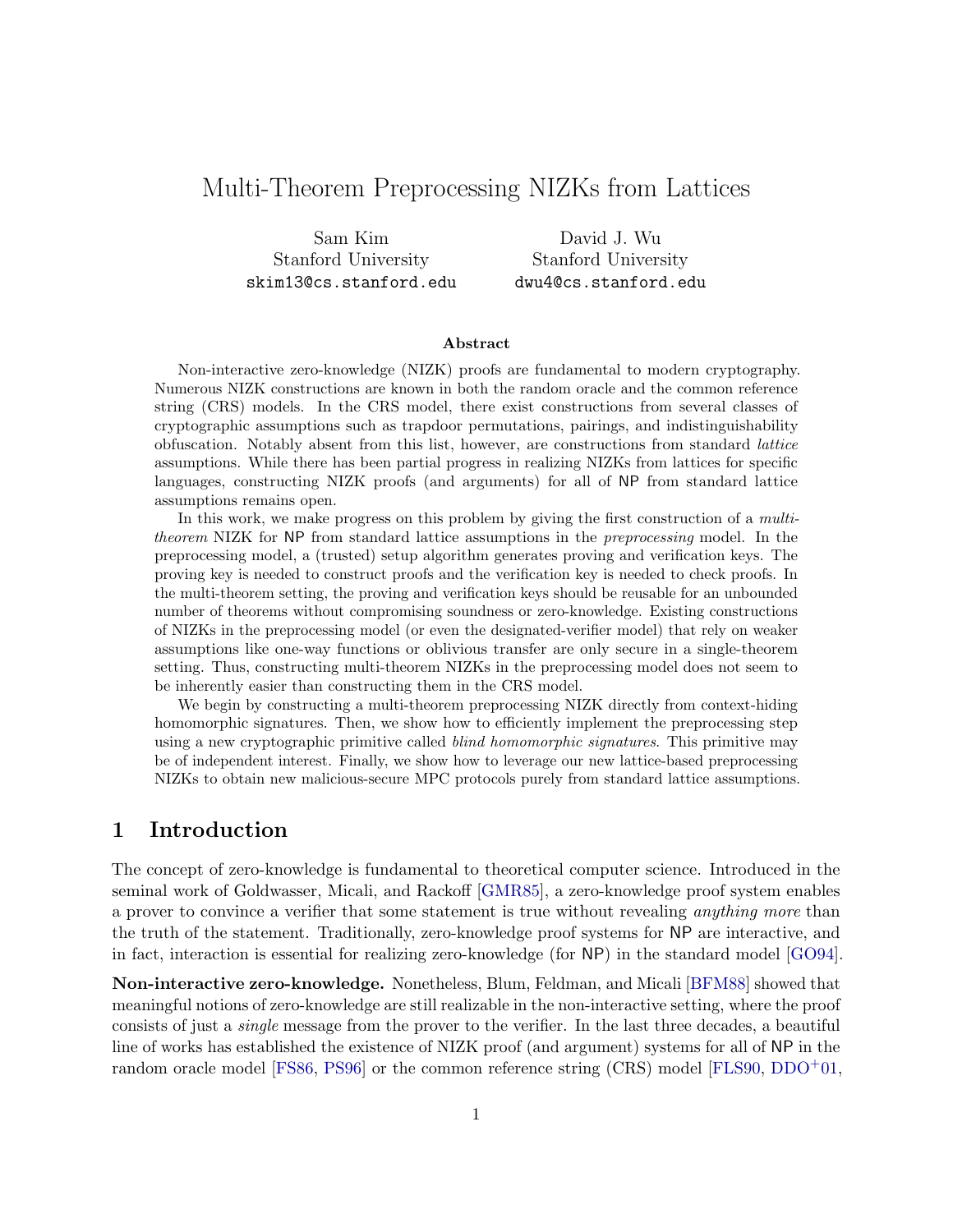[GOS06,](#page-42-1) [Gro10,](#page-42-2) [SW14\]](#page-44-0), where the prover and the verifier are assumed to have access to a common string chosen by a trusted third party. Today, we have NIZK candidates in the CRS model from several classes of cryptographic assumptions:<sup>[1](#page-0-0)</sup> (doubly-enhanced) trapdoor permutations [\[FLS90,](#page-41-2) [DDO](#page-40-0)+01, [Gro10\]](#page-42-2), pairings [\[GOS06\]](#page-42-1), and indistinguishability obfuscation [\[SW14\]](#page-44-0). Notably absent from this list are constructions from lattice assumptions [\[Ajt96,](#page-38-0) [Reg05\]](#page-44-1). While some partial progress has been made in the case of specific languages [\[PV08,](#page-44-2) [APSD18\]](#page-38-1), the general case of constructing NIZK proofs (or even arguments) for all of NP from standard lattice assumptions remains a longstanding open problem.

NIZKs in a preprocessing model. In this work, we make progress on this problem by giving the first multi-theorem NIZK argument (and proof<sup>[2](#page-0-0)</sup>) system for NP from standard lattice assumptions in the preprocessing model. In the NIZK with preprocessing model [\[DMP88\]](#page-41-3), there is an initial (trusted) setup phase that generates a proving key  $k_P$  and a verification key  $k_V$ . The proving key is needed to construct proofs while the verification key is needed to check proofs. In addition, the setup phase is run before any statements are proven (and thus, must be statement-independent). In the multi-theorem setting, we require that soundness holds against a prover who has oracle access to the verifier (but does not see  $k_V$ ), and that zero-knowledge holds against a verifier who has oracle access to the prover (but does not see  $k_P$ ). The NIZK with preprocessing model generalizes the more traditional settings under which NIZKs have been studied. For instance, the case where  $k_P$  is public (but  $k_V$  is secret) corresponds to designated-verifier NIZKs [\[CD04,](#page-40-1) [DFN06,](#page-40-2) [CG15\]](#page-40-3), while the case where both  $k_P$  and  $k_V$  are public corresponds to the traditional CRS setting, where the CRS is taken to be the pair  $(k_P, k_V)$ .

Why study the preprocessing model? While the preprocessing model is weaker than the more traditional CRS model, constructing multi-theorem NIZK arguments (and proofs) in this model does not appear to be any easier than constructing them in the CRS model. Existing constructions of NIZKs in the preprocessing model from weaker assumptions such as one-way functions [\[DMP88,](#page-41-3) [LS90,](#page-43-1) [Dam92,](#page-40-4) [IKOS09\]](#page-42-3) or oblivious transfer [\[KMO89\]](#page-43-2) are only secure in the single-theorem setting. As we discuss in greater detail in Remark [4.11,](#page-24-0) the constructions from [\[DMP88,](#page-41-3) [LS90,](#page-43-1) [Dam92\]](#page-40-4) only provide single-theorem zero-knowledge, while the constructions in [\[KMO89,](#page-43-2) [IKOS09\]](#page-42-3) only provide single-theorem soundness. Even in the designated-verifier setting [\[CD04,](#page-40-1) [DFN06,](#page-40-2) [CG15\]](#page-40-3) (where only the holder of a verification key can verify the proofs), the existing constructions of NIZKs for NP based on linearly-homomorphic encryption suffer from the so-called "verifier-rejection" problem where soundness holds only against a *logarithmically-bounded* number of statements. Thus, the only candidates of multi-theorem NIZKs where soundness and zero-knowledge hold for an unbounded number of theorems are the constructions in the CRS model, which all rely on trapdoor permutations, pairings, or obfuscation. Thus, it remains an interesting problem to realize multi-theorem NIZKs from lattice assumptions even in the preprocessing model.

Moreover, as we show in Section [6.1,](#page-34-0) multi-theorem NIZKs in the preprocessing model suffice to instantiate many of the classic applications of NIZKs for boosting the security of multiparty computation (MPC) protocols. Thus, our new constructions of reusable NIZK arguments from standard lattice assumptions imply new constructions of round-optimal, near-optimal-communication

<sup>&</sup>lt;sup>1</sup>There are also NIZK candidates based on number-theoretic assumptions [\[BFM88,](#page-39-0) [DMP87,](#page-41-4) [BDMP91\]](#page-38-2) which satisfy weaker properties. We discuss these in greater detail in Section [1.2](#page-6-0) and Remark [4.11.](#page-24-0)

<sup>&</sup>lt;sup>2</sup>A simple variant of our construction gives a lattice-based NIZK proof system in the preprocessing model where soundness also holds against computationally-unbounded provers (Remark [4.10\)](#page-24-1). For reasons outlined in Remark [4.10,](#page-24-1) however, we will focus primarily on our construction of NIZK arguments in the preprocessing model.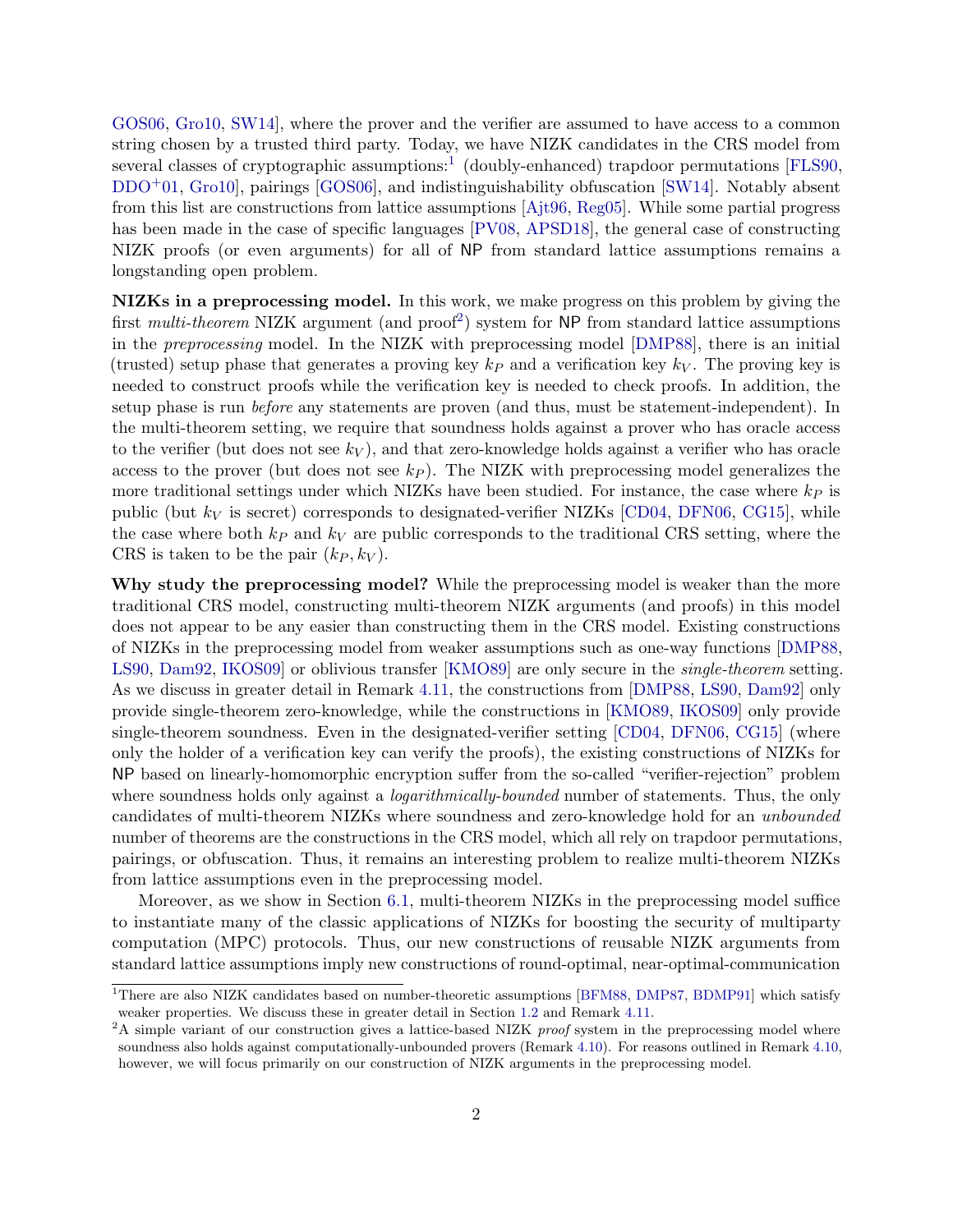MPC protocols purely from lattice assumptions. Our work also implies a *succinct* version of the classic Goldreich-Micali-Wigderson compiler [\[GMW86,](#page-42-4) [GMW87\]](#page-42-5) for boosting semi-honest security to malicious security, again purely from standard lattice assumptions. Furthermore, studying NIZKs in the preprocessing model may also serve as a stepping stone towards realizing NIZKs in the CRS model from standard lattice assumptions. For example, the starting point of the first multi-theorem NIZK construction by Feige, Lapidot, and Shamir [\[FLS90\]](#page-41-2) was a NIZK proof for graph Hamiltonicity in the preprocessing model.

### <span id="page-2-0"></span>1.1 Multi-Theorem Preprocessing NIZKs from Lattices

The focus of this work is on constructing NIZKs in the preprocessing model (which we will often refer to as a "preprocessing NIZK") from standard lattice assumptions. As we discuss in Section [1.2](#page-6-0) and in Remark [4.11,](#page-24-0) this is the first candidate of reusable (i.e., multi-theorem) NIZK arguments from a standard lattice assumption. Below, we provide a high-level overview of our main construction.

Homomorphic signatures. A homomorphic signature scheme [\[BF11a,](#page-39-1) [BF11b,](#page-39-2) [GVW15,](#page-42-6) [ABC](#page-38-3)+15] enables computations on *signed* data. Specifically, a user can sign a message  $x$  using her private signing key to obtain a signature  $\sigma$ . Later on, she can delegate the pair  $(x, \sigma)$  to an untrusted data processor. The data processor can then compute an arbitrary function  $g$  on the signed data to obtain a value  $y = g(x)$  along with a signature  $\sigma_{q,y}$ . The computed signature  $\sigma_{q,y}$  should certify that the value y corresponds to a *correct* evaluation of the function  $g$  on the original input  $x$ . In a context-hiding homomorphic signature scheme [\[BFF](#page-39-3)+09, [BF11a\]](#page-39-1), the computed signature  $\sigma_{q,y}$ also hides the input message x. Namely, the pair  $(y, \sigma_{g,y})$  reveals no information about x other than what could be inferred from the output  $y = g(x)$ . Gorbunov et al. [\[GVW15\]](#page-42-6) gave the first construction of a context-hiding homomorphic signature scheme for general Boolean circuits (with bounded depth) from standard lattice assumptions.

From homomorphic signatures to zero-knowledge. The notion of context-hiding in a homomorphic signature scheme already bears a strong resemblance to zero-knowledge. Namely, a context-hiding homomorphic signature scheme allows a user (e.g., a prover) to certify the result of a computation (e.g., the output of an NP relation) without revealing any additional information about the input (e.g., the NP witness) to the computation. Consider the following scenario. Suppose the prover has a statement-witness pair  $(x, w)$  for some NP relation R and wants to convince the verifier that  $\mathcal{R}(x, w) = 1$  without revealing w. For sake of argument, suppose the prover has obtained a signature  $\sigma_w$  on the witness w (but does not have the signing key for the signature scheme), and the verifier holds the verification key for the signature scheme. In this case, the prover can construct a zero-knowledge proof for x by evaluating the relation  $\mathcal{R}_x(w) := \mathcal{R}(x, w)$  on  $(w, \sigma_w)$ . If  $\mathcal{R}(x, w) = 1$ , then this yields a new signature  $\sigma_{\mathcal{R},x}$  on the bit 1. The proof for x is just the signature  $\sigma_{\mathcal{R},x}$ . Context-hiding of the homomorphic signature scheme says that the signature  $\sigma_{\mathcal{R},x}$  reveals no information about the input to the computation (the witness  $w$ ) other than what is revealed by the output of the computation (namely, that  $\mathcal{R}(x, w) = 1$ ). This is precisely the zero-knowledge property. Soundness of the proof system follows by unforgeability of the homomorphic signature scheme (if there is no w such that  $\mathcal{R}_x(w) = 1$ , the prover would not be able to produce a signature on the value 1 that verifies according to the function  $\mathcal{R}_x$ ).

While this basic observation suggests a connection between homomorphic signatures and zeroknowledge, it does not directly give a NIZK argument. A key problem is that to construct the proof, the prover must already possess a signature on its witness  $w$ . But since the prover does not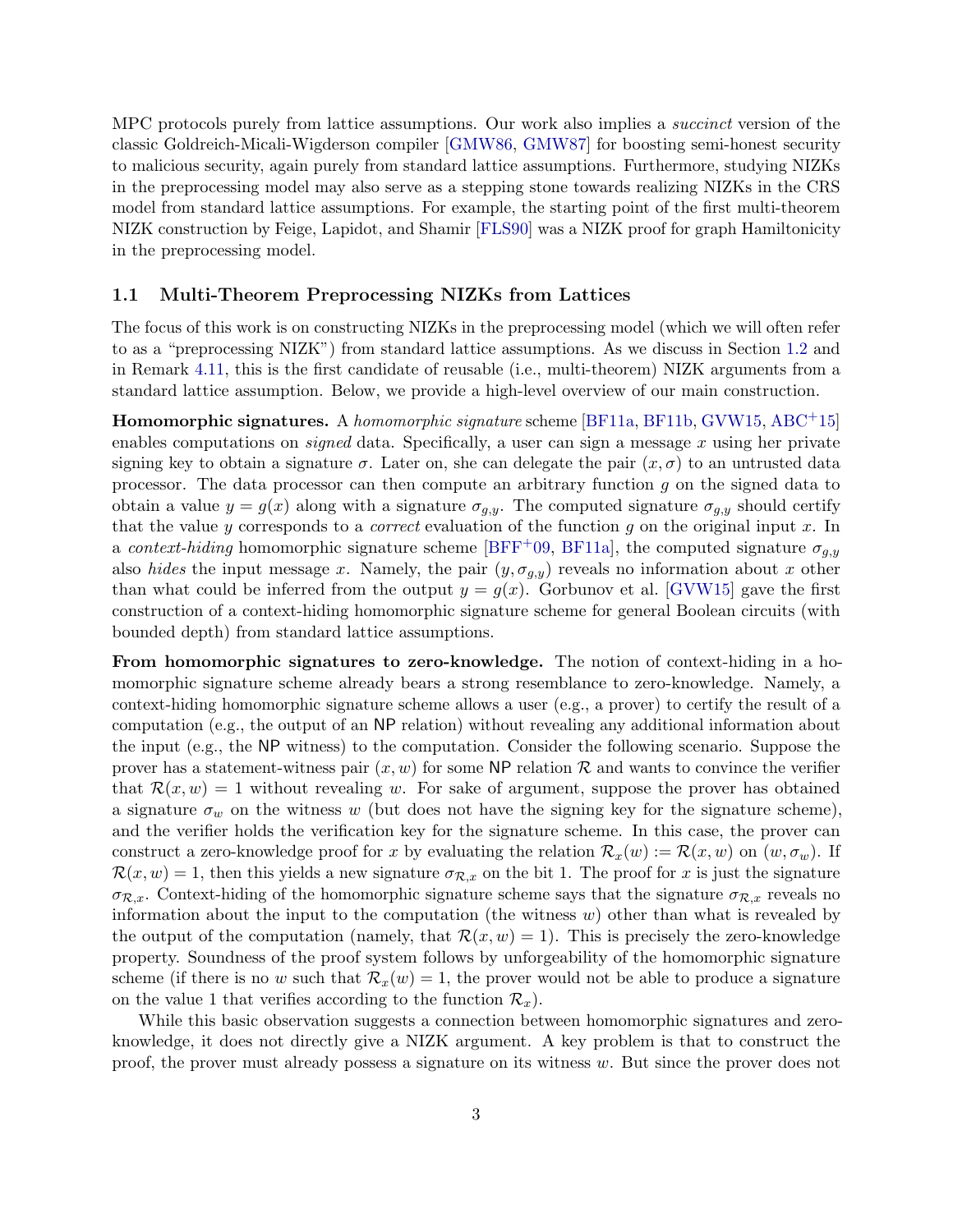have the signing key (if it did, then the proof system is no longer sound), it is unclear how the prover obtains this signature on  $w$  without interacting with the verifier (who could hold the signing key). This is the case even in the preprocessing model, because we require that the preprocessing be statement-independent (and in fact, reusable for arbitrarily many adaptively-chosen statements).

Preprocessing NIZKs from homomorphic signatures. Nonetheless, the basic observation shows that if we knew ahead of time which witness  $w$  the prover would use to construct its proofs, then the setup algorithm can simply give the prover a homomorphic signature  $\sigma_w$  on w. To support this, we add a layer of indirection. Instead of proving that it knows a witness w where  $\mathcal{R}(x, w) = 1$ , the prover instead demonstrates that it has an encryption  $ct_w$  of w (under some key sk), and that it knows some secret key sk such that ct decrypts to a valid witness w where  $\mathcal{R}(x, w) = 1.3$  $\mathcal{R}(x, w) = 1.3$ A proof of the statement x then consists of the encrypted witness  $ct_w$  and a proof  $\pi_{\mathcal{R},x,ct_w}$  that  $ct_w$  is an encryption of a satisfying witness (under *some* key). First, if the encryption scheme is semantically-secure and the proof is zero-knowledge, then the resulting construction satisfies (computational) zero-knowledge. Moreover, the witness the prover uses to construct  $\pi_{\mathcal{R},x,\text{ct}_w}$  is always the same: the secret key sk. Notably, the witness is statement-independent and can be reused to prove arbitrarily many statements (provided the encryption scheme is CPA-secure).

This means we can combine context-hiding homomorphic signatures (for general circuits) with any CPA-secure symmetric encryption scheme to obtain NIZKs in the preprocessing model as follows:

- Setup: The setup algorithm generates a secret key sk for the encryption scheme as well as parameters for a homomorphic signature scheme. Both the proving and verification keys include the public parameters for the signature scheme. The proving key  $k_P$  additionally contains the secret key sk and a signature  $\sigma_{sk}$  on sk.
- Prove: To generate a proof that an NP statement x is true, the prover takes a witness  $w$ where  $\mathcal{R}(x, w) = 1$  and encrypts w under sk to obtain a ciphertext  $ct_w$ . Next, we define the witness-checking function CheckWitness[ $\mathcal{R}, x, \mathsf{ct}_w$ ] (parameterized by  $\mathcal{R}, x$ , and  $\mathsf{ct}_w$ ) that takes as input a secret key sk and outputs 1 if  $\mathcal{R}(x, \text{Decrypt}(\text{sk}, \text{ct}_w)) = 1$ , and 0 otherwise. The prover homomorphically evaluates CheckWitness[ $\mathcal{R}, x, ct_w$ ] on (sk,  $\sigma_{sk}$ ) to obtain a new signature  $\sigma^*$  on the value 1. The proof consists of the ciphertext  $ct_w$  and the signature  $\sigma^*$ .
- Verify: Given a statement x for an NP relation R and a proof  $\pi = (ct, \sigma^*)$ , the verifier checks that  $\sigma^*$  is a valid signature on the bit 1 according to the function CheckWitness[ $\mathcal{R}, x$ , ct]. Notice that the description on the function only depends on the relation  $\mathcal{R}$ , the statement x, and the ciphertext ct, all of which are known to the verifier.

Since the homomorphic signature scheme is context-hiding, the signature  $\sigma^*$  hides the input to CheckWitness $[\mathcal{R}, x, ct_w]$ , which in this case, is the secret key sk. By CPA-security of the encryption scheme, the ciphertext hides the witness  $w$ , so the scheme provides zero-knowledge. Soundness again follows from unforgeability of the signature scheme. Thus, by combining a lattice-based homomorphic signature scheme for general circuits [\[GVW15\]](#page-42-6) with any lattice-based CPA-secure symmetric encryption scheme, we obtain a (multi-theorem) preprocessing NIZK from lattices. In fact, the verification key in our construction only consists of the public parameters for the homomorphic

<sup>&</sup>lt;sup>3</sup>This is a classic technique in the construction of non-interactive proof systems and has featured in many contexts  $(e.g., [SP92, GGI<sup>+</sup>15]).$  $(e.g., [SP92, GGI<sup>+</sup>15]).$  $(e.g., [SP92, GGI<sup>+</sup>15]).$  $(e.g., [SP92, GGI<sup>+</sup>15]).$  $(e.g., [SP92, GGI<sup>+</sup>15]).$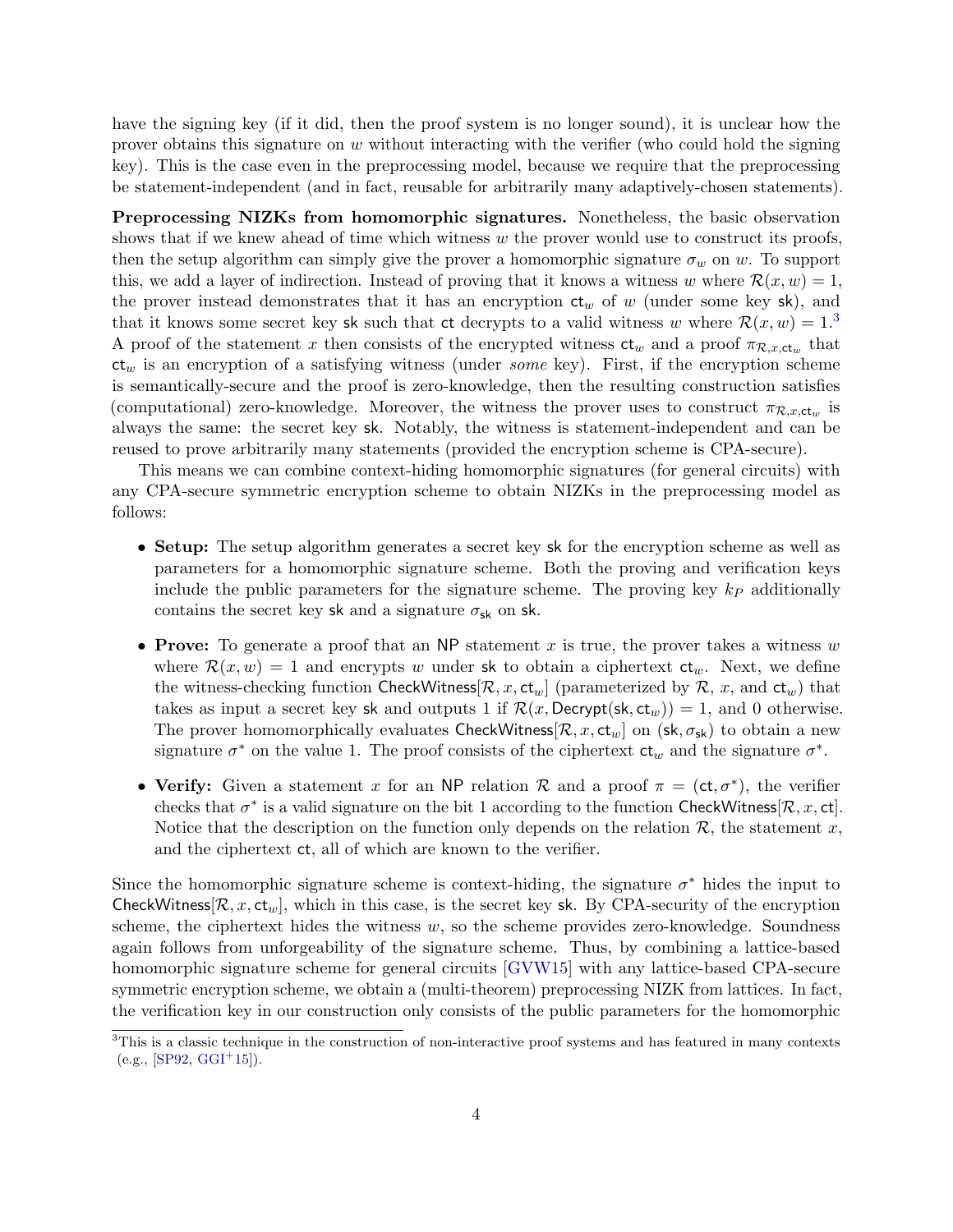signature scheme, and thus, can be made public. This means that in our construction, only the proving key needs to be kept secret, so we can equivalently view our construction as a multi-theorem "designated-prover" NIZK. We discuss this in greater detail in Remark [4.6.](#page-23-0)

An appealing property of our preprocessing NIZKs is that the proofs are short: the length of a NIZK argument for an NP relation  $\mathcal R$  is  $|w| + \text{poly}(\lambda, d)$  bits, where  $|w|$  is the length of a witness for  $\mathcal R$  and d is the depth of the circuit computing  $\mathcal R$ . The proof size in NIZK constructions from trapdoor permutations or pairings  $[FLS90, DDO<sup>+</sup>01, GOS06, Gro10]$  $[FLS90, DDO<sup>+</sup>01, GOS06, Gro10]$  $[FLS90, DDO<sup>+</sup>01, GOS06, Gro10]$  $[FLS90, DDO<sup>+</sup>01, GOS06, Gro10]$  $[FLS90, DDO<sup>+</sup>01, GOS06, Gro10]$  $[FLS90, DDO<sup>+</sup>01, GOS06, Gro10]$  $[FLS90, DDO<sup>+</sup>01, GOS06, Gro10]$  typically scale with the size of the circuit computing  $R$  and *multiplicatively* with the security parameter. Previously, Gentry et al.  $[GGI+15]$  $[GGI+15]$  gave a generic approach using fully homomorphic encryption (FHE) to reduce the proof size in any NIZK construction. The advantage of our approach is that we naturally satisfy this succinctness property, and the entire construction can be based only on lattice assumptions (without needing to mix assumptions). We discuss this in greater detail in Remark [4.7.](#page-23-1) We also give the complete description of our preprocessing NIZK and security analysis in Section [4.](#page-20-0)

In the above construction, if the homomorphic signature scheme is unforgeable even against computationally-unbounded adversaries, then the construction gives a NIZK proof in the preprocessing model. In Remark [4.10,](#page-24-1) we describe how to realize this using lattice-based context-hiding statistically-binding homomorphic commitments [\[GVW15\]](#page-42-6). One of the advantages of using homomorphic signatures instead of homomorphic commitments is that they enable an efficient two-party protocol for implementing the preprocessing, which we discuss below. For this reason, we focus primarily on constructing preprocessing NIZK arguments from homomorphic signatures.

Blind homomorphic signatures for efficient preprocessing. A limitation of preprocessing NIZKs is we require a trusted setup to generate the proving and verification keys. One solution is to have the prover and verifier run a (malicious-secure) two-party computation protocol (e.g., [\[LP07\]](#page-43-3)) to generate the proving and verification keys. However, generic MPC protocols are often costly and require making *non-black-box* use of the underlying homomorphic signature scheme.

In this work, we describe a conceptually simpler and more efficient way of implementing the preprocessing without relying on general MPC. We do so by introducing a new cryptographic notion called blind homomorphic signatures. First, we observe that we can view the two-party computation of the setup phase as essentially implementing a "blind signing" protocol where the verifier holds the signing key for the homomorphic signature scheme and the prover holds the secret key sk. At the end of the blind signing protocol, the prover should learn  $\sigma_{sk}$  while the verifier should not learn anything about sk. This is precisely the properties guaranteed by a blind signature protocol [\[Cha82,](#page-40-5) [Fis06\]](#page-41-6). In this work, we introduce the notion of a blind homomorphic signature scheme which combines the blind signing protocol of traditional blind signature schemes while retaining the ability to homomorphically operate on ciphertexts. Since the notion of a blind homomorphic signatures is inherently a two-party functionality, we formalize it in the model of universal composability [\[Can01\]](#page-39-4). We provide the formal definition of the ideal blind homomorphic signature functionality in Section [5.](#page-26-0)

In Section [5.1,](#page-31-0) we show how to securely realize our ideal blind homomorphic signature functionality in the presence of malicious adversaries by combining homomorphic signatures with any UC-secure oblivious transfer (OT) protocol [\[CLOS02\]](#page-40-6). Note that security against malicious adversaries is critical for our primary application of leveraging blind homomorphic signatures to implement the setup algorithm of our preprocessing NIZK candidate. At a high-level, we show how to construct a blind homomorphic signature scheme from any "bitwise" homomorphic signature scheme—namely, a homomorphic signature scheme where the signature on an  $\ell$ -bit message consists of  $\ell$  signatures, one for each bit of the message. Moreover, we assume that the signature on each bit position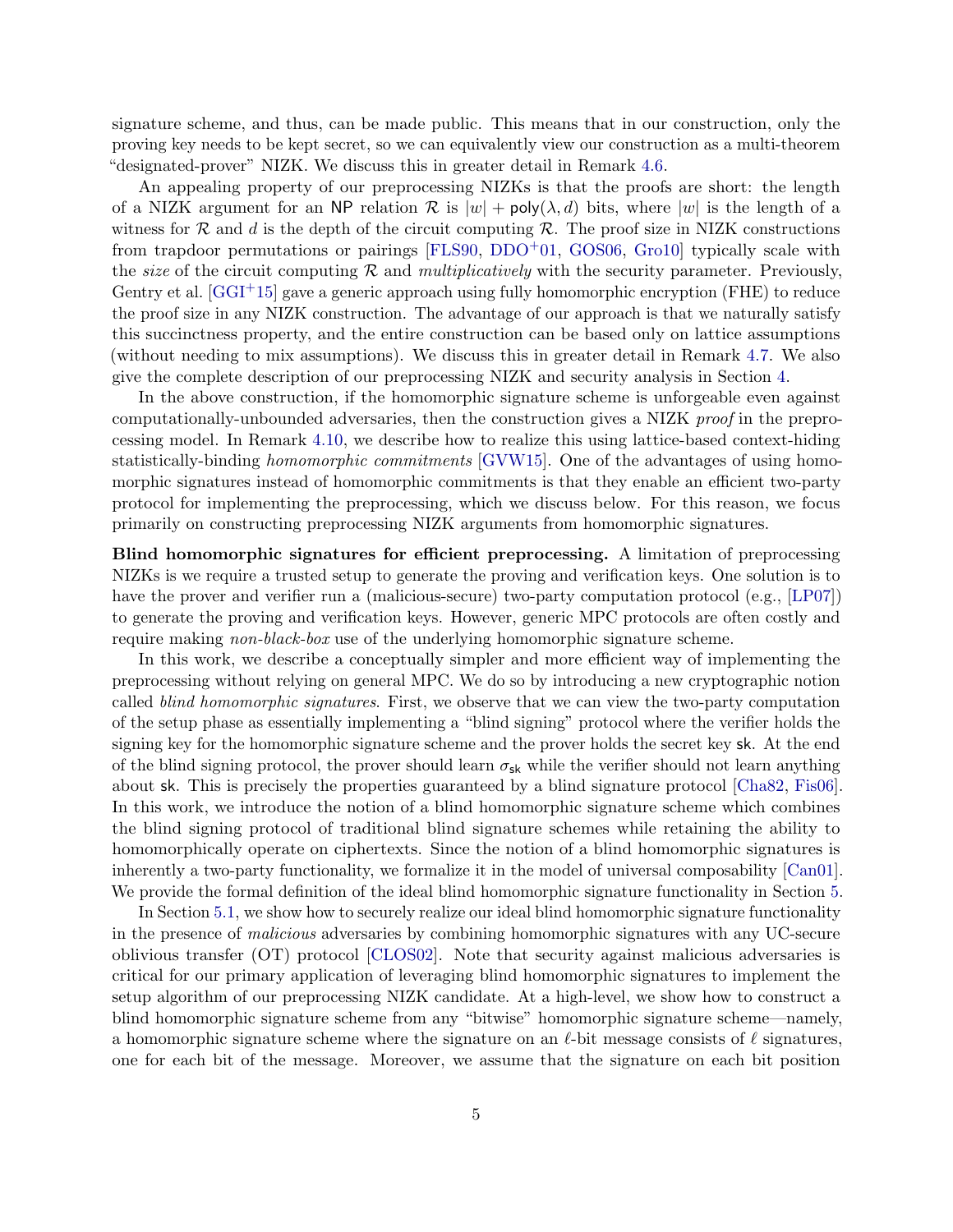only depends on the value of that particular bit (and not the value of any of the other bits of the message); of course, the  $\ell$  signatures can still be generated using common or correlated randomness. Given a bitwise homomorphic signature scheme, we can implement the blind signing protocol (on  $\ell$ -bit messages) using  $\ell$  independent 1-out-of-2 OTs. Specifically, the signer plays the role of the sender in the OT protocol and for each index  $i \in [\ell]$ , the signer signs both the bit 0 as well as the bit 1. Then, to obtain a signature on an  $\ell$ -bit message, the receiver requests the signatures corresponding to the bits of its message.

While the high-level schema is simple, there are a few additional details that we have to handle to achieve robustness against a malicious signer. For instance, a malicious signer can craft the parameters of the homomorphic signature scheme so that when an evaluator computes on a signature, the resulting signatures no longer provide context-hiding. Alternatively, a malicious signer might mount a "selective-failure" attack during the blind-signing protocol to learn information about the receiver's message. We discuss how to address these problems by giving strong definitions of malicious context-hiding for homomorphic signatures in Section [3,](#page-10-0) and give the full construction of blind homomorphic signatures from oblivious transfer in Section [5.1.](#page-31-0) In particular, we show that the Gorbunov et al. [\[GVW15\]](#page-42-6) homomorphic signature construction satisfies our stronger security notions, and so coupled with the UC-secure lattice-based OT protocol of Peikert et al. [\[PVW08\]](#page-44-4), we obtain a UC-secure blind homomorphic signature scheme from standard lattice assumptions. Moreover, the blind signing protocol is a two-round protocol, and only makes black-box use of the underlying homomorphic signature scheme.

UC-secure preprocessing NIZKs. Finally, we show that using our UC-secure blind homomorphic signature candidate, we can in fact realize the stronger notion of UC-secure NIZK arguments in a preprocessing model from standard lattice assumptions. This means that our NIZKs can be arbitrarily composed with other cryptographic protocols. Our new candidates are thus suitable to instantiate many of the classic applications of NIZKs for boosting the security of general MPC protocols. As we show in Section [6,](#page-32-0) combining our preprocessing UC-NIZKs with existing latticebased semi-malicious MPC protocols such as [\[MW16\]](#page-43-4) yields malicious-secure protocols purely from standard lattice assumptions (in a reusable preprocessing model). We also show that our constructions imply a succinct version of the classic GMW [\[GMW86,](#page-42-4) [GMW87\]](#page-42-5) protocol compiler (where the total communication overhead of the compiled protocol depends only on the *depth*, rather than the size of the computation).

Towards NIZKs in the CRS model. In this paper, we construct the first multi-theorem preprocessing NIZK arguments and proofs from standard lattice assumptions. However, our techniques do not directly generalize to the CRS setting. While it is possible to obtain a publicly*verifiable* preprocessing NIZK (i.e., make the verification key  $k_V$  public), our construction critically relies on the prover state being hidden. This is because the prover state contains the *secret key* the prover uses to encrypt its witness in the proofs, so publishing this compromises zero-knowledge. Nonetheless, we believe that having a better understanding of NIZKs in the preprocessing model provides a useful stepping stone towards the goal of building NIZKs from lattices in the CRS model, and we leave this as an exciting open problem.

Preprocessing NIZKs from other assumptions? Our work gives the first construction of a multi-theorem preprocessing NIZK from standard lattice assumptions. It is an interesting challenge to obtain multi-theorem preprocessing NIZKs from other assumptions that are currently not known to imply NIZKs in the CRS model. For instance, a natural target would be to construct multi-theorem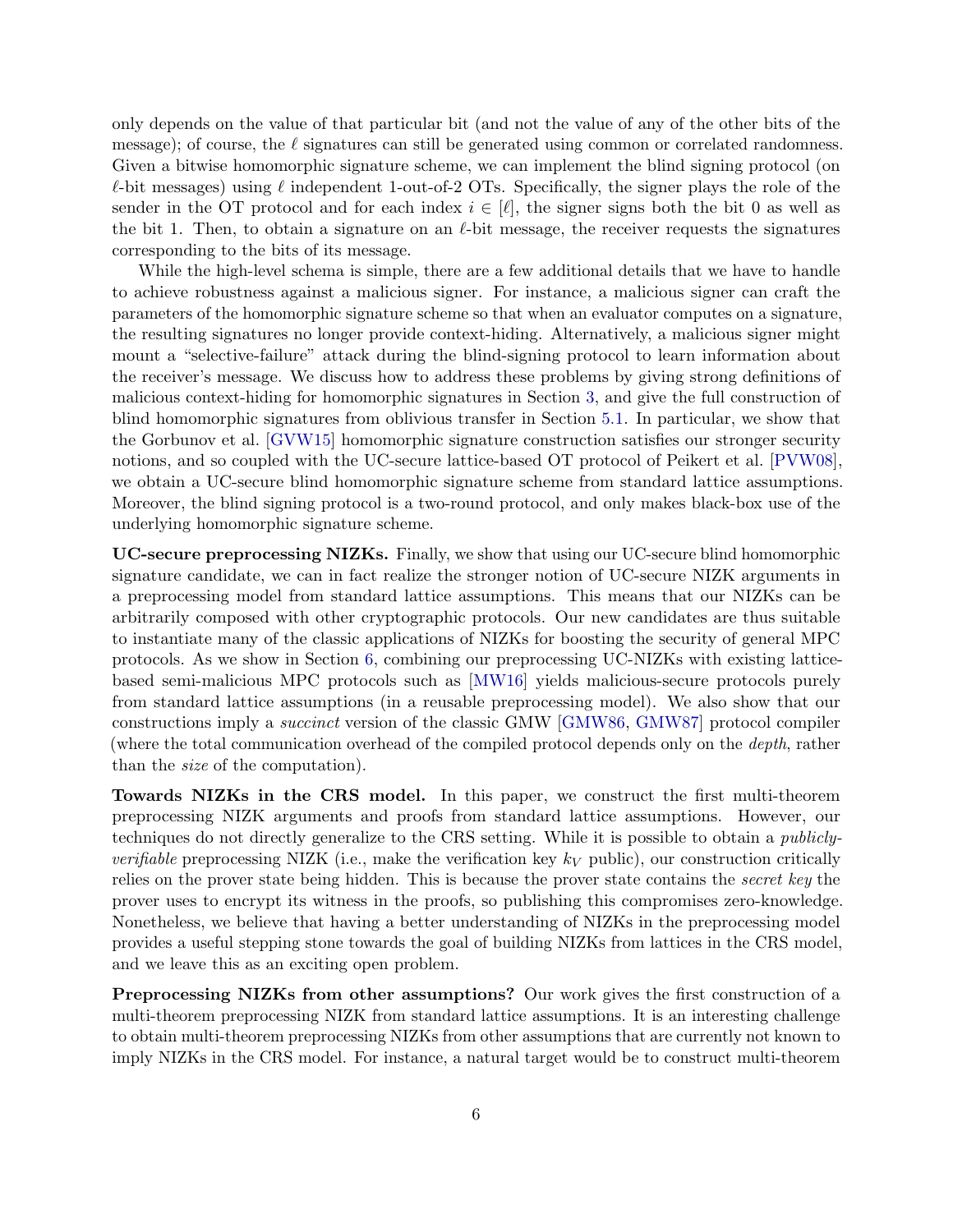NIZKs in the preprocessing model from the decisional Diffie-Hellman (DDH) assumption.

#### <span id="page-6-0"></span>1.2 Additional Related Work

In this section, we survey some additional related work on NIZK constructions, blind signatures, and homomorphic signatures.

Other NIZK proof systems. In the CRS model, there are several NIZK constructions based on specific number-theoretic assumptions such as quadratic residuosity [\[BFM88,](#page-39-0) [DMP87,](#page-41-4) [BDMP91\]](#page-38-2). These candidates are also secure in the *bounded-theorem* setting where the CRS can only be used for an *a priori* bounded number of proofs. Exceeding this bound compromises soundness or zeroknowledge. In the preprocessing model, Kalai and Raz [\[KR06\]](#page-43-5) gave a single-theorem succinct NIZK proof system for the class LOGSNP from polylogarithmic private information retrieval (PIR) and exponentially-hard OT. In this work, we focus on constructing multi-theorem NIZKs, where an arbitrary number of proofs can be constructed after an initial setup phase.

NIZKs have also been constructed for specific algebraic languages in both the publicly-verifiable setting [\[Gro06,](#page-42-7) [GS08\]](#page-42-8) as well as the designated-verifier setting [\[CC17\]](#page-40-7). In the specific case of lattice-based constructions, there are several works on building hash-proof systems, (also known as smooth projective hash functions [\[CS02\]](#page-40-8)) [\[KV09,](#page-43-6) [ZY17,](#page-44-5) [BBDQ18\]](#page-38-4), which are designated-verifier NIZK proofs for a specific language (typically, this is the language of ciphertexts associated with a particular message). In the random oracle model, there are also constructions of lattice-based NIZK arguments from  $\Sigma$ -protocols [\[LNSW13,](#page-43-7) [XXW13\]](#page-44-6). Recently, there has also been work on instantiating the random oracle in  $\Sigma$ -protocols with lattice-based correlation-intractable hash functions [\[CCRR18\]](#page-40-9). However, realizing the necessary correlation-intractable hash functions from lattices requires making the non-standard assumption that Regev's encryption scheme [\[Reg05\]](#page-44-1) is exponentially KDM-secure against all polynomial-time adversaries. In our work, we focus on NIZK constructions for general NP languages in the plain model (without random oracles) from the standard LWE assumption (i.e., polynomial hardness of LWE with a subexponential approximation factor).

Very recently, Rothblum et al. [\[RSS18\]](#page-44-7) showed that a NIZK proof system for a decisional variant of the bounded distance decoding (BDD) problem suffices for building NIZK proof system for NP.

Blind signatures. The notion of blind signatures was first introduced by Chaum [\[Cha82\]](#page-40-5). There are many constructions of blind signatures from a wide range of assumptions in the random oracle model [\[Sch89,](#page-44-8) [Bra00,](#page-39-5) [PS00,](#page-44-9) [Abe01,](#page-38-5) [Bol03,](#page-39-6) [BNPS03,](#page-39-7) Rüc10, [BL13\]](#page-39-8), the CRS model [\[CKW04,](#page-40-10) [KZ06,](#page-43-8) [Fis06,](#page-41-6) [AO09,](#page-38-6) [Fuc09,](#page-41-7) [AFG](#page-38-7)<sup>+</sup>10, [AHO10,](#page-38-8) GS12, as well as the standard model  $[GRS<sup>+</sup>11, FHS15,$  $[GRS<sup>+</sup>11, FHS15,$  $[GRS<sup>+</sup>11, FHS15,$ [FHKS16,](#page-41-9) [HK16\]](#page-42-11).

Homomorphic signatures. There are many constructions of linearly homomorphic signatures [\[ABC](#page-37-0)+07, [SW08,](#page-44-11) [DVW09,](#page-41-10) [AKK09,](#page-38-9) [BFKW09,](#page-39-9) [GKKR10,](#page-41-11) [BF11a,](#page-39-1) [AL11,](#page-38-10) [BF11b,](#page-39-2) [CFW12,](#page-40-11) [Fre12,](#page-41-12) [ABC](#page-38-3)+15]. Beyond linear homomorphisms, a number of works [\[BF11b,](#page-39-2) [BFR13,](#page-39-10) [CFW14\]](#page-40-12) have constructed homomorphic signatures for polynomial functions from lattices or multilinear maps. For general circuits, Gorbunov et al. [\[GVW15\]](#page-42-6) gave the first homomorphic signature scheme from lattices, and Fiore et al. [\[FMNP16\]](#page-41-13) gave the first "multi-key" homomorphic signature scheme from lattices (where homomorphic operations can be performed on signatures signed under *different* keys).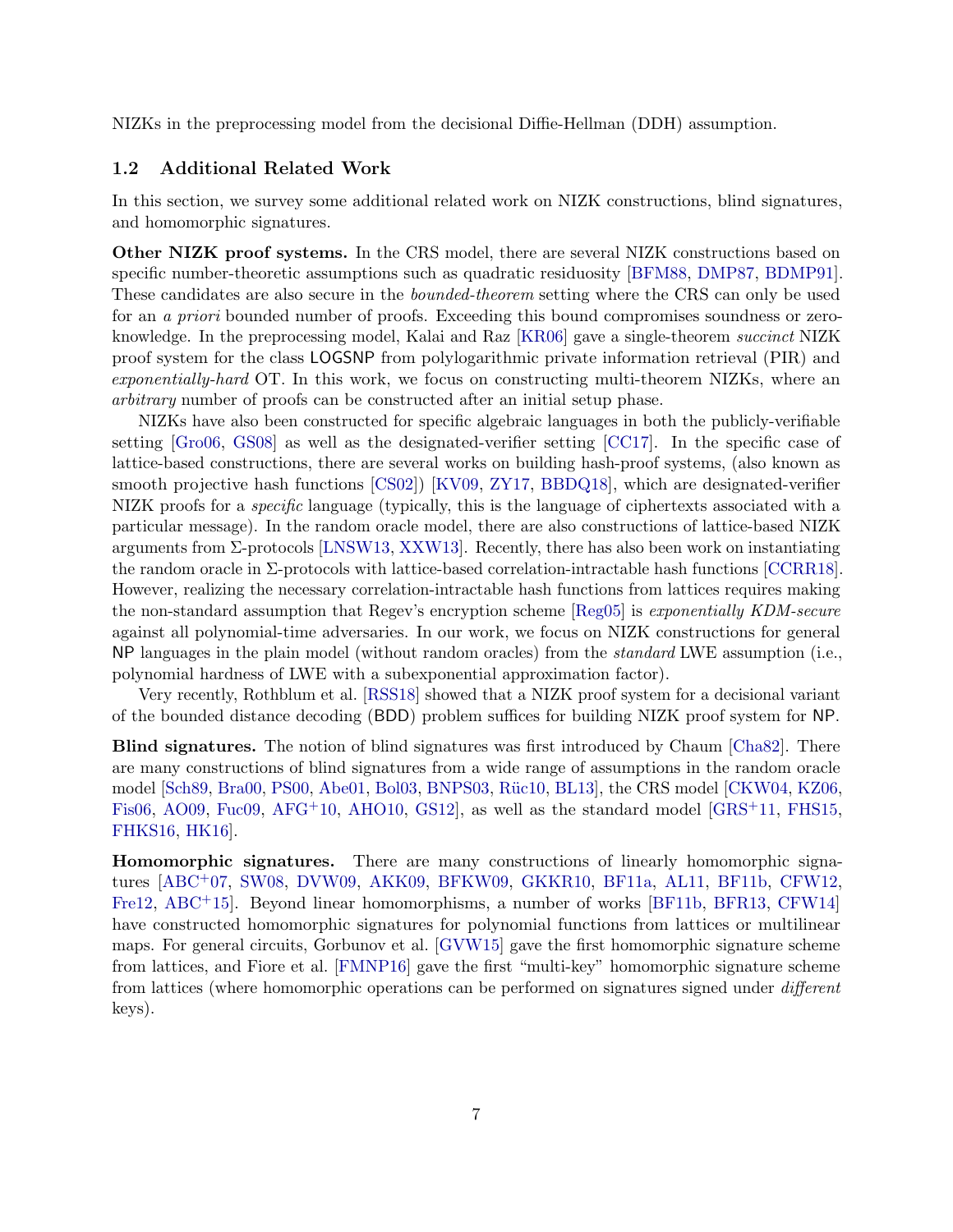# 2 Preliminaries

We begin by introducing some basic notation. For an integer  $n \geq 1$ , we write [n] to denote the set of integers  $\{1, \ldots, n\}$ . For a positive integer  $q > 1$ , we write  $\mathbb{Z}_q$  to denote the ring of integers modulo q. For a finite set S, we write  $x \stackrel{\text{R}}{\leftarrow} S$  to denote that x is sampled uniformly at random from S. For a distribution D, we write  $x \leftarrow \mathcal{D}$  to denote that x is sampled from D. Throughout this work, we use  $\lambda$  to denote a security parameter. We typically use bold uppercase letters (e.g.,  $\mathbf{A}, \mathbf{B}$ ) to denote matrices and bold lowercase letters  $(e.g., u, v)$  to denote vectors.

We say that a function f is negligible in  $\lambda$ , denoted negl( $\lambda$ ), if  $f(\lambda) = o(1/\lambda^c)$  for all constants  $c \in \mathbb{N}$ . We say that an event happens with negligible probability if the probability of the event occurring is bounded by a negligible function, and we say that an event happens with overwhelming probability if its complement occurs with negligible probability. We say an algorithm is efficient if it runs in probabilistic polynomial time in the length of its input. We write  $poly(\lambda)$  to denote a quantity whose value is upper-bounded by a fixed polynomial in  $\lambda$ . We say that two families of distributions  $\mathcal{D}_1 = {\mathcal{D}_{1,\lambda}}_{\lambda \in \mathbb{N}}$  and  $\mathcal{D}_2 = {\mathcal{D}_{2,\lambda}}_{\lambda \in \mathbb{N}}$  are computationally indistinguishable if no efficient algorithm can distinguish samples from either  $\mathcal{D}_1$  or  $\mathcal{D}_2$ , except with negligible probability. We denote this by writing  $\mathcal{D}_1 \stackrel{c}{\approx} \mathcal{D}_2$ . We write  $\mathcal{D}_1 \stackrel{s}{\approx} \mathcal{D}_2$  to denote that  $\mathcal{D}_1$  and  $\mathcal{D}_2$  are statistically indistinguishable (i.e., the statistical distance between  $\mathcal{D}_1$  and  $\mathcal{D}_2$  is bounded by a negligible function). We now review the definition of a CPA-secure encryption scheme.

**Definition 2.1** (CPA-Secure Encryption). An encryption scheme with message space  $\mathcal{M}$  is a tuple of efficient algorithms  $\Pi_{\mathsf{SE}} = (\mathsf{KeyGen}, \mathsf{Encrypt}, \mathsf{Decrypt})$  with the following properties:

- KeyGen( $1^{\lambda}$ )  $\rightarrow$  sk: On input the security parameter  $\lambda$ , the key-generation algorithm outputs a secret key sk.
- Encrypt(sk,  $m$ )  $\rightarrow$  ct: On input a secret key sk and a message  $m \in \mathcal{M}$ , the encryption algorithm outputs a ciphertext ct.
- Decrypt(sk, ct)  $\rightarrow$  m: On input a secret key sk and a ciphertext ct, the decryption algorithm either outputs a message  $m \in \mathcal{M}$  or a special symbol  $\perp$  (to denote that decryption failed).

A CPA-secure encryption scheme should satisfy the following properties:

• Correctness: For all messages  $m \in \mathcal{M}$ , if we take sk  $\leftarrow$  KeyGen $(1^{\lambda})$ , then

 $Pr[Decrypt(sk, \text{Encrypt}(sk, m)) = m] = 1.$ 

• CPA-Security: For all efficient adversaries A, if we take  $sk \leftarrow \mathsf{KeyGen}(1^{\lambda})$ , then

$$
\left|\Pr\left[\mathcal{A}^{\mathcal{O}_0(\mathsf{sk},\cdot,\cdot)}(1^\lambda)=1\right]-\Pr\left[\mathcal{A}^{\mathcal{O}_1(\mathsf{sk},\cdot,\cdot)}(1^\lambda)=1\right]\right|=\mathsf{negl}(\lambda),
$$

where  $\mathcal{O}_b(\mathsf{sk}, m_0, m_1)$  outputs Encrypt( $\mathsf{sk}, m_b$ ) and  $b \in \{0, 1\}$ .

CPA-secure encryption can be built from any one-way function. Here, we state one candidate that follows from any lattice-based PRF that can be computed by a circuit of depth independent of its output length (c.f., [\[GGM84,](#page-41-14) [Ajt96\]](#page-38-0)).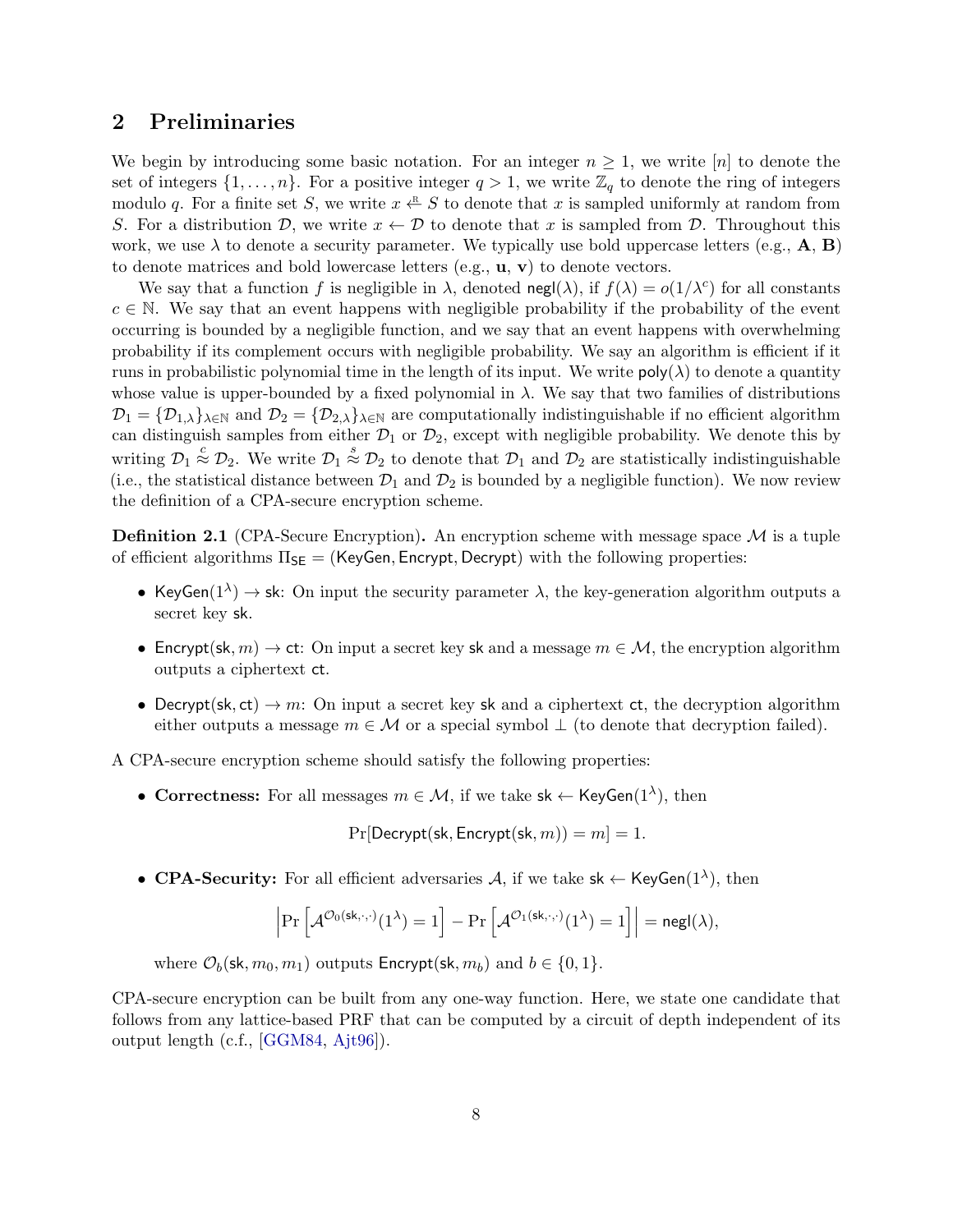<span id="page-8-1"></span>Fact 2.2 (CPA-Secure Encryption from LWE). Let  $\lambda$  be a security parameter. Under the LWE assumption (see Section [2.1\)](#page-8-0), there exists a CPA-secure encryption scheme  $\Pi_{\mathsf{SE}} = (\mathsf{KeyGen}, \mathsf{Encrypt}, \mathsf{S}$ Decrypt) over a message space  $M$  with the following properties:

- For all  $m \in \mathcal{M}$ , sk  $\leftarrow$  KeyGen(1<sup> $\lambda$ </sup>), and  $ct \leftarrow$  Encrypt(sk, m), we have that  $|ct| = |m| + poly(\lambda)$ .
- The decryption algorithm Decrypt can be computed by a circuit of depth  $poly(\lambda)$ .

### <span id="page-8-0"></span>2.1 Lattice Preliminaries

In this section, we describe known results for lattice-based cryptography that we use throughout the paper.

Norms for vectors and matrices. Throughout this work, we will always use the infinity norm for vectors and matrices. This means that for a vector  $\bf{x}$ , the norm  $\|\bf{x}\|$  is the maximal absolute value of an element in x. Similarly, for a matrix  $A$ ,  $||A||$  is the maximal absolute value of any of its entries. If  $\mathbf{x} \in \mathbb{Z}_q^n$  and  $\mathbf{A} \in \mathbb{Z}_q^{n \times m}$ , then  $\|\mathbf{x}^T \mathbf{A}\| \leq n \cdot \|\mathbf{x}\| \cdot \|\mathbf{A}\|$ .

Learning with errors. We first review the learning with errors (LWE) assumption [\[Reg05\]](#page-44-1). Let  $n, m, q \in \mathbb{N}$  be positive integers and  $\chi$  be a noise distribution over  $\mathbb{Z}_q$ . In the LWE $(n, m, q, \chi)$ problem, the adversary's goal is to distinguish between the two distributions

$$
(\mathbf{A}, \mathbf{A}^T \mathbf{s} + \mathbf{e})
$$
 and  $(\mathbf{A}, \mathbf{u})$ 

where  $\mathbf{A} \leftarrow \mathbb{Z}_q^{n \times m}$ ,  $\mathbf{s} \leftarrow \mathbb{Z}_q^n$ ,  $\mathbf{e} \leftarrow \chi^m$ , and  $\mathbf{u} \leftarrow \mathbb{Z}_q^m$ .

When the error distribution  $\chi$  is  $\beta$ -bounded<sup>[4](#page-0-0)</sup>, and under mild assumptions on the modulus q, the LWE(n, m, q,  $\chi$ ) problem is as hard as approximating certain worst-case lattice problems such as GapSVP and SIVP on *n*-dimensional lattices to within a  $O(n \cdot q/\beta)$  factor [\[Reg05,](#page-44-1) [Pei09,](#page-43-9) [ACPS09,](#page-38-11) [MM11,](#page-43-10) [MP12,](#page-43-11)  $BLP+13$  $BLP+13$ .

Short integer solutions. We also review the short integers solution (SIS) assumption [\[Ajt96\]](#page-38-0). Let  $n, m, q, \beta \in \mathbb{N}$  be positive integers. In the SIS $(n, m, q, \beta)$  problem, the adversary is given a uniformly random matrix  $\mathbf{A} \in \mathbb{Z}_q^{n \times m}$  and its goal is to find a vector  $\mathbf{u} \in \mathbb{Z}_q^m$  with  $\mathbf{u} \neq \mathbf{0}$  and  $\|\mathbf{u}\| \leq \beta$  such that  $Au = 0$ .

For any  $m = \text{poly}(n)$ ,  $\beta > 0$ , and any sufficiently large  $q \geq \beta \cdot \text{poly}(n)$ , solving the SIS $(n, m, q, \beta)$ problem is as hard as approximating certain worst-case lattice problems such as GapSVP and SIVP on *n*-dimensional lattices to within a  $\beta \cdot \text{poly}(n)$  factor [\[Ajt96,](#page-38-0) [Mic04,](#page-43-12) [MR07,](#page-43-13) [MP13\]](#page-43-14). It is also implied by the hardness of the LWE problem.

The gadget matrix. We define the "gadget matrix"  $G = g \otimes I_n \in \mathbb{Z}_q^{n \times n \cdot \lceil \log q \rceil}$  where  $g =$  $(1, 2, 4, \ldots, 2^{\lceil \log q \rceil - 1})$ . We define the inverse function  $\mathbf{G}^{-1} \colon \mathbb{Z}_q^{n \times m} \to \mathbb{Z}_q^{n \lceil \log q \rceil \times m}$  which expands each entry  $x \in \mathbb{Z}_q$  in the input matrix into a column of size  $\lceil \log q \rceil$  consisting of the bits of the binary representation of x. To simplify the notation, we always assume that **G** has width  $m$  (in our construction,  $m = \Theta(n \log q)$ . Note that this is without loss of generality since we can always extend **G** by appending zero columns. For any matrix  $\mathbf{A} \in \mathbb{Z}_q^{n \times m}$ , we have that  $\mathbf{G} \cdot \mathbf{G}^{-1}(\mathbf{A}) = \mathbf{A}$ .

Lattice trapdoors. Although solving the SIS problem for a uniformly random matrix **A** is believed to be hard, with some auxiliary trapdoor information (e.g., a set of short generating vectors for

<sup>&</sup>lt;sup>4</sup>We say that a distribution  $\mathcal D$  is  $\beta$ -bounded if the support of  $\mathcal D$  is  $\{-\beta,\ldots,\beta-1,\beta\}$  with probability 1.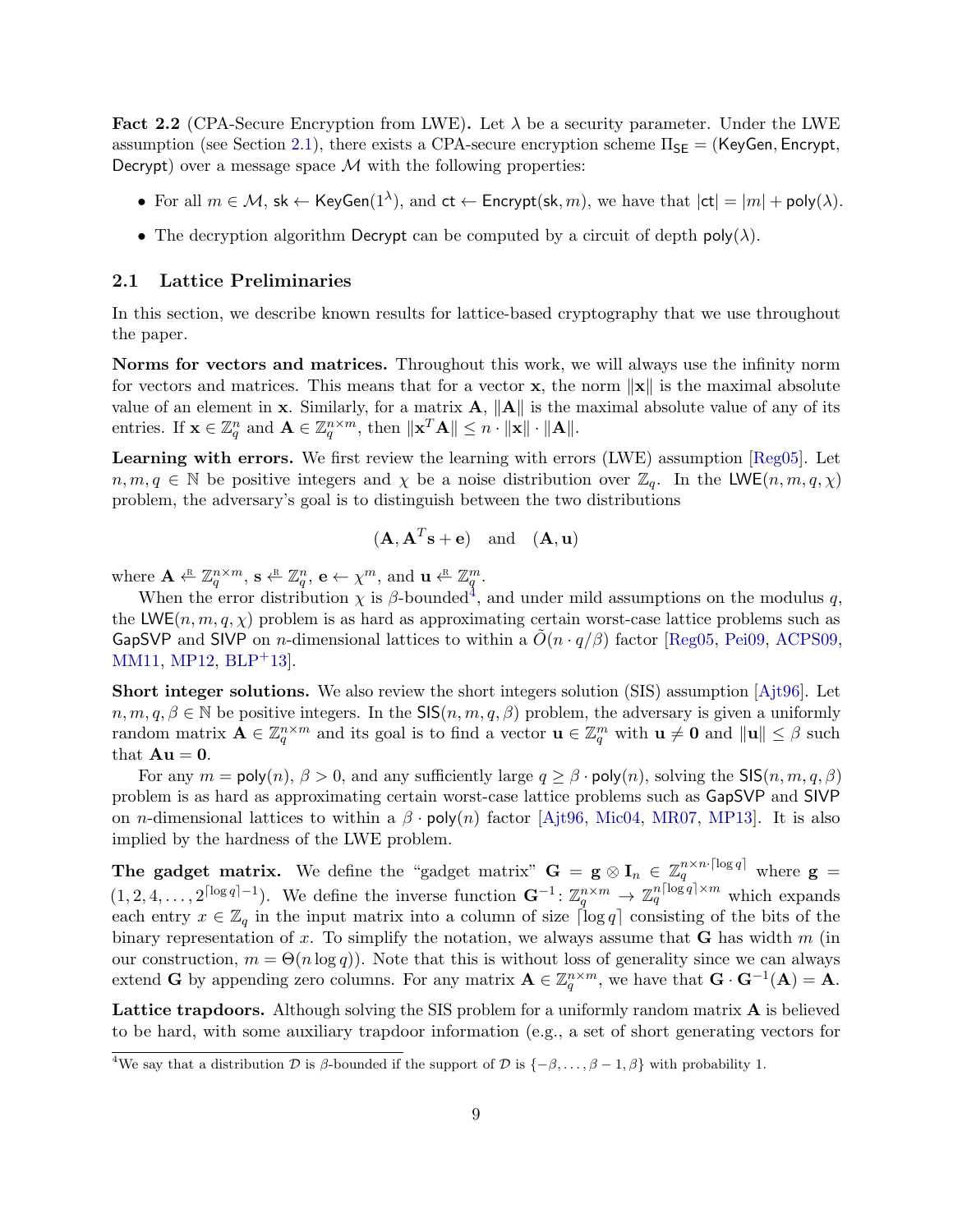the lattice induced by  $\mathbf{A}$ ), the problem becomes easy. Lattice trapdoors have featured in many applications and have been extensively studied [\[Ajt99,](#page-38-12) [GPV08,](#page-42-12) [AP09,](#page-38-13) [MP12,](#page-43-11) [LW15\]](#page-43-15). Since the specific details of the constructions are not essential for understanding this work, we just recall the main properties that we require in the following theorem.

<span id="page-9-0"></span>Theorem 2.3 (Lattice Trapdoors [\[Ajt99,](#page-38-12) [GPV08,](#page-42-12) [AP09,](#page-38-13) [MP12,](#page-43-11) [LW15\]](#page-43-15)). Fix a security parameter λ and lattice parameters n, q, m and a norm bound β where  $m = O(n \log q)$  and  $\beta = O(n \sqrt{\log q})$ . Then, there exists a tuple of efficient algorithms (TrapGen, Sample, SamplePre) with the following properties:

- TrapGen( $1^{\lambda}$ )  $\rightarrow$  (A,td): On input the security parameter  $\lambda$ , the trapdoor generation algorithm outputs a rank-n matrix  $\mathbf{A} \in \mathbb{Z}_q^{n \times m}$  and a trapdoor td.
- Sample $(\mathbf{A}) \to \mathbf{U}$ : On input a matrix  $\mathbf{A} \in \mathbb{Z}_q^{n \times m}$ , the sampling algorithm returns a matrix  $\mathbf{U} \in \mathbb{Z}_q^{m \times m}$  .
- SamplePre $(\mathbf{A}, \mathbf{V}, \mathsf{td}) \to \mathbf{U}$ : On input a matrix  $\mathbf{A} \in \mathbb{Z}_q^{n \times m}$ , a target matrix  $\mathbf{V} \in \mathbb{Z}_q^{n \times m}$ , and a trapdoor td, the preimage-sampling algorithm outputs a matrix  $\mathbf{U} \in \mathbb{Z}_q^{m \times m}$ .
- The above algorithms satisfy the following properties. Take  $(A, td) \leftarrow TrapGen(1^{\lambda})$ . Then,
	- 1. For  $U \leftarrow$  Sample(A), we have  $||U|| \leq \beta$ .
	- 2. For any  $\mathbf{V} \in \mathbb{Z}_q^{n \times m}$  and  $\mathbf{U} \leftarrow$  SamplePre $(\mathbf{A}, \mathbf{V}, \mathsf{td})$ , we have  $\mathbf{A}\mathbf{U} = \mathbf{V}$  and  $\|\mathbf{U}\| \leq \beta$ .
	- 3. For  $(A, td) \leftarrow \textsf{TrapGen}(1^{\lambda}), A' \leftarrow \mathbb{Z}_q^{n \times m}, U \leftarrow \textsf{Sample}(A), V = AU, V' \leftarrow \mathbb{Z}_q^{n \times m}, \text{ and}$  $U' \leftarrow$  SamplePre $(A, V', td)$ , we have

$$
\mathbf{A} \stackrel{s}{\approx} \mathbf{A}' \qquad \text{and} \qquad (\mathbf{A}, \mathsf{td}, \mathbf{U}, \mathbf{V}) \stackrel{s}{\approx} (\mathbf{A}, \mathsf{td}, \mathbf{U}', \mathbf{V}').
$$

Traditionally, lattice trapdoors consist of a set of short generating vectors of the lattice that is induced by a public SIS matrix  $\bf{A}$ . In this work, we make use of an alternative form of lattice trapdoors called a G-trapdoor formalized in [\[MP12\]](#page-43-11). A G-trapdoor of a matrix  $\mathbf{A} \in \mathbb{Z}_q^{n \times m}$  consists of a full-rank, low-norm matrix  $\mathbf{R} \in \mathbb{Z}_q^{m \times m}$  satisfying the relation  $\mathbf{AR} = \mathbf{G}$ . These types of trapdoor matrices have additional statistical properties that we use in our blind homomorphic signature constructions in Sections [3](#page-10-0) and [5.](#page-26-0) We summarize these properties in the following theorem.

<span id="page-9-1"></span>**Theorem 2.4** (Lattice Sampling [\[CHKP10,](#page-40-13) [ABB10,](#page-37-1) [MP12,](#page-43-11) [BGG](#page-39-12)<sup>+</sup>14, [LW15\]](#page-43-15)). Fix a security parameter  $\lambda$  and lattice parameters n, q, m, and a norm bound  $\beta$ , where  $m = O(n \log q)$  and  $\beta = O(n \log q)$  $O(n\sqrt{\log q})$ . Then, in addition to the algorithms (TrapGen, Sample, SamplePre) from Theorem [2.3,](#page-9-0) there exists a pair of algorithms (SampleLeft, SampleRight) with the following properties:

- SampleLeft( $\mathbf{A}, \mathbf{B}, \mathbf{R}, \mathbf{v}, \beta^*$ )  $\rightarrow$  u: On input matrices  $\mathbf{A}, \mathbf{B} \in \mathbb{Z}_q^{n \times m}$ , a matrix  $\mathbf{R} \in \mathbb{Z}_q^{m \times m}$  (trapdoor of  $\mathbf{A}$ ), a target vector  $\mathbf{v} \in \mathbb{Z}_q^n$ , and a norm bound  $\beta^*$ , S  $\mathbf{u} \in \mathbb{Z}_q^{2m}$ .
- SampleRight $(\mathbf{A}, \mathbf{B}, \mathbf{U}, \mathbf{v}, \beta^*) \to \mathbf{u}$ : On input matrices  $\mathbf{A}, \mathbf{B} \in \mathbb{Z}_q^{n \times m}$ , a matrix  $\mathbf{U} \in \mathbb{Z}_q^{m \times m}$ , a target vector  $\mathbf{v} \in \mathbb{Z}_q^n$ , and a norm bound  $\beta^*$ , SampleRight returns a vector  $\mathbf{u} \in \mathbb{Z}_q^{2m}$ .
- The algorithms above satisfies the following properties. For any rank-n matrices  $\mathbf{A}, \mathbf{B} \in \mathbb{Z}_q^{n \times m}$ and a target vector  $\mathbf{v} \in \mathbb{Z}_q^n$ , we have: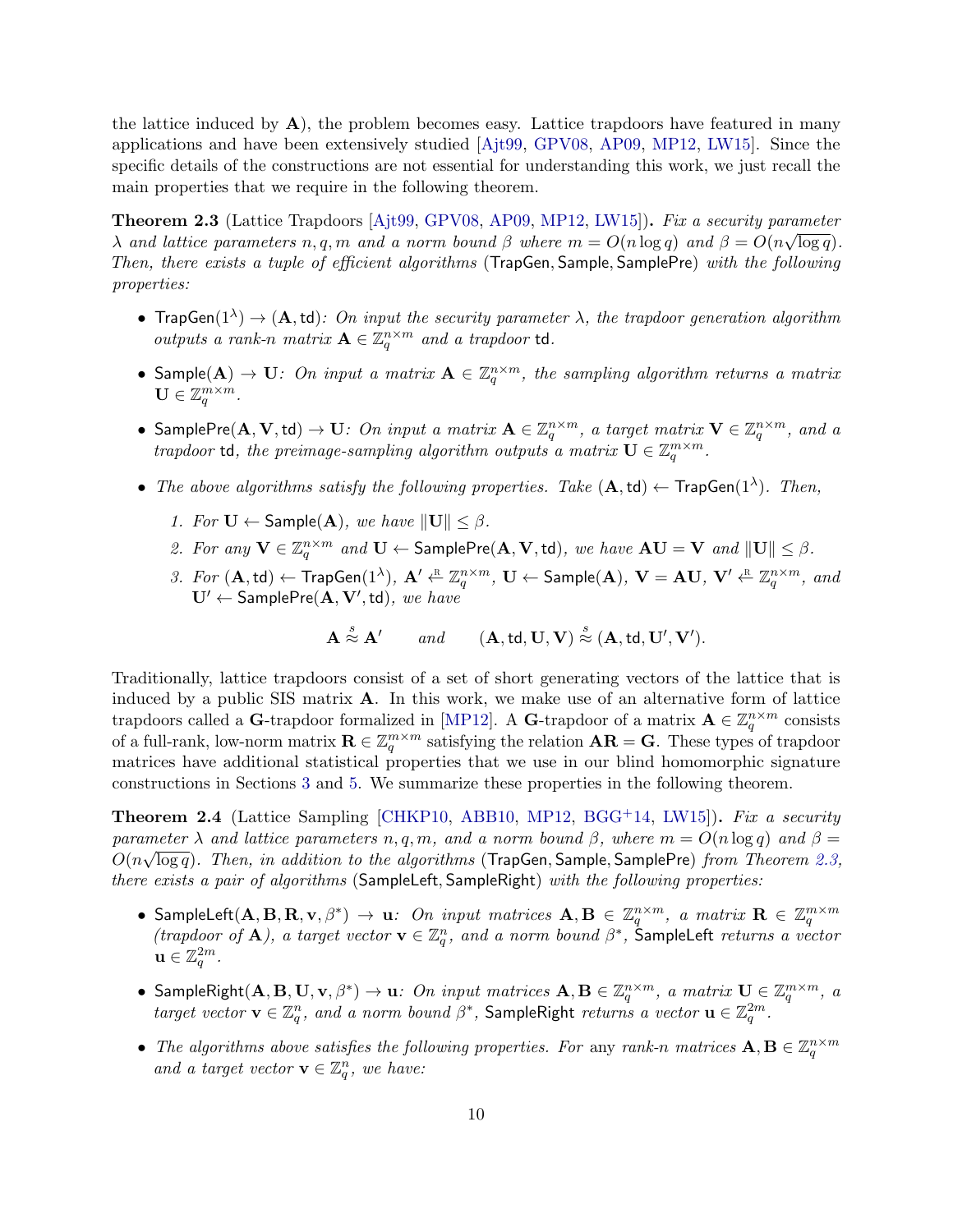- 1. Let  $\mathbf{R} \in \mathbb{Z}_q^{m \times m}$  be any matrix satisfying  $\mathbf{AR} = \mathbf{G}$  and  $\|\mathbf{R}\| \cdot \omega(m)$ √  $\overline{\log m}$ )  $\leq \beta^* \leq q$ . Then, for  $\mathbf{u}_0 \leftarrow$  SampleLeft $(\mathbf{A}, \mathbf{B}, \mathbf{R}, \mathbf{v}, \beta^*)$ , we have that  $[\mathbf{A} \mid \mathbf{B}] \cdot \mathbf{u}_0 = \mathbf{v}$  and  $\|\mathbf{u}_0\| \leq \beta^*$ .
- 2. Let  $\mathbf{U} \in \mathbb{Z}_q^{m \times m}$  be any matrix satisfying  $\mathbf{A}\mathbf{U} + y\mathbf{G} = \mathbf{B}$  for some  $y \neq 0$  where  $y \in \mathbb{Z}_q$ and  $||\mathbf{U}|| \cdot \omega(m\sqrt{\log m}) \leq \beta^* \leq q$ . Then, for  $\mathbf{u}_1 \leftarrow$  SampleRight $(\mathbf{A}, \mathbf{B}, \mathbf{U}, \mathbf{v}, \beta^*)$ , we have that  $[\mathbf{A} \mid \mathbf{B}] \cdot \mathbf{u}_1 = \mathbf{v}$  and  $\|\mathbf{u}_1\| \leq \beta^*$ .
- 3. The distributions of  $\mathbf{u}_0$ ,  $\mathbf{u}_1$  above are statistically indistinguishable.

GSW homomorphic operations. In this work, we use the homomorphic structure from the fully homomorphic encryption (FHE) scheme by Gentry, Sahai, and Waters [\[GSW13\]](#page-42-13). Since we do not require the specific details of the homomorphic operations, we summarize the properties we need in the theorem below. In the language of FHE, the algorithm EvalPK corresponds to homomorphic evaluation over ciphertexts, while EvalU corresponds to homomorphic evaluation over the encryption randomness.

<span id="page-10-1"></span>**Theorem 2.5** (GSW Homomorphic Operations [\[GSW13,](#page-42-13) [BV14,](#page-39-13) [AP14,](#page-38-14) [GV15\]](#page-42-14)). Fix a security parameter  $\lambda$ , lattice parameters n, q, m, a norm bound  $\beta$ , a depth bound d, and a message length  $\ell$ , where  $m = O(n \log q)$  and  $\beta \cdot 2^{\tilde{O}(d)} < q$ . Then, there exists a pair of efficient deterministic algorithms (EvalPK, EvalU) with the following properties:

- EvalPK $(\mathbf{V}_1,\ldots,\mathbf{V}_\ell,C)\to\mathbf{V}_C$ : On input matrices  $\mathbf{V}_1,\ldots,\mathbf{V}_\ell\in\mathbb{Z}_q^{n\times m}$  and a circuit  $C\colon\{0,1\}^\ell\to$  ${0, 1}$  of depth at most d, EvalPK returns an evaluated matrix  $\mathbf{V}_C \in \mathbb{Z}_q^{n \times m}$ .
- Eval ${\sf U}\big(({\bf V}_1,x_1,{\bf U}_1),\ldots,({\bf V}_{\ell},x_{\ell},{\bf U}_{\ell}),C\big)\,\to\,{\bf U}_C\colon\;{\it On\,\, input\,\, tuples}\,\;({\bf V}_i,x_i,{\bf U}_i),\,\,where \,\,{\bf V}_i\,\in\,$  $\mathbb{Z}_q^{n\times m},\ x_i\in\{0,1\},\ and\ \mathbf{U}_i\in\mathbb{Z}_q^{m\times m} \ for\ all\ i\in[\ell],\ and\ a\ circuit\ C\colon \{0,1\}^\ell\to\{0,1\},$  EvalU returns an evaluated matrix  $\mathbf{U}_C \in \mathbb{Z}_q^{m \times m}$ .
- For all circuits  $C: \{0,1\}^{\ell} \to \{0,1\}$  of depth at most d, and all matrices  $\mathbf{A}, \mathbf{V}_1, \ldots, \mathbf{V}_{\ell} \in \mathbb{Z}_q^{n \times m}$ , inputs  $x_1, \ldots, x_\ell \in \{0, 1\}$ , and matrices  $\mathbf{U}_1, \ldots, \mathbf{U}_\ell \in \mathbb{Z}_q^{m \times m}$  where

$$
AU_i + x_i \cdot G = V_i \quad \forall i \in [\ell],
$$

and  $||\mathbf{U}_i|| \leq \beta$ , the EvalPK and EvalU algorithms satisfy the following property. For  $\mathbf{V}_C$   $\leftarrow$ Eval $\mathsf{PK}(\mathbf{V}_1,\ldots,\mathbf{V}_\ell,C)$ , and  $\mathbf{U}_C \leftarrow \mathsf{EvalU}((\mathbf{V}_1,x_1,\mathbf{U}_1),\ldots,(\mathbf{V}_\ell,x_\ell,\mathbf{U}_\ell),C),$  we have that

 $\mathbf{A} \mathbf{U}_C + C(x) \cdot \mathbf{G} = \mathbf{V}_C \quad \textit{and} \quad \Vert \mathbf{U}_C \Vert \leq \beta \cdot 2^{\tilde{O}(d)} < q.$ 

# <span id="page-10-0"></span>3 Homomorphic Signatures

A homomorphic signature scheme enables computations on signed data. Given a function C (modeled as a Boolean circuit) and a signature  $\sigma_x$  that certifies a message x, one can homomorphic derive a signature  $\sigma_{C(x)}$  that certifies the value  $C(x)$  with respect to the function C. The two main security notions that we are interested in are unforgeability and context-hiding. We first provide a high-level description of the properties:

• Unforgeability: We say a signature scheme is unforgeable if an adversary who has a signature  $\sigma_x$  on a message x cannot produce a valid signature on any message  $y \neq C(x)$  that verifies with respect to the function C.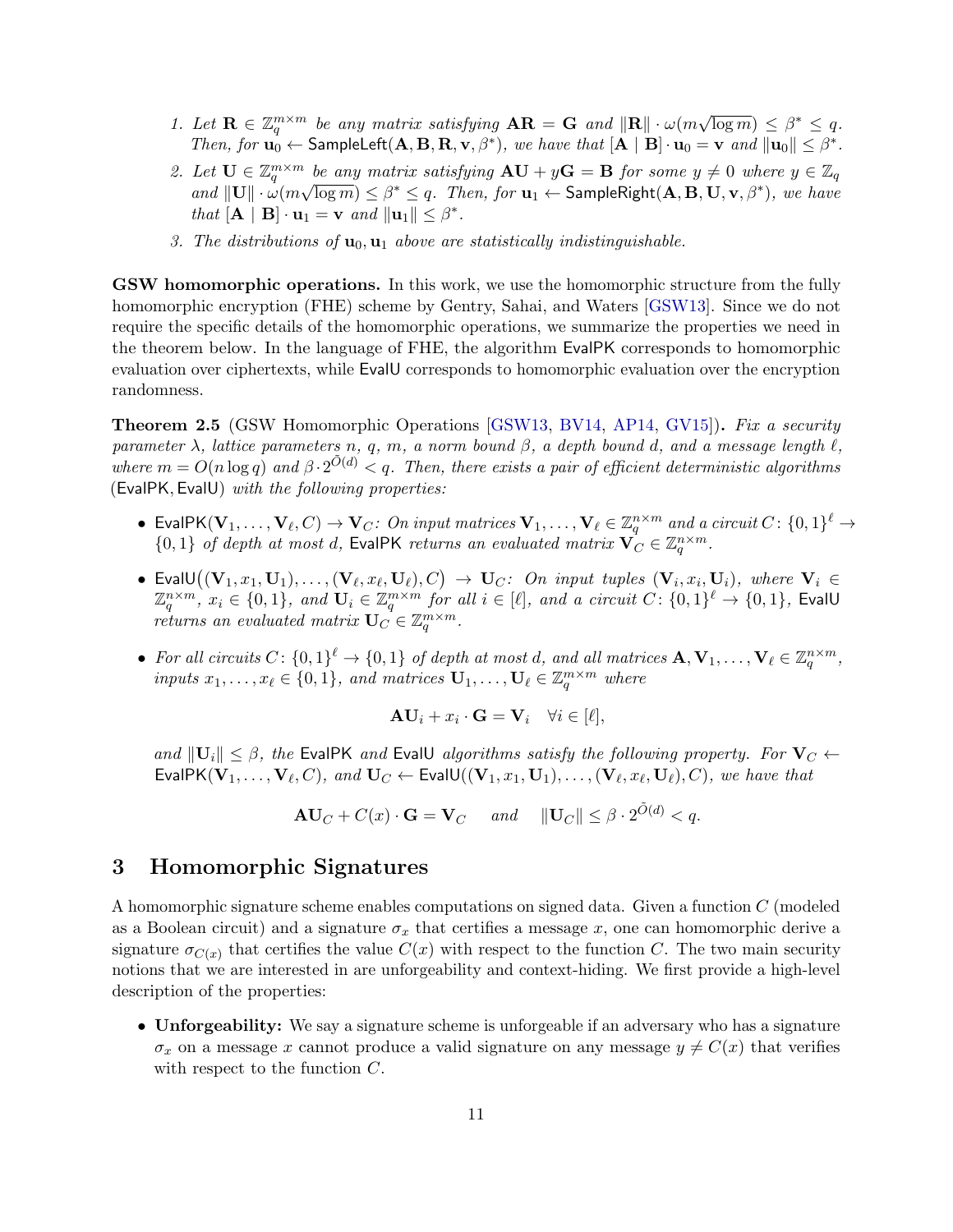• Context-hiding: Context-hiding says that when one evaluates a function  $C$  on a messagesignature pair  $(x, \sigma_x)$ , the resulting signature  $\sigma_{C(x)}$  on  $C(x)$  should not reveal any information about the original message x other than the circuit C and the value  $C(x)$ . In our definition, the homomorphic signature scheme contains an explicit "hide" function that implements this transformation.

Syntax and notation. Our construction of blind homomorphic signatures from standard homomorphic signatures (Section [5.1\)](#page-31-0) will impose some additional structural requirements on the underlying scheme. Suppose the message space for the homomorphic signature scheme consists of  $\ell$ -tuples of elements over a set X (e.g., the case where  $\mathcal{X} = \{0,1\}$  corresponds to the setting where the message space consists of  $\ell$ -bit strings). Then, we require that the public parameters  $pk$  of the the message space consists of  $\ell$ -bit strings). Then, we require that the public parameters pk of the scheme can be split into a vector of public keys  $\vec{pk} = (pk_1, \ldots, pk_\ell)$ . In addition, a (fresh) signature on a vector  $\vec{x} \in \mathcal{X}^{\ell}$  can also be written as a tuple of  $\ell$  signatures  $\vec{\sigma} = (\sigma_1, \ldots, \sigma_{\ell})$  where  $\sigma_i$  can be verified with respect to the verification key vk and the  $i^{\text{th}}$  public key  $\mathsf{pk}_i$  for all  $i \in [\ell]$ . In our description below, we often use vector notation to simplify the presentation.

**Definition 3.1** (Homomorphic Signatures [\[BF11b,](#page-39-2) [GVW15\]](#page-42-6)). A homomorphic signature scheme with message space X, message length  $\ell \in \mathbb{N}$ , and function class  $\mathcal{C} = {\mathcal{C}_{\lambda}}_{\lambda \in \mathbb{N}}$ , where each  $\mathcal{C}_{\lambda}$  is a collection of functions from  $\mathcal{X}^{\ell}$  to  $\mathcal{X},$  is defined by a tuple of algorithms  $\Pi_{\mathsf{HS}} =$  (PrmsGen, KeyGen, Sign, PrmsEval, SigEval, Hide, Verify, VerifyFresh, VerifyHide) with the following properties:

- PrmsGen( $1^{\lambda}, 1^{\ell}$ )  $\rightarrow \overrightarrow{pk}$ : On input the security parameter  $\lambda$  and message length  $\ell$ , the parameter-PrmsGen( $\Gamma$ ,  $\Gamma$ )  $\rightarrow$  pk: On input the security parameter  $\lambda$  and message is generation algorithm returns a set of  $\ell$  public keys  $\overrightarrow{pk} = (pk_1, \ldots, pk_\ell)$ .
- KeyGen( $1^{\lambda}$ )  $\rightarrow$  (vk, sk): On input the security parameter  $\lambda$ , the key-generation algorithm returns a verification key vk, and a signing key sk.
- Sign( $pk_i, sk, x_i$ )  $\rightarrow \sigma_i$ : On input a public key  $pk_i$ , a signing key sk, and a message  $x_i \in \mathcal{X}$ , the signing algorithm returns a signature  $\sigma_i$ .

Vector variant: For  $\overrightarrow{pk} = (pk_1, \ldots, pk_\ell)$ , and  $\overrightarrow{x} = (x_1, \ldots, x_\ell) \in \mathcal{X}_{\underline{\cdot}}^\ell$  we write Sign( $\overrightarrow{pk}$ , sk,  $\overrightarrow{x}$ ) to vector variant: For  $\mathsf{pk} = (\mathsf{pk}_1, \ldots, \mathsf{pk}_\ell)$ , and  $x = (x_1, \ldots, x_\ell) \in \mathcal{X}^*$ , we write  $\mathsf{sign}(\mathsf{pk}, \mathsf{sk}, x)$  to denote component-wise signing of each message. Namely,  $\mathsf{Sign}(\mathsf{pk}, \mathsf{sk}, \vec{x})$  outputs signatures  $\vec{\sigma} = (\sigma_1, \dots, \sigma_\ell)$  where  $\sigma_i \leftarrow \mathsf{Sign}(\mathsf{pk}_i, \mathsf{sk}, x_i)$  for all  $i \in [\ell].$ 

- PrmsEval $(C, \overrightarrow{pk}) \rightarrow pk_C$ : On input a function  $C \colon \mathcal{X}^{\ell} \to \mathcal{X}$  and a collection of public keys **EXECTED**  $\vec{p}$  = ( $\vec{p}$ k<sub>1</sub>, ..., $\vec{p}$ k<sub>l</sub><sub>k</sub>), the parameter-evaluation algorithm returns an evaluated public key  $\vec{p}$ k<sub>c</sub>. Vector variant: For a circuit  $C: \mathcal{X}^{\ell} \to \mathcal{X}^k$ , we write PrmsEval( $C, \overrightarrow{pk}$ ) to denote componentwise parameter evaluation. Namely, let  $C_1, \ldots, C_k$  be functions such that  $C(x_1, \ldots, x_\ell) =$ wise parameter evaluation. Namely, let  $C_1, \ldots, C_k$  be functions such that  $C(x_1, \ldots, x_\ell) =$ <br>  $(C_1(x_1, \ldots, x_\ell), \ldots, C_k(x_1, \ldots, x_\ell))$ . Then, PrmsEval(C,  $\overrightarrow{pk'}$ ) evaluates  $pk_{C_i} \leftarrow PrmsEval(C_i, \overrightarrow{pk'})$ for  $i \in [k]$ , and outputs  $\mathsf{pk}_C = (\mathsf{pk}_{C_1}, \dots, \mathsf{pk}_{C_k})$ .
- SigEval(C,  $\overrightarrow{pk}', \overrightarrow{x}, \overrightarrow{\sigma} \rangle \rightarrow \sigma$ : On input a function  $C \colon \mathcal{X}^{\ell} \rightarrow \mathcal{X}$ , public keys  $\overrightarrow{pk}' = (pk'_1, \ldots, pk'_{\ell}),$  $\vec{J}$  messages  $\vec{x} \in \mathcal{X}^{\ell}$ , and signatures  $\vec{\sigma} = (\sigma_1, \dots, \sigma_{\ell})$ , the signature-evaluation algorithm returns an evaluated signature  $\sigma$ .

Vector variant: We can define a vector variant of SigEval analogously to that of PrmsEval.

• Hide(vk,  $x, \sigma$ )  $\rightarrow \sigma^*$ : On input a verification key vk, a message  $x \in \mathcal{X}$ , and a signature  $\sigma$ , the hide algorithm returns a signature  $\sigma^*$ .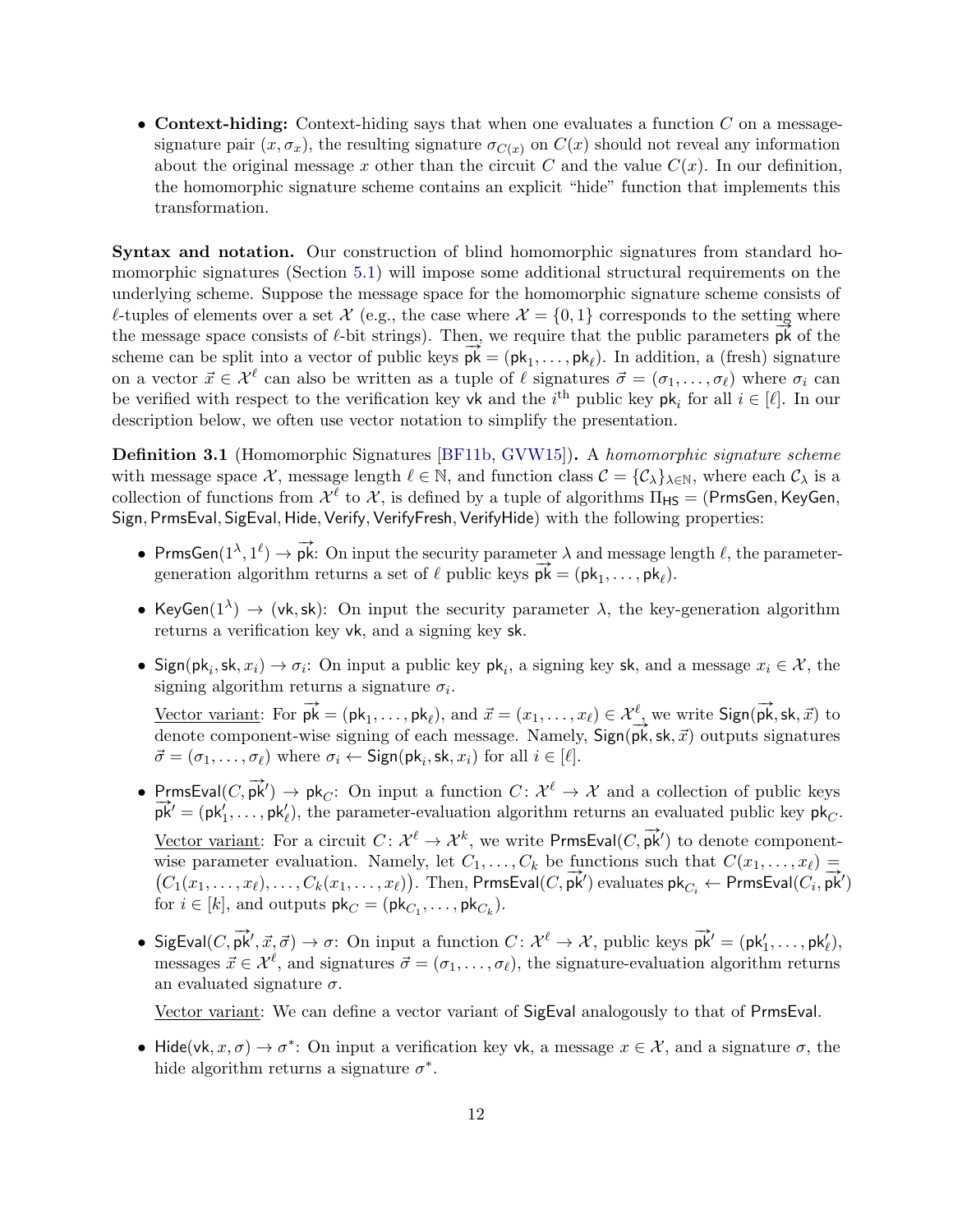Vector variant: For  $\vec{x} = (x_1, \ldots, x_k)$  and  $\vec{\sigma} = (\sigma_1, \ldots, \sigma_k)$ , we write Hide(vk,  $\vec{x}, \vec{\sigma}$ ) to denote component-wise evaluation of the hide algorithm. Namely,  $\text{Hide}(vk, \vec{x}, \vec{\sigma})$  returns  $(\sigma_1^*, \ldots, \sigma_k^*)$ where  $\sigma_i^* \leftarrow \text{Hide}(\mathsf{vk}, x_i, \sigma_i)$  for all  $i \in [k]$ .

- Verify(pk, vk,  $x, \sigma$ )  $\rightarrow$  {0, 1}: On input a public key pk, a verification key vk, a message  $x \in \mathcal{X}$ , and a signature  $\sigma$ , the verification algorithm either accepts (returns 1) or rejects (returns 0). Vector variant: For a collection of public keys  $\overrightarrow{pk}' = (pk'_1, \ldots, pk'_k)$ , messages  $\vec{x} = (x_1, \ldots, x_k)$ , vector variant: For a collection of public keys  $pK = (pK_1, \ldots, pK_k)$ , messages  $x = (x_1, \ldots, x_k)$ ,<br>and signatures  $\vec{\sigma} = (\sigma_1, \ldots, \sigma_k)$ , we write Verify( $pK'$ , vk,  $\vec{x}, \vec{\sigma}$ ) to denote applying the verification and signatures  $\sigma = (\sigma_1, \dots, \sigma_k)$ , we write verify( $\mathsf{pk}, \mathsf{vk}, x, \sigma$ ) to denote applying the verification algorithm to each signature component-wise. In other words, Verify( $\overrightarrow{\mathsf{pk}}'$ ,  $\mathsf{vk}, \vec{x}, \vec{\sigma}$ ) accepts if and only if  $Verify(\mathsf{pk}'_i, \mathsf{vk}, x_i, \sigma_i)$  accepts for all  $i \in [k]$ .
- VerifyFresh(pk, vk,  $x, \sigma$ )  $\rightarrow$  {0, 1}: On input a public key pk, a verification key vk, a message  $x \in \mathcal{X}$ , and a signature  $\sigma$ , the fresh verification algorithm either accepts (returns 1) or rejects (returns 0).

Vector variant: We can define a vector variant of VerifyFresh analogously to that of Verify.

• VerifyHide(pk, vk,  $x, \sigma^*$ )  $\rightarrow$  {0, 1}: On input a public key pk, a verification key vk, a message  $x \in \mathcal{X}$ , and a signature  $\sigma^*$ , the hide verification algorithm either accepts (returns 1) or rejects (returns 0).

Vector variant: We can define a vector variant of VerifyHide analogously to that of Verify.

Correctness. We now state the correctness requirements for a homomorphic signature scheme. Our definitions are adapted from the corresponding ones in [\[GVW15\]](#page-42-6). Our homomorphic signature syntax has three different verification algorithms. The standard verification algorithm Verify can be used to verify fresh signatures (output by Sign) as well as homomorphically-evaluated signatures (output by SigEval). The hide verification algorithm VerifyHide is used for verifying signatures output by the context-hiding transformation Hide, which may be structurally different from the signatures output by Sign or SigEval. Finally, we have a special verification algorithm VerifyFresh that can be used to verify signatures output by Sign (before any homomorphic evaluation has taken place). While Verify subsumes VerifyFresh, having a separate VerifyFresh algorithm is useful for formulating a strong version of evaluation correctness. We now state our correctness definitions. First, we have the standard correctness requirement of any signature scheme. Specifically, signatures output by the honest signing algorithm should verify according to both Verify and VerifyFresh.

<span id="page-12-0"></span>**Definition 3.2** (Signing Correctness). A homomorphic signature scheme  $\Pi_{HS} = (PrmsGen, KeyGen,$ Sign, PrmsEval, SigEval, Hide, Verify, VerifyFresh, VerifyHide) with message space  $\mathcal{X}$ , message length  $\ell$ , and function class C satisfies *signing correctness* if for all  $\lambda \in \mathbb{N}$ , messages  $\vec{x} \in \mathcal{X}^{\ell}$ , and setting  $\mu$ , and function class C satisfies *signing correctness* if for all  $\lambda \in \mathbb{N}$ , messa<br>  $\overrightarrow{pk} \leftarrow$  PrmsGen( $1^{\lambda}, 1^{\ell}$ ), (vk, sk)  $\leftarrow$  KeyGen( $1^{\lambda}$ ),  $\vec{\sigma} \leftarrow$  Sign( $\overrightarrow{pk}$ , sk,  $\vec{x}$ ), we have

$$
\Pr[\mathsf{Verify}(\overrightarrow{\mathsf{pk}}, \mathsf{vk}, \vec{x}, \vec{\sigma}) = 1] = 1 \quad \text{and} \quad \Pr[\mathsf{VerifyFresh}(\overrightarrow{\mathsf{pk}}, \mathsf{vk}, \vec{x}, \vec{\sigma}) = 1] = 1.
$$

Evaluation correctness. Next, we require that if one applies the honest signature-evaluation algorithm SigEval to valid *fresh* signatures (namely, signatures that are accepted by VerifyFresh), then the resulting signature verifies according to Verify (with respect to the corresponding evaluated public key). This is a *stronger* definition than the usual notion of evaluation correctness from [\[GVW15\]](#page-42-6), which only requires correctness to holds when SigEval is applied to signatures output by the *honest*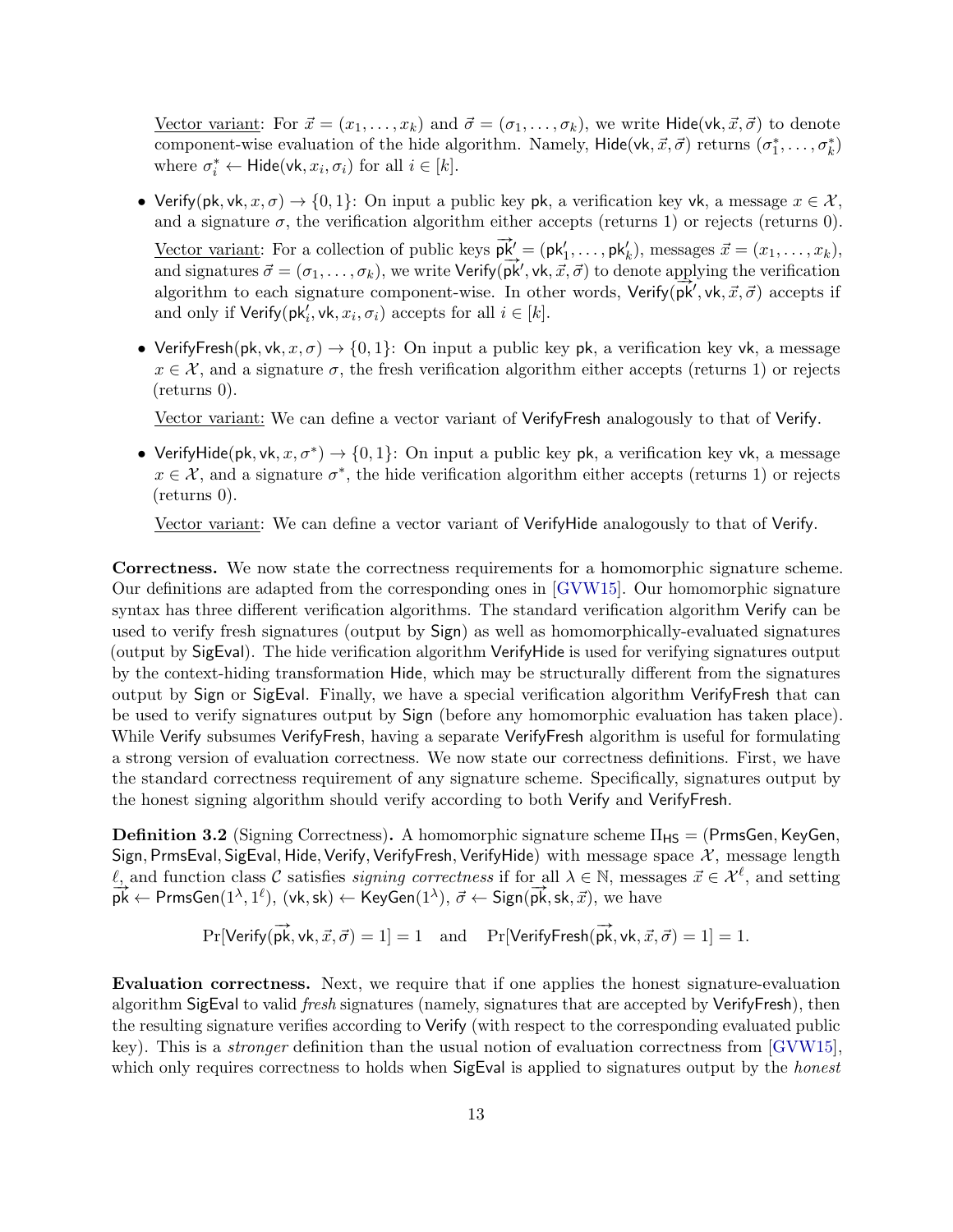signing algorithm Sign. In our definition, correctness must hold against *all* signatures deemed valid by VerifyFresh (with respect to an arbitrary public key pk and verification key vk), which may be a larger set of signatures than those that could be output by Sign. This notion of correctness will be useful in our construction of (malicious-secure) blind homomorphic signatures in Section [5.](#page-26-0)

<span id="page-13-1"></span>**Definition 3.3** (Evaluation Correctness). A homomorphic signature scheme  $\Pi_{\rm HS} = (P \text{rmsGen},$ KeyGen, Sign, PrmsEval, SigEval, Hide, Verify, VerifyFresh, VerifyHide) with message space  $\mathcal{X}$ , message length  $\ell$ , and function class  $\mathcal{C} = {\mathcal{C}_{\lambda}}_{\lambda \in \mathbb{N}}$  (where each  $\mathcal{C}_{\lambda}$  is a collection of functions from  $\mathcal{X}^{\ell}$  to  $\mathcal{X}$ ) satisfies *evaluation correctness* if for all  $\lambda \in \mathbb{N}$ , all public keys  $\overrightarrow{pk}$ , all verification keys vk, and all messages  $\vec{x} \in \mathcal{X}^{\ell}$ , the following properties hold:

• Single-Hop Correctness: For all  $C \in \mathcal{C}_{\lambda}$  and all signatures  $\vec{\sigma}$  where VerifyFresh( $\overrightarrow{pk}$ , vk,  $\vec{x}, \vec{\sigma}$ ) = 1, if we set  $pk_C \leftarrow PrmsEval(C, pk)$  and  $\sigma \leftarrow SigEval(C, pk, \vec{x}, \vec{\sigma})$ , then

$$
\Pr[\mathsf{Verify}(\mathsf{pk}_C,\mathsf{vk},C(\vec{x}),\sigma)=1]=1.
$$

• Multi-Hop Correctness: For any collection of functions  $C_1, \ldots, C_\ell \in \mathcal{C}_\lambda$  and  $C' : \mathcal{X}^\ell \to \mathcal{X},$ define the composition  $(C' \circ \vec{C})$ :  $\mathcal{X}^{\ell} \to \mathcal{X}$  to be the mapping  $\vec{x} \mapsto C'(C_1(\vec{x}), \dots, C_{\ell}(\vec{x}))$ . If  $(C' \circ \vec{C}) \in \mathcal{C}_{\lambda}$ , then for any set of signatures  $\vec{\sigma} = (\sigma_1, \ldots, \sigma_{\ell})$  where Verify $(\mathsf{pk}_{C_i}, \mathsf{vk}, x_i, \sigma_i) = 1$ and  $pk_{C_i} \leftarrow PrmsEval(C_i, pk)$  for all  $i \in [\ell]$ , we have that

 $\Pr[\mathsf{Verify}(\mathsf{PrmsEval}(C',(\mathsf{pk}_{C_1},\ldots,\mathsf{pk}_{C_\ell})), \mathsf{vk}, \vec{x}, \mathsf{SigEval}(C',(\mathsf{pk}_{C_1},\ldots,\mathsf{pk}_{C_\ell}), \vec{x},\vec{\sigma})) = 1] = 1.$ 

Hiding correctness. Finally, we require that the hide algorithm also produces valid signatures. Similar to the case of evaluation correctness, we require that correctness holds whenever Hide is applied to any valid signature accepted by Verify (which need not coincide with the set of signatures output by an honest execution of Sign or SigEval). This is essentially the definition in [\[GVW15\]](#page-42-6).

<span id="page-13-2"></span>**Definition 3.4** (Hiding Correctness). A homomorphic signature scheme  $\Pi_{HS} = (P \text{rmsGen}, \text{KeyGen}, \text{KeyGen}, \text{KeyGen}, \text{KeyGen}, \text{KeyGen}, \text{KeyGen}, \text{KeyGen}, \text{KeyGen}, \text{KeyGen}, \text{KeyGen}, \text{KeyGen}, \text{KeyGen}, \text{KeyGen}, \text{KeyGen}, \text{KeyGen}, \text{KeyGen}, \text{KeyGen}, \text{KeyGen}, \text{KeyGen}, \text{KeyGen}, \text{KeyGen}, \text{KeyGen}, \text{Key$ Sign, PrmsEval, SigEval, Hide, Verify, VerifyFresh, VerifyHide) with message space  $\mathcal{X}$ , message length  $\ell$ , and function class C satisfies hiding correctness if for all  $\lambda \in \mathbb{N}$ , all verification keys vk, messages  $x \in \mathcal{X}$ , and all signatures  $\sigma$  where Verify(pk, vk,  $x, \sigma$ ) = 1, we have that

 $Pr[VerifyHide(pk, vk, x, Hide(vk, x, \sigma))] = 1] = 1.$ 

Unforgeability. We now formally define unforgeability for a homomorphic signature scheme. Intuitively, a homomorphic signature scheme is unforgeable if no efficient adversary who only possesses signatures  $\sigma_1, \ldots, \sigma_\ell$  on messages  $x_1, \ldots, x_\ell$  can produce a signature  $\sigma_y$  that is valid with respect to a function C where  $y \neq C(x_1, \ldots, x_\ell)$ .

<span id="page-13-0"></span>**Definition 3.5** (Unforgeability). Fix a security parameter  $\lambda$ . Let  $\Pi_{HS} = (P \text{rmsGen}, \text{KeyGen}, \text{KeyGen}, \text{KeyGen}, \text{KeyGen}, \text{KeyGen}, \text{KeyGen}, \text{KeyGen}, \text{KeyGen}, \text{KeyGen}, \text{KeyGen}, \text{KeyGen}, \text{KeyGen}, \text{KeyGen}, \text{KeyGen}, \text{KeyGen}, \text{KeyGen}, \text{KeyGen}, \text{KeyGen}, \text{KeyGen}, \text{KeyGen}, \text{KeyGen}, \text{KeyGen}, \text{$ Sign, PrmsEval, SigEval, Hide, Verify, VerifyFresh, VerifyHide) be a homomorphic signature scheme with message space X, message length  $\ell$ , and function class  $\mathcal{C} = {\mathcal{C}_{\lambda}}_{\lambda \in \mathbb{N}}$ , where each  $\mathcal{C}_{\lambda}$  is a collection of functions on  $\mathcal{X}^{\ell}$ . Then, for an adversary  $\mathcal{A}$ , we define the unforgeability security experiment  $\mathsf{Expt}_{\mathcal{A},\Pi_{\mathsf{HS}}}^{\mathsf{uf}}(\lambda,\ell)$  as follows:

1. The challenger begins by generating public keys  $\overrightarrow{pk} \leftarrow$  PrmsGen(1<sup> $\lambda$ </sup>, 1<sup> $\ell$ </sup>), and a signing-The challenger begins by generating public keys  $p\kappa \leftarrow Pf\hat{f}$ <br>verification key (vk, sk)  $\leftarrow$  KeyGen(1<sup> $\lambda$ </sup>). It gives  $\overrightarrow{pk}$  and vk to A.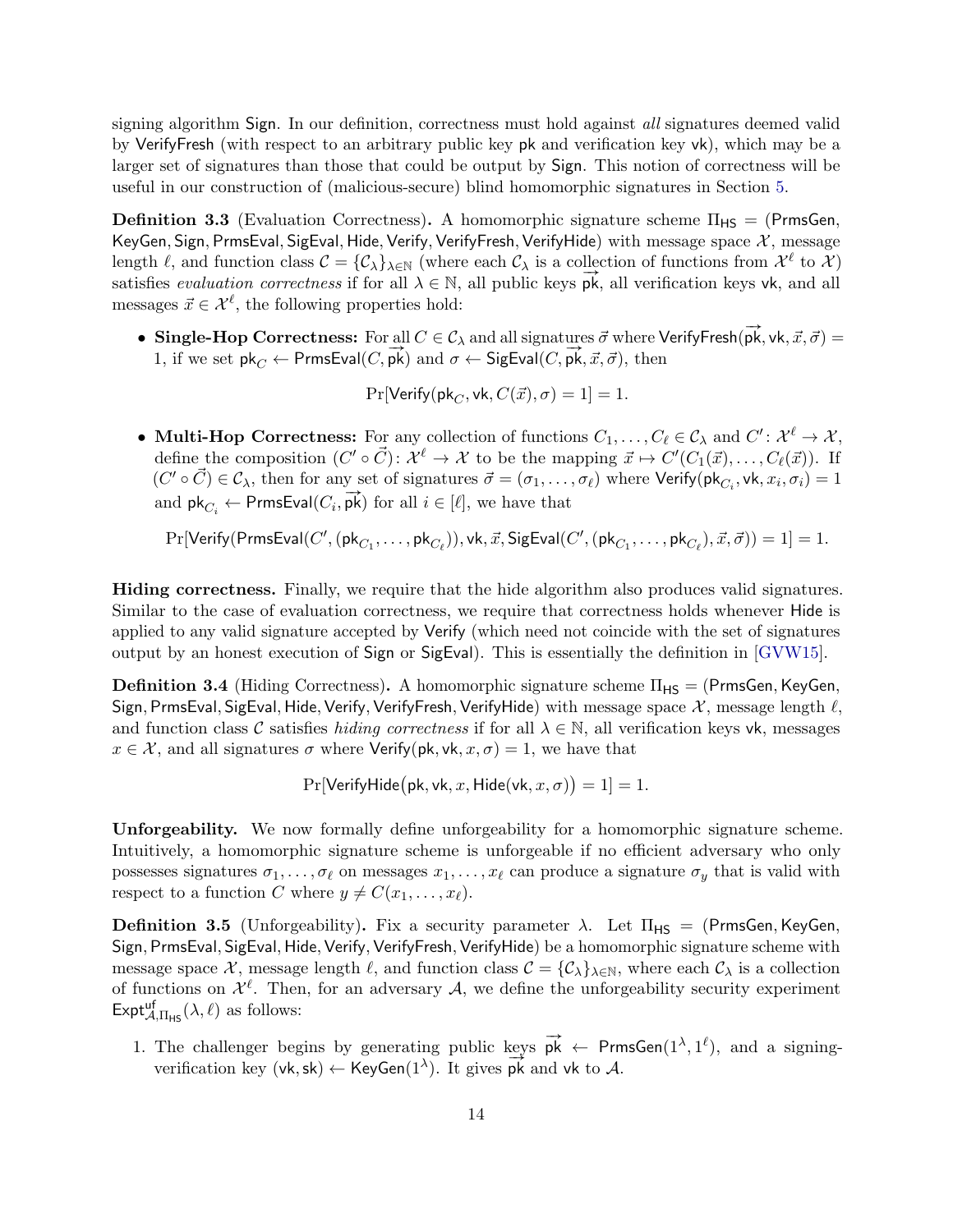- 2. The adversary A submits a set of messages  $\vec{x} \in \mathcal{X}^{\ell}$  to be signed.
- 2. The adversary A submits a set of messages  $x \in \lambda^*$  to be signed.<br>3. The challenger signs the messages  $\vec{\sigma} \leftarrow$  Sign( $\overrightarrow{pk}$ , sk,  $\vec{x}$ ) and sends the signatures  $\vec{\sigma}$  to A.
- 4. The adversary A outputs a circuit C, a message  $\vec{x}^*$ , and a signature  $\vec{\sigma}^*$ .
- 5. The output of the experiment is 1 if  $C \in \mathcal{C}_{\lambda}, \, \vec{x}^* \neq C(\vec{x})$ , and VerifyHide(pk<sub>C</sub>, vk,  $\vec{x}^*, \vec{\sigma}^*$ ) = 1, where  $pk_C \leftarrow PrmsEval(C, pk)$ . Otherwise, the output of the experiment is 0.

We say that a homomorphic signature scheme  $\Pi_{\mathsf{HS}}$  satisfies unforgeability if for all efficient adversaries A,

$$
\Pr[\mathsf{Expt}_{\mathcal{A},\Pi_{\mathsf{HS}}}^{\mathsf{uf}}(\lambda,\ell)=1] = \mathsf{negl}(\lambda).
$$

<span id="page-14-0"></span>Remark 3.6 (Selective Unforgeability). We can also define a weaker notion of unforgeability called *selective unforgeability* where the adversary commits to the messages  $\vec{x} \in \mathcal{X}^{\ell}$  at the start of the experiment *before* it sees the public keys  $\overrightarrow{pk}$  and the verification key vk. In Section [3.1,](#page-17-0) we describe a simplified variant of the [\[GVW15\]](#page-42-6) construction that satisfies this weaker notion of selective unforgeability. In Appendix [B,](#page-48-0) we give the full construction from [\[GVW15\]](#page-42-6) that satisfies the definition of adaptive unforgeability from Definition [3.5.](#page-13-0)

Context-hiding. The second security requirement on a homomorphic signature scheme is contexthiding, which roughly says that if a user evaluates a function C on a message-signature pair  $(\vec{x}, \vec{\sigma})$  to obtain a signature  $\sigma_{C(\vec{x})}$ , and then runs the hide algorithm on  $\sigma_{C(\vec{x})}$ , the resulting signature  $\sigma^*_{C(\vec{x})}$ does not contain any information about  $\vec{x}$  other than what is revealed by C and  $C(\vec{x})$ . Previous works such as [\[GVW15\]](#page-42-6) captured this notion by requiring that there exists an efficient simulator that can simulate the signature  $\sigma_{C(\vec{x})}^*$  given just the signing key sk,<sup>[5](#page-0-0)</sup> the function C, and the value  $C(\vec{x})$ . Notably, the simulator does not see the original message  $\vec{x}$  or the signature  $\sigma_{C(\vec{x})}$ 

While this is a very natural notion of context-hiding, it can be difficult to satisfy. The homomorphic signature candidate by Gorbunov et al. [\[GVW15\]](#page-42-6) satisfies selective unforgeability (Remark [3.6\)](#page-14-0) and context-hiding. Gorbunov et al. also give a variant of their construction that achieves adaptive unforgeability; however, this scheme does not simultaneously satisfy the notion of context-hiding. Nonetheless, the adaptively-secure scheme from [\[GVW15\]](#page-42-6) can be shown to satisfy a weaker notion of context-hiding that suffices for all of our applications (and still captures all of the intuitive properties we expect from context-hiding). Specifically, in our weaker notion of context-hiding, we allow the simulator to also take in some components of the original signatures  $\sigma_{C(\vec{x})}$ , provided that those components are *independent* of the value that is signed.<sup>[6](#page-0-0)</sup>

To formalize this notion, we first define the notion of a *decomposable* homomorphic signature scheme. In a decomposable homomorphic signature scheme, any valid signature  $\sigma = (\sigma^{\rm pk}, \sigma^{\rm m})$  can be decomposed into a message-independent component  $\sigma^{\text{pk}}$  that contains no information about the signed message, and a message-dependent component  $\sigma^{\mathsf{m}}$ .

<span id="page-14-1"></span>**Definition 3.7** (Decomposable Homomorphic Signatures). Let  $\Pi_{HS} = (P_{HS})$  KeyGen, Sign, PrmsEval, SigEval, Hide, Verify, VerifyFresh, VerifyHide) be a homomorphic signature scheme with message space X, message length  $\ell$ , and function class  $C = {\mathcal{C}_{\lambda}}_{\lambda \in \mathbb{N}}$ . We say that  $\Pi_{\mathsf{HS}}$  is decomposable if the signing and evaluation algorithms can be decomposed into a message-independent and a message-dependent algorithm as follows:

<sup>5</sup>Note that the simulator must take in some secret value (not known to the evaluator). Otherwise, the existence of such a simulator breaks unforgeability of the signature scheme.

<sup>&</sup>lt;sup>6</sup>The construction in Appendix [B](#page-48-0) combines the homomorphic signature scheme that satisfies (full) unforgeability but not context-hiding and the selectively unforgeable homomorphic signature scheme that satisfies context-hiding in [\[GVW15\]](#page-42-6).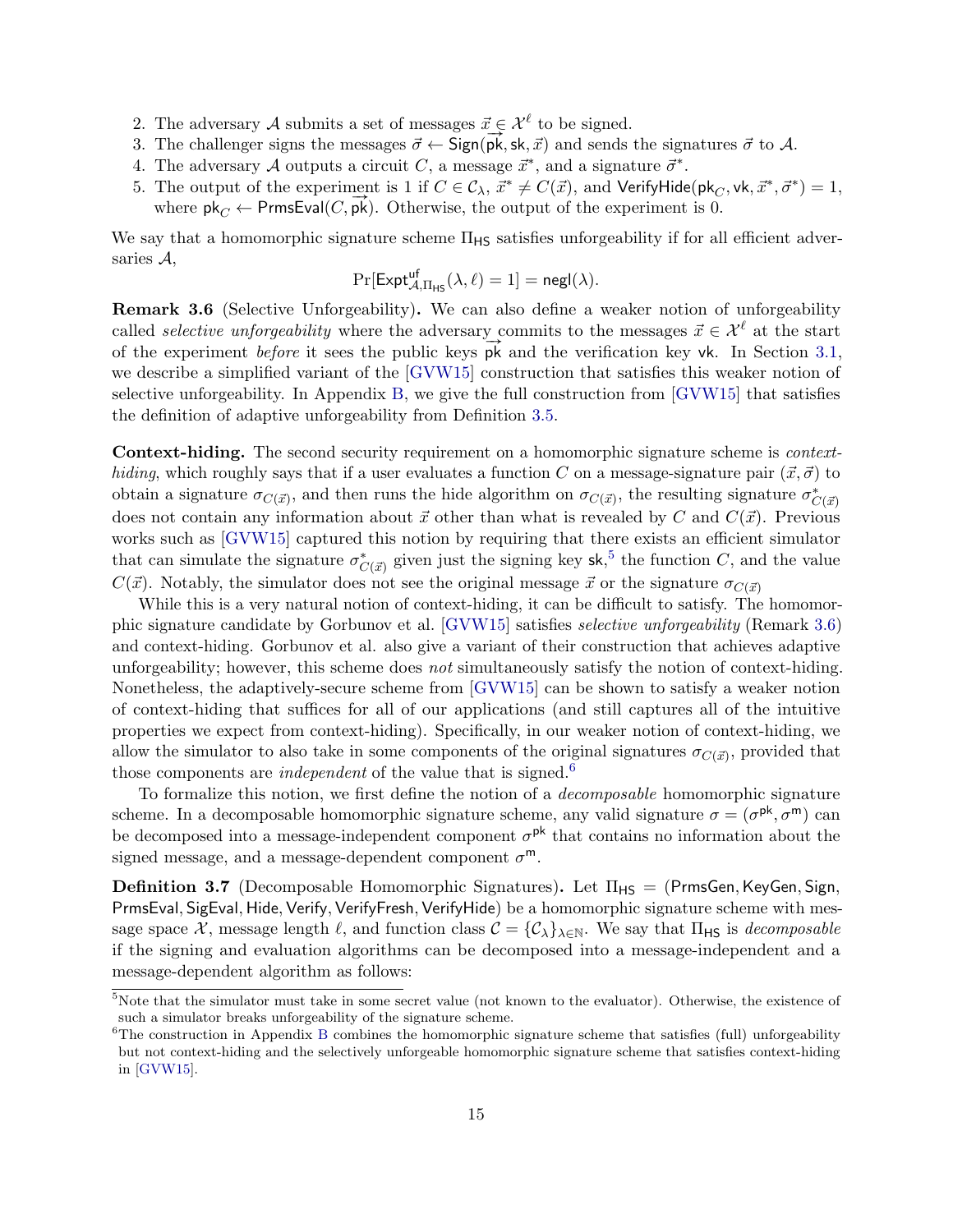- The signing algorithm Sign splits into a pair of algorithms (SignPK, SignM):
	- $-$  SignPK $(\mathsf{pk}_i, \mathsf{sk}) \rightarrow \sigma_i^{\mathsf{pk}}$ <sup>pk</sup>: On input a public key  $pk_i$  and a signing key sk, the SignPK algorithm outputs a message-independent component  $\sigma_i^{\text{pk}}$ рк $\frac{i}{}$ .
	- $-$  SignM $(\mathsf{pk}_i, \mathsf{sk}, x_i, \sigma_i^{\mathsf{pk}})$  $\sigma_i^{\mathsf{pk}}$ )  $\rightarrow \sigma_i^{\mathsf{m}}$ : On input a public key  $\mathsf{pk}_i$ , a signing key sk, a message  $x_i \in \mathcal{X}$ , and a message-independent component  $\sigma_i^{\text{pk}}$  $i^{\text{pk}}$ , the SignM algorithm outputs a message-dependent component  $\sigma_i^{\mathsf{m}}$ .

The actual signing algorithm  $Sign(\mathsf{pk}_i, \mathsf{sk}, x_i)$  then computes  $\sigma_i^{\mathsf{pk}} \leftarrow SignPK(\mathsf{pk}_i, \mathsf{sk})$  and  $\sigma_i^{\mathsf{m}} \leftarrow$  $\mathsf{SignM}(\mathsf{pk}_i,\mathsf{sk}, x_i, \sigma_i^{\mathsf{pk}}$ <sup>pk</sup>). The final signature is the pair  $\sigma_i = (\sigma_i^{\text{pk}})$  $i^{\mathsf{pk}}, \sigma_i^{\mathsf{m}}$ ).

- The evaluation algorithm SigEval splits into a pair of algorithms: (SigEvalPK, SigEvalM):
	- $-$  SigEvalPK $(C, \overrightarrow{pk'}, \overrightarrow{\sigma}^{pk}) \rightarrow \sigma^{pk}$ : On input a circuit  $C \in C_{\lambda}$ , public keys  $\overrightarrow{pk'} = (pk'_1, \ldots, pk'_\ell)$ , and message-independent signature components  $\vec{\sigma}^{\text{pk}} = (\sigma_1^{\text{pk}})$  $\frac{\mathsf{pk}}{1}, \ldots, \sigma_\ell^{\mathsf{pk}}$  $_{\ell}^{\mathsf{pk}}$ ), the SigEvalPK algorithm outputs a message-independent component  $\sigma^{\text{pk}}$ .
	- $-$  SigEvalM(C,  $\overrightarrow{pk}', \overrightarrow{x}, \overrightarrow{\sigma}$ )  $\rightarrow \sigma^m$ : On input a circuit  $C \in C_\lambda$ , public keys  $\overrightarrow{pk}' = (pk'_1, \ldots, pk'_\ell)$ , messages  $\vec{x} \in \mathcal{X}^{\ell}$ , and signatures  $\vec{\sigma}$ , the SigEvalM algorithm outputs a message-dependent component  $\sigma^m$ .

The signature evaluation algorithm  $\mathsf{SigEval}(C, \overrightarrow{\mathsf{pk}}', \vec{x}, \vec{\sigma})$  first parses  $\vec{\sigma} = (\vec{\sigma}^{\mathsf{pk}}, \vec{\sigma}^{\mathsf{m}})$ , computes The signature evaluation algorithm  $\text{SigEvall}(C, pk, x, \sigma)$  first parses  $\sigma = (\sigma^{rw}, \sigma^{rw})$ , corrected  $\sigma^{pk}$   $\leftarrow$  SigEvalPK(C,  $pk', \vec{\sigma}^{pk}$ ),  $\sigma^{m}$   $\leftarrow$  SigEvalM(C,  $pk', \vec{x}, \vec{\sigma}$ ), and returns  $\sigma = (\sigma^{pk}, \sigma^{m})$ .

To formalize context-hiding, we require that there exists a simulator that can simulate the output of the hide algorithm given only the secret signing key sk, the function  $C$ , the output  $C(\vec{x})$ , and the message-independent component of the signature  $\sigma_{Cl}^{\text{pk}}$  $C(\vec{x})$ . We give the formal definition below:

<span id="page-15-0"></span>**Definition 3.8** (Context-Hiding Against Honest Signers). Fix a security parameter  $\lambda$ . Let  $\Pi_{\rm HS}$  = (PrmsGen, KeyGen, Sign, PrmsEval, SigEval, Hide, Verify, VerifyFresh, VerifyHide) be a decom-posable homomorphic signature scheme (Definition [3.7\)](#page-14-1) with message space  $\mathcal{X}$ , message length  $\ell$ , and function class  $\mathcal{C} = {\mathcal{C}_{\lambda}}_{\lambda \in \mathbb{N}}$ , where each  $\mathcal{C}_{\lambda}$  is a collection of functions from  $\mathcal{X}^{\ell}$  to X. For a bit  $b \in \{0,1\}$ , a simulator S and an adversary A, we define the *weak context-hiding* security experiment against an honest signer  $\text{Expt}_{\mathcal{A},\mathcal{S},\Pi_{\text{HS}}}^{\text{ch-honest}}(\lambda, b)$  as follows:

- 1. The challenger begins by generating a signing and verification key ( $vk, sk$ )  $\leftarrow$  KeyGen( $1^{\lambda}$ ) and sends (vk, sk) to  $\mathcal{A}$ .
- 2. The adversary  $A$  can then submit (adaptive) queries to the challenger where each query consists of a public key pk, a message  $x \in \mathcal{X}$ , and a signature  $\sigma = (\sigma^{pk}, \sigma^m)$ . On each query, the challenger first checks that Verify(pk, vk,  $x, \sigma$ ) = 1. If this is not the case, then the challenger ignores the query and replies with  $\perp$ . Otherwise, the challenger proceeds as follows:
	- If  $b = 0$ , the challenger evaluates  $\sigma^* \leftarrow \text{Hide}(vk, x, \sigma)$ , and sends  $\sigma^*$  to A.
	- If  $b = 1$ , the challenger computes  $\sigma^* \leftarrow S(\mathsf{pk}, \mathsf{vk}, \mathsf{sk}, x, \sigma^{\mathsf{pk}})$ . It sends  $\sigma^*$  to A.

3. Finally, A outputs a bit  $b' \in \{0, 1\}$ , which is also the output of the experiment.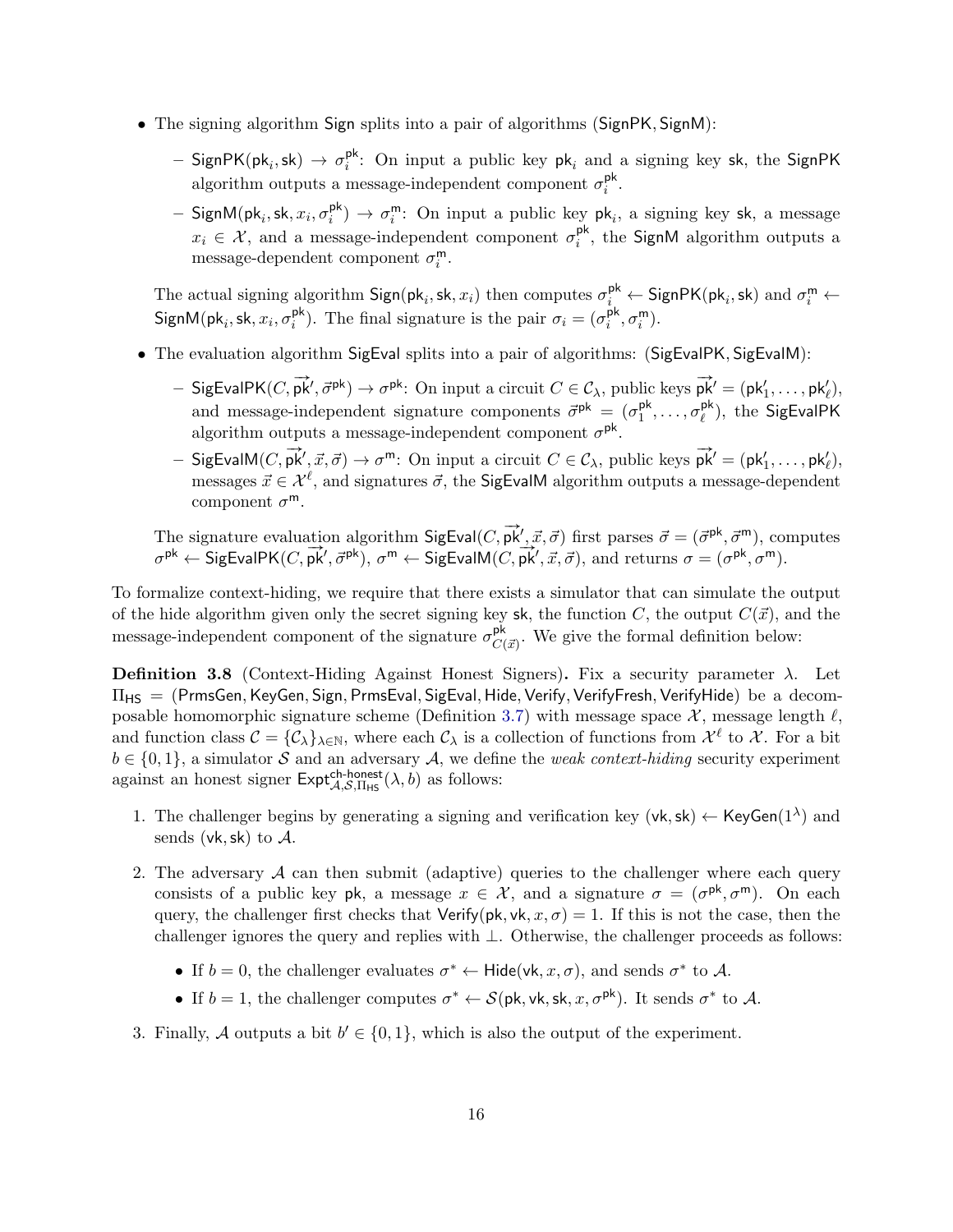We say that a homomorphic signature scheme  $\Pi_{\mathsf{HS}}$  satisfies statistical context-hiding against an honest signer if there exists an efficient simulator  $S$  such that for all (computationally-unbounded) adversaries A,

$$
\left|\Pr[\mathsf{Expt}_{\mathcal{A},\mathcal{S},\Pi_{\mathsf{HS}}}^{\mathsf{ch\text{-}honest}}(\lambda,0)=1]-\Pr[\mathsf{Expt}_{\mathcal{A},\mathcal{S},\Pi_{\mathsf{HS}}}^{\mathsf{ch\text{-}honest}}(\lambda,1)=1]\right|=\mathsf{negl}(\lambda).
$$

Context-hiding against malicious signers. Typically, context-hiding is defined with respect to an honest signer that generates the signing and verification keys using the honest key-generation algorithm KeyGen. However, when constructing blind homomorphic signatures (Section [5\)](#page-26-0) with security against *malicious* signers, the assumption that the keys are correctly generated no longer makes sense. Hence, we need a stronger security property that context-hiding holds even if the signing and verification keys for the homomorphic signature scheme are maliciously constructed.

Definition [3.8](#page-15-0) does not satisfy this stronger notion of context-hiding because the challenger samples (vk, sk) using the honest KeyGen algorithm, and the simulator is provided the (honestlygenerated) signing key sk. The natural way to extend Definition [3.8](#page-15-0) to achieve security against malicious signers is to allow the adversary to choose the verification key vk and signing key sk. However, this is too restrictive because the adversary could potentially cook up signatures that verify under vk, and yet, there is no natural notion of a signing key. To circumvent this issue, we introduce a stronger notion of context-hiding that holds against any party with the *capability* to sign messages. More concretely, we require the existence of a simulator that can extract a simulation trapdoor td from any *admissible* set of valid message-signature pairs. This trapdoor information td replaces the signing key sk as input to the simulator.

In our construction of homomorphic signatures (Construction [3.11\)](#page-17-1), we say that a pair of messages  $(\tilde{x}_0, \tilde{\sigma}_0)$  and  $(\tilde{x}_1, \tilde{\sigma}_1)$  is admissible if  $\tilde{x}_0 \neq \tilde{x}_1$  and  $\tilde{\sigma}_0$  and  $\tilde{\sigma}_1$  are valid signatures of  $\tilde{x}_0$ and  $\tilde{x}_1$ , respectively (with the *same* public components). Intuitively, our definition captures the fact that context-hiding holds against any signer, as long as they are able to produce or forge valid signatures on distinct messages  $\tilde{x}_0$  and  $\tilde{x}_1$  under some verification key vk. Note that this definition subsumes Definition [3.8,](#page-15-0) since any signer with an honestly-generated signing key can sign arbitrary messages of its choosing.

<span id="page-16-0"></span>**Definition 3.9** (Context-Hiding). Fix a security parameter  $\lambda$ . Let  $\Pi_{HS} = (P_{HS})$  KeyGen, Sign, PrmsEval, SigEval, Hide, Verify, VerifyFresh, VerifyHide) be a decomposable homomorphic signature scheme (Definition [3.7\)](#page-14-1) with message space X, message length  $\ell$ , and function class  $\mathcal{C} = {\mathcal{C}_{\lambda}}_{\lambda \in \mathbb{N}}$ , where each  $\mathcal{C}_{\lambda}$  is a collection of functions from  $\mathcal{X}^{\ell}$  to  $\mathcal{X}$ . For a bit  $b \in \{0,1\}$ , a simulator  $\mathcal{S} =$  $(S^{\text{Ext}}, S^{\text{Gen}})$ , and an adversary A, we define the *context-hiding* security experiment  $\text{Expt}_{\mathcal{A},\mathcal{S},\Pi_{\text{HS}}}^{\text{ch}}(\lambda, b)$ as follows:

- 1. At the start of the experiment, A submits a public key pk, a verification key vk, and two message-signature pairs  $(\tilde{x}_0, \tilde{\sigma}_0), (\tilde{x}_1, \tilde{\sigma}_1)$  where  $\tilde{x}_0, \tilde{x}_1 \in \mathcal{X}$  and  $\tilde{x}_0 \neq \tilde{x}_1$  to the challenger.
- 2. The challenger parses the signatures as  $\tilde{\sigma}_0 = (\tilde{\sigma}_0^{\text{pk}})$  $\{\tilde{\sigma}_0^{\mathsf{pk}}, \tilde{\sigma}_0^{\mathsf{m}}\}$  and  $\tilde{\sigma}_1 = (\tilde{\sigma}_1^{\mathsf{pk}})$  $1^{\mathsf{pk}}, \tilde{\sigma}_1^{\mathsf{m}}$ , and checks that  $\tilde{x}_0 \neq \tilde{x}_1$ ,  $\tilde{\sigma}_0^{\mathsf{pk}} = \tilde{\sigma}_1^{\mathsf{pk}}$ <sup>pk</sup>, and that Verify(pk, vk,  $\tilde{x}_0$ ,  $\tilde{\sigma}_0$ ) = 1 = Verify(pk, vk,  $\tilde{x}_1$ ,  $\tilde{\sigma}_1$ ). If this is not the case, then the experiment halts with output 0. Otherwise, the challenger invokes the simulator  $\mathsf{td} \leftarrow \mathcal{S}^{\mathsf{Ext}}(\mathsf{pk}, \mathsf{vk}, (\tilde{x}_0, \tilde{\sigma}_0), (\tilde{x}_1, \tilde{\sigma}_1)).$
- 3. The adversary  $A$  can then submit (adaptive) queries to the challenger where each query consists of a public key  $pk'$ , a message  $x \in \mathcal{X}$ , and a signature  $\sigma = (\sigma^{pk}, \sigma^{m})$ . For each query,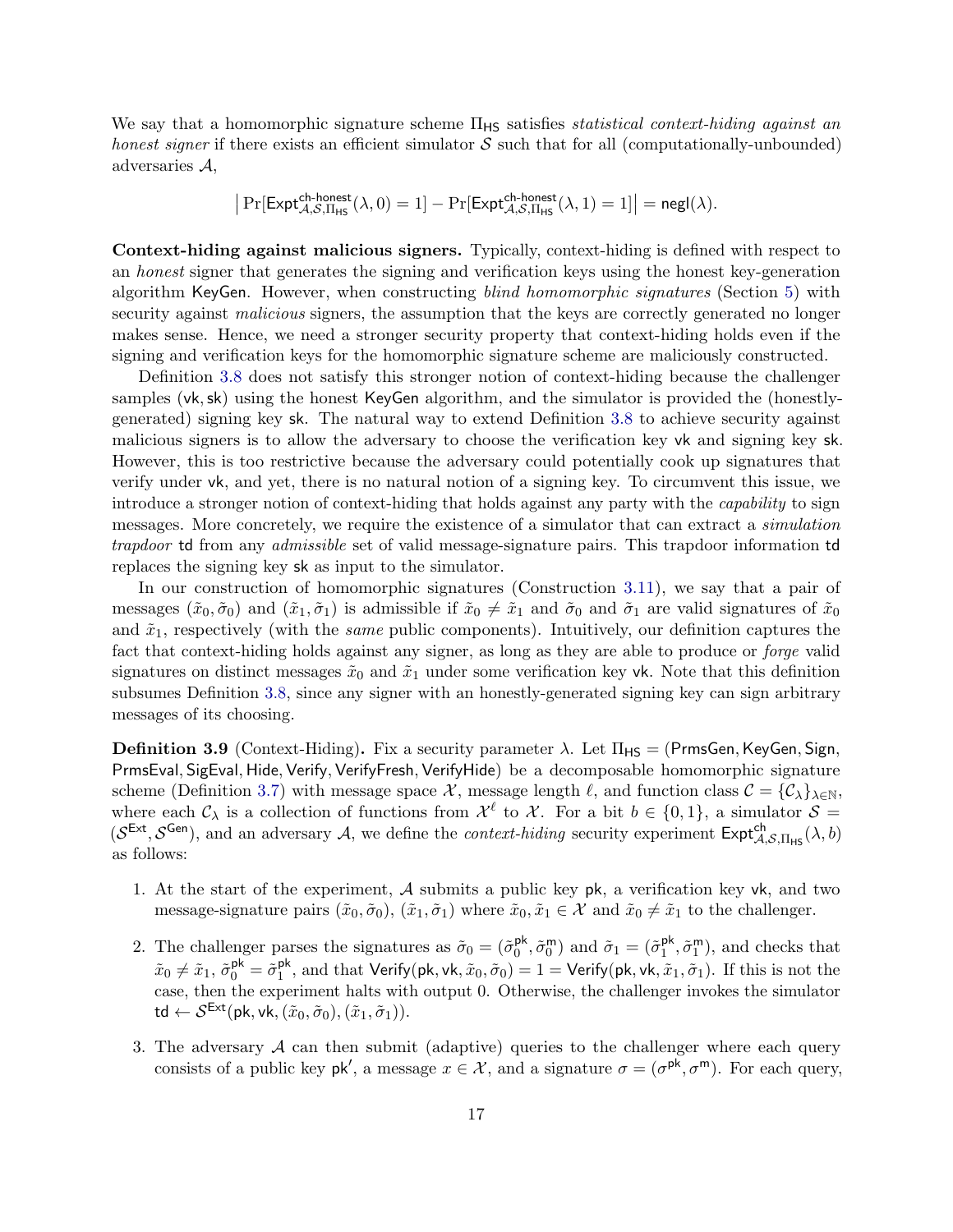the challenger checks that  $Verify(pk', vk, x, \sigma) = 1$ . If this is not the case, then the challenger ignores the query and replies with ⊥. Otherwise, it proceeds as follows:

- If  $b = 0$ , the challenger evaluates  $\sigma^* \leftarrow \text{Hide}(\mathsf{vk}, x, (\sigma^{\mathsf{pk}}, \sigma^{\mathsf{m}}))$ , and sends  $\sigma^*$  to A.
- If  $b = 1$ , the challenger computes  $\sigma^* \leftarrow S^{\text{Gen}}(\text{pk}', \text{vk}, \text{td}, x, \sigma^{\text{pk}})$ . It provides  $\sigma^*$  to A.
- 4. Finally, A outputs a bit  $b' \in \{0, 1\}$ , which is also the output of the experiment.

We say that a homomorphic signature scheme  $\Pi_{\rm HS}$  satisfies statistical context-hiding if there exists an efficient simulator  $S = (S^{Ext}, S^{Gen})$  such that for all (computationally-unbounded) adversaries A,

$$
\big|\Pr[\mathsf{Expt}_{\mathcal{A},\mathcal{S},\Pi_{\mathsf{HS}}}^{\mathsf{ch}}(\lambda,0)=1]-\Pr[\mathsf{Expt}_{\mathcal{A},\mathcal{S},\Pi_{\mathsf{HS}}}^{\mathsf{ch}}(\lambda,1)=1]\big|=\mathsf{negl}(\lambda).
$$

Compactness. The final property that we require from a homomorphic signature scheme is compactness. Roughly speaking, compactness requires that given a message-signature pair  $(\vec{x}, \vec{\sigma})$ , the size of the signature obtained from homomorphically evaluating a function C on  $\vec{\sigma}$  depends only on the size of the output message  $|C(\vec{x})|$  (and the security parameter) and is *independent* of the size of the original message  $|\vec{x}|$ .

<span id="page-17-2"></span>**Definition 3.10** (Compactness). Fix a security parameter λ. Let  $\Pi$ <sub>HS</sub> = (PrmsGen, KeyGen, Sign, PrmsEval, SigEval, Hide, Verify, VerifyFresh, VerifyHide) be a homomorphic signature scheme with message space X, message length  $\ell$ , and function class  $\mathcal{C} = {\mathcal{C}_{\lambda}}_{\lambda \in \mathbb{N}}$ , where each  $\mathcal{C}_{\lambda}$  is a collection of Boolean circuits from  $\mathcal{X}^{\ell}$  to X of depth at most  $d = d(\lambda)$ . We say that  $\Pi_{\mathsf{HS}}$  is compact if there exists a universal polynomial poly( $\cdot$ ) such that for all  $\lambda \in \mathbb{N}$ , messages  $\vec{x} \in \mathcal{X}^{\ell}$ , and If there exists a universal polynomial poly( $\cdot$ ) such that for all  $\lambda \in \mathbb{N}$ , messages  $x \in \mathcal{X}^*$ , and  $f$  functions  $C \in \mathcal{C}_{\lambda}$ , and setting  $\overrightarrow{pk} \leftarrow PrmsGen(1^{\lambda}, 1^{\ell})$ ,  $(vk, sk) \leftarrow KeyGen(1^{\lambda})$ ,  $\vec{\sigma} \leftarrow Sign(\overrightarrow{pk}, sk, \vec{x$ and  $\sigma \leftarrow$  SigEval(C, pk,  $\vec{x}, \vec{\sigma}$ ), we have that  $|\sigma| \leq \text{poly}(\lambda, d)$ . In particular, the size of the evaluated signature  $|\sigma|$  depends only on the depth of the circuit C, and not on the message length  $\ell$ .

#### <span id="page-17-0"></span>3.1 Homomorphic Signatures Construction

In this section, we show that the [\[GVW15\]](#page-42-6) homomorphic signature construction is decomposable in the sense of Definition [3.7](#page-14-1) and in addition, satisfies our stronger notion of context-hiding (Definition [3.9\)](#page-16-0). We start with a description of a simpler variant of the [\[GVW15\]](#page-42-6) construction that satisfies selective unforgeability (Remark [3.6\)](#page-14-0), and show that it satisfies context-hiding (against malicious signers). Although it is possible to directly construct a homomorphic signature scheme that satisfies adaptive security, the simpler variant better demonstrates the main ideas of the construction. In Appendix [B,](#page-48-0) we modify the construction and show that it satisfies both adaptive unforgeability and strong context-hiding. (Corollary [B.6\)](#page-52-0).

<span id="page-17-1"></span>Construction 3.11 (Selectively-Secure Homomorphic Signature [\[GVW15,](#page-42-6) adapted]). Fix a security parameter  $\lambda$  and a message length  $\ell = \text{poly}(\lambda)$ . Let  $\mathcal{C} = {\mathcal{C}_{\lambda}}_{\lambda \in \mathbb{N}}$  be a function class where each  $\mathcal{C}_{\lambda}$  is a collection of Boolean circuits of depth at most  $d = d(\lambda)$  from  $\{0,1\}^{\ell}$  to  $\{0,1\}$ . In our description, we use lattice trapdoors and the GSW homomorphic operations described in Section [2.1.](#page-8-0) For lattice parameters n, m, q, and norm bounds  $\beta_{\text{ini}}$ ,  $\beta_{\text{eval}}$ ,  $\beta_{\text{hide}}$  we construct a decomposable homomorphic signature scheme  $\Pi_{\mathsf{HS}} = (\mathsf{PrmsGen}, \mathsf{KeyGen}, \mathsf{Sign}, \mathsf{PrmsEval}, \mathsf{SigEval}, \mathsf{H})$ Hide, Verify, VerifyFresh, VerifyHide) with message space  $\mathcal{X} = \{0, 1\}$ , message length  $\ell$ , and function class  $\mathcal C$  as follows: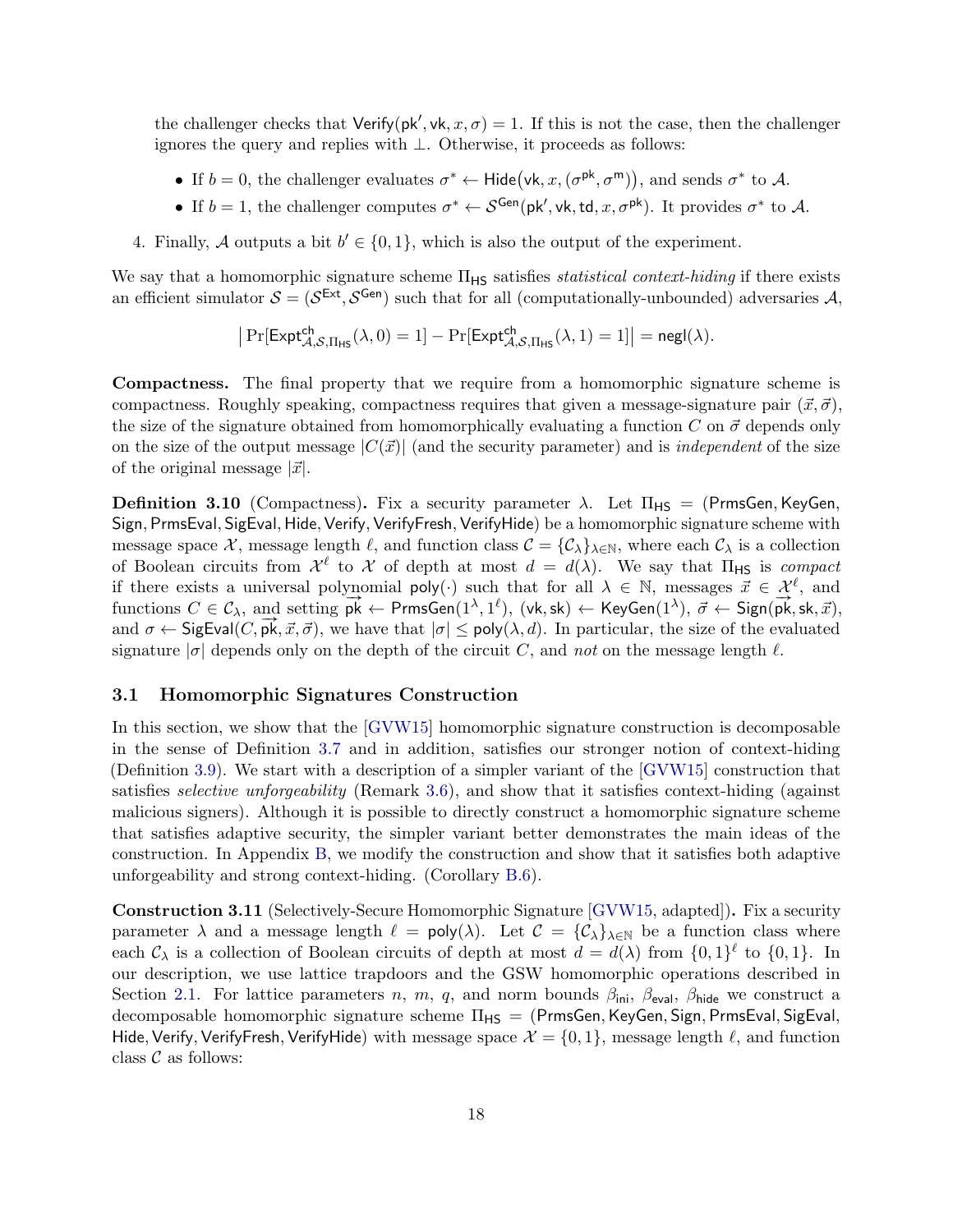- PrmsGen( $1^{\lambda}, 1^{\ell}$ )  $\rightarrow \vec{pk}$ : On input the security parameter  $\lambda$  and the message length  $\ell$ , the parameter-generation algorithm samples matrices  $\mathbf{V}_1, \ldots, \mathbf{V}_{\ell} \in \mathbb{Z}_q^{n \times m}$ . It sets  $\mathsf{pk}_i = \mathbf{V}_i$  for parameter-generation algorithm samples matrices  $\vec{v}_1$ <br>  $i \in [\ell]$  and returns the public keys  $\vec{pk} = (pk_1, \dots, pk_\ell)$ .
- KeyGen( $1^{\lambda}$ )  $\rightarrow$  (vk, sk): On input the security parameter  $\lambda$ , the key-generation algorithm samples a lattice trapdoor  $(A, td) \leftarrow TrapGen(1^{\lambda})$ . It sets  $vk = A$  and  $sk = (A, td)$ .
- Sign(pk<sub>i</sub>, sk,  $x_i$ )  $\rightarrow \sigma_i$ : The signing algorithm computes  $\sigma_i^{pk} \leftarrow$  SignPK(pk<sub>i</sub>, sk) and  $\sigma_i^{m} \leftarrow$  $\mathsf{SignM}(\mathsf{pk}_i,\mathsf{sk}, x_i, \sigma_i^{\mathsf{pk}}$  $i^{pK}$ ) where the algorithms SignPK and SignM are defined as follows:
	- $-$  SignPK $(\mathsf{pk}_i, \mathsf{sk}) \rightarrow \sigma_i^{\mathsf{pk}}$ <sup>pk</sup>: The SignPK algorithm outputs the empty string  $\sigma_i^{\mathsf{pk}} = \varepsilon$ .
	- $-$  SignM $(\mathsf{pk}_i, \mathsf{sk}, x_i, \sigma^{\mathsf{pk}}_i$  $\mathsf{p}^{[p]}(i) \to \sigma_i^m$ : On input a public key  $\mathsf{p}\mathsf{k}_i = \mathbf{V}_i$ , a signing key  $\mathsf{sk} = (\mathbf{A}, \mathsf{td})$ , a message  $x \in \{0,1\}$ , and the public signature component  $\sigma_i^{\text{pk}}$  $i^{\mathsf{pk}}$ , the SignM algorithm samples a preimage  $U_i \leftarrow$  SamplePre $(A, V_i - x_i \cdot G, \text{td})$  and outputs  $\sigma_i^m = U_i$ .

Finally, the signing algorithm outputs the signature  $\sigma_i = (\sigma_i^{\text{pk}})$  $i^{\mathsf{pk}}, \sigma_i^{\mathsf{m}}$ ).

- PrmsEval $(C, \overrightarrow{pk}')$   $\rightarrow$  pk<sub>C</sub>: On input a Boolean circuit  $C: \{0,1\}^{\ell} \rightarrow \{0,1\}$  and a collection of **PHISEVAI**( $C, pK$ )  $\rightarrow$   $pK$ <sub>*C*</sub>: On input a Boolean circuit  $C: \{0, 1\}^{\circ} \rightarrow \{0, 1\}$  and a conection of public keys  $\overrightarrow{pk}' = (pk'_1, ..., pk'_i)$  where  $pk'_i = V'_i$  for  $i \in [\ell]$ , the parameter-evaluation algorithm outputs the evaluated public key  $\mathsf{pk}_C = \mathbf{V}_C \leftarrow \mathsf{EvalPK}(\mathbf{V}'_1, \dots, \mathbf{V}'_{\ell}, C)$ .
- SigEval(C,  $\vec{pk'}, \vec{x}, \vec{\sigma}$ )  $\rightarrow \sigma$ : The signature-evaluation algorithm first parses  $\vec{\sigma} = (\vec{\sigma}^{\text{pk}}, \vec{\sigma}^{\text{m}})$ .  $\sigma$  SigEval(C, pk, x,  $\sigma$ )  $\rightarrow \sigma$ : The signature-evaluation algorithm first parses  $\sigma = (\sigma^{F}$ ,  $\sigma^{m})$ <br>Then, it computes  $\sigma^{pk} \leftarrow$  SigEvalPK(C,  $\overrightarrow{pk}$ ,  $\overrightarrow{\sigma}^{pk}$ ) and  $\sigma^{m} \leftarrow$  SigEvalM(C,  $\overrightarrow{pk}$ ,  $\overrightarrow{x}$ ,  $\overrightarrow{\$ algorithms SigEvalPK and SigEvalM are defined as follows:
	- SigEvalPK $(C, \overrightarrow{pk'}, \overrightarrow{\sigma}^{pk}) \rightarrow \sigma^{pk}$ : The SigEvalPK algorithm outputs the empty string  $\sigma^{pk} = \varepsilon$ .  $-$  SigEvalM(*C*,  $\overrightarrow{pk'}, \overrightarrow{x}, \overrightarrow{\sigma}$ )  $\rightarrow \sigma^m$ : On input a Boolean circuit *C*: {0, 1}<sup> $\ell$ </sup>  $\rightarrow$  {0, 1}, a set SIGEVAINI(C,  $\mathsf{pk}', \mathsf{x}, \sigma$ )  $\rightarrow \sigma''$ : On input a Boolean circuit C: {0, 1}<sup>2</sup>  $\rightarrow$  {0, 1}, a set of public keys  $\mathsf{pk}' = (\mathsf{pk}'_1, \dots, \mathsf{pk}'_\ell)$ , messages  $\vec{x} = (x_1, \dots, x_\ell)$ , and signatures  $\vec{\sigma} =$  $(\sigma_1,\ldots,\sigma_\ell)$ , the SigEvalM algorithm first parses  $pk_i' = V_i'$  and  $\sigma_i = (\sigma_i^{pk}$  $\mathbf{e}_i^{\mathsf{pk}}, \sigma_i^{\mathsf{m}}) = (\varepsilon, \mathbf{U}_i)$ for all  $i \in [\ell]$ . Then, it outputs  $\sigma^{\mathsf{m}} = \mathbf{U}_C \leftarrow \mathsf{EvalU}\big((\mathbf{V}_1', x_1, \mathbf{U}_1), \ldots, (\mathbf{V}_{\ell}', x_{\ell}, \mathbf{U}_{\ell}), C\big)$ .

Finally, it outputs the signature  $\sigma = (\sigma^{\rm pk}, \sigma^{\rm m})$ .

• Hide(vk,  $x, \sigma$ )  $\rightarrow \sigma^*$ : On input a verification key vk = A, a message  $x \in \{0, 1\}$ , and a signature  $\sigma = (\varepsilon, \mathbf{U})$ , the hide algorithm samples and outputs a signature

$$
\sigma^* = \mathbf{u} \leftarrow \mathsf{SampleRight}(\mathbf{A}, \mathbf{A}\mathbf{U} + (2x-1) \cdot \mathbf{G}, \mathbf{U}, \mathbf{0}, \beta_{\mathsf{hide}}).
$$

- Verify(pk, vk,  $x, \sigma$ )  $\rightarrow$  {0, 1}: On input a public key pk = V, a verification key vk = A, a message  $x \in \mathcal{X}$ , and a signature  $\sigma = (\varepsilon, \mathbf{U})$ , the verification algorithm first checks if **A** is a rank-n matrix and outputs 0 if this is the case. Then, it outputs 1 if  $||\mathbf{U}|| \leq \beta_{\text{eval}}$  and  $AU + x \cdot G = V$  and 0 otherwise.
- VerifyFresh(pk, vk,  $x, \sigma$ )  $\rightarrow$  {0, 1}: On input a public key pk = V, a verification key vk = A, a message  $x \in \mathcal{X}$  and a signature  $\sigma = (\varepsilon, \mathbf{U})$ , the fresh verification algorithm first checks if **A** is a rank-n matrix and outputs 0 if this is the case. Then, it outputs 1 if  $||U|| \leq \beta_{\text{ini}}$  and  $AU + x \cdot G = V$  and 0 otherwise.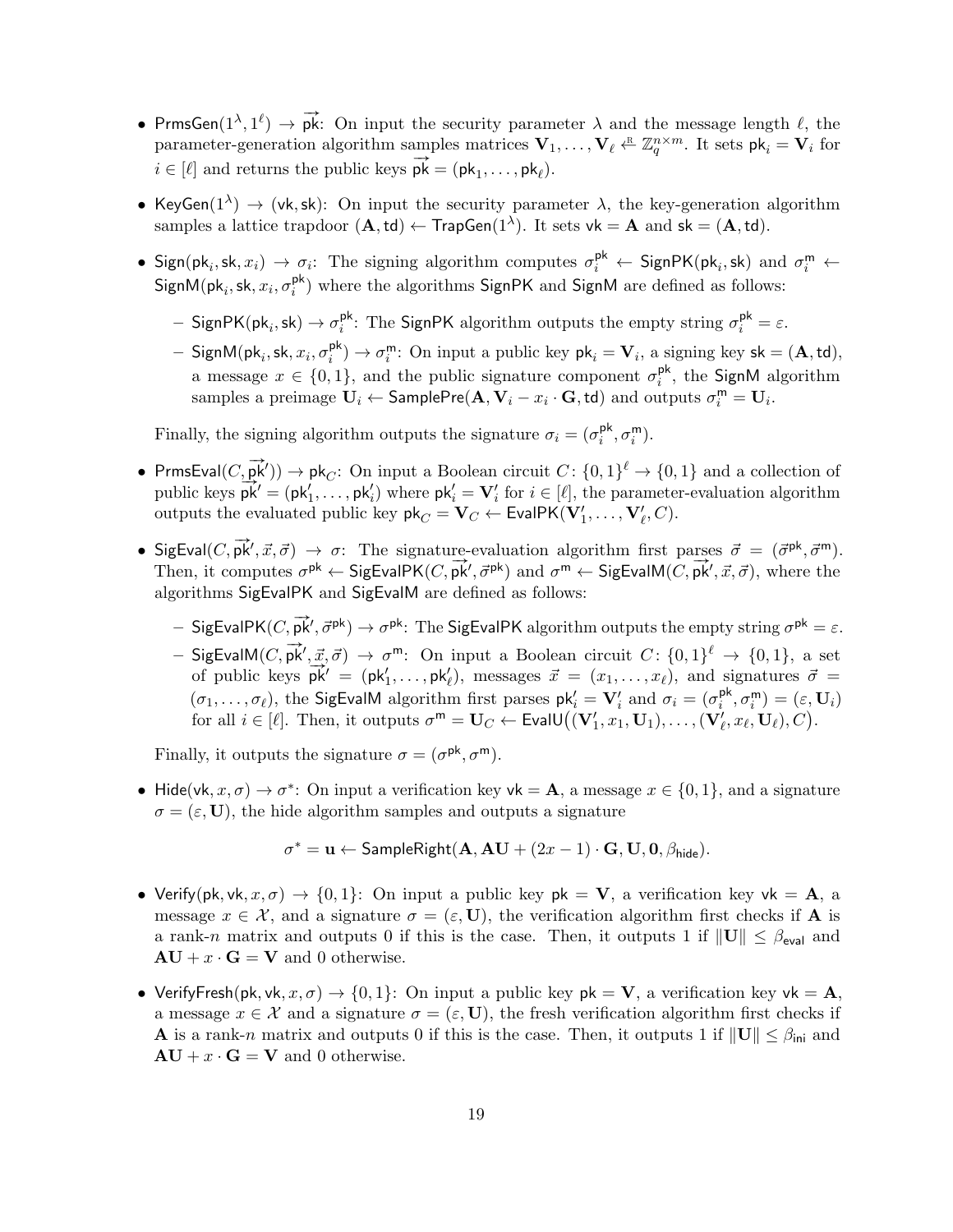• VerifyHide(pk<sub>C</sub>, vk, x,  $\sigma^*$ )  $\to$  {0, 1}: On input a public key pk<sub>C</sub> = V, a verification key vk = A, a message  $x \in \{0, 1\}$ , and a signature  $\sigma^* = \mathbf{u}$ , the hide-verification algorithm first checks if **A** is a rank-n matrix and outputs 0 if this is the case. Then, it checks that  $\|\mathbf{u}\| \leq \beta_{\text{hide}}$  and that  $[\mathbf{A} \mid \mathbf{V} + (x-1) \cdot \mathbf{G}] \cdot \mathbf{u} = \mathbf{0}$ , and accepts if both of these conditions hold. Otherwise, it rejects.

We now state and prove the correctness and security theorems for Construction [3.11.](#page-17-1)

**Theorem 3.12** (Correctness). Fix a security parameter  $\lambda$ , lattice parameters  $n, m, q$ , norm bounds  $\beta_{\text{ini}}, \beta_{\text{eval}}, \beta_{\text{hide}}, \text{ and } a \text{ depth bound } d.$  Suppose  $m = O(n \log q), \beta_{\text{ini}} \geq O(n \sqrt{\log q}), \beta_{\text{eval}} \geq \beta_{\text{ini}} \cdot 2^{\tilde{O}(d)},$  $\beta_{\sf{hide}} \geq \beta_{\sf eval} \cdot \omega(m\sqrt{\log m}), \; \mathit{and} \; q \, \geq \, \beta_{\sf{hide}}.\;$  Then,  $\Pi_{\sf HS}$  from Construction [3.11](#page-17-1) satisfies signing correctness (Definition [3.2\)](#page-12-0), evaluation correctness (Definition [3.3\)](#page-13-1), and hiding correctness (Definition [3.4\)](#page-13-2).

Proof. Signing correctness follows from Theorem [2.3,](#page-9-0) evaluation correctness follows from Theorem [2.5,](#page-10-1) and hiding correctness follows from Theorem [2.4.](#page-9-1)  $\Box$ 

**Theorem 3.13** (Unforgeability). Fix a security parameter  $\lambda$ , lattice parameters n, m, q, norm bounds  $\beta_{\text{ini}}, \beta_{\text{eval}}, \beta_{\text{hide}},$  and a depth bound d. Suppose  $m = O(n \log q)$ . Then, under the SIS $(n, m, q, \beta_{\text{eval}})$ assumption,  $\Pi_{\mathsf{HS}}$  in Construction [3.11](#page-17-1) satisfies selective unforgeability (Definition [3.5,](#page-13-0) Remark [3.6\)](#page-14-0).

 $\Box$ 

Proof. Follows from [\[GVW15,](#page-42-6) §6].

<span id="page-19-0"></span>**Theorem 3.14** (Context-Hiding). Fix a security parameter  $\lambda$ , lattice parameters n, m, q, norm bounds  $\beta_{\text{ini}}, \beta_{\text{eval}}, \beta_{\text{hide}},$  and a depth bound d. Suppose  $m = O(n \log q)$ ,  $\beta_{\text{hide}} \geq 2 \cdot \beta_{\text{eval}} \cdot \omega(m \sqrt{\log m})$ , and  $q \geq \beta_{\text{hide}}$ . Then,  $\Pi_{\text{HS}}$  in Construction [3.11](#page-17-1) satisfies context-hiding security (Definition [3.9\)](#page-16-0).

*Proof of Theorem [3.14.](#page-19-0)* We construct a simulator  $S = (S^{Ext}, S^{Gen})$  as follows:

- $S^{Ext}(pk, vk,(\tilde{x}_0, \tilde{\sigma}_0),(\tilde{x}_1, \tilde{\sigma}_1))$ : On input a public key pk, a verification key vk, and two messagesignature pairs  $(\tilde{x}_0, \tilde{\sigma}_0)$ ,  $(\tilde{x}_1, \tilde{\sigma}_1)$ , the simulator first parses  $\tilde{\sigma}_0 = (\varepsilon, \tilde{\mathbf{U}}_0)$ ,  $\tilde{\sigma}_1 = (\varepsilon, \tilde{\mathbf{U}}_1)$ , and then outputs the simulation trapdoor  $td = \tilde{U}_0 - \tilde{U}_1$ .
- $S^{\text{Gen}}(\text{pk}, \text{vk}, \text{td}, x, \sigma^{\text{pk}})$ : On input a public key  $\text{pk} = V$ , a verification key  $\text{vk} = A$ , a trapdoor td =  $\tilde{U}$ , a message  $x \in \{0,1\}$ , and a message-independent component  $\sigma^{pk}$ , the simulator computes  $\mathbf{u} \leftarrow$  SampleLeft $(\mathbf{A}, \mathbf{V} + (x-1) \cdot \mathbf{G}, \tilde{\mathbf{U}}, \mathbf{0}, \beta^*)$ , and returns  $\mathbf{u}$ .

We now show that for any adversary A, the experiments  $\text{Expt}_{\mathcal{A},\mathcal{S},\Pi_{\text{HS}}}^{\text{ch}}(\lambda,0)$  and  $\text{Expt}_{\mathcal{A},\mathcal{S},\Pi_{\text{HS}}}^{\text{ch}}(\lambda,1)$  are statistically indistinguishable. Consider the context-hiding experiment:

- Let  $pk = V$ ,  $vk = A$ , and  $(\tilde{x}_0, \tilde{\sigma}_0), (\tilde{x}_1, \tilde{\sigma}_1)$  be the values that A sends to the challenger. Write  $\tilde{\sigma}_0 = (\varepsilon, \tilde{\mathbf{U}}_0)$  and  $\tilde{\sigma}_1 = (\varepsilon, \tilde{\mathbf{U}}_1)$ . Without loss of generality, we can assume that **A** is a rank-n matrix,  $\tilde{x}_0 \neq \tilde{x}_1$ , and Verify(pk, vk,  $\tilde{x}_0, \tilde{\sigma}_0$ ) = 1 = Verify(pk, vk,  $\tilde{x}_1, \tilde{\sigma}_1$ ). Otherwise, the output is always 0 in both experiments. Since  $\tilde{x}_0, \tilde{x}_1 \in \{0, 1\}$  and  $\tilde{x}_0 \neq \tilde{x}_1$ , we can assume without loss of generality that  $\tilde{x}_0 = 0$  and  $\tilde{x}_1 = 1$ . Moreover, since  $\tilde{\sigma}_0$  and  $\tilde{\sigma}_1$  are valid signatures,  $\|\tilde{\mathbf{U}}_0\|, \|\tilde{\mathbf{U}}_1\| \leq \beta_{\mathsf{eval}}.$  This means that  $\tilde{\mathbf{U}} = \tilde{\mathbf{U}}_0 - \tilde{\mathbf{U}}_1$  has bounded norm  $\|\tilde{\mathbf{U}}\| \leq 2 \cdot \beta_{\mathsf{eval}}$ , and moreover, that  $AU = G$ , so td = U is a G-trapdoor for A (Theorem [2.4\)](#page-9-1).
- Let  $pk' = V'$ ,  $x \in \{0,1\}$ ,  $\sigma = (\varepsilon, U)$  be a query that A makes to the challenger. If  $AU + x \cdot G \neq V'$  or  $||U|| > \beta_{eval}$ , then the challenger ignores the query (and replies with  $\bot$ ) in both experiments. Therefore, assume that  $AU + x \cdot G = V'$  and  $||U|| \leq \beta_{eval}$ . Then the challenger proceeds as follows: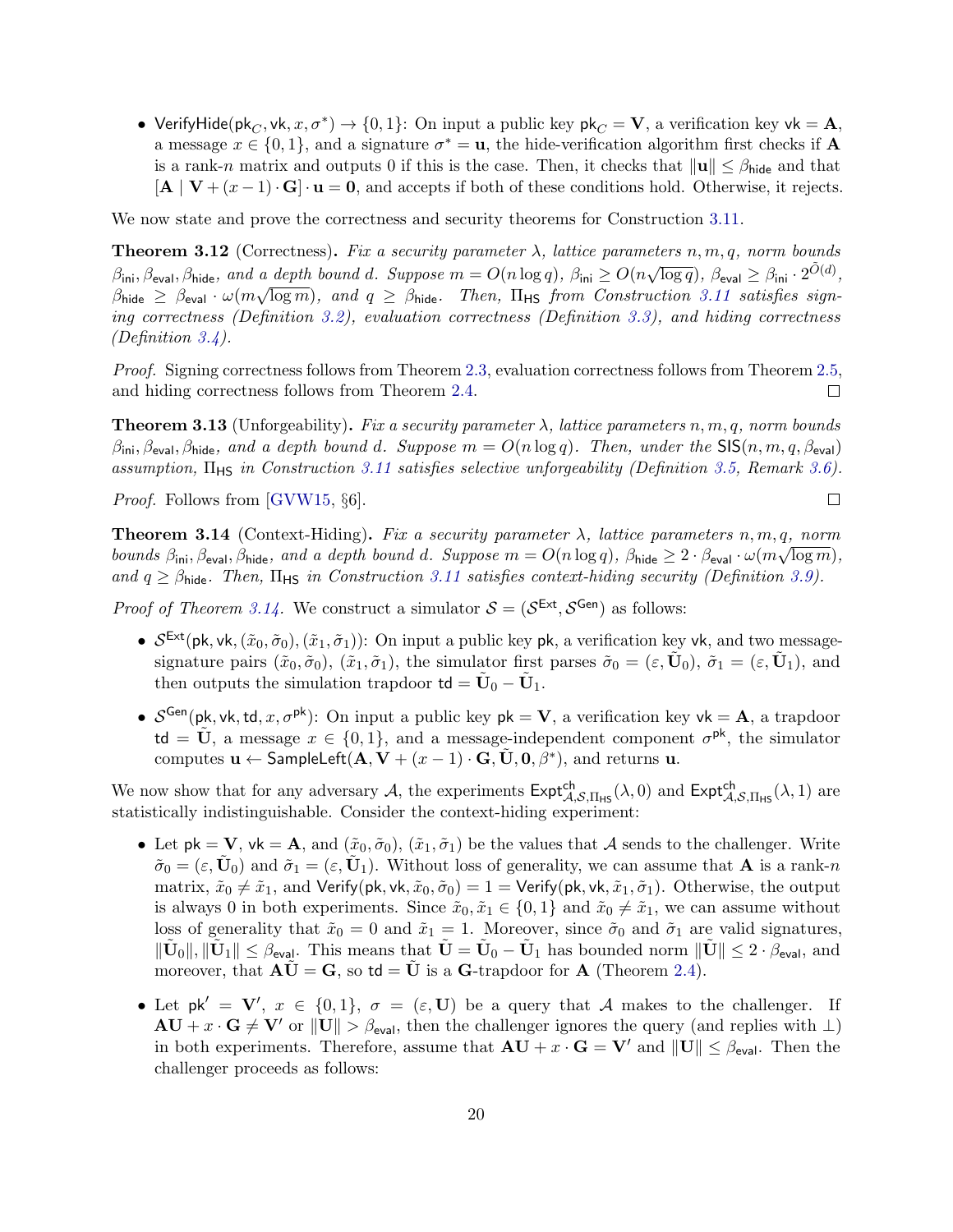- $-$  In Exptch  $A$ ,  $S$ ,  $\Pi_{HS}(\lambda,0)$ , the challenger's response is  $\mathbf{u} \leftarrow \mathsf{SampleRight}(\mathbf{A},\mathbf{A}\mathbf{U} + (2x-1) \cdot \mathbf{A}$  $\mathbf{G}, \mathbf{U}, \mathbf{0}, \beta_{\mathsf{hide}}).$
- $-$  In Expt<sup>ch</sup><sub> $A, S, \Pi_{HS}(\lambda, 1)$ , the challenger responds with  $\mathbf{u} \leftarrow S^{\text{Gen}}(\mathsf{pk}', \mathsf{vk}, \mathsf{td}, x, \sigma^{\mathsf{pk}})$ , which is</sub> equivalent to  $\mathbf{u} \leftarrow$  SampleLeft $(\mathbf{A}, \mathbf{V}' + (x - 1) \cdot \mathbf{G}, \tilde{\mathbf{U}}, \mathbf{0}, \beta_{\text{hide}}).$

Since  $\mathbf{V'}+(x-1)\cdot\mathbf{G}=\mathbf{A}\mathbf{U}+(2x-1)\cdot\mathbf{G}$ , by Theorem [2.4,](#page-9-1) as long as max $(\|\mathbf{U}\|, \|\tilde{\mathbf{U}}\|)\cdot\omega(m\sqrt{\kappa})$  $\overline{\log m}) \leq$  $\beta_{\text{hide}} \leq q$  the challenger's responses to all of the queries in the two experiments are statistically indistinguishable. From above,  $\|\mathbf{U}\| \leq 2 \cdot \beta_{\text{eval}}$  and  $\|\mathbf{U}\| \leq \beta_{\text{eval}}$ , and the claim follows.  $\Box$ 

Remark 3.15 (Weak Context-Hiding). Theorem [3.14](#page-19-0) implies that the homomorphic signature scheme  $\Pi$ <sub>HS</sub> in Construction [3.11](#page-17-1) also satisfies context-hiding security against honest signers (Definition [3.8\)](#page-15-0). Specifically, Theorem [3.14](#page-19-0) guarantees the existence of a simulator  $S = (S^{Ext}, S^{Gen})$ that can be used to simulate the signatures generated by the Hide algorithm. In the context-hiding security game against honest signers, the signing key sk and verification key vk are generated honestly, and the context-hiding simulator  $S_{\text{hon}}$  is given both vk and sk. Given sk, the simulator  $S_{\text{hon}}$  can choose an arbitrary public key  $pk = V \leftarrow \mathbb{Z}_q^{n \times m}$ , and construct honest signatures  $\tilde{\sigma}_0 \leftarrow$  Sign(pk, sk, 0) and  $\tilde{\sigma}_1 \leftarrow$  Sign(pk, sk, 1). Simulator  $S_{\text{hon}}$  can then invoke  $S^{\text{Ext}}$  on (pk, vk,  $(0, \tilde{\sigma}_0), (1, \tilde{\sigma}_1)$ ) to obtain the simulation trapdoor td, and then use  $S^{\text{Gen}}$  to simulate the Hide algorithm. Thus, we can construct a simulator  $S_{\text{hon}}$  for the weak context-hiding security game using the simulator S guaranteed by Theorem [3.14.](#page-19-0)

**Theorem 3.16** (Compactness). Fix a security parameter  $\lambda$ , lattice parameters n, m, q, norm bounds  $\beta_{\text{ini}}, \beta_{\text{eval}}, \beta_{\text{hide}},$  and a depth bound d. Suppose  $n = \text{poly}(\lambda), m = O(n \log q),$  and  $q = 2^{\text{poly}(\lambda,d)}$ . Then, ΠHS in Construction [3.11](#page-17-1) satisfies compactness (Definition [3.10\)](#page-17-2).

*Proof.* Follows from Theorem [2.5.](#page-10-1) Specifically, the signature output by SigEval is a matrix  $U \in \mathbb{Z}_q^{m \times m}$ which has size  $m^2 \log q = \text{poly}(\lambda, d)$ .  $\Box$ 

## <span id="page-20-0"></span>4 Preprocessing NIZKs from Homomorphic Signatures

In this section, we begin by formally defining the notion of a non-interactive zero-knowledge argument in the preprocessing model (i.e., "preprocessing NIZKs"). This notion was first introduced by De Santis et al. [\[DMP88\]](#page-41-3), who also gave the first candidate construction of a preprocessing NIZK from one-way functions. Multiple works have since proposed additional candidates of preprocessing NIZKs from one-way functions [\[LS90,](#page-43-1) [Dam92,](#page-40-4) [IKOS09\]](#page-42-3) or oblivious transfer [\[KMO89\]](#page-43-2). However, all of these constructions are single-theorem: the proving or verification key cannot be reused for multiple theorems without compromising either soundness or zero-knowledge. We provide a more detailed discussion of existing preprocessing NIZK constructions in Remark [4.11.](#page-24-0)

<span id="page-20-1"></span>**Definition 4.1** (NIZK Arguments in the Preprocessing Model). Let  $\mathcal{R}$  be an NP relation, and let  $\mathcal L$  be its corresponding language. A non-interactive zero-knowledge (NIZK) argument for  $\mathcal L$  in the preprocessing model consists of a tuple of three algorithms  $\Pi_{PPNIZK} = (Setup, Prove, Verify)$  with the following properties:

• Setup $(1^{\lambda}) \rightarrow (k_P, k_V)$ : On input the security parameter  $\lambda$ , the setup algorithm (implemented in a "preprocessing" step) outputs a proving key  $k_P$  and a verification key  $k_V$ .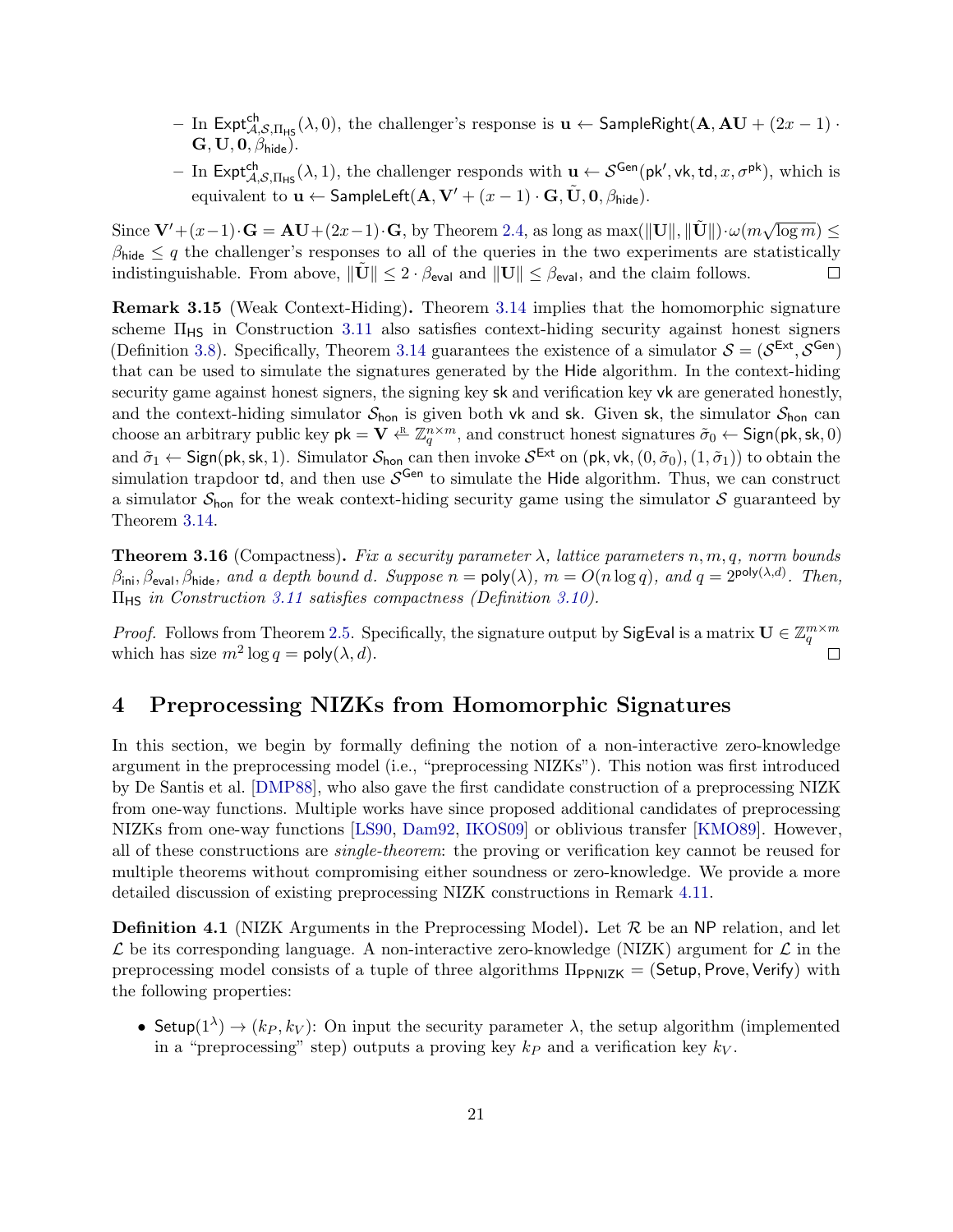- Prove $(k_P, x, w) \rightarrow \pi$ : On input the proving key  $k_P$ , a statement x, and a witness w, the prover's algorithm outputs a proof  $\pi$ .
- Verify $(k_V, x, \pi) \rightarrow \{0, 1\}$ : On input the verification key  $k_V$ , a statement x, and a proof  $\pi$ , the verifier either accepts (with output 1) or rejects (with output 0).

Moreover, Π<sub>PPNIZK</sub> should satisfy the following properties:

• Completeness: For all  $x, w$  where  $\mathcal{R}(x, w) = 1$ , if we take  $(k_P, k_V) \leftarrow$  Setup $(1^{\lambda})$ ;

 $Pr[\pi \leftarrow Prove(k_P, x, w):$  Verify $(k_V, x, \pi) = 1] = 1$ .

• Soundness: For all efficient adversaries A, if we take  $(k_P, k_V) \leftarrow$  Setup $(1^{\lambda})$ , then

 $\Pr[(x, \pi) \leftarrow \mathcal{A}^{\mathsf{Verify}(k_V, \cdot, \cdot)}(k_P) : x \notin \mathcal{L} \land \mathsf{Verify}(k_V, x, \pi) = 1] = {\sf negl}(\lambda).$ 

• Zero-Knowledge: For all efficient adversaries A, there exists an efficient simulator  $S =$  $(S_1, S_2)$  such that if we take  $(k_P, k_V) \leftarrow$  Setup $(1^{\lambda})$  and  $\tau_V \leftarrow S_1(1^{\lambda}, k_V)$ , we have that

$$
\left|\Pr[\mathcal{A}^{\mathcal{O}_0(k_P,\cdot,\cdot)}(k_V)=1]-\Pr[\mathcal{A}^{\mathcal{O}_1(k_V,\tau_V,\cdot,\cdot)}(k_V)=1]\right|=\mathsf{negl}(\lambda),
$$

where the oracle  $\mathcal{O}_0(k_P, x, w)$  outputs Prove $(k_P, x, w)$  if  $\mathcal{R}(x, w) = 1$  and  $\perp$  otherwise, and the oracle  $\mathcal{O}_1(k_V, \tau_V, x, w)$  outputs  $\mathcal{S}_2(k_V, \tau_V, x)$  if  $\mathcal{R}(x, w) = 1$  and  $\perp$  otherwise.

<span id="page-21-0"></span>Remark 4.2 (Comparison to NIZKs in the CRS Model). Our zero-knowledge definition in Defini-tion [4.1](#page-20-1) does not allow the simulator to choose the verification state  $k_V$ . We can also consider a slightly weaker notion of zero-knowledge where the simulator also chooses the verification state:

• Zero-Knowledge: For all efficient adversaries A, there exists an efficient simulator  $S =$  $(S_1, S_2)$  such that if we take  $(k_P, k_V) \leftarrow$  Setup $(1^{\lambda})$  and  $(\tilde{k}_V, \tilde{\tau}_V) \leftarrow S_1(1^{\lambda})$ , we have that

$$
\left|\Pr[\mathcal{A}^{\mathsf{Prove}(k_P,\cdot,\cdot)}(k_V)=1]-\Pr[\mathcal{A}^{\mathcal{O}(\tilde{k}_V,\tilde{\tau}_V,\cdot,\cdot)}(\tilde{k}_V)=1]\right|=\mathsf{negl}(\lambda),
$$

where the oracle  $\mathcal{O}(\tilde{k}_V, \tilde{\tau}_V, x, w)$  outputs  $\mathcal{S}_2(\tilde{k}_V, \tilde{\tau}_V, x)$  if  $\mathcal{R}(x, w) = 1$  and  $\perp$  otherwise.

We note that this definition of zero-knowledge captures the standard notion of NIZK arguments in the common reference string (CRS) model. Specifically, in the CRS model, the Setup algorithm outputs a single CRS σ. The proving and verification keys are both defined to be σ.

Preprocessing NIZKs from homomorphic signatures. As described in Section [1.1,](#page-2-0) we can combine a homomorphic signature scheme (for general circuits) with any CPA-secure symmetric encryption scheme to obtain a preprocessing NIZK for general NP languages. We give our construction and security analysis below. Combining the lattice-based construction of homomorphic signatures (Construction [3.11\)](#page-17-1) with Fact [2.2,](#page-8-1) we obtain the first multi-theorem preprocessing NIZK from standard lattice assumptions (Corollary [4.5\)](#page-22-0). In Remark [4.6,](#page-23-0) we note that a variant of Construction [4.3](#page-22-1) also gives a publicly-verifiable preprocessing NIZK. Finally, in Remark [4.10,](#page-24-1) we describe how to obtain a NIZK *proof* system in the preprocessing model using a simple variant of the construction.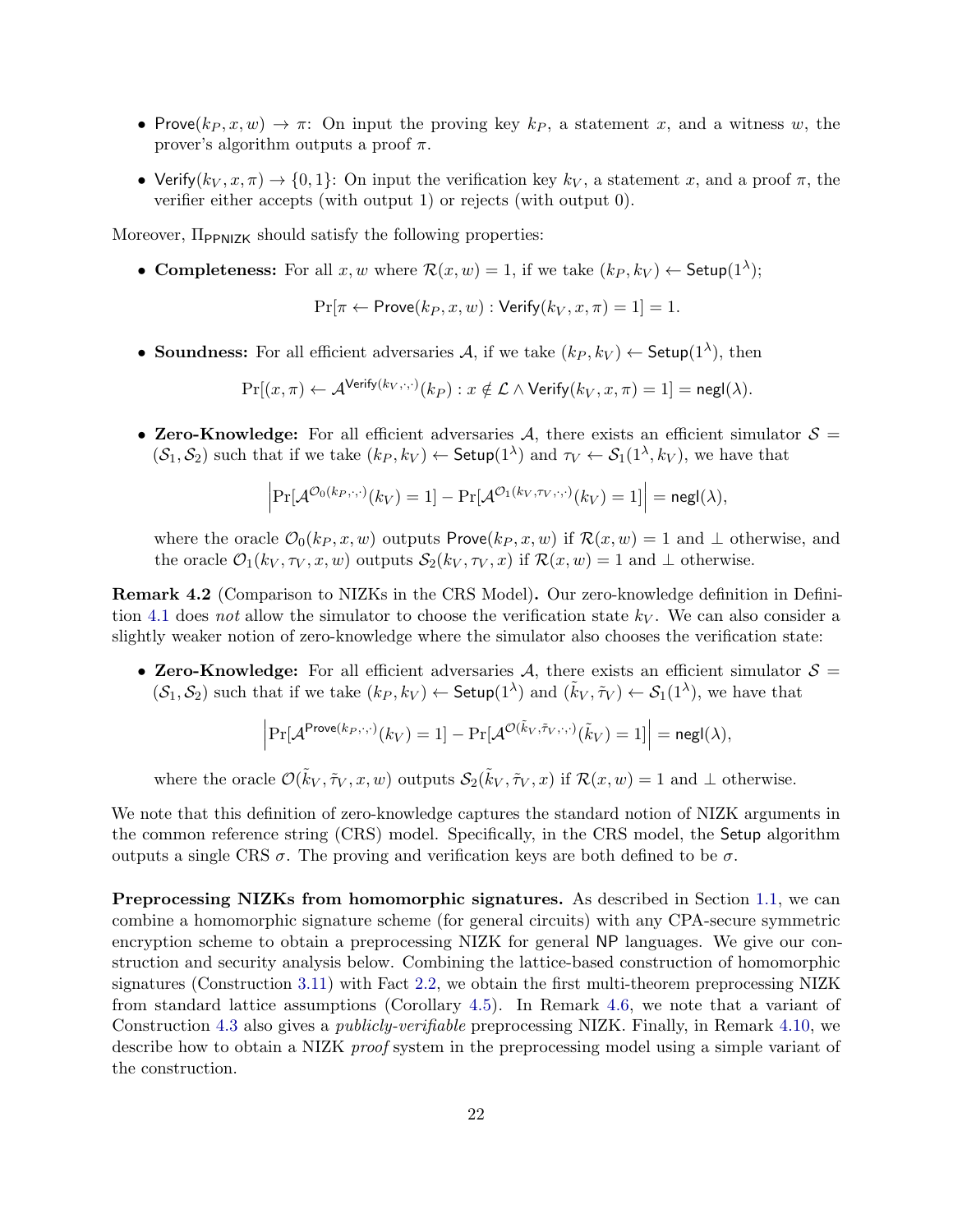<span id="page-22-1"></span>Construction 4.3 (Preprocessing NIZKs from Homomorphic Signatures). Fix a security parameter  $\lambda$ , and define the following quantities:

- Let  $\mathcal{R}: \{0,1\}^n \times \{0,1\}^m \to \{0,1\}$  be an NP relation and  $\mathcal{L}$  be its corresponding language.
- Let  $\Pi_{\mathsf{SE}} = (\mathsf{SE}.\mathsf{KeyGen}, \mathsf{SE}.\mathsf{Energy}, \mathsf{SE}.\mathsf{Decrypt})$  be a symmetric encryption scheme with message space  $\{0,1\}^m$  and secret-key space  $\{0,1\}^{\rho}$ .
- For a message  $x \in \{0,1\}^n$  and ciphertext ct from the ciphertext space of  $\Pi_{\mathsf{SE}}$ , define the function  $f_{x,\text{ct}}(k_{\text{SE}}) := \mathcal{R}(x,\text{SE}.\text{Decrypt}(k_{\text{SE}},\text{ct})).$
- Let  $\Pi_{HS}$  = (PrmsGen, KeyGen, Sign, PrmsEval, SigEval, Hide, Verify, VerifyFresh, VerifyHide) be a homomorphic signature scheme with message space  $\{0, 1\}$ , message length  $\rho$ , and function class C that includes all functions of the form  $f_{x,\text{ct}}$ .<sup>[7](#page-0-0)</sup>

We construct a preprocessing NIZK argument  $\Pi_{NIZK} = (Setup, Prove, Verify)$  as follows:

• Setup $(1^{\lambda}) \to (k_P, k_V)$ : First, generate a secret key  $k_{SE} \leftarrow$  SE.KeyGen $(1^{\lambda})$ . Next, generate  $\Rightarrow$   $\Rightarrow$   $\forall$  ( $\kappa$ <sub>*P*</sub>,  $\kappa$ <sub>*V*</sub>): First, generate a secret key  $\kappa$ <sub>SE</sub>  $\leftrightarrow$  5E. NeyGen(1<sup>\</sup>). Next, generate  $\Rightarrow$   $\kappa$ <sub>HS</sub>  $\leftrightarrow$  PrmsGen(1<sup>\2</sup>). And a signing-verification key-pair ( $\nu$ k<sub>HS</sub>, sk<sub>HS</sub>)  $\leftrightarrow$  KeyGen  $p_{\text{HIS}} \leftarrow P_{\text{HIS}} \text{gen}(1^n, 1^p)$  and a signing-verification key-pair (vk sign the symmetric key  $\vec{\sigma}_k \leftarrow \text{Sign}(\vec{pk}_{\text{HS}}, sk_{\text{HS}}, k_{\text{SE}})$  and output

$$
k_P = (k_{\text{SE}}, \overrightarrow{\text{pk}}_{\text{HS}}, \text{vk}_{\text{HS}}, \overrightarrow{\sigma}_k)
$$
 and  $k_V = (\overrightarrow{\text{pk}}_{\text{HS}}, \text{vk}_{\text{HS}}, \text{sk}_{\text{HS}}).$ 

- Prove $(k_P, x, w) \to \pi$ : If  $\mathcal{R}(x, w) = 0$ , output  $\perp$ . Otherwise, parse  $k_P = (k_{\mathsf{SE}}, \overrightarrow{pk}_{\mathsf{HS}}, \mathsf{vk}_{\mathsf{HS}}, \overrightarrow{\sigma}_k)$ . Let  $ct \leftarrow$  SE. Encrypt $(k_{SE}, w)$ , and  $C_{x,ct}$  be the circuit that computes the function  $f_{x,ct}$  de-Let  $c \mapsto$  51. Literypt( $\kappa$ SE,  $\omega$ ), and  $C_{x,ct}$  be the circuit that computes the function  $f_{x,ct}$  defined above. Compute the signature  $\sigma'_{x,ct} \leftarrow$  SigEval( $C_{x,ct}$ ,  $\vec{pk}_{HS}$ ,  $k_{SE}$ ,  $\vec{\sigma}_k$ ) and then  $\sigma^*_{x,ct}$ Hide(vk<sub>HS</sub>, 1,  $\sigma'_{x,\text{ct}}$ ). It outputs the proof  $\pi = (\text{ct}, \sigma^*_{x,\text{ct}})$ .
- Verify $(k_V, x, \pi) \to \{0, 1\}$ : Parse  $k_V = (\overrightarrow{\mathsf{pk}}_{\mathsf{HS}}, \mathsf{vk}_{\mathsf{HS}}, \mathsf{sk}_{\mathsf{HS}})$  and  $\pi = (\mathsf{ct}, \sigma^*_{x, \mathsf{ct}})$ . Let  $C_{x, \mathsf{ct}}$  be the circuit that computes  $f_{x,\text{ct}}$  defined above. Then, compute  $\mathsf{pk}_{x,\text{ct}} \leftarrow \mathsf{PrmsEval}(C_{x,\text{ct}}, \overrightarrow{\mathsf{pk}}_{\mathsf{HS}})$ , and output VerifyHide(p $\mathsf{k}_{x,\mathsf{ct}}$ , v $\mathsf{k}_{\mathsf{HS}}, 1, \sigma^*_{x,\mathsf{ct}}$ ).

<span id="page-22-2"></span>**Theorem 4.4** (Preprocessing NIZKs from Homomorphic Signatures). Let  $\lambda$  be a security parameter and R be an NP relation (and let L be its corresponding language). Let  $\Pi_{NIZK}$  be the NIZK argument in the preprocessing model from Construction  $4.3$  (instantiated with a symmetric encryption scheme  $\Pi_{\mathsf{SE}}$  and a homomorphic signature scheme  $\Pi_{\mathsf{HS}}$ ). If  $\Pi_{\mathsf{SE}}$  is CPA-secure and  $\Pi_{\mathsf{HS}}$  satisfies evaluation correctness (Definition [3.3\)](#page-13-1), hiding correctness (Definition [3.4\)](#page-13-2), selective unforgeability (Definition [3.5,](#page-13-0) Remark [3.6\)](#page-14-0), and context-hiding against honest signers (Definition [3.8\)](#page-15-0), then  $\Pi_{NIX}$ is a NIZK argument for  $R$  in the preprocessing model.

We give the proof of Theorem [4.4](#page-22-2) in Appendix [C.](#page-52-1) Combining Construction [4.3](#page-22-1) with the homomorphic signature construction  $\Pi_{\rm HS}$  from Construction [3.11](#page-17-1) and any LWE-based CPA-secure encryption scheme (Fact [2.2\)](#page-8-1), we have the following corollary.

<span id="page-22-0"></span>Corollary 4.5 (Preprocessing NIZKs from Lattices). Under the LWE assumption, there exists a multi-theorem preprocessing NIZK for NP.

<sup>&</sup>lt;sup>7</sup>Since it is more natural to view  $x \in \{0,1\}^n$  as a string rather than a vector, we drop the vector notation  $\vec{x}$  and simply write  $x$  in this section.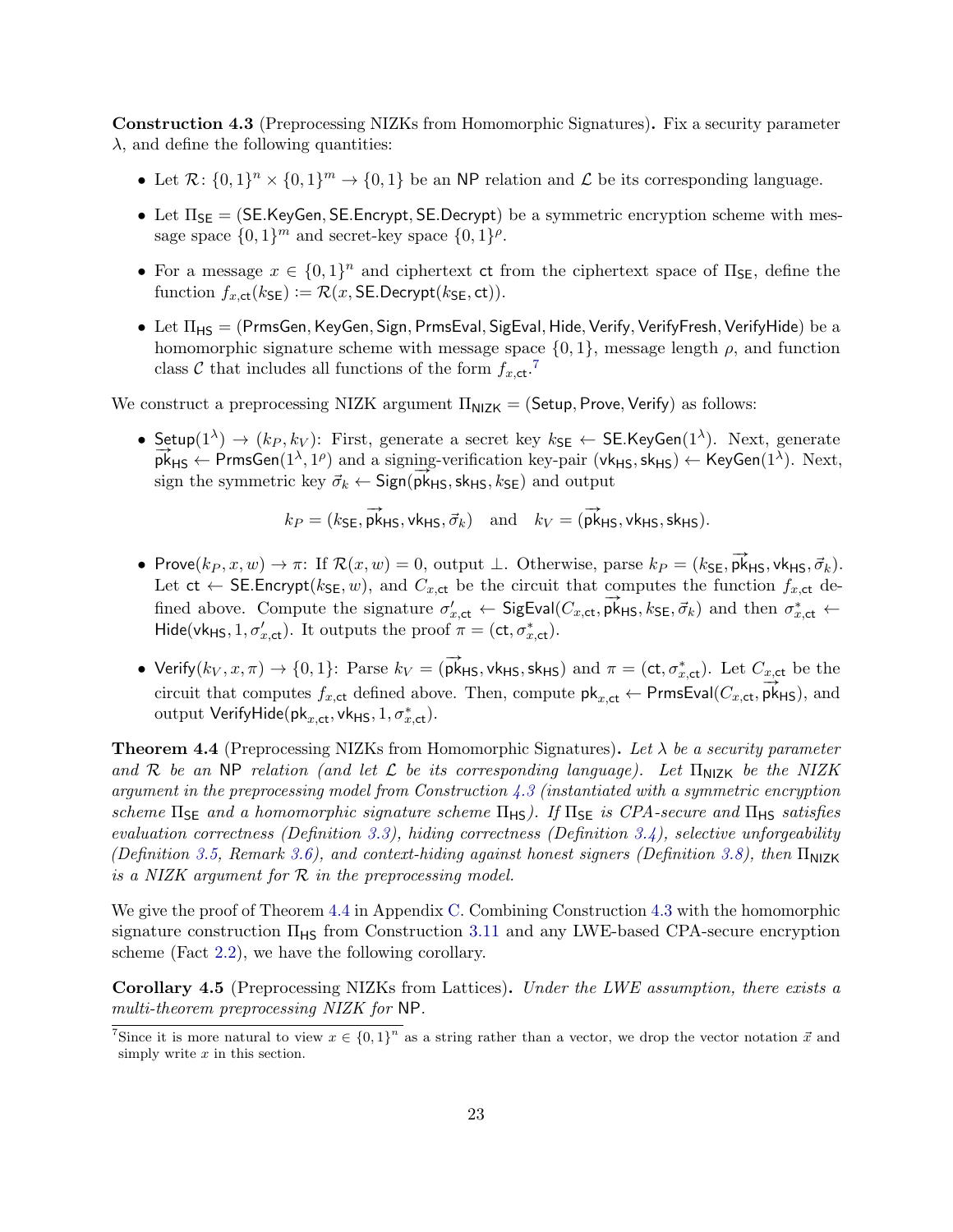<span id="page-23-0"></span>Remark 4.6 (Publicly-Verifiable Preprocessing NIZK). Observe that the verification algorithm in Construction [4.3](#page-22-1) does not depend on the signing key  $s_{H<sub>S</sub>}$  of the signature scheme. Thus, we can consider a variant of Construction [4.3](#page-22-1) where the verification key does not contain  $sk<sub>HS</sub>$ , and thus, the verification state can be made public. This does not compromise soundness because the prover's state already includes the other components of the verification key. However, this publicly-verifiable version of the scheme does not satisfy zero-knowledge according to the strong notion of zero-knowledge in Definition [4.1.](#page-20-1) This is because without the signing key, the simulator is no longer able to simulate the signatures in the simulated proofs. However, if we consider the weaker notion of zero-knowledge from Remark [4.2](#page-21-0) where the simulator chooses the verification key for the preprocessing NIZK, then the publicly-verifiable version of the scheme is provably secure. Notably, when the simulator constructs the verification key, it also chooses (and stores) the signing key for the homomorphic signature scheme. This enables the simulator to simulate signatures when generating the proofs. The resulting construction is a publicly-verifiable preprocessing NIZK (i.e., a "designated-prover" NIZK).

<span id="page-23-1"></span>Remark 4.7 (Argument Length Approaching the Witness Size). The proofs in our preprocessing NIZK argument from Construction [4.3](#page-22-1) consists of an encryption ct of the witness and a homomorphic signature  $\sigma$  with respect to a circuit C that implements the decryption function of the encryption scheme and the NP relation R. Suppose the relation R can be implemented by a Boolean circuit of depth d. Using CPA-secure encryption with additive overhead (Fact [2.2\)](#page-8-1),  $|ct| = |w| + \text{poly}(\lambda)$ , where |w| is the length of a witness to  $\mathcal R$ . If the homomorphic signature is compact (Definition [3.10\)](#page-17-2), then  $|\sigma| = \text{poly}(\lambda, d')$  where d' is a bound on the depth of the circuit C. Since the decryption function can be implemented by a circuit of depth  $poly(\lambda)$ , we have that  $d' = poly(d, \lambda)$ . This means that the overall size of the arguments in our candidate is  $|w| + \text{poly}(\lambda, d)$ . The overhead (on top of the NP witness) is additive in the security parameter and the depth of the NP relation. This is asymptotically shorter than the length of the proofs in NIZK constructions based on trapdoor permutations or pairings  $[FLS90, DDO<sup>+</sup>01, GOS06, Gro10]$  $[FLS90, DDO<sup>+</sup>01, GOS06, Gro10]$  $[FLS90, DDO<sup>+</sup>01, GOS06, Gro10]$  $[FLS90, DDO<sup>+</sup>01, GOS06, Gro10]$  $[FLS90, DDO<sup>+</sup>01, GOS06, Gro10]$  $[FLS90, DDO<sup>+</sup>01, GOS06, Gro10]$  $[FLS90, DDO<sup>+</sup>01, GOS06, Gro10]$ , where the dependence is on the *size* of the circuit computing  $\mathcal{R}$ , and the overhead is *multiplicative* in the security parameter. Thus, our NIZK candidate gives a construction where the argument size approaches the witness length. Previously, Gentry et al.  $[GGI^+15]$  $[GGI^+15]$  gave a generic way to achieve these asymptotics by combining NIZKs with FHE. The advantage of our approach is that we only rely on lattice assumptions, while the Gentry et al. [\[GGI](#page-41-5)+15] compiler additionally assumes the existence of a NIZK scheme (which prior to this work, did not follow from standard lattice assumptions).

<span id="page-23-2"></span>Remark 4.8 (Arguments with Common Witness). The proofs in our preprocessing NIZK arguments from Construction [4.3](#page-22-1) consists of an encryption of the witness together with a signature. This means that if the prover uses the same witness to prove multiple (distinct) statements, then the prover does not need to include a fresh encryption of its witness with every proof. It can send the encrypted witness once and then give multiple signatures with respect to the *same* encrypted witness. In particular, if a prover uses the same witness w to prove m statements, the total size of the proof is  $|w|+m \cdot \text{poly}(\lambda, d)$ , where d is a bound on the depth of the (possibly different) NP relation associated with the  $m$  statements. Effectively, the additional overhead of proving multiple statements using a common witness is independent of the witness size, and thus, the cost of transmitting the encrypted witness can be *amortized* across multiple proofs. We leverage this observation to implement a *succinct* version of the classic Goldreich-Micali-Wigderson compiler [\[GMW86,](#page-42-4) [GMW87\]](#page-42-5) in Section [6.1.](#page-34-0) We note that this amortization is also possible if we first apply the FHE-based transformation of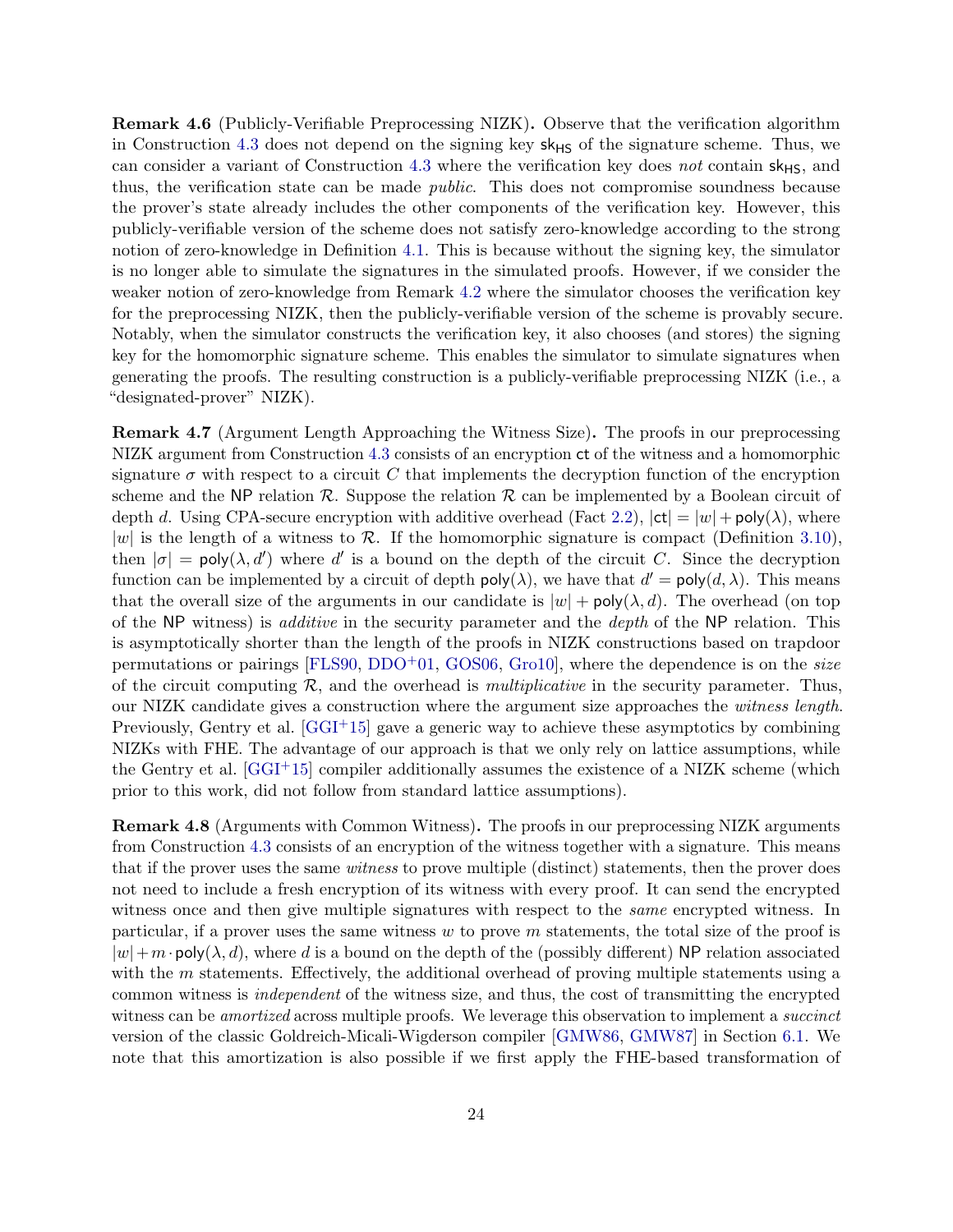Gentry et al.  $[GGI+15]$  $[GGI+15]$  to any NIZK construction. In our case, our NIZK candidate naturally satisfies this property.

Remark 4.9 (Preprocessing NIZKs from Homomorphic MACs). We note that we can also in-stantiate Construction [4.3](#page-22-1) with a *homomorphic MAC* [\[GW13,](#page-42-15) [CF13,](#page-40-14) [CFGN14,](#page-40-15) [Cat14\]](#page-40-16) to obtain a multi-theorem preprocessing NIZK. Although the resulting NIZK will not be publicly verifiable (Remark [4.6\)](#page-23-0), a homomorphic MAC is a simpler cryptographic primitive that may be easier to construct, and thus, enable new constructions of multi-theorem preprocessing NIZKs from weaker assumptions. Many existing constructions of homomorphic MACs do not satisfy all of the necessary properties: the lattice-based construction in [\[GW13\]](#page-42-15) is only secure against adversaries that can make a bounded number of verification queries, while the construction based on one-way functions in [\[CF13\]](#page-40-14) does not provide context-hiding. The construction based on the  $\ell$ -Diffie-Hellman inversion assumption [\[CF13,](#page-40-14) [CFGN14\]](#page-40-15) gives a context-hiding homomorphic MAC for bounded-degree polynomials (which suffices for verifying  $NC^1$  computations)—here,  $\ell = \text{poly}(\lambda)$  is a parameter that scales with the *degree* of the computation being verified. Together with a group-based PRF with evaluation in  $NC<sup>1</sup>$  (e.g., the Naor-Reingold PRF [\[NR97\]](#page-43-16)), we can use Construction [4.3](#page-22-1) to obtain a preprocessing NIZK for general NP languages from the  $\ell$ -Diffie-Hellman inversion assumption.<sup>[8](#page-0-0)</sup> We leave it as an interesting open problem to build context-hiding homomorphic MACs that suffice for preprocessing NIZKs from weaker (and static) cryptographic assumptions (e.g., the DDH assumption).

<span id="page-24-1"></span>Remark 4.10 (Preprocessing NIZK Proofs from Extractable Homomorphic Commitments). Con-struction [4.3](#page-22-1) gives a NIZK *argument* in the preprocessing model. This is because in the proof of Theorem [4.4,](#page-22-2) soundness of the preprocessing NIZK reduces to computational unforgeability of the underlying homomorphic signature scheme. We can modify Construction [4.3](#page-22-1) to obtain a NIZK proof by substituting a context-hiding *statistically-binding* homomorphic commitment in place of the homomorphic signature. This means that the homomorphic commitment scheme satisfies "statistical unforgeability:" a *computationally-unbounded* adversary cannot take a commitment to a message x and open it to a commitment on any value  $y \neq f(x)$  with respect to the function f. Then, the resulting preprocessing NIZK achieves statistical soundness. We can instantiate the statisticallybinding homomorphic commitment using the extractable homomorphic trapdoor function from Gorbunov et al. [\[GVW15,](#page-42-6) Appendix B]. The specific construction is a variant of the Gorbunov et al. homomorphic signature scheme (Construction [3.11\)](#page-17-1), where the public verification key  $vk = A$  is chosen to be a public key of the GSW fully homomorphic encryption [\[GSW13\]](#page-42-13) scheme.

While homomorphic commitments enable a preprocessing NIZK proof system, it is unclear how to efficiently implement the preprocessing step without relying on general-purpose MPC. In contrast, instantiating Construction [4.3](#page-22-1) using homomorphic signatures yields a scheme where the preprocessing can be implemented directly using oblivious transfer (and does not require non-blackbox use of the homomorphic signature scheme). For this reason, we focus on preprocessing NIZK arguments from homomorphic signatures in the remainder of this paper.

<span id="page-24-0"></span>Remark 4.11 (Preprocessing NIZKs from Weaker Assumptions). By definition, any NIZK argument (or proof) system in the CRS model is also a preprocessing NIZK (according to the notion of zero-knowledge from Remark [4.2\)](#page-21-0). In the CRS model (and without random oracles), there are

 ${}^{8}$  For this construction, we require that the NP relation can be implemented by an NC<sup>1</sup> circuit. While any NP relation can be represented as a constant-depth circuit (by including the intermediate wires of the NP circuit as part of the witness), the length of the preprocessing NIZK is now proportional to the *circuit size*, rather than the size of the witness.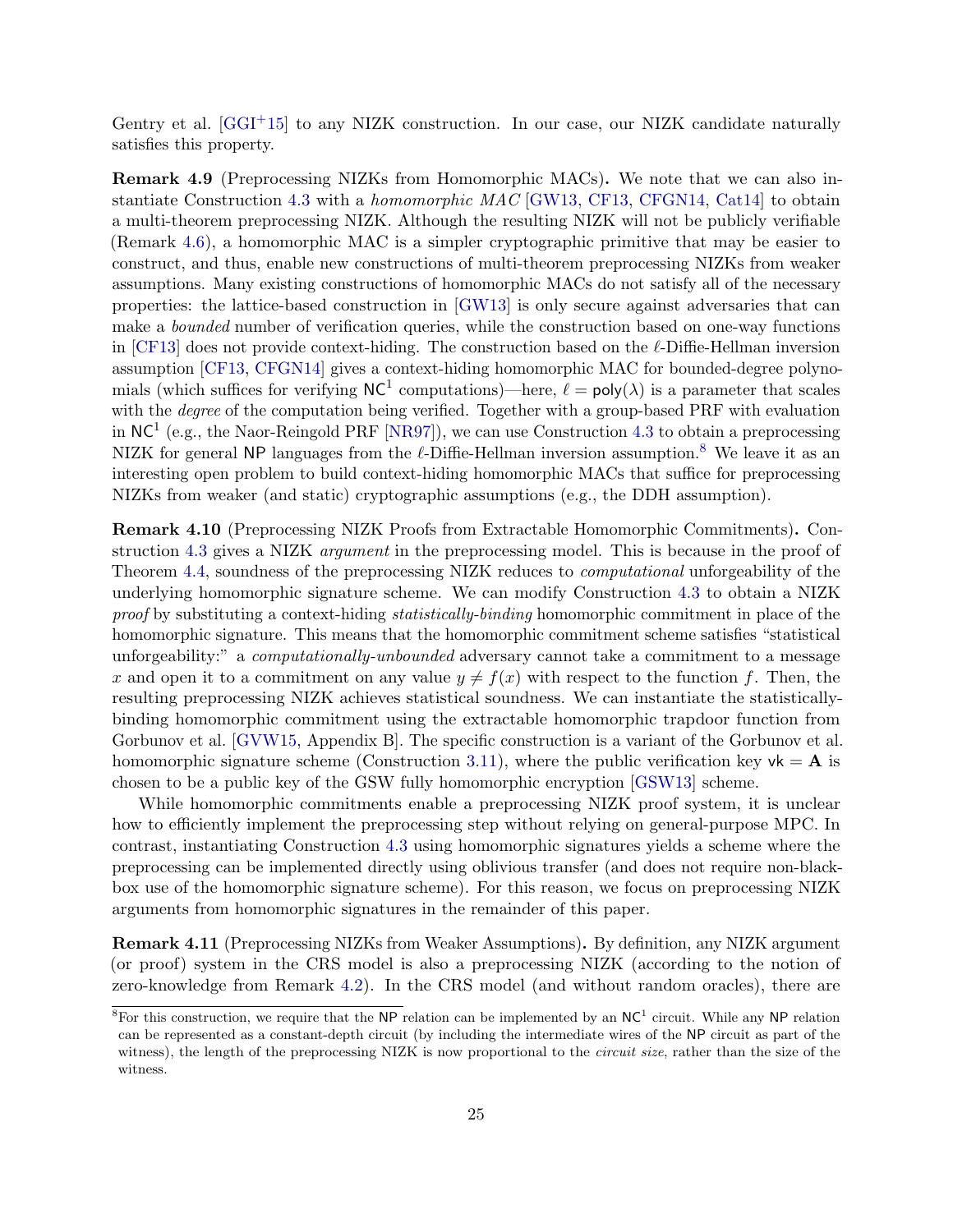several main families of assumptions known to imply NIZKs: number-theoretic conjectures such as quadratic residuosity [\[BFM88,](#page-39-0) [DMP87,](#page-41-4) [BDMP91\]](#page-38-2),<sup>[9](#page-0-0)</sup> trapdoor permutations [\[FLS90,](#page-41-2) [DDO](#page-40-0)<sup>+</sup>01, [Gro10\]](#page-42-2), pairings [\[GOS06\]](#page-42-1), or indistinguishability obfuscation [\[SW14\]](#page-44-0). In the designated-verifier setting, constructions are also known from additively homomorphic encryption [\[CD04,](#page-40-1) [DFN06,](#page-40-2) [CG15\]](#page-40-3). A number of works have also studied NIZKs in the preprocessing model, and several constructions have been proposed from one-way functions [\[DMP88,](#page-41-3) [LS90,](#page-43-1) [Dam92,](#page-40-4) [IKOS09\]](#page-42-3) and oblivious transfer [\[KMO89\]](#page-43-2). Since lattice-based assumptions imply one-way functions [\[Ajt96,](#page-38-0) [Reg05\]](#page-44-1), oblivious transfer [\[PVW08\]](#page-44-4), and homomorphic encryption [\[Reg05,](#page-44-1) [Gen09\]](#page-41-15), one might think that we can already construct NIZKs in the preprocessing model from standard lattice assumptions. To our knowledge, this is not the case:

• The NIZK constructions of [\[DMP88,](#page-41-3) [LS90,](#page-43-1) [Dam92\]](#page-40-4) are *single-theorem* NIZKs, and in particular, zero-knowledge does not hold if the prover uses the same proving key to prove multiple statements. In these constructions, the proving key contains secret values, and each proof reveals a subset of the prover's secret values. As a result, the verifier can combine multiple proofs together to learn additional information about each statement than it could have learned had it only seen a single proof. Thus, the constructions in [\[DMP88,](#page-41-3) [LS90,](#page-43-1) [Dam92\]](#page-40-4) do not directly give a multi-theorem NIZK.

A natural question to ask is whether we can use the transformation by Feige et al. [\[FLS90\]](#page-41-2) who showed how to generically boost a NIZK (in the CRS model) with single-theorem zeroknowledge to obtain a NIZK with multi-theorem zero-knowledge. The answer turns out to be negative: the [\[FLS90\]](#page-41-2) transformation critically relies on the fact that the prover algorithm is publicly computable, or equivalently, that the prover algorithm does not depend on any secrets.<sup>[10](#page-0-0)</sup> This is the case in the CRS model, since the prover algorithm depends only on the CRS, but in the preprocessing model, the prover's algorithm can depend on a (secret) proving key  $k_P$ . In the case of [\[DMP88,](#page-41-3) [LS90,](#page-43-1) [Dam92\]](#page-40-4), the proving key must be kept private for zero-knowledge. Consequently, the preprocessing NIZKs of [\[DMP88,](#page-41-3) [LS90,](#page-43-1) [Dam92\]](#page-40-4) do not give a general multi-theorem NIZK in the preprocessing model.

• The (preprocessing) NIZK constructions based on oblivious transfer [\[KMO89\]](#page-43-2), the "MPCin-the-head" paradigm [\[IKOS09\]](#page-42-3), and the ones based on homomorphic encryption [\[CD04,](#page-40-1) [DFN06,](#page-40-2) [CG15\]](#page-40-3) are designated-verifier, and in particular, are vulnerable to the "verifier rejection" problem. Specifically, soundness is compromised if the prover can learn the verifier's response to multiple adaptively-chosen statements and proofs. For instance, in the case of [\[KMO89\]](#page-43-2), an oblivious transfer protocol is used to hide the verifier's challenge bits; namely, the verifier's challenge message is fixed during the preprocessing, which means the verifier uses the *same* challenge to verify every proof. A prover that has access to a proof-verification oracle is able to reconstruct the verifier's challenge bit-by-bit and compromise soundness of the resulting NIZK construction. A similar approach is taken in the preprocessing NIZK construction of [\[IKOS09\]](#page-42-3).

<sup>&</sup>lt;sup>9</sup>Some of these schemes [\[BFM88,](#page-39-0) [DMP87\]](#page-41-4) are "bounded" in the sense that the prover can only prove a small number of theorems whose total size is bounded by the length of the CRS.

<sup>&</sup>lt;sup>10</sup>At a high-level, the proof in [\[FLS90\]](#page-41-2) proceeds in two steps: first show that single-theorem zero knowledge implies single-theorem witness indistinguishability, and then that single-theorem witness indistinguishability implies multitheorem witness indistinguishability. The second step relies on a hybrid argument, which requires that it be possible to *publicly* run the prover algorithm. This step does not go through if the prover algorithm takes in a secret state unknown to the verifier.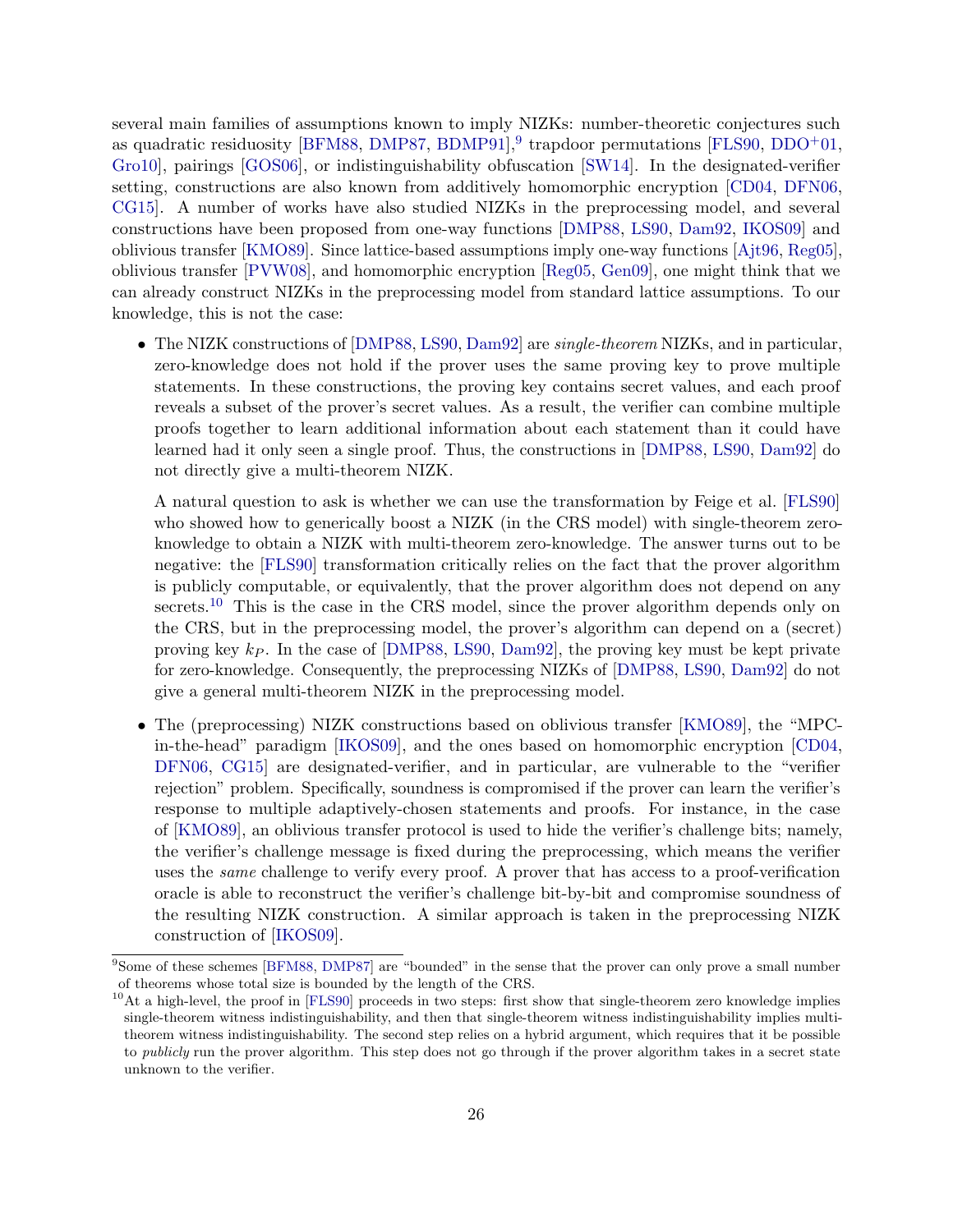From the above discussion, the only candidates of general multi-theorem NIZKs in the preprocessing model are the same as those in the CRS model. Thus, this work provides the first candidate construction of a multi-theorem NIZK in the preprocessing model from standard lattice assumptions. It remains an open problem to construct multi-theorem NIZKs from standard lattice assumptions in the standard CRS model.

# <span id="page-26-0"></span>5 Blind Homomorphic Signatures

One limitation of preprocessing NIZKs is that we require a trusted setup to generate the proving and verification keys. One solution is to have the prover and the verifier run a (malicious-secure) two-party computation protocol (e.g., [\[LP07\]](#page-43-3)) to generate the proving and verification keys. However, generic MPC protocols are often costly and require making non-black-box use of the underlying homomorphic signature scheme. In this section, we describe how this step can be efficiently implemented using a new primitive called blind homomorphic signatures. We formalize our notion in the model of universal composability [\[Can01\]](#page-39-4). This has the additional advantage of allowing us to realize the stronger notion of a preprocessing universally-composable NIZK (UC-NIZK) from standard lattice assumptions. We give our UC-NIZK construction and then describe several applications to boosting the security of MPC in Section [6.](#page-32-0) We refer to Appendix [A](#page-44-12) for a review of the UC model.

We now define the ideal blind homomorphic signature functionality  $\mathcal{F}_{\text{BHS}}$ . Our definition builds upon existing definitions of the ideal signature functionality  $\mathcal{F}_{\text{SIG}}$  by Canetti [\[Can04\]](#page-39-14) and the ideal blind signature functionality  $\mathcal{F}_{\text{BLSG}}$  by Fischlin [\[Fis06\]](#page-41-6). To simplify the presentation, we define the functionality in the two-party setting, where there is a special signing party (denoted S) and a single receiver who obtains the signature (denoted  $\bf{R}$ ). While this is a simpler model than the multi-party setting considered in [\[Can04,](#page-39-14) [Fis06\]](#page-41-6), it suffices for the applications we describe in this work.

**Ideal signature functionalities.** The  $\mathcal{F}_{\text{SIG}}$  functionality from [\[Can04\]](#page-39-14) essentially provides a "registry service" where a distinguished party (the signer) is able to register message-signature pairs. Moreover, any party that possesses the verification key can check whether a particular message-signature pair is registered (and thus, constitutes a valid signature). The ideal functionality does not impose any restriction on the structure of the verification key or the legitimate signatures, and allows the adversary to choose those values. In a blind signature scheme, the signing process is replaced by an interactive protocol between the signer and the receiver, and the security requirement is that the signer does not learn the message being signed. To model this, the  $\mathcal{F}_{\text{BLSG}}$  functionality from [\[Fis06\]](#page-41-6) asks the adversary to provide the description of a stateless algorithm IdealSign in addition to the verification key to the ideal functionality  $\mathcal{F}_{\text{BLSIG}}$ . For blind signing requests involving an honest receiver, the ideal functionality uses IdealSign to generate the signatures. The message that is signed (i.e., the input to IdealSign) is not disclosed to either the signer or the adversary. This captures the intuitive requirement that the signer does not learn the message that is signed in a blind signature scheme. Conversely, if a corrupt user makes a blind signing request, then the ideal functionality asks the adversary to supply the signature that could result from such a request.

Capturing homomorphic operations. In a homomorphic signature scheme, a user possessing a signature  $\sigma$  on a message x should be able to compute a function g on  $\sigma$  to obtain a new signature  $\sigma^*$  on the message  $g(x)$ . In turn, the verification algorithm checks that  $\sigma^*$  is a valid signature on the value  $g(x)$  and importantly, that it is a valid signature with respect to the function g. Namely,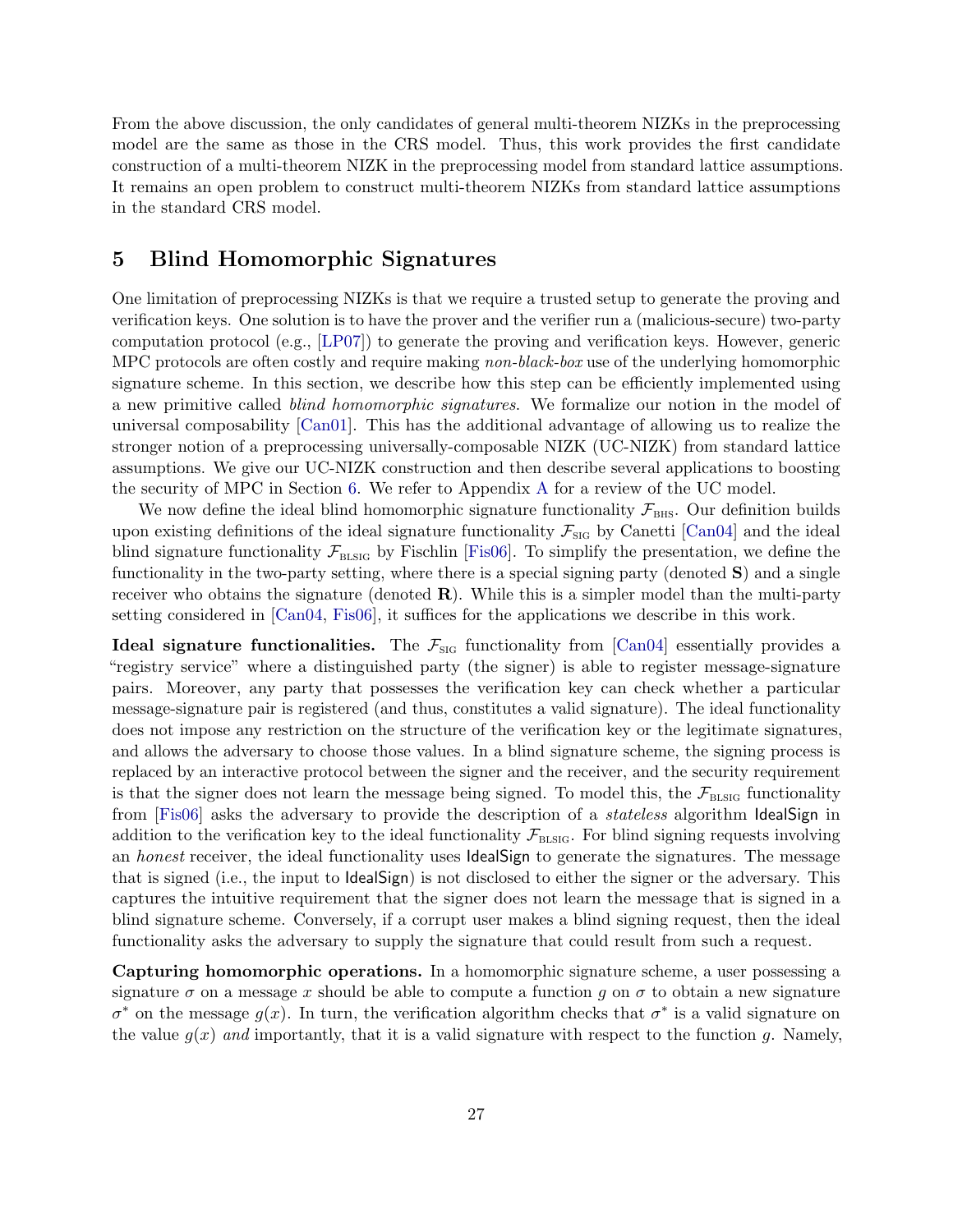the signature is bound not only to the computed value  $g(x)$  but also to the function  $g^{11}$  $g^{11}$  $g^{11}$ . To extend the ideal signature functionality to support homomorphic operations on signatures, we begin by modifying the ideal functionality to maintain a mapping between function-message pairs and signatures (rather than a mapping between messages and signatures). In this case, a fresh signature  $\sigma$  (say, output by the blind signing protocol) on a message x would be viewed as a signature on the function-message pair  $(f_{id}, x)$ , where  $f_{id}$  here denotes the identity function. Then, if a user subsequently computes a function g on  $\sigma$ , the resulting signature  $\sigma^*$  should be viewed as a signature on the new pair  $(g \circ f_{id}, g(x)) = (g, g(x))$ . In other words, in a homomorphic signature scheme, signatures are bound to a function-message pair, rather than a single message.

Next, we introduce an additional *signature-evaluation* operation to the ideal functionality. There are several properties we desire from our ideal functionality:

- The ideal signature functionality allows the adversary to decide the structure of the signatures, so it is only natural that the adversary also decides the structure of the signatures output by the signature evaluation procedure.
- Signature evaluation should be compatible with the blind signing process. Specifically, the receiver should be able to compute on a signature it obtained from the blind signing functionality, and moreover, the computation (if requested by an honest receiver) should not reveal to the adversary on which signature or message the computation was performed.
- The computed signature should also hide the input message. In particular, if the receiver obtains a blind signature on a message x and later computes a signature  $\sigma^*$  on  $g(x)$ , the signature  $\sigma^*$  should not reveal the original (blind) message x.

To satisfy these properties, the ideal functionality asks the adversary to additionally provide the description of a *stateless* signature evaluation algorithm **IdealEval** (in addition to **IdealSign**). The ideal functionality uses IdealEval to generate the signatures when responding to evaluation queries. We capture the third property (that the computed signatures hide the input message to the computation) by setting the inputs to IdealEval to only include the function  $g$  that is computed and the output value of the computation  $g(x)$ . The input message x is not provided to IdealEval.

Under our definition, the signature evaluation functionality takes as input a function-message pair  $(f_{id}, x)$ , a signature  $\sigma$  on  $(f_{id}, x)$  (under the verification key vk of the signature scheme), and a description of a function g (to compute on x). The output is a new signature  $\sigma^*$  on the pair  $(g, g(x))$ . That is,  $\sigma^*$  is a signature on the value  $g(x)$  with respect to the function g. When the evaluator is honest, the signature on  $(g, g(x))$  is determined by IdealEval $(g, g(x))$  (without going through the adversary). As discussed above, **IdealEval** only takes as input the function  $g$  and the value  $g(x)$ , and not the input; this means that the computed signature  $\sigma^*$  hides all information about x other than what is revealed by  $g(x)$ . When the evaluator is corrupt, the adversary chooses the signature on  $(g, g(x))$ , subject to basic consistency requirements.<sup>[12](#page-0-0)</sup> Once an evaluated signature is generated, the functionality registers the new signature  $\sigma^*$  on the pair  $(g, g(x))$ . Our definition implicitly requires that homomorphic evaluation be non-interactive. Neither the adversary nor the signer is notified or participates in the protocol.

<sup>&</sup>lt;sup>11</sup>If there is no binding between  $\sigma^*$  and the function g, then we cannot define a meaningful notion of unforgeability.

 $12$ The adversary is not allowed to re-register a signature that was previously declared invalid (according to the verification functionality) as a valid signature.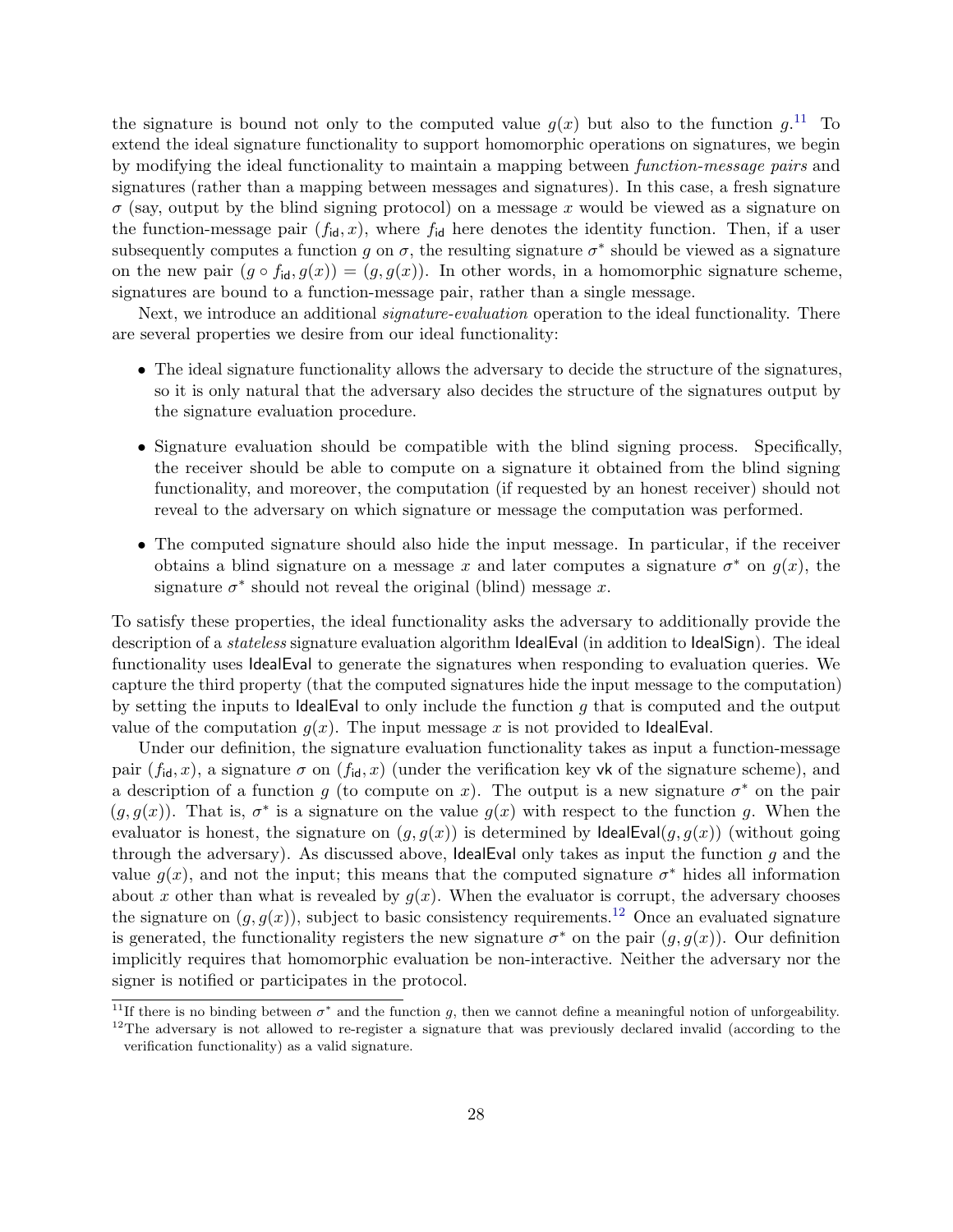Preventing selective failures. In our definition, the functionalities IdealSign and IdealEval must either output  $\perp$  on all inputs, or output  $\perp$  on none of the inputs. This captures the property that a malicious signer cannot mount a selective failure attack against an honest receiver, where the function of whether the receiver obtains a signature or not in the blind signing protocol varies depending on its input message. In the case of the blind signing protocol, we do allow a malicious signer to cause the protocol to fail, but this failure event must be independent of the receiver's message. We capture this in the ideal functionality by allowing a corrupt signer to dictate whether a blind signing execution completes successfully or not. However, the corrupt signer must decide whether a given protocol invocation succeeds or fails *independently* of the receiver's message.

Simplifications and generalizations. In defining our ideal blind homomorphic signature functionality, we impose several restrictions to simplify the description and analysis. We describe these briefly here, and note how we could extend the functionality to provide additional generality. Note that all of the applications we consider (Section [6\)](#page-32-0) only require the basic version of the functionality (Figure [1\)](#page-29-0), and not its generalized variants.

- One-time signatures. The ideal blind homomorphic signature functionality supports blind signing of a single message. Namely, the ideal blind signing functionality only responds to the first signing request from the receiver and ignores all subsequent requests. Moreover, the ideal functionality only supports signature evaluation requests after a signature has been successfully issued by the ideal signing functionality. We capture this via a ready flag that is only set at the conclusion of a successful signing operation. We can relax this single-signature restriction, but at the cost of complicating the analysis.
- Single-hop evaluation. Our second restriction on the ideal blind homomorphic signature functionality is we only consider "single-hop" homomorphic operations: that is, we only allow homomorphic operations on fresh signatures. In the ideal functionality, we capture this by having the signature evaluation functionality ignore all requests to compute on functionmessage pairs  $(f, x)$  where  $f \neq f_{id}$  is not the identity function. A more general definition would also consider "multi-hop" evaluation where a party can perform arbitrarily many sequential operations on a signature. The reason we present our definition in the simpler single-hop setting is because existing constructions of homomorphic signatures [\[GVW15\]](#page-42-6) (which we leverage in our construction) do not support the multi-hop analog of our definition. This is because under our definition, the ideal evaluation functionality essentially combines the homomorphic evaluation with the context-hiding transformation in standard homomorphic signature schemes. The current homomorphic signature candidate [\[GVW15\]](#page-42-6) does not support homomorphic computation after performing context-hiding, and so, cannot be used to realize the more general "multi-hop" version of our functionality. For this reason, we give our definition in the single-hop setting.

We give the formal specification of the ideal blind homomorphic signature functionality  $\mathcal{F}_{\text{BHS}}$  in Figure [1.](#page-29-0)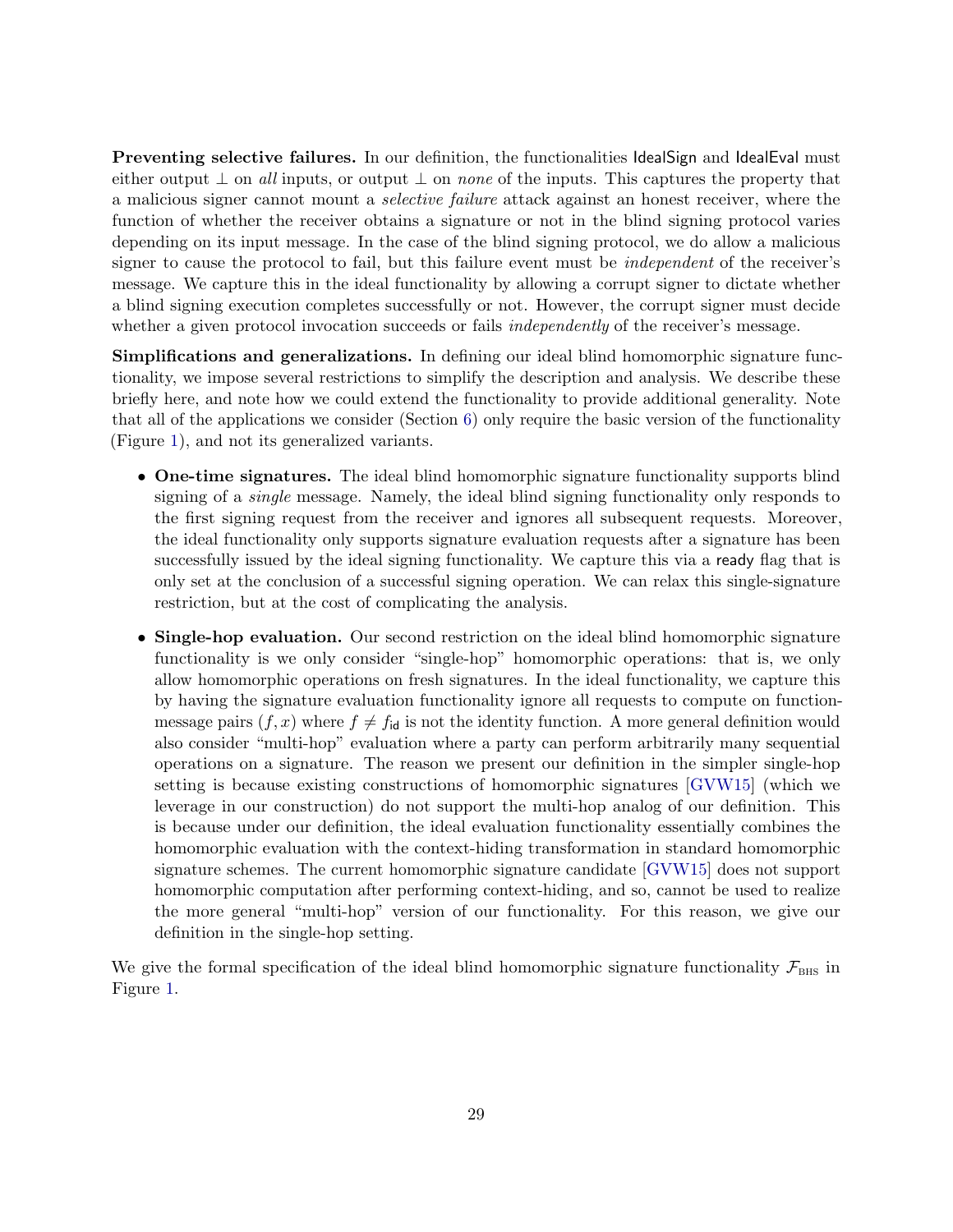### Functionality  $\mathcal{F}_{\text{BHS}}$

<span id="page-29-0"></span>The ideal blind homomorphic signature functionality  $\mathcal{F}_{\text{BHS}}$  runs with a signer **S**, a receiver **R**, and an ideal adversary S. The functionality is parameterized by a message length  $\ell$  and a function class  $\mathcal{H}$ . We write  $f_{\text{id}}$  to denote the identity function.

Key Generation: Upon receiving a value (sid, keygen) from the signer S, send (sid, keygen) to the adversary S. After receiving (sid, vkey, vk) from S, give (sid, vkey, vk) to S and record vk. Then, initialize an empty list  $\mathcal{L}$ , and a ready flag (initially unset).

Signature Generation: If a signature-generation request has already been processed, ignore the request. Otherwise, upon receiving a value (sid, sign, vk, x) from the receiver **R** (for some message  $x \in \{0,1\}^{\ell}$ ), send (sid, signature) to  $\mathcal{S}$ , and let (sid, IdealSign, IdealEval) be the response from  $\mathcal{S}$ , where IdealSign and IdealEval are functions that either output  $\perp$  on all inputs or on no inputs. Record the tuple (IdealSign, IdealEval). If S is honest, send (sid, signature) to S to notify it that a signature request has taken place. If S is corrupt, then send (sid, sig-success) to S and let (sid, b) be the response from S. If  $b \neq 1$ , send (sid, signature,  $(f_{id}, x)$ ,  $\perp$ ) to **R**. Otherwise, proceed as follows:

- If **R** is honest, generate  $\sigma \leftarrow$  IdealSign(x), and send (sid, signature,  $(f_{id}, x)$ ,  $\sigma$ ) to **R**.
- If **R** is corrupt, send (sid, sign, x) to S to obtain (sid, signature,  $(f_{id}, x)$ ,  $\sigma$ ).

If  $(vk,(f_{id}, x), \sigma, 0) \in \mathcal{L}$ , abort. Otherwise, add  $(vk,(f_{id}, x), \sigma, 1)$  to  $\mathcal{L}$ , and if  $\sigma \neq \bot$ , set the flag ready.

**Signature Verification:** Upon receiving an input (sid, verify, vk',  $(f, x)$ ,  $\sigma$ ) from a party  $P \in \{S, R\}$ , proceed as follows:

- Correctness: If  $f \notin \mathcal{H}$ , then set  $t = 0$ . If  $\mathsf{vk} = \mathsf{vk}'$  and  $(\mathsf{vk},(f,x), \sigma, 1) \in \mathcal{L}$ , then set  $t = 1$ .
- Unforgeability: Otherwise, if  $vk = vk'$ , the signer S has not been corrupted, and there does not exist  $(\mathsf{vk},(f_{\mathsf{id}}, x'), \sigma', 1) \in \mathcal{L}$  for some  $x', \sigma'$  where  $x = f(x')$ , then set  $t = 0$ , and add  $(\mathsf{vk},(f, x), \sigma, 0)$  to  $\mathcal{L}$ .
- Consistency: Otherwise, if there is already an entry  $(\mathsf{vk}', (f, x), \sigma, t') \in \mathcal{L}$  for some t', set  $t = t'$ .
- Otherwise, send (sid, verify, vk',  $(f, x)$ ,  $\sigma$ ) to the adversary S. After receiving (sid, verified,  $(f, x)$ ,  $\sigma$ ,  $\tau$ ) from S, set  $t = \tau$  and add  $(\mathsf{vk}', (f, x), \sigma, \tau)$  to L.

Send (sid, verified,  $(f, x)$ ,  $\sigma$ , t) to **P**. If  $t = 1$ , we say the signature successfully verified.

Signature Evaluation: If the ready flag has not been set, then ignore the request. Otherwise, upon receiving an input (sid, eval, vk, g,  $(f, x)$ ,  $\sigma$ ) from a party  $P \in \{S, R\}$ , ignore the request if  $f \neq f_{id}$ . If  $f = f_{\text{id}}$ , then apply the signature verification procedure to (sid, verify, vk,  $(f, x)$ ,  $\sigma$ ), but do not forward the output to P. If the signature does not verify, then ignore the request. Otherwise, proceed as follows:

- If  $g \notin \mathcal{H}$ , then set  $\sigma^* = \bot$ .
- Otherwise, if **P** is honest, compute  $\sigma^* \leftarrow \text{IdealEval}(g, g(x)).$
- Otherwise, if **P** is corrupt, send (sid, eval,  $g$ ,  $(f, x)$ ,  $\sigma$ ) to S to obtain (sid, signature,  $(g, g(x))$ ,  $\sigma^*$ ).

Finally, send (sid, signature,  $(g, g(x))$ ,  $\sigma^*$ ) to **P**. If  $\sigma^* \neq \bot$  and  $(\forall k, (g, g(x)), \sigma^*, 0) \in \mathcal{L}$ , abort. If  $\sigma^* \neq \bot$ and  $(\mathsf{vk}, (g, g(x)), \sigma^*, 0) \notin \mathcal{L}$ , add  $(\mathsf{vk}, (g, g(x)), \sigma^*, 1)$  to  $\mathcal{L}$ .

Figure 1: The  $\mathcal{F}_{\text{BHS}}$  functionality.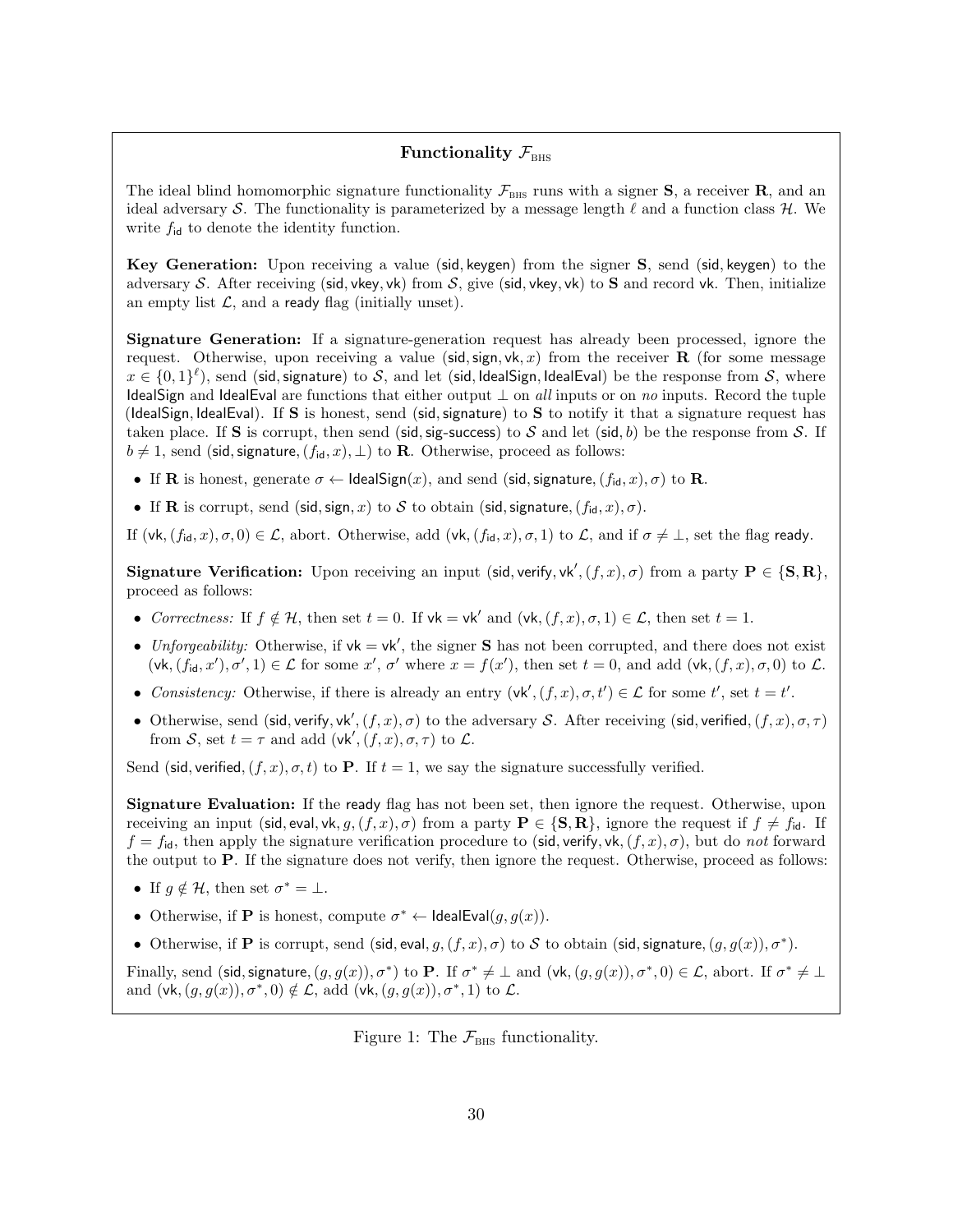# Protocol  $\Pi_{\scriptscriptstyle \text{BHS}}$  in the  $\mathcal{F}_{\scriptscriptstyle \text{OT}}^{\ell,s}$ -Hybrid Model

<span id="page-30-0"></span>Let  $\lambda$  be a security parameter and H be a class of functions from  $\{0,1\}^{\ell}$  to  $\{0,1\}$ . For a parameter  $t \in \mathbb{N}$ , we define  $f_{\text{recon}}: \{0,1\}^{\ell} \to \{0,1\}^{\ell}$  to be a share-reconstruction function  $(\vec{w}_1,\ldots,\vec{w}_t) \mapsto \bigoplus_{i \in [t]} \vec{w}_i$ . Let  $\Pi_{\rm HS}$  = (PrmsGen, KeyGen, Sign, PrmsEval, SigEval, Hide, Verify, VerifyFresh, VerifyHide) be a decomposable homomorphic signature scheme with message space  $\{0, 1\}$ , message length  $\ell$ , and function class  $\mathcal{H}'$  where  $\mathcal{H}'$  contains all functions of the form  $f \circ f_{\text{recon}}$  where  $f \in \mathcal{H}$ . We assume that the signer **S** and receiver **R** has access to the ideal functionality  $\mathcal{F}_{\text{or}}^{\ell,s}$  where s is the length of the signatures in  $\Pi_{\text{HS}}$ .

Key Generation: Upon receiving an input (sid, keygen), the signer S computes a set of public parameters **Example 3** Generation: Upon receiving an input (sid, keygen), the sigher 5 computes a set of public parameters  $\overrightarrow{pk} = \{pk_{i,j}\}_{i \in [t], j \in [\ell]}$  ← PrmsGen $(1^{\lambda}, 1^{t\ell})$ , and a pair of keys  $(vk', sk)$  ← KeyGen $(1^{\lambda})$ . It store  $\mathbf{p} \mathbf{w} = \{ \mathbf{p} \mathbf{k}_i, j \mathbf{l} \in [t], j \in [t] \}$ . This set  $(\mathbf{r}, \mathbf{r})$ , and a pair of keys  $(\mathbf{w}, \mathbf{s} \mathbf{s})$ . Registrict for the signer initializes the ready flag (initially unset).

Signature Generation: If the signer or receiver has already processed a signature-generation request, then they ignore the request. Otherwise, they proceed as follows:

- Receiver: On input (sid, sign, vk,  $\vec{x}$ ), where vk = ( $\vec{pk}$ , vk') and  $\vec{x} \in \{0,1\}^{\ell}$ , the receiver chooses t shares  $\vec{w}_1, \ldots, \vec{w}_t \stackrel{\text{R}}{\leftarrow} \{0,1\}^{\ell}$  where  $\bigoplus_{i \in [t]} \vec{w}_i = \vec{x}$ . Then, for each  $i \in [t]$ , it sends  $((\text{sid}, i), \text{receiver}, \vec{w_i})$  to  $\mathcal{F}_{\text{OT}}^{\ell, s}$ . It also initializes the ready flag (initially unset). Note that if vk is not of the form  $(\overrightarrow{pk}, vk')$  where  $pk' = {pk_{i,j}}_{i \in [t], j \in [\ell]},$  the receiver outputs (sid, signature,  $(f_{id}, \vec{x})$ , ⊥).
- Signer: On input (sid, signature), the signer generates signatures  $\sigma_{i,j}^{\mathsf{pk}} \leftarrow \mathsf{SignPK}(\mathsf{pk}_{i,j}, \mathsf{sk})$  and  $\sigma^{\mathsf{m}}_{i,j,b} \leftarrow \mathsf{SignM}(\mathsf{pk}_{i,j},\mathsf{sk}, b, \sigma^{\mathsf{pk}}_{i,j}),$  and sets  $\sigma_{i,j,b} = (\sigma^{\mathsf{pk}}_{i,j}, \sigma^{\mathsf{m}}_{i,j,b})$  for all  $i \in [t], j \in [\ell]$  and  $b \in \{0,1\}.$ The signer then sends  $((\mathsf{sid}, i), \mathsf{sender}, \{(\sigma_{i,j,0}, \sigma_{i,j,1})\}_{j \in [\ell]})$  to  $\mathcal{F}_{\text{OT}}^{\ell,s}$ . In addition, **S** sends the message-independent components  $\{\sigma_{i,j}^{\mathsf{pk}}\}_{i \in [t], j \in [\ell]}$  to  $\mathbf R$ , and sets the ready flag.

Let  $\{\tilde{\sigma}_{i,j}^{\mathsf{pk}}\}_{i \in [t],j \in [\ell]}$  be the message-independent signatures that **R** receives from **S**, and  $\{\tilde{\sigma}_{i,j}\}_{i \in [t],j \in [\ell]}$  be the signatures **R** receives from the different  $\mathcal{F}_{\text{OT}}^{\ell,s}$  invocations. For all  $i \in [t]$  and  $j \in [\ell]$ , the receiver checks that VerifyFresh( $pk_{i,j}$ , vk',  $w_{i,j}, \tilde{\sigma}_{i,j}$ ) = 1, and moreover, that the message-independent component of  $\tilde{\sigma}_{i,j}$ matches  $\tilde{\sigma}^{\text{pk}}_{i,j}$  it received from the signer. If any check fails, then **R** outputs (sid, signature,  $(f_{\text{id}}, \vec{x})$ ,  $\perp$ ). Materies  $\vec{v}_{i,j}$  is received from the signer. If any eneck rans, then **1** outputs (3.0, signature,  $(y_i, y_j, \pm j$ )<br>Otherwise, it evaluates  $\vec{\sigma} \leftarrow$  SigEval( $f_{\text{recon}}, \vec{pk}}, (\vec{w}_1, \dots, \vec{w}_t), (\vec{\sigma}_1, \dots, \vec{\sigma}_t)$ ), where  $\vec{\sigma$ all  $i \in [t]$ . The receiver also sets the ready flag and outputs (sid, signature,  $(f_{id}, \vec{x}), \vec{\sigma}$ ).

**Signature Verification:** Upon receiving an input (sid, verify, vk,  $(f, \vec{x}), \vec{\sigma}$ ) where vk = ( $\overrightarrow{pk}$ , vk'), party  $P \in \{S, R\}$  first checks if  $f \notin H$  and sets  $t = 0$  if this is the case. Otherwise, it computes  $pk_f \leftarrow$ PrmsEval( $f \circ f_{\text{recon}}, \overrightarrow{pk}$ ). If  $f = f_{\text{id}}$ , then it sets  $t \leftarrow \text{Verify}(pk_f, vk', \vec{x}, \vec{\sigma})$ , and if  $f \neq f_{\text{id}}$ , it sets  $t \leftarrow$  VerifyHide(pk<sub>f</sub>, vk',  $\vec{x}, \vec{\sigma}$ ). It outputs (sid, verified,  $\vec{x}, \vec{\sigma}, t$ ).

Signature Evaluation: If the ready flag has not been set, then ignore the request. Otherwise, upon receiving an input (sid, eval, vk, g,  $(f, \vec{x})$ ,  $\vec{\sigma}$ ), party  $P \in \{S, R\}$  ignores the request if  $f \neq f_{id}$ . If  $f = f_{id}$ , **P** runs the signature-verification procedure on input (sid, verify, vk,  $(f, \vec{x}), \vec{\sigma}$ ) (but does not produce an output). If the signature does not verify, then ignore the request. Otherwise, it parses  $vk =$ an output). It the signature does not verify, then ignore the request. Otherwise, it parses  $v_k = (\vec{pk}, vk')$ , computes  $pk_{recon} \leftarrow \text{PrmsEval}(f_{recon}, \vec{pk})$  and computes  $\sigma' \leftarrow \text{SigEval}(g, pk_{recon}, \vec{x}, \vec{\sigma})$ , and  $\sigma^* \leftarrow$ Hide(vk',  $g(\vec{x}), \sigma'$ ). It outputs (sid, signature,  $(g, g(\vec{x})), \sigma^*$ ).

Figure 2: The  $\Pi_{\text{BHS}}$  protocol.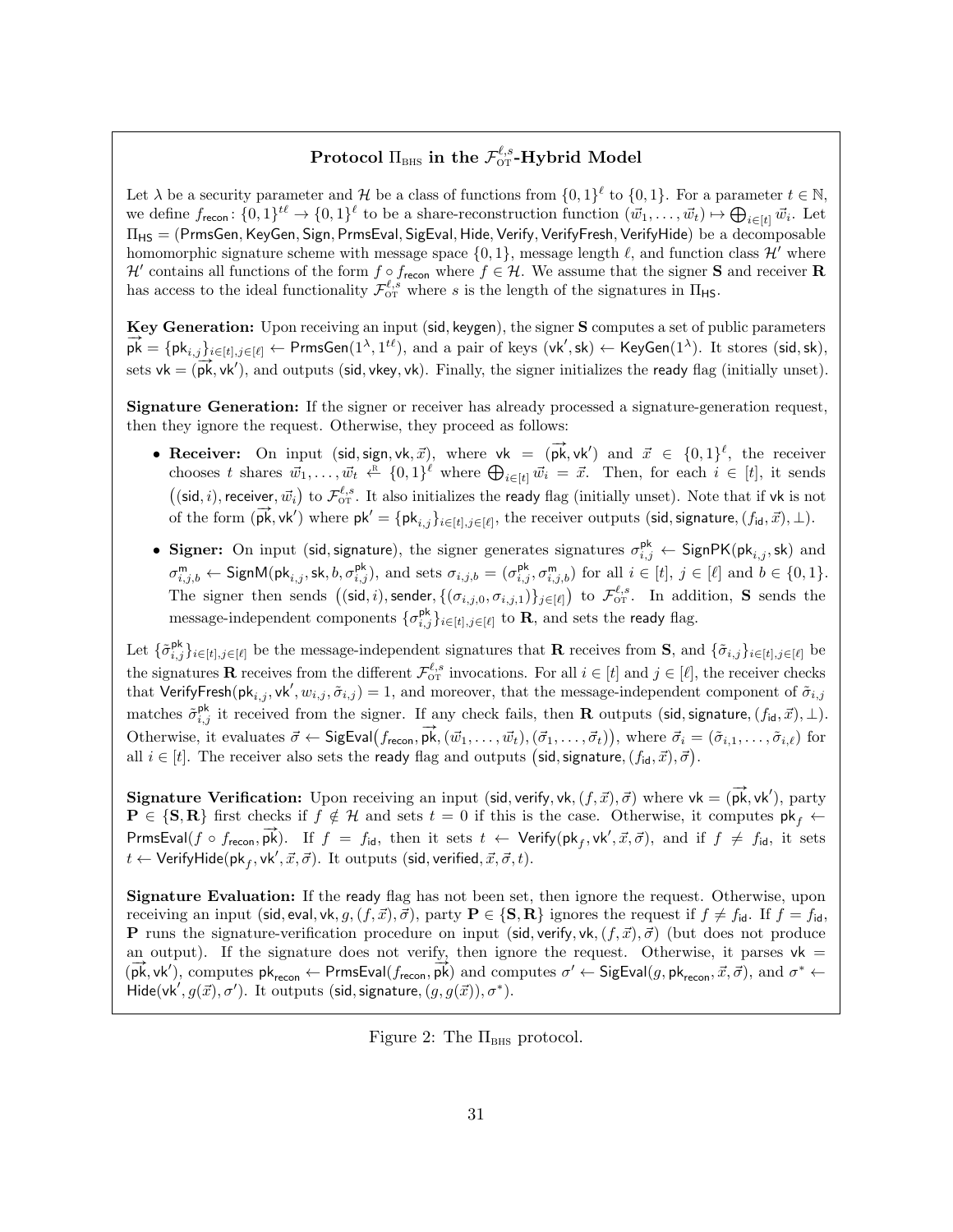#### <span id="page-31-0"></span>5.1 Constructing Blind Homomorphic Signatures

In Figure [2,](#page-30-0) we give the formal description of our blind homomorphic signature protocol  $\Pi_{\text{BHS}}$  in the  $\mathcal{F}_{\text{OT}}^{\ell,s}$ -hybrid model (Figure [6\)](#page-47-0).<sup>[13](#page-0-0)</sup> Here, we provide a brief overview of the construction. As discussed in Section [1.1,](#page-2-0) our construction combines homomorphic signatures with any UC-secure oblivious transfer protocol [\[CLOS02\]](#page-40-6). The key-generation, signature-verification, and signature-evaluation operations in  $\Pi_{\text{BHS}}$  just correspond to running the underlying  $\Pi_{\text{HS}}$  algorithms.

The blind signing protocol is interactive and relies on OT. Since we use a bitwise homomorphic signature scheme, a signature on an  $\ell$ -bit message consists of  $\ell$  signatures, one for each bit of the message. In the first step of the blind signing protocol, the signer constructs two signatures (one for the bit 0 and one for the bit 1) for each bit position of the message. The receiver then requests the signatures corresponding to the bits of its message using the OT protocol. Intuitively, the OT protocol ensures that the signer does not learn which set of signatures the receiver requested and the receiver only learns a single signature for each bit position. However, this basic scheme is vulnerable to a "selective-failure" attack where the signer strategically generates invalid signatures for certain bit positions of the message  $\vec{x}$ . As a result, whether the receiver obtains a valid signature on its entire message becomes correlated with its message itself. To prevent this selective-failure attack, we use the standard technique of having the receiver first split its message  $\vec{x}$  into a number of random shares  $\vec{w}_1, \ldots, \vec{w}_t$  where  $\vec{x} = \bigoplus_{i \in [t]} \vec{w}_i$ . Instead of asking for a signature on  $\vec{x}$  directly, it instead asks for a signature on the shares  $\vec{w}_1, \ldots, \vec{w}_t$ . Since the signatures on the shares  $\vec{w}_1, \ldots, \vec{w}_t$ are homomorphic, the receiver can still compute a signature on the original message  $\vec{x}$  and hence, correctness of signing is preserved. Moreover, as we show in the proof of Theorem [5.1,](#page-31-1) unless the malicious signer correctly guesses all of the shares of  $\vec{w}_1, \ldots, \vec{w}_t$  the receiver chose, the probability that the receiver aborts (due to receiving an invalid signature) is *independent* of  $\vec{x}$  no matter how the malicious signer generates the signatures. We formally summarize the security properties of  $\Pi_{\text{BHS}}$  in the following theorem, but defer its proof to Appendix [D.](#page-54-0)

<span id="page-31-1"></span>**Theorem 5.1** (Blind Homomorphic Signatures). Fix a security parameter  $\lambda$ . Define parameters  $\ell$ , t, and s as in  $\Pi_{\text{BHS}}$  (Figure [2\)](#page-30-0) where  $t = \omega(\log \lambda)$ . Let H be a function class over  $\{0,1\}^{\ell}$  and let  $\Pi_{\text{HS}}$ be a homomorphic signature scheme for the message space  $\{0,1\}$  and function class  $\mathcal{H}'$  such that for any function  $f \in \mathcal{H}$ , we have  $f \circ f_{\text{recon}} \in \mathcal{H}'$ , where  $f_{\text{recon}}$  is the share-reconstruction function from Figure [2.](#page-30-0) Suppose that  $\Pi_{\text{HS}}$  satisfies correctness (Definitions [3.2,](#page-12-0) [3.3,](#page-13-1) and [3.4\)](#page-13-2), unforgeability (Definition [3.5\)](#page-13-0), and context-hiding (Definition [3.9\)](#page-16-0). Then, the protocol  $\Pi_{\text{BHS}}$  (when instantiated with  $\Pi_{\rm HS}$ ) securely realizes the ideal functionality  $\mathcal{F}_{\rm BHS}$  (Figure [1\)](#page-29-0) with respect to function class H in the presence of (static) malicious adversaries in the  $\mathcal{F}_{\text{OT}}^{\ell,s}$ -hybrid model.

Blind homomorphic signatures from LWE. Combining the fully-secure homomorphic signature scheme from Construction [B.1](#page-48-1) (based on [\[GVW15\]](#page-42-6)) with the lattice-based UC-secure oblivious transfer protocol from [\[PVW08\]](#page-44-4), we obtain a blind homomorphic signature scheme from standard lattice assumptions. We describe our instantiation below.

<span id="page-31-2"></span>Fact 5.2 (Oblivious Transfer from LWE [\[PVW08\]](#page-44-4)). Let  $\lambda$  be a security parameter and define parameters  $\ell, s = \text{poly}(\lambda)$ . Then, under the LWE assumption, there exists a protocol  $\Pi_{\text{OT}}$  that security realizes the ideal OT functionality  $\mathcal{F}_{\text{OT}}^{\ell,s}$  (Figure [6\)](#page-47-0) in the presence of malicious adversaries

<sup>&</sup>lt;sup>13</sup>For the protocol description and its security proof, we use the vector notation  $\vec{x}$  to represent the messages (in order to be consistent with the homomorphic signature notation).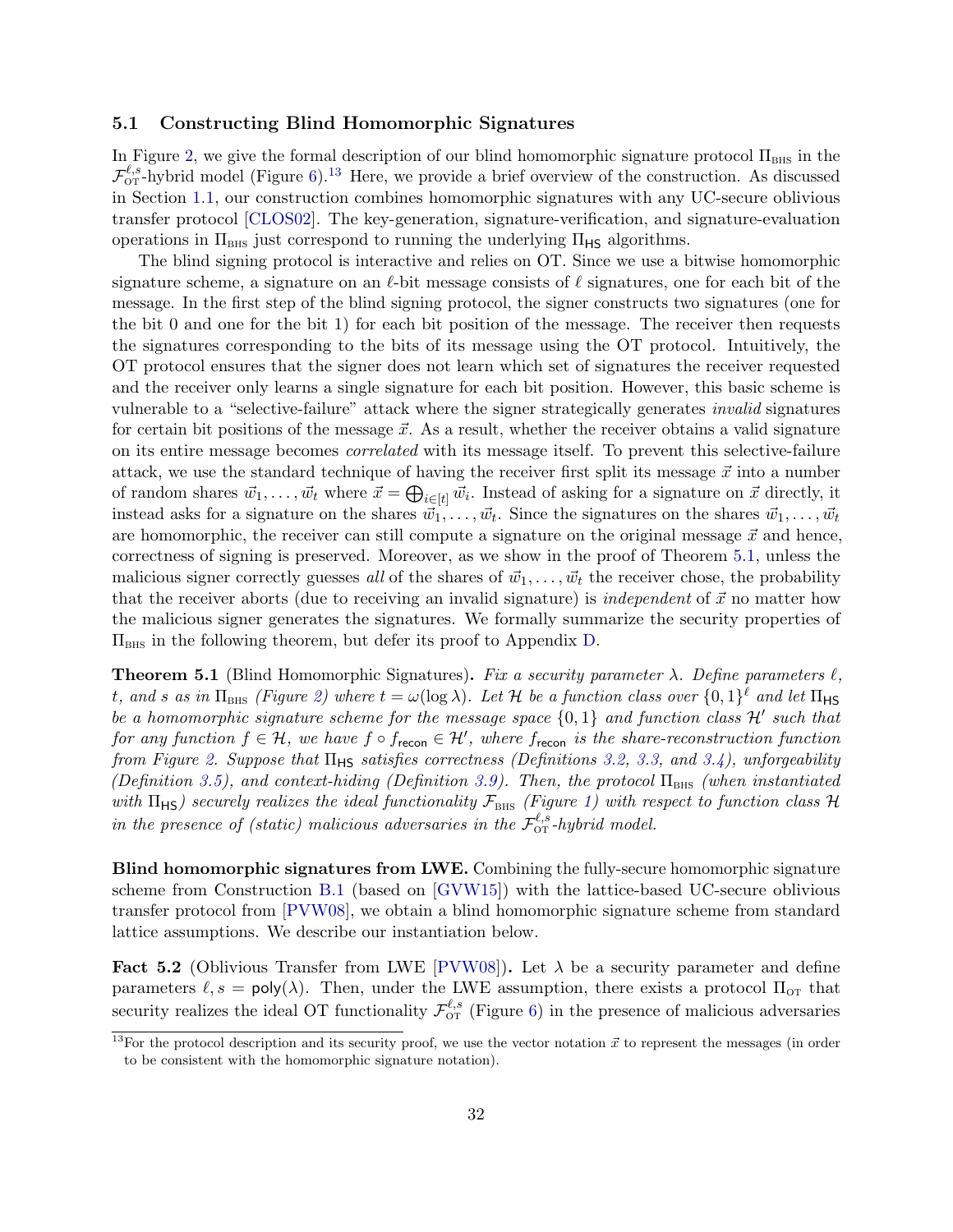in the CRS model (and assuming static corruptions). Moreover, the protocol  $\Pi_{\text{or}}$  is round-optimal: it consists of one message from the receiver to the signer and one from the receiver to the signer.

<span id="page-32-1"></span>**Corollary 5.3** (Blind Homomorphic Signatures from LWE). Let  $\lambda$  be a security parameter. Then, under the LWE assumption, for all  $d = \text{poly}(\lambda)$ , there exists a protocol  $\Pi'_{\text{BHS}}$  that securely realizes  $\mathcal{F}_{\text{BHS}}$ for the class of depth-d Boolean circuits in the presence of malicious adversaries in the CRS model (and assuming static corruptions). Moreover, the protocol  $\Pi'_{BHS}$  satisfies the following properties:

- The key-generation, signature-verification, and signature-evaluation protocols are non-interactive.
- The signature-generation protocol (i.e., blind signing) is a two-round interactive protocol between the signer and the receiver (one message each way).
- The length of a signature is  $\text{poly}(\lambda, d)$ .

*Proof.* Let  $\Pi_{\text{BHS}}$  be the protocol from Figure [2](#page-30-0) instantiated with the homomorphic signature scheme from Construction [B.1.](#page-48-1) By Theorem [5.1](#page-31-1) and Corollary [B.6,](#page-52-0)<sup>[14](#page-0-0)</sup> protocol  $\Pi_{\text{BHS}}$  securely realizes  $\mathcal{F}_{\text{BHS}}$  in the  $\mathcal{F}_{\text{OT}}^{\ell,s}$ -hybrid model, for some  $\ell,s = \text{poly}(\lambda)$ . We let  $\Pi_{\text{BHS}}'$  be the protocol obtained by instantiating the functionality  $\mathcal{F}_{\text{OT}}^{\ell,s}$  in  $\Pi_{\text{BHS}}$  with the protocol from Fact [5.2.](#page-31-2) Security of  $\Pi_{\text{BHS}}'$  then follows from the universal composition theorem (Theorem [A.2\)](#page-45-0) [\[Can01\]](#page-39-4). Key generation, signature verification, and signature evaluation in  $\Pi'_{\text{BHS}}$  simply corresponds to invoking the associated functionalities of the underlying homomorphic signature scheme, and thus, are non-interactive. The signature length is also inherited from  $\Pi_{HS}$ . The blind signing protocol reduces to a single invocation of  $\mathcal{F}_{OT}^{\ell,s}$ , which by Fact [5.2,](#page-31-2) can be implemented by just two rounds of interaction.  $\Box$ 

Remark 5.4 (Size of CRS in Corollary [5.3\)](#page-32-1). In the lattice-based OT construction of [\[PVW08\]](#page-44-4), a single CRS can only be used for a bounded number of OTs. The blind signing protocol in  $\Pi'_{\text{BHS}}$ from Corollary [5.3](#page-32-1) requires  $\ell \cdot \text{poly}(\lambda)$  invocations of OT, where  $\ell$  is the message length. Thus, instantiating  $\Pi'_{\text{BHS}}$  requires a CRS of length poly $(\ell, \lambda)$ . In our preprocessing UC-NIZK (Section [6\)](#page-32-0),  $\ell = \text{poly}(\lambda)$ , and so a CRS of size  $\text{poly}(\lambda)$  suffices to obtain a preprocessing UC-NIZK for general NP languages. It is an open problem to build a lattice-based UC-secure OT protocol in the CRS model with a reusable CRS.

## <span id="page-32-0"></span>6 Universally-Composable Preprocessing NIZKs

In this section, we show how to combine blind homomorphic signatures with CPA-secure encryption to obtain UC-NIZKs in the preprocessing model from standard lattice assumptions. We give our protocol  $\Pi_{\text{ZK}}$  in the  $\mathcal{F}_{\text{BHS}}$ -hybrid model in Figure [3.](#page-33-0) Next, we state the formal security theorem and describe how to instantiate it from standard lattice assumptions. We give the proof of Theorem [6.1](#page-32-2) in Appendix [E.](#page-68-0)

<span id="page-32-2"></span>**Theorem 6.1** (Preprocessing Zero-Knowledge Arguments). Let  $\Pi_{\mathsf{SE}} = (\mathsf{KeyGen}, \mathsf{Encrypt}, \mathsf{Decrypt})$ be a CPA-secure encryption scheme. Then, the protocol  $\Pi_{ZK}$  in Figure [3](#page-33-0) (instantiated with  $\Pi_{\mathsf{SE}}$ ) securely realizes  $\mathcal{F}_{ZK}$  in the presence of (static) malicious adversaries in the  $\mathcal{F}_{BHS}$ -hybrid model.

 $14$ Note that we are using the fact that hardness of LWE also implies hardness of SIS (with corresponding parameters).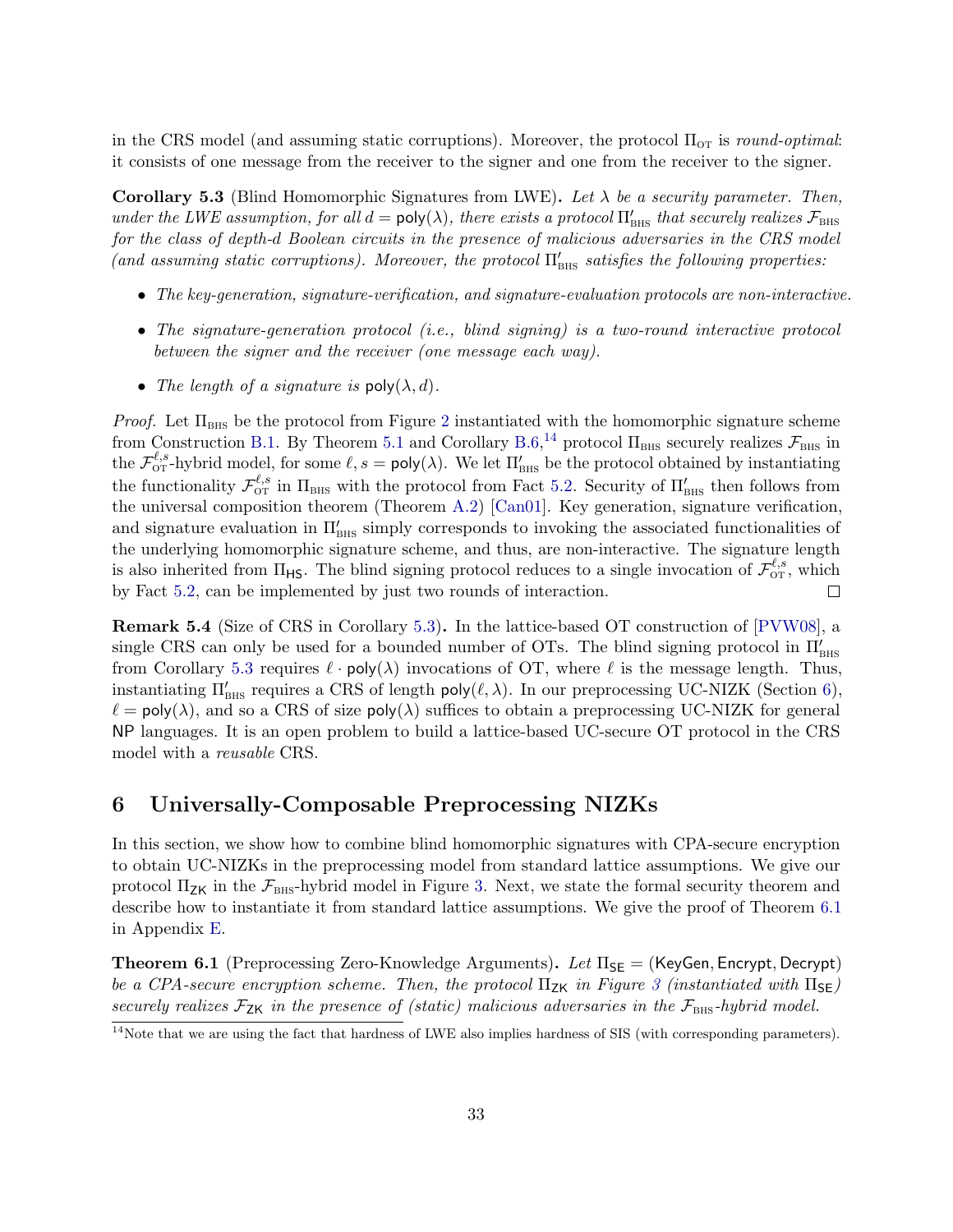#### Protocol  $\Pi_{ZK}$  in the  $\mathcal{F}_{BHS}$ -Hybrid Model

<span id="page-33-0"></span>Let  $\lambda$  be a security parameter and  $\Pi_{\mathsf{SE}} = (\mathsf{KeyGen}, \mathsf{Encrypt}, \mathsf{Decrypt})$  be a CPA-secure encryption scheme. We assume that the prover P and the verifier V have access to the ideal functionality  $\mathcal{F}_{\text{BHS}}$ , where P is the receiver **R** and  $V$  is the signer **S**. For any NP relation  $\mathcal{R}$ , define the Boolean-valued function CheckWitness<sub>R,ct,x</sub>, parameterized by R, a statement x, and a ciphertext ct as follows: on input a secret key sk, CheckWitness $_{\mathcal{R},ct,x}$ (sk) outputs 1 if and only if  $\mathcal{R}(x,$  Decrypt(sk, ct)) = 1, and 0 otherwise. We implicitly assume that CheckWitness $_{\mathcal{R},\text{ct},x} \in \mathcal{H}$ , where  $\mathcal{H}$  is the function class associated with  $\mathcal{F}_{\text{BHS}}$ .

Preprocessing phase: In the preprocessing phase, the prover and verifier do the following:

- 1. The verifier sends (sid, keygen) to  $\mathcal{F}_{\text{BHS}}$  and receives in response a verification key vk. The verifier sends vk to the prover. Subsequently, when the verifier receives (sid, signature) from  $\mathcal{F}_{\text{BHS}}$ , it sets the ready flag.
- 2. The prover begins by sampling a secret key  $sk \leftarrow \text{KeyGen}(1^{\lambda})$ . Then, it requests a signature on sk under vk by sending (sid, sign, vk, sk) to  $\mathcal{F}_{BHS}$ . The prover receives a signature  $\sigma_{sk}$  from  $\mathcal{F}_{BHS}$ . If  $\sigma_{\mathsf{sk}} = \bot$ , then the prover aborts.

**Prover:** On input a tuple (sid, ssid, prove,  $\mathcal{R}, x, w$ ) where  $\mathcal{R}(x, w) = 1$ , the prover proceeds as follows:

- 1. Encrypt the witness w to obtain a ciphertext  $ct \leftarrow$  Encrypt(sk, w).
- 2. Submit (sid, eval, vk, CheckWitness $\mathcal{R}_{\text{,ct},x}$ ,  $(f_{\text{id}}, \text{sk}), \sigma_{\text{sk}}$ ) to  $\mathcal{F}_{\text{BHS}}$  to obtain a signature  $\sigma^*$ .
- 3. Set  $\pi = (ct, \sigma^*)$  and send (sid, ssid, proof,  $\mathcal{R}, x, \pi$ ) to the verifier.

Verifier: When the verifier receives a tuple (sid, ssid, proof,  $\mathcal{R}, x, \pi$ ), it ignores the request if the ready flag has not been set. Otherwise, it parses  $\pi = (ct, \sigma)$ , and ignores the message if  $\pi$  does not have this form. Otherwise, it submits (sid, verify, vk, (CheckWitness $_{\mathcal{R},ct,x}$ , 1),  $\sigma$ ) to  $\mathcal{F}_{\text{BHS}}$ . If the signature is valid (i.e.,  $\mathcal{F}_{\text{BHS}}$  replies with 1), then the verifier accepts and outputs (sid, ssid, proof, R, x). Otherwise the verifier ignores the message.

Figure 3: Preprocessing ZK argument in the  $\mathcal{F}_{\text{BHS}}$ -hybrid model.

<span id="page-33-1"></span>**Corollary 6.2** (Preprocessing UC-NIZKs from LWE). Let  $\lambda$  be a security parameter. Then, under the LWE assumption, for all  $d = \text{poly}(\lambda)$ , there exists a protocol  $\Pi'_{NIZK}$  that securely realizes  $\mathcal{F}_{ZK}$  in the presence of (static) malicious adversaries in the CRS model for all NP relations  $R$  that can be computed by a circuit of depth at most d. The protocol  $\Pi'_{NIZK}$  satisfies the following properties:

- The (one-time) preprocessing phase is a two-round protocol between the prover and the verifier.
- The prover's and verifier's algorithms are both non-interactive.
- If  $\mathcal R$  is an NP relation, then the length of a proof of membership for the language associated with R is  $m + \text{poly}(\lambda, d)$ , where m is the size of the witness associated with R.

*Proof.* Fix a depth bound  $d = \text{poly}(\lambda)$ . First, we can instantiate the CPA-secure encryption scheme  $\Pi_{\mathsf{SE}} = (\mathsf{KeyGen}, \mathsf{Encrypt}, \mathsf{Decrypt})$  in Figure [3](#page-33-0) from lattices using Fact [2.2.](#page-8-1) Let d' be a bound on the depth of the circuit that computes the CheckWitness<sub>R,ct,x</sub> function in Figure [3.](#page-33-0) Note that  $d' = \text{poly}(\lambda, d)$ , since the depth of the relation R is bounded by d and the depth of the Decrypt function is  $poly(\lambda)$ . By Corollary [5.3,](#page-32-1) under the LWE assumption, there exists a protocol  $\Pi'_{BHS}$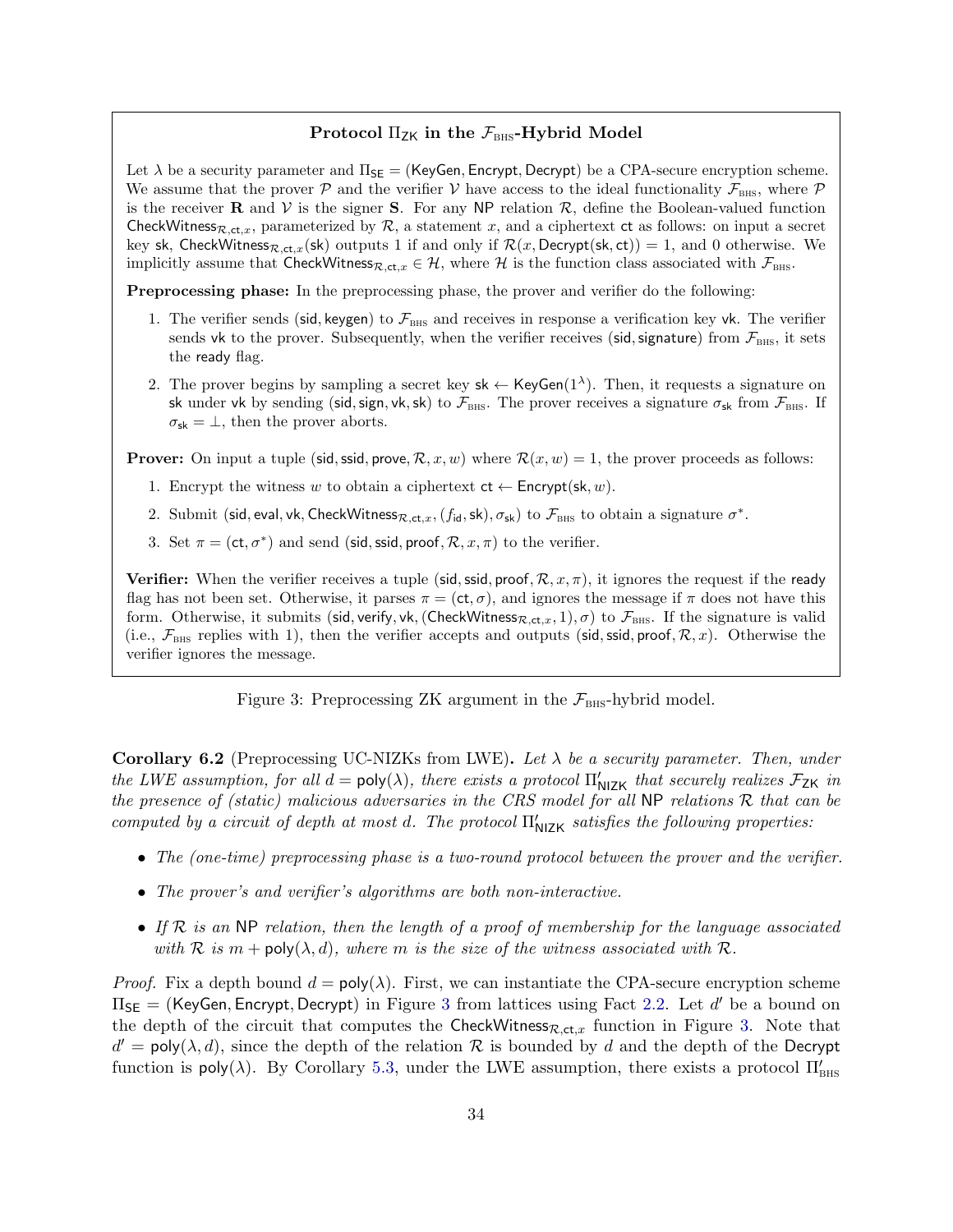that securely realizes  $\mathcal{F}_{\text{BHS}}$  for the class of all depth-d' Boolean circuits in the presence of (static) malicious adversaries. The claim then follows by combining Theorem [6.1](#page-32-2) with Corollary [5.3](#page-32-1) and the universal composition theorem (Theorem [A.2\)](#page-45-0). We now check the additional properties:

- The preprocessing phase corresponds to the blind signing protocol of  $\Pi'_{\text{BHS}}$ , which is a two-round protocol between the signer and the verifier.
- The prover's algorithm corresponds to signature evaluation while the verifier's algorithm corresponds to signature verification. Both of these are non-interactive in  $\Pi'_{\text{BHS}}$ .
- The length of a proof for an NP relation R consists of an encryption of the witness under  $\Pi_{\mathsf{SE}}$ (of size  $m + \text{poly}(\lambda)$ ) and a signature under  $\Pi'_{\text{BHS}}$  (of size poly $(\lambda, d)$ ). The total size is bounded by  $m + \text{poly}(\lambda, d)$ .  $\Box$

#### <span id="page-34-0"></span>6.1 Applications to MPC

In this section, we describe several applications of our preprocessing UC-NIZKs to boosting the security of MPC protocols. First, we show that combining our construction with the round-optimal, semi-malicious MPC protocol of Mukherjee-Wichs [\[MW16\]](#page-43-4) yields a round-optimal, malicious-secure MPC protocol from lattices in a *reusable preprocessing* model where the communication complexity only depends on the size of the inputs/outputs (Remark [6.5\)](#page-36-0). Then, we show that by leveraging the observation in Remark [4.8,](#page-23-2) we obtain a succinct version of the GMW [\[GMW86,](#page-42-4) [GMW87\]](#page-42-5) compiler from lattice assumptions.

Malicious-secure MPC from lattices. Previously, Mukherjee and Wichs showed how to construct a two-round MPC protocol with UC-security against semi-malicious adversaries from standard lattice assumptions [\[MW16\]](#page-43-4). Their protocol has several notable properties, including optimal round complexity and near-optimal communication complexity: namely, the total communication between the parties depends only on the *length* of the parties' inputs and outputs, and *not* on the complexity (i.e., circuit size) of the underlying computation. Achieving this latter property is often referred to as breaking the "circuit-size barrier" for secure computation [\[BGI16\]](#page-39-15).

The Mukherjee-Wichs construction (as well as its predecessor  $[AJL+12]$  $[AJL+12]$ ) achieve security against semi-malicious adversaries, and rely on general-purpose NIZKs to achieve full security against malicious adversaries without increasing the round complexity. However, since NIZKs are not known to follow from standard lattice assumptions in the CRS model, the security of the malicious-secure protocols cannot be reduced to a single set of hardness assumptions (for instance, we need to combine lattice assumptions with other number-theoretic assumptions).

Using our lattice-based preprocessing NIZKs, we can obtain malicious-secure MPC in a preprocessing model while basing security exclusively on standard lattice assumptions. Specifically, in the preprocessing step, the parties would execute the preprocessing protocol of our UC-NIZK construction (Figure [3,](#page-33-0) Corollary [6.2\)](#page-33-1). In the online phase of the protocol, the parties essentially have access to an ideal zero-knowledge functionality, and so, we can apply the same semi-malicious to malicious boosting described in  $[AJ<sub>L</sub>+12, MW16]$  $[AJ<sub>L</sub>+12, MW16]$  to obtain a protocol with full malicious security. The round complexity and communication complexity of the online phase of the protocol is unchanged from that of the Mukherjee-Wichs construction. Moreover, our preprocessing protocol has several appealing properties: it is not only independent of the party's inputs, but it is also (almost) independent of the computation being performed (it depends only polylogarithmically on the depth of the online computation). This means that the same preprocessing can in fact be reused across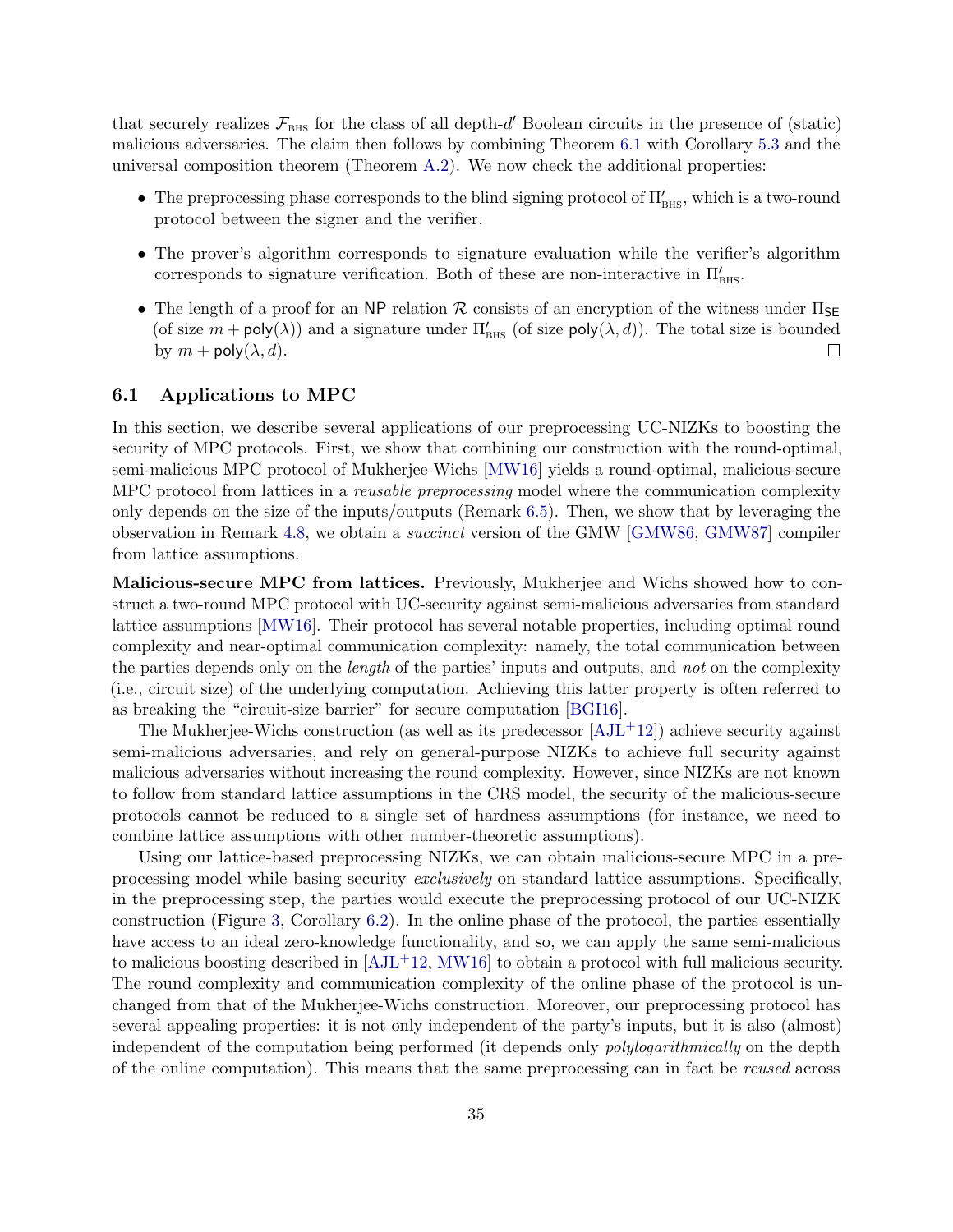many protocol executions, provided that the computations have bounded depth. In fact we can make the preprocessing completely independent of the online computation if we make an additional circular security assumption (c.f., Corollary [6.4\)](#page-35-0). We state our conclusions more precisely below:

<span id="page-35-1"></span>**Fact 6.3** (MPC from Multi-Key FHE [\[MW16\]](#page-43-4)). Let  $\lambda$  be a security parameter, and  $f: (\{0,1\}^{\ell_{\text{in}}})^n \to$  $({0,1})^{\ell_{\text{out}}}}$  be an arbitrary *n*-input function. Let  $C_f$  be the circuit that computes f, and let  $d_f$  be its depth. Then, under the LWE assumption, there exists a protocol  $\Pi_f$  that securely realizes  $\mathcal{F}_f$  in the presence of (static) semi-malicious adversaries in the CRS model and assuming the parties have access to an authenticated broadcast channel. Recall that  $\mathcal{F}_f$  is the general UC functionality for computing the function f (Figure [8\)](#page-48-2). Moreover, the protocol  $\Pi_f$  satisfies the following properties:

- Optimal round complexity: The protocol  $\Pi_f$  is a two-round protocol.
- Low communication complexity: The total communication complexity of the protocol is  $(\ell_{\rm in} + \ell_{\rm out}) \cdot \text{poly}(\lambda, n, d_f)$ . In other words, the total communication depends only on the security parameter, the length of the inputs, the length of the outputs, and the depth of the computation (rather than the size  $|C_f|$ ). Moreover, if we make an additional *circular security* assumption, then the total communication complexity becomes  $(\ell_{in} + \ell_{out}) \cdot poly(\lambda, n)$ , which is completely *independent* of the complexity of the computation  $f$ . This is essentially the best we can hope for from an MPC protocol for  $\mathcal{F}_f$ .

<span id="page-35-0"></span>Corollary 6.4 (Malicious-Secure MPC in the Preprocessing Model from Lattices). Let  $\lambda$  be a security parameter, and let  $f: (\{0,1\}^{\ell_{\text{in}}})^n \to (\{0,1\}^{\ell_{\text{out}}})^n$  be an arbitrary n-input function. Let  $C_f$ be the circuit that computes f, and let  $d_f$  be its depth. Then, under the LWE assumption, there exists a protocol  $\Pi_f$  that securely realizes  $\mathcal{F}_f$  in the presence of (static) malicious adversaries in the CRS model (and assuming the parties have access to an authenticated broadcast channel). The protocol  $\Pi_f$  splits into two sub-protocols: a preprocessing protocol  $\Pi_f^{\text{(pre)}}$  $f_f^{\rm (pre)}$  and an online protocol  $\Pi_f^{\rm (online)}$  with the following properties:

- Reusable preprocessing: The total computational and communication complexity of the preprocessing protocol  $\Pi_f^{\mathrm{(pre)}}$  $\int_{f}^{(\text{pre})}$  is poly $(n, \lambda, \log d_f)$ . Notably, the preprocessing is independent of the size of each party's inputs and the overall size  $|C_f|$  of the computation. Because the preprocessing only depends logarithmically on the depth of  $C_f$  (and not its size), the same precomputation can be reused across many parallel evaluations of  $C_f$  (which would increase the size of the computation, but not its depth). Moreover, if we make the additional circular security assumption from Fact [6.3,](#page-35-1) then the total computational and communication complexity is poly $(n, \lambda)$ , and completely independent of the function f.
- Optimal online round complexity: The online protocol  $\Pi_f^{(\text{online})}$  $\int_f^{\text{comm}e}$  consists of two rounds of communication.
- Low online communication complexity: The total communication complexity of the online protocol  $\Pi_f^{(\text{online})}$  $\int_{f}^{(\text{online})}$  is  $(\ell_{\text{in}} + \ell_{\text{out}}) \cdot \text{poly}(\lambda, n, d_f)$ . If we make the additional circular security assumption from Fact [6.3,](#page-35-1) then the total communication complexity of  $\Pi_f^{(\text{online})}$  $\stackrel{\text{(onune)}}{f}$  is again essentially optimal:  $(\ell_{in} + \ell_{out}) \cdot \text{poly}(\lambda, n)$ .

*Proof.* Follows by applying the generic semi-malicious-to-malicious compiler of  $[AJ<sub>L</sub>+12, Ap$ pendix E] to the MPC protocol described in Fact [6.3](#page-35-1) along with our UC-NIZKs in the preprocessing model from LWE.  $\Box$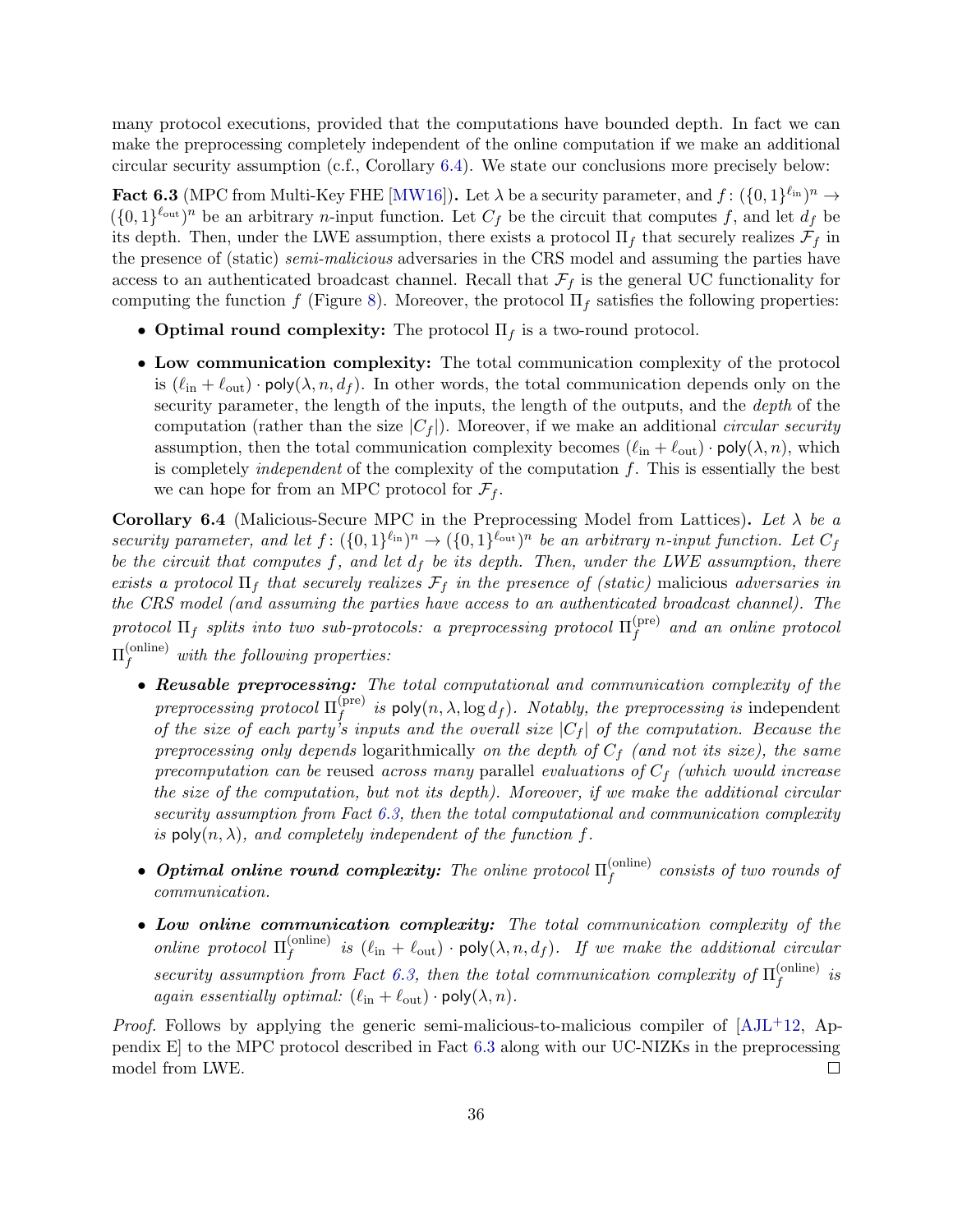Remark 6.5 (Reusable Preprocessing). A nice property satisfied by our MPC protocol in the preprocessing model is that the preprocessing is reusable. Namely, we only have to run the preprocessing protocol once, provided that all of the computations in the online phase can be implemented by circuits of some bounded depth. In fact, if we are willing to make an additional circular security assumption, the preprocessing is entirely independent of the computation. We note that many classic MPC protocols that leverage preprocessing for better online efficiency do not provide reusable preprocessing [\[Bea91,](#page-38-0) [DPSZ12\]](#page-41-0). In these cases, the complexity of the preprocessing phase scales with the size of the circuit that is computed in the online phase as opposed to the depth (e.g., the classic technique of Beaver multiplication triples [\[Bea91\]](#page-38-0) requires generating a single triple for every multiplication gate that will be evaluated during the online phase of the protocol). Having a reusable preprocessing protocol enables us to amortize the cost of the preprocessing across many different computations.

Remark 6.6 (Non-Reusable Preprocessing from Weaker Assumptions). An alternative approach to boosting the Mukherjee-Wichs protocol to provide malicious security in the preprocessing model is to use a bounded-theorem preprocessing NIZK, which can in turn be instantiated from one-way functions [\[DMP88,](#page-41-1) [LS90,](#page-43-0) [Dam92\]](#page-40-0) or oblivious transfer [\[KMO89\]](#page-43-1). One drawback of this approach is that the preprocessing is no longer reusable across multiple computations (since each NIZK system can only be used to prove an a priori bounded number of statements). As a result, the round complexity and the computational costs of the preprocessing protocol can no longer be amortized across multiple protocol executions. Moreover, it is unclear that the original bounded-theorem NIZK candidates satisfy the stronger property of universal composability. As such, they cannot be directly applied to achieve malicious security of the Mukherjee-Wichs construction in the UC model.

A succinct GMW compiler from lattices. As discussed in Remark [4.8,](#page-23-0) if a prover wants to prove m statements (each of which can be checked by a circuit of depth at most  $d$ ) using the same witness w, then the total length of all of the arguments will be  $|w| + m \cdot \text{poly}(\lambda, d)$ . In particular, the length of the common witness can be amortized across many statements. We can leverage this property to obtain a "succinct" version of the classic GMW compiler [\[GMW86,](#page-42-0) [GMW87\]](#page-42-1) that transforms any MPC protocol  $\Pi$  for some function f in the semi-honest model to a protocol  $\Pi'$  for the same function  $f$  in the malicious model. We begin by briefly recalling the "GMW compiler:"

- Input commitment: First, the parties commit to their (private) inputs.
- Coin tossing: The parties engage in a secure coin-tossing protocol to determine the (secret) randomness each party uses in the protocol execution. At the end of this step, each party has a (private) random string as well as a commitment to every other party's randomness.
- Protocol emulation: During the protocol execution, the parties run the semi-honest protocol Π. Whenever the parties send a message, they include a NIZK argument that their message was computed according to the specification of Π on inputs and randomness that are consistent with their committed inputs and randomness.

The NIZK arguments bind each user to following the semi-honest protocol as described. In the UC-model, Canetti et al. [\[CLOS02\]](#page-40-1) showed an analog of the GMW compiler based on UC-NIZKs.

Our preprocessing NIZKs from lattices gives a new instantiation of the GMW compiler from standard lattice assumptions. Our construction has the appealing property that the communication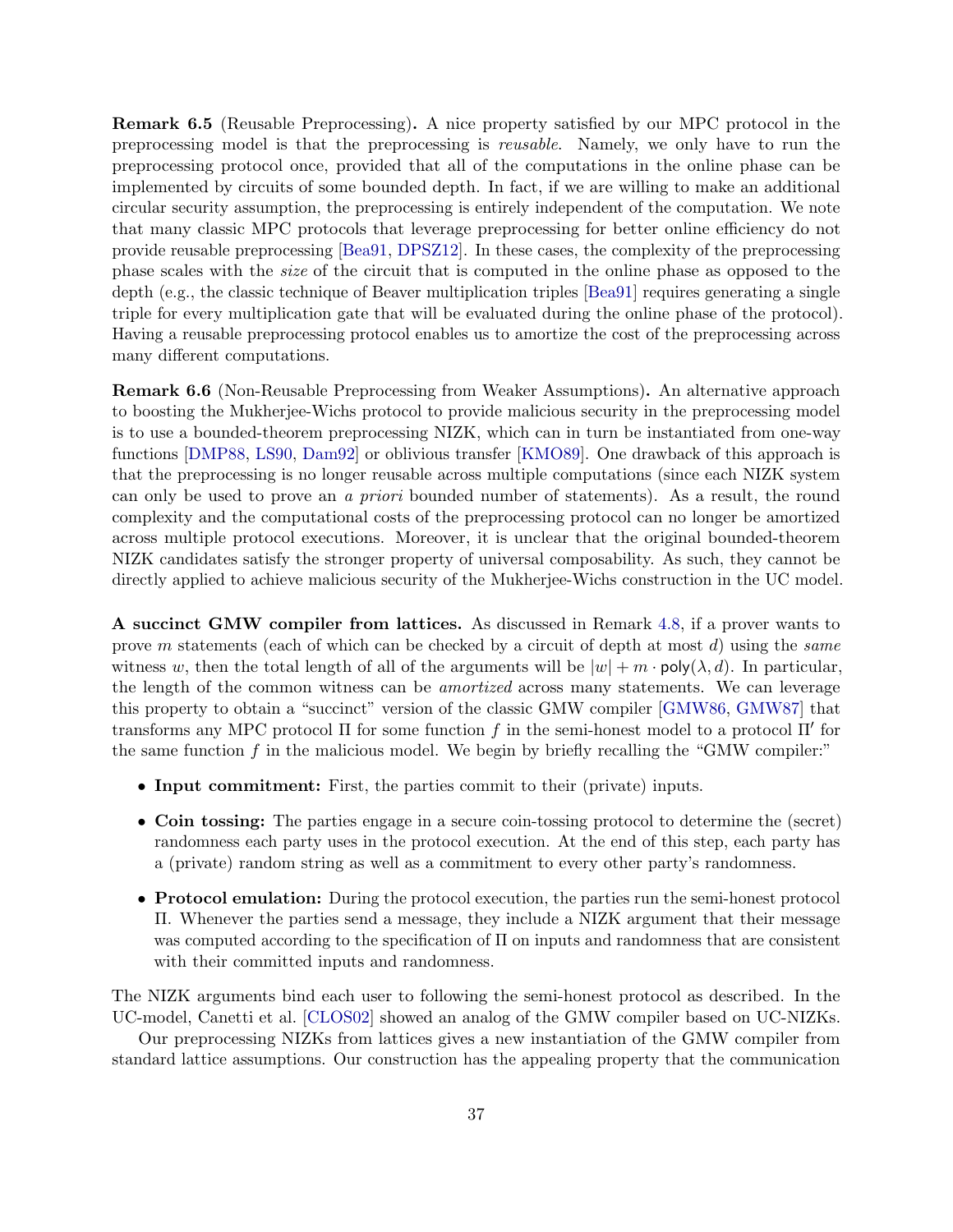overhead of the compiler protocol  $\Pi'$  is essentially *independent* of the parties' computational complexity in the semi-honest protocol Π. We give a concrete comparison below:

- Using traditional NIZKs based on trapdoor permutations [\[FLS90,](#page-41-2) [DDO](#page-40-2)+01] or pairing [\[GOS06\]](#page-42-2), the total size of the NIZK proofs is proportional to the size of each party's computation. Thus, the communication overhead of  $\Pi'$  compared to the original protocol  $\Pi$  on each round r is poly $(\lambda, n, |C_r|)$ , where  $\lambda$  is the security parameter, n is the number of parties, and  $C_r$  is the circuit that checks whether a party's message on round  $r$  is consistent with the protocol specification  $\Pi$  as well as the party's committed inputs and randomness.
- In the GMW protocol, each party uses the *same* witness to construct their proofs in each round of the protocol (the witness is their private input and randomness). Thus, using the trick described in Remark [4.8,](#page-23-0) the parties only have to communicate an encryption of their input and randomness *once* at the beginning of the protocol. Thereafter, on each round  $r$  of the protocol execution, the size of each proof is  $poly(\lambda, n, d_r)$ , where  $d_r$  is a bound on the depth of the consistency check circuit  $C_r$  defined above. Since  $d_r$  can be significantly smaller than  $C_r$ , the communication overhead of using our lattice-based preprocessing NIZK to instantiate the GMW compiler can lead to substantial asymptotic savings.

As was also noted in Remark [4.8,](#page-23-0) a similar savings in communication is also possible by first applying the FHE-based transformation from [\[GGI](#page-41-3)+15] to any NIZK construction to obtain a NIZK with the same proof size as that of the construction in Corollary [6.2,](#page-33-0) and then using the resulting construction to implement the GMW compiler. Compared to this alternative approach, our construction has the advantage that it can be instantiated directly from lattice assumptions (and does not additionally assume the existence of a NIZK). Moreover, our construction is likely more efficient since we do not have to incur the cost of composing FHE decryption with NIZK verification in addition to performing FHE evaluation.

## Acknowledgments

We thank Hoeteck Wee for helpful discussions on the connection between NIZK proofs and homomorphic commitments. We thank Dan Boneh and Akshayaram Srinivasan for many insightful comments and discussions on this work, and we thank the anonymous reviewers for helpful comments on the presentation. This work was funded by NSF, DARPA, a grant from ONR, and the Simons Foundation. Opinions, findings and conclusions or recommendations expressed in this material are those of the authors and do not necessarily reflect the views of DARPA.

## References

- [ABB10] Shweta Agrawal, Dan Boneh, and Xavier Boyen. Efficient lattice (H)IBE in the standard model. In EUROCRYPT, 2010.
- [ABC+07] Giuseppe Ateniese, Randal C. Burns, Reza Curtmola, Joseph Herring, Lea Kissner, Zachary N. J. Peterson, and Dawn Xiaodong Song. Provable data possession at untrusted stores. In ACM CCS, 2007.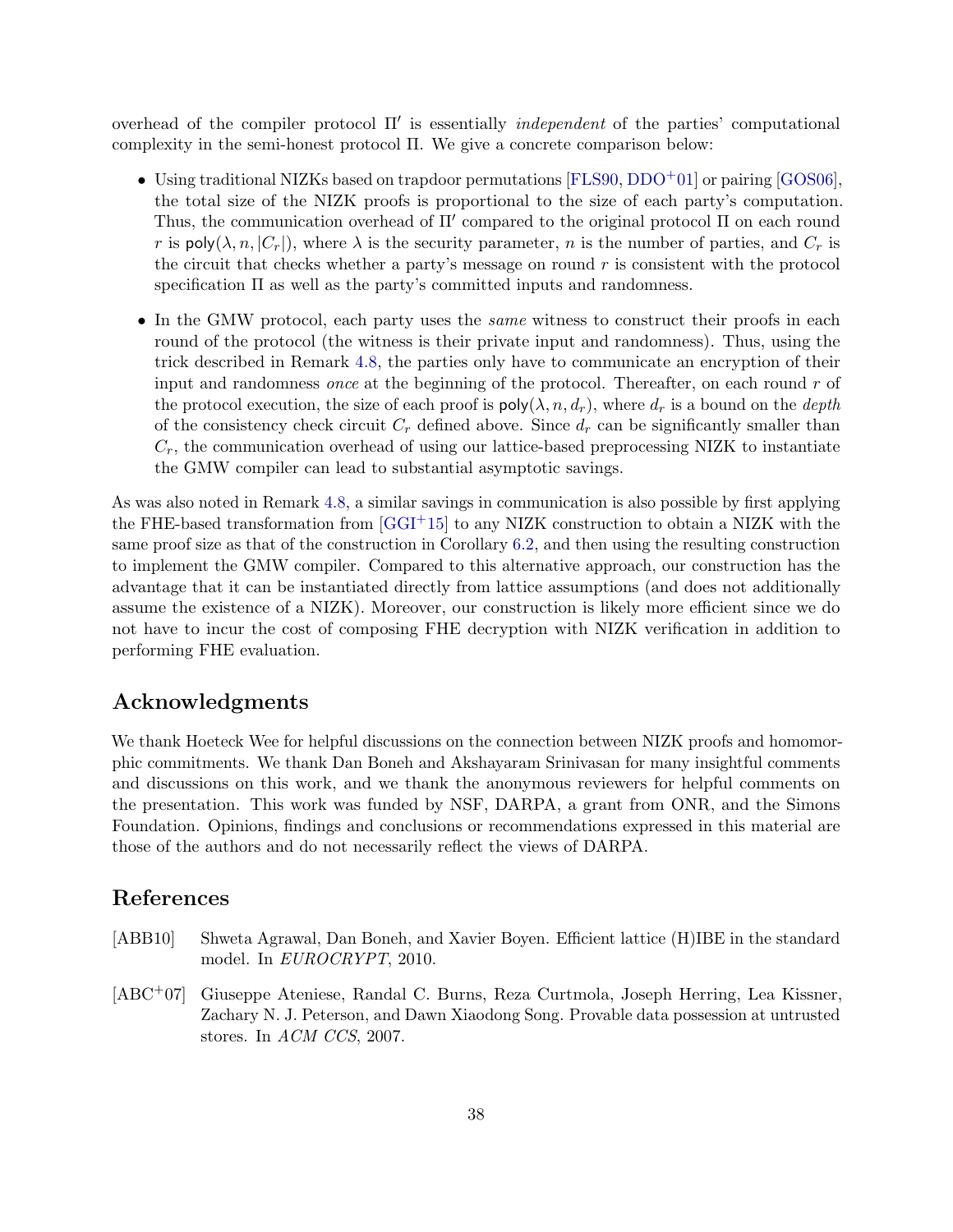- [ABC+15] Jae Hyun Ahn, Dan Boneh, Jan Camenisch, Susan Hohenberger, Abhi Shelat, and Brent Waters. Computing on authenticated data. J. Cryptology, 28(2), 2015.
- [Abe01] Masayuki Abe. A secure three-move blind signature scheme for polynomially many signatures. In *EUROCRYPT*, 2001.
- [ACPS09] Benny Applebaum, David Cash, Chris Peikert, and Amit Sahai. Fast cryptographic primitives and circular-secure encryption based on hard learning problems. In CRYPTO, 2009.
- [AFG+10] Masayuki Abe, Georg Fuchsbauer, Jens Groth, Kristiyan Haralambiev, and Miyako Ohkubo. Structure-preserving signatures and commitments to group elements. In CRYPTO, 2010.
- [AHO10] Masayuki Abe, Kristiyan Haralambiev, and Miyako Ohkubo. Signing on elements in bilinear groups for modular protocol design. *IACR Cryptology ePrint Archive*, 2010, 2010.
- [AJL+12] Gilad Asharov, Abhishek Jain, Adriana L´opez-Alt, Eran Tromer, Vinod Vaikuntanathan, and Daniel Wichs. Multiparty computation with low communication, computation and interaction via threshold FHE. In EUROCRYPT, 2012.
- [Ajt96] Miklós Ajtai. Generating hard instances of lattice problems. In *STOC*, 1996.
- [Ajt99] Miklós Ajtai. Generating hard instances of the short basis problem. In *ICALP*, 1999.
- [AKK09] Giuseppe Ateniese, Seny Kamara, and Jonathan Katz. Proofs of storage from homomorphic identification protocols. In ASIACRYPT, 2009.
- [AL11] Nuttapong Attrapadung and Benoît Libert. Homomorphic network coding signatures in the standard model. In PKC, 2011.
- [AO09] Masayuki Abe and Miyako Ohkubo. A framework for universally composable noncommitting blind signatures. In ASIACRYPT, 2009.
- [AP09] Joël Alwen and Chris Peikert. Generating shorter bases for hard random lattices. In STACS, 2009.
- [AP14] Jacob Alperin-Sheriff and Chris Peikert. Faster bootstrapping with polynomial error. In CRYPTO, 2014.
- [APSD18] Navid Alamati, Chris Peikert, and Noah Stephens-Davidowitz. New (and old) proof systems for lattice problems. In PKC, 2018.
- [BBDQ18] Fabrice Benhamouda, Olivier Blazy, L´eo Ducas, and Willy Quach. Hash proof systems over lattices revisited. In PKC, 2018.
- [BDMP91] Manuel Blum, Alfredo De Santis, Silvio Micali, and Giuseppe Persiano. Noninteractive zero-knowledge. SIAM J. Comput., 20(6), 1991.
- <span id="page-38-0"></span>[Bea91] Donald Beaver. Efficient multiparty protocols using circuit randomization. In CRYPTO, 1991.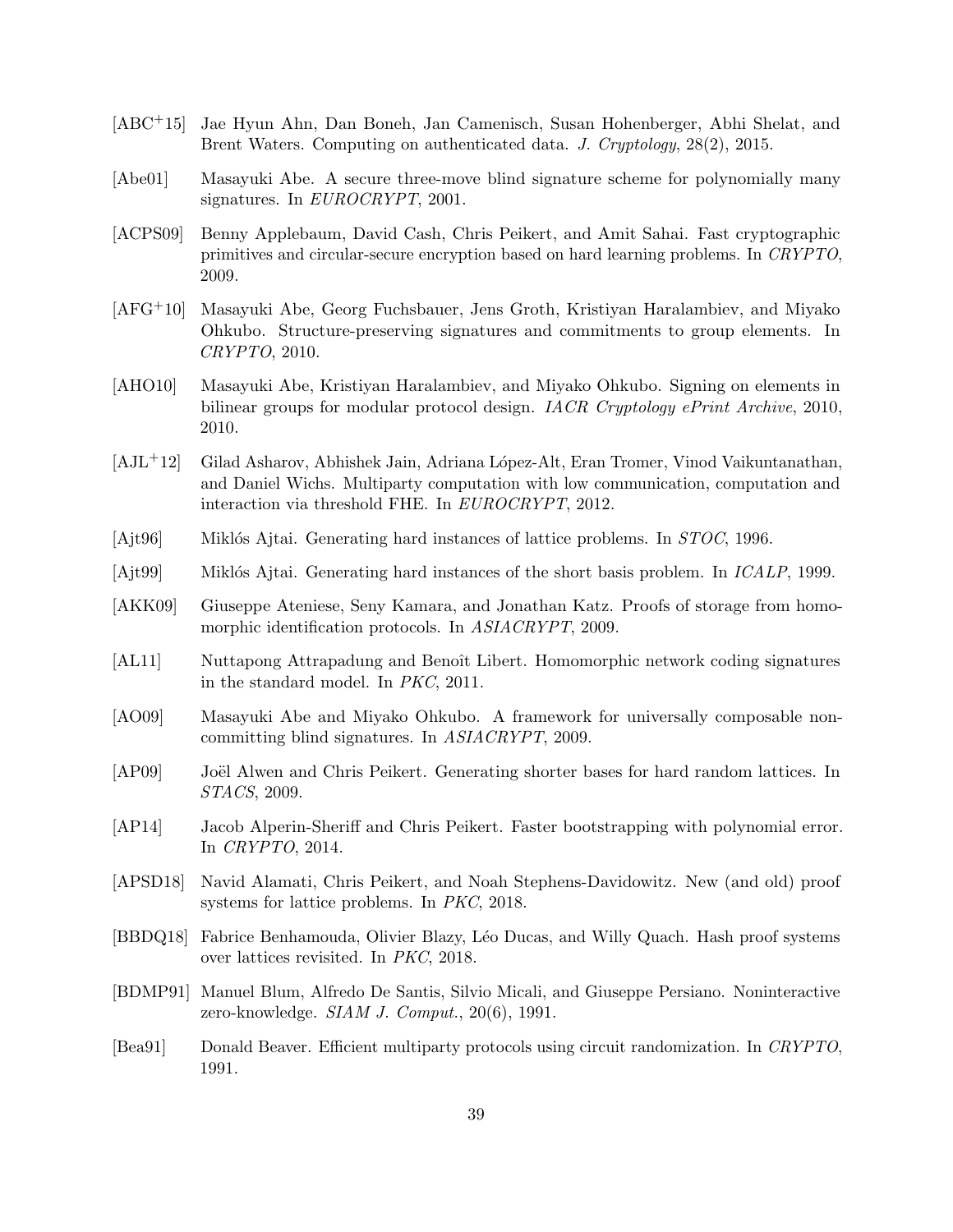- [BF11a] Dan Boneh and David Mandell Freeman. Homomorphic signatures for polynomial functions. In EUROCRYPT, 2011.
- [BF11b] Dan Boneh and David Mandell Freeman. Linearly homomorphic signatures over binary fields and new tools for lattice-based signatures. In PKC, 2011.
- [BFF+09] Christina Brzuska, Marc Fischlin, Tobias Freudenreich, Anja Lehmann, Marcus Page, Jakob Schelbert, Dominique Schröder, and Florian Volk. Security of sanitizable signatures revisited. In PKC, 2009.
- [BFKW09] Dan Boneh, David Mandell Freeman, Jonathan Katz, and Brent Waters. Signing a linear subspace: Signature schemes for network coding. In PKC, 2009.
- [BFM88] Manuel Blum, Paul Feldman, and Silvio Micali. Non-interactive zero-knowledge and its applications. In STOC, 1988.
- [BFR13] Michael Backes, Dario Fiore, and Raphael M. Reischuk. Verifiable delegation of computation on outsourced data. In ACM CCS, 2013.
- [BGG+14] Dan Boneh, Craig Gentry, Sergey Gorbunov, Shai Halevi, Valeria Nikolaenko, Gil Segev, Vinod Vaikuntanathan, and Dhinakaran Vinayagamurthy. Fully key-homomorphic encryption, arithmetic circuit ABE and compact garbled circuits. In EUROCRYPT, 2014.
- [BGI16] Elette Boyle, Niv Gilboa, and Yuval Ishai. Breaking the circuit size barrier for secure computation under DDH. In CRYPTO, 2016.
- [BL13] Foteini Baldimtsi and Anna Lysyanskaya. Anonymous credentials light. In ACM CCS, 2013.
- [BLP+13] Zvika Brakerski, Adeline Langlois, Chris Peikert, Oded Regev, and Damien Stehl´e. Classical hardness of learning with errors. In STOC, 2013.
- [BNPS03] Mihir Bellare, Chanathip Namprempre, David Pointcheval, and Michael Semanko. The one-more-rsa-inversion problems and the security of chaum's blind signature scheme. J. Cryptology, 16(3), 2003.
- [Bol03] Alexandra Boldyreva. Threshold signatures, multisignatures and blind signatures based on the gap-diffie-hellman-group signature scheme. In PKC, 2003.
- [Bra00] Stefan A. Brands. Rethinking public key infrastructures and digital certificates: building in privacy. MIT Press, 2000.
- [BV14] Zvika Brakerski and Vinod Vaikuntanathan. Lattice-based FHE as secure as PKE. In ITCS, 2014.
- <span id="page-39-0"></span>[Can01] Ran Canetti. Universally composable security: A new paradigm for cryptographic protocols. In FOCS, 2001.
- [Can04] Ran Canetti. Universally composable signature, certification, and authentication. In CSFW, 2004.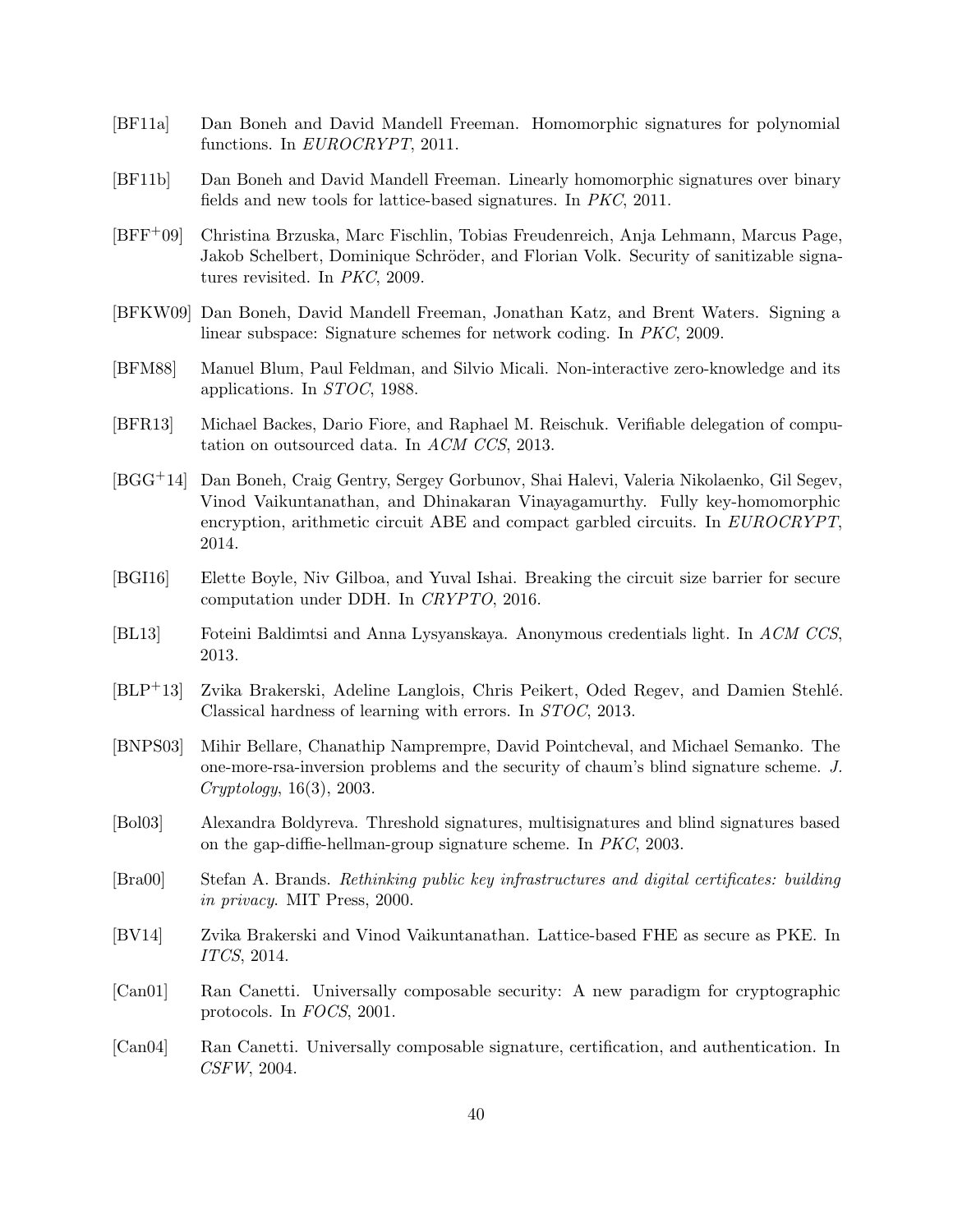- [Cat14] Dario Catalano. Homomorphic signatures and message authentication codes. In SCN, 2014.
- [CC17] Pyrros Chaidos and Geoffroy Couteau. Efficient designated-verifier non-interactive zero-knowledge proofs of knowledge. IACR Cryptology ePrint Archive, 2017, 2017.
- [CCRR18] Ran Canetti, Yilei Chen, Leonid Reyzin, and Ron D. Rothblum. Fiat-shamir and correlation intractability from strong KDM-secure encryption. In EUROCRYPT, 2018.
- [CD04] Ronald Cramer and Ivan Damgård. Secret-key zero-knowlegde and non-interactive verifiable exponentiation. In TCC, 2004.
- [CF13] Dario Catalano and Dario Fiore. Practical homomorphic MACs for arithmetic circuits. In EUROCRYPT, 2013.
- [CFGN14] Dario Catalano, Dario Fiore, Rosario Gennaro, and Luca Nizzardo. Generalizing homomorphic MACs for arithmetic circuits. In *PKC*, 2014.
- [CFW12] Dario Catalano, Dario Fiore, and Bogdan Warinschi. Efficient network coding signatures in the standard model. In PKC, 2012.
- [CFW14] Dario Catalano, Dario Fiore, and Bogdan Warinschi. Homomorphic signatures with efficient verification for polynomial functions. In CRYPTO, 2014.
- [CG15] Pyrros Chaidos and Jens Groth. Making sigma-protocols non-interactive without random oracles. In PKC, 2015.
- [Cha82] David Chaum. Blind signatures for untraceable payments. In CRYPTO, 1982.
- [CHKP10] David Cash, Dennis Hofheinz, Eike Kiltz, and Chris Peikert. Bonsai trees, or how to delegate a lattice basis. In EUROCRYPT, 2010.
- [CKW04] Jan Camenisch, Maciej Koprowski, and Bogdan Warinschi. Efficient blind signatures without random oracles. In SCN, 2004.
- <span id="page-40-1"></span>[CLOS02] Ran Canetti, Yehuda Lindell, Rafail Ostrovsky, and Amit Sahai. Universally composable two-party and multi-party secure computation. In STOC, 2002.
- <span id="page-40-3"></span>[CR03] Ran Canetti and Tal Rabin. Universal composition with joint state. In CRYPTO, 2003.
- [CS02] Ronald Cramer and Victor Shoup. Universal hash proofs and a paradigm for adaptive chosen ciphertext secure public-key encryption. In EUROCRYPT, 2002.
- <span id="page-40-0"></span>[Dam92] Ivan Damgård. Non-interactive circuit based proofs and non-interactive perfect zeroknowledge with proprocessing. In EUROCRYPT, 1992.
- <span id="page-40-2"></span>[DDO+01] Alfredo De Santis, Giovanni Di Crescenzo, Rafail Ostrovsky, Giuseppe Persiano, and Amit Sahai. Robust non-interactive zero knowledge. In CRYPTO, 2001.
- [DFN06] Ivan Damgård, Nelly Fazio, and Antonio Nicolosi. Non-interactive zero-knowledge from homomorphic encryption. In TCC, 2006.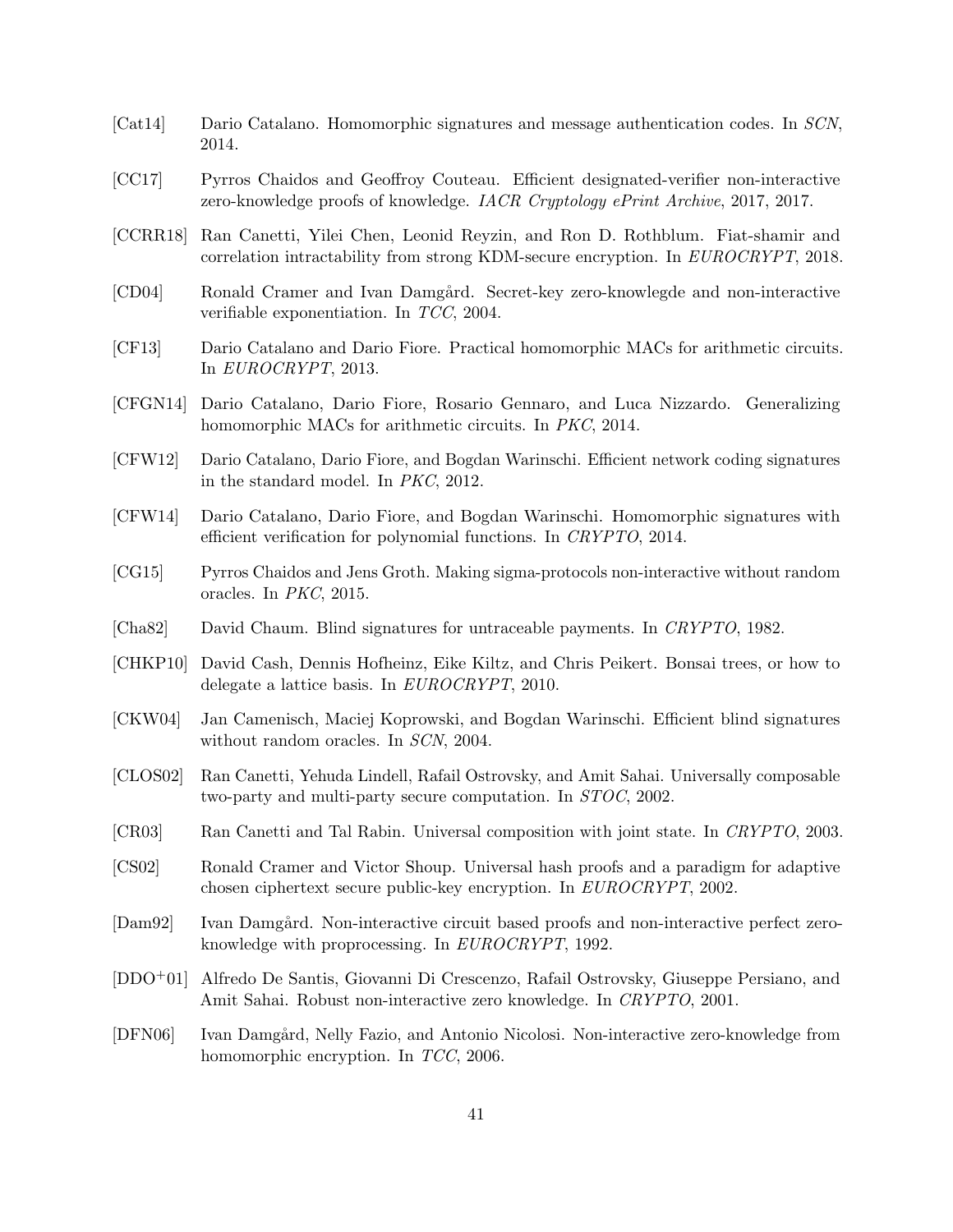- [DMP87] Alfredo De Santis, Silvio Micali, and Giuseppe Persiano. Non-interactive zero-knowledge proof systems. In CRYPTO, 1987.
- <span id="page-41-1"></span>[DMP88] Alfredo De Santis, Silvio Micali, and Giuseppe Persiano. Non-interactive zero-knowledge with preprocessing. In *CRYPTO*, 1988.
- <span id="page-41-0"></span>[DPSZ12] Ivan Damgård, Valerio Pastro, Nigel P. Smart, and Sarah Zakarias. Multiparty computation from somewhat homomorphic encryption. In CRYPTO, 2012.
- [DVW09] Yevgeniy Dodis, Salil P. Vadhan, and Daniel Wichs. Proofs of retrievability via hardness amplification. In TCC, 2009.
- [FHKS16] Georg Fuchsbauer, Christian Hanser, Chethan Kamath, and Daniel Slamanig. Practical round-optimal blind signatures in the standard model from weaker assumptions. In SCN, 2016.
- [FHS15] Georg Fuchsbauer, Christian Hanser, and Daniel Slamanig. Practical round-optimal blind signatures in the standard model. In CRYPTO, 2015.
- [Fis06] Marc Fischlin. Round-optimal composable blind signatures in the common reference string model. In CRYPTO, 2006.
- <span id="page-41-2"></span>[FLS90] Uriel Feige, Dror Lapidot, and Adi Shamir. Multiple non-interactive zero knowledge proofs based on a single random string. In FOCS, 1990.
- [FMNP16] Dario Fiore, Aikaterini Mitrokotsa, Luca Nizzardo, and Elena Pagnin. Multi-key homomorphic authenticators. In ASIACRYPT, 2016.
- [Fre12] David Mandell Freeman. Improved security for linearly homomorphic signatures: A generic framework. In PKC, 2012.
- [FS86] Amos Fiat and Adi Shamir. How to prove yourself: Practical solutions to identification and signature problems. In CRYPTO, 1986.
- [Fuc09] Georg Fuchsbauer. Automorphic signatures in bilinear groups and an application to round-optimal blind signatures. IACR Cryptology ePrint Archive, 2009, 2009.
- [Gen09] Craig Gentry. Fully homomorphic encryption using ideal lattices. In STOC, 2009.
- <span id="page-41-3"></span>[GGI+15] Craig Gentry, Jens Groth, Yuval Ishai, Chris Peikert, Amit Sahai, and Adam D. Smith. Using fully homomorphic hybrid encryption to minimize non-interative zero-knowledge proofs. J. Cryptology, 28(4), 2015.
- [GGM84] Oded Goldreich, Shafi Goldwasser, and Silvio Micali. How to construct random functions. In FOCS, 1984.
- [GKKR10] Rosario Gennaro, Jonathan Katz, Hugo Krawczyk, and Tal Rabin. Secure network coding over the integers. In PKC, 2010.
- [GMR85] Shafi Goldwasser, Silvio Micali, and Charles Rackoff. The knowledge complexity of interactive proof-systems (extended abstract). In STOC, 1985.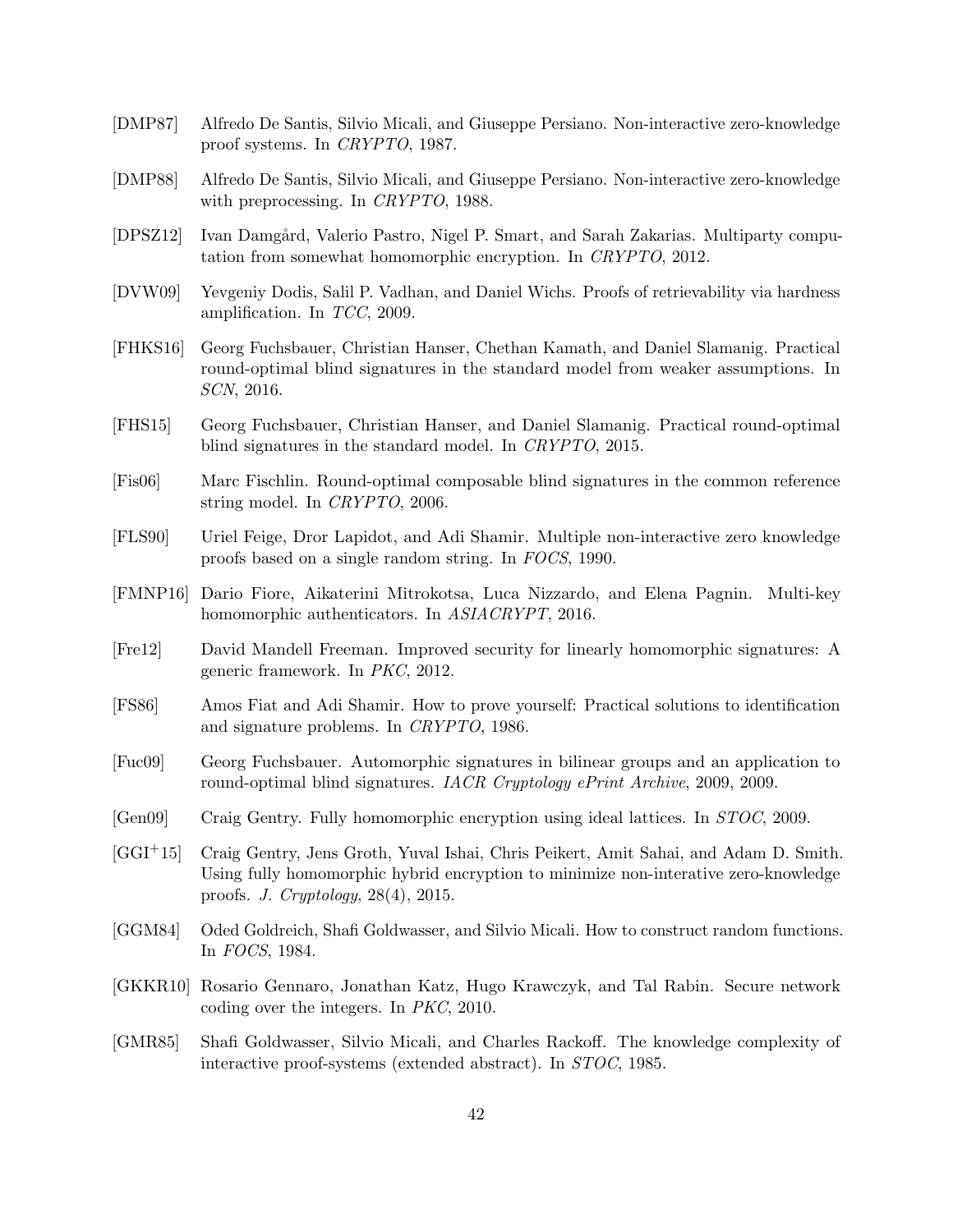- <span id="page-42-0"></span>[GMW86] Oded Goldreich, Silvio Micali, and Avi Wigderson. How to prove all np-statements in zero-knowledge, and a methodology of cryptographic protocol design. In CRYPTO, 1986.
- <span id="page-42-1"></span>[GMW87] Oded Goldreich, Silvio Micali, and Avi Wigderson. How to play any mental game or A completeness theorem for protocols with honest majority. In STOC, 1987.
- [GO94] Oded Goldreich and Yair Oren. Definitions and properties of zero-knowledge proof systems. J. Cryptology, 7(1), 1994.
- <span id="page-42-2"></span>[GOS06] Jens Groth, Rafail Ostrovsky, and Amit Sahai. Perfect non-interactive zero knowledge for NP. In EUROCRYPT, 2006.
- [GPV08] Craig Gentry, Chris Peikert, and Vinod Vaikuntanathan. Trapdoors for hard lattices and new cryptographic constructions. In STOC, 2008.
- [Gro06] Jens Groth. Simulation-sound NIZK proofs for a practical language and constant size group signatures. In ASIACRYPT, 2006.
- [Gro10] Jens Groth. Short non-interactive zero-knowledge proofs. In ASIACRYPT, 2010.
- [GRS<sup>+</sup>11] Sanjam Garg, Vanishree Rao, Amit Sahai, Dominique Schröder, and Dominique Unruh. Round optimal blind signatures. In CRYPTO, 2011.
- [GS08] Jens Groth and Amit Sahai. Efficient non-interactive proof systems for bilinear groups. In EUROCRYPT, 2008.
- [GS12] Essam Ghadafi and Nigel P. Smart. Efficient two-move blind signatures in the common reference string model. In ISC, 2012.
- <span id="page-42-3"></span>[GS18] Sanjam Garg and Akshayaram Srinivasan. Two-round multiparty secure computation from minimal assumptions. In EUROCRYPT, 2018.
- [GSW13] Craig Gentry, Amit Sahai, and Brent Waters. Homomorphic encryption from learning with errors: Conceptually-simpler, asymptotically-faster, attribute-based. In CRYPTO, 2013.
- [GV15] Sergey Gorbunov and Dhinakaran Vinayagamurthy. Riding on asymmetry: Efficient ABE for branching programs. In ASIACRYPT, 2015.
- <span id="page-42-4"></span>[GVW15] Sergey Gorbunov, Vinod Vaikuntanathan, and Daniel Wichs. Leveled fully homomorphic signatures from standard lattices. In STOC, 2015.
- [GW13] Rosario Gennaro and Daniel Wichs. Fully homomorphic message authenticators. In ASIACRYPT, 2013.
- [HK16] Lucjan Hanzlik and Kamil Kluczniak. A short paper on blind signatures from knowledge assumptions. In Financial Cryptography, 2016.
- [IKOS09] Yuval Ishai, Eyal Kushilevitz, Rafail Ostrovsky, and Amit Sahai. Zero-knowledge proofs from secure multiparty computation. SIAM J. Comput., 39(3), 2009.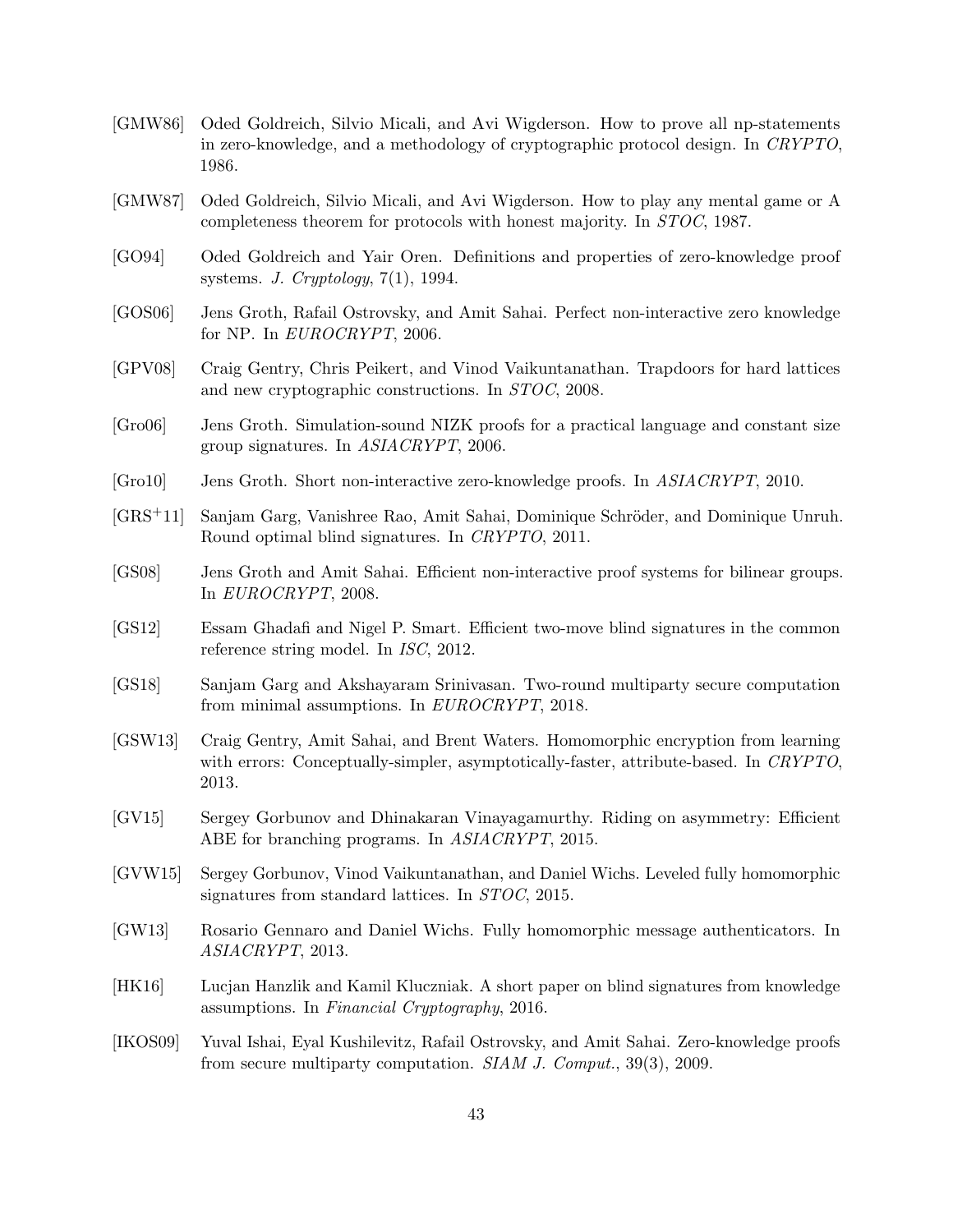- <span id="page-43-1"></span>[KMO89] Joe Kilian, Silvio Micali, and Rafail Ostrovsky. Minimum resource zero-knowledge proofs. In CRYPTO, 1989.
- [KR06] Yael Tauman Kalai and Ran Raz. Succinct non-interactive zero-knowledge proofs with preprocessing for LOGSNP. In FOCS, 2006.
- [KV09] Jonathan Katz and Vinod Vaikuntanathan. Smooth projective hashing and passwordbased authenticated key exchange from lattices. In ASIACRYPT, 2009.
- [KZ06] Aggelos Kiayias and Hong-Sheng Zhou. Concurrent blind signatures without random oracles. In SCN, 2006.
- [LNSW13] San Ling, Khoa Nguyen, Damien Stehl´e, and Huaxiong Wang. Improved zero-knowledge proofs of knowledge for the ISIS problem, and applications. In PKC, 2013.
- [LP07] Yehuda Lindell and Benny Pinkas. An efficient protocol for secure two-party computation in the presence of malicious adversaries. In EUROCRYPT, 2007.
- <span id="page-43-0"></span>[LS90] Dror Lapidot and Adi Shamir. Publicly verifiable non-interactive zero-knowledge proofs. In CRYPTO, 1990.
- [LW15] Vadim Lyubashevsky and Daniel Wichs. Simple lattice trapdoor sampling from a broad class of distributions. In PKC, 2015.
- [Mic04] Daniele Micciancio. Almost perfect lattices, the covering radius problem, and applications to ajtai's connection factor. SIAM J. Comput., 34(1), 2004.
- [MM11] Daniele Micciancio and Petros Mol. Pseudorandom knapsacks and the sample complexity of LWE search-to-decision reductions. In CRYPTO, 2011.
- [MP12] Daniele Micciancio and Chris Peikert. Trapdoors for lattices: Simpler, tighter, faster, smaller. In *EUROCRYPT*, 2012.
- [MP13] Daniele Micciancio and Chris Peikert. Hardness of SIS and LWE with small parameters. In CRYPTO, 2013.
- [MR07] Daniele Micciancio and Oded Regev. Worst-case to average-case reductions based on gaussian measures. SIAM J. Comput., 37(1), 2007.
- <span id="page-43-2"></span>[MW16] Pratyay Mukherjee and Daniel Wichs. Two round multiparty computation via multi-key FHE. In *EUROCRYPT*, 2016.
- [NR97] Moni Naor and Omer Reingold. Number-theoretic constructions of efficient pseudorandom functions. In FOCS, 1997.
- [Pei09] Chris Peikert. Public-key cryptosystems from the worst-case shortest vector problem. In STOC, 2009.
- [PS96] David Pointcheval and Jacques Stern. Security proofs for signature schemes. In EUROCRYPT, 1996.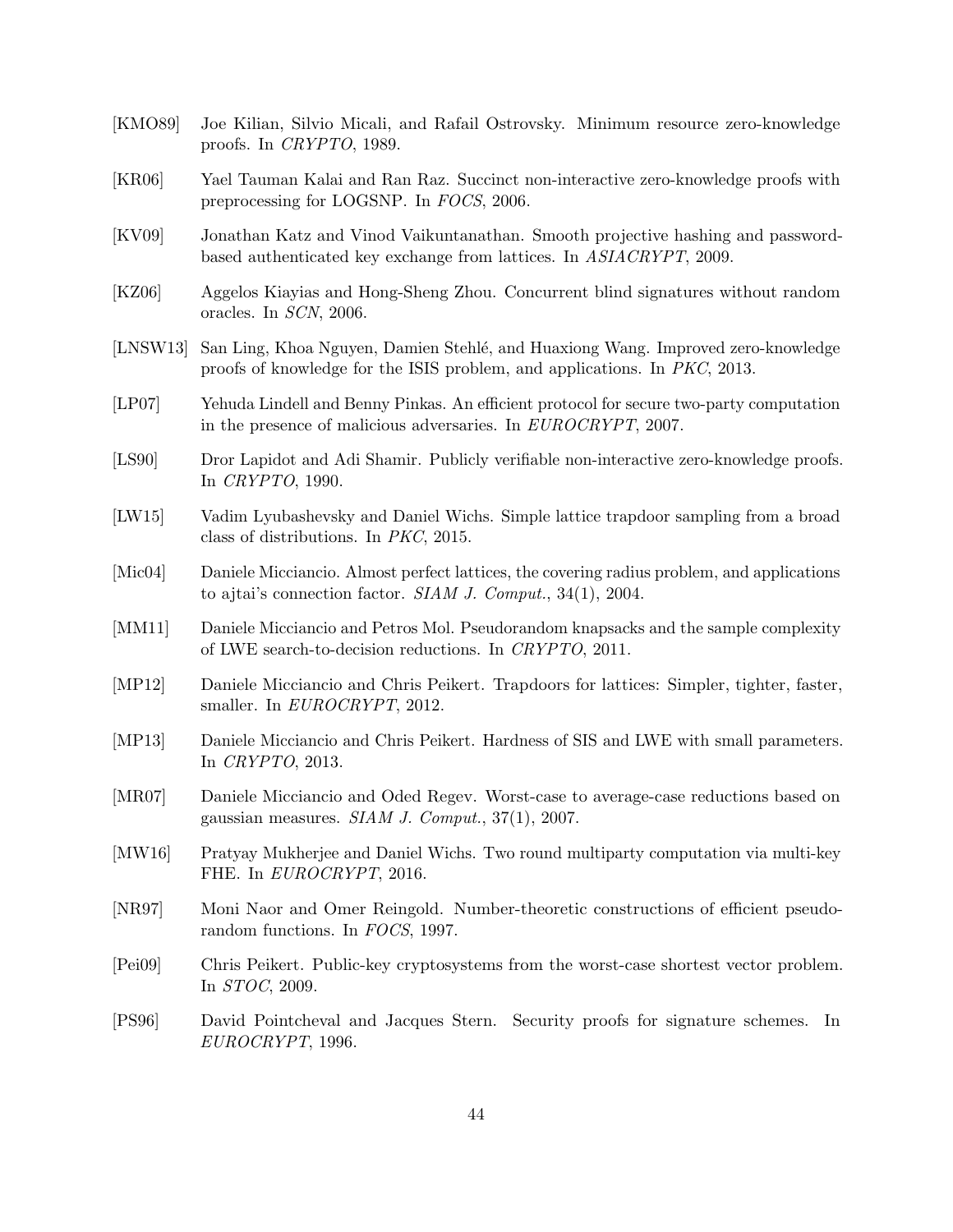- [PS00] David Pointcheval and Jacques Stern. Security arguments for digital signatures and blind signatures. J. Cryptology, 13(3), 2000.
- [PV08] Chris Peikert and Vinod Vaikuntanathan. Noninteractive statistical zero-knowledge proofs for lattice problems. In CRYPTO, 2008.
- [PVW08] Chris Peikert, Vinod Vaikuntanathan, and Brent Waters. A framework for efficient and composable oblivious transfer. In CRYPTO, 2008.
- [Reg05] Oded Regev. On lattices, learning with errors, random linear codes, and cryptography. In STOC, 2005.
- [RSS18] Ron D. Rothblum, Adam Sealfon, and Katerina Sotiraki. Towards non-interactive zero-knowledge for NP from LWE. IACR Cryptology ePrint Archive, 2018, 2018.
- [Rüc10] Markus Rückert. Lattice-based blind signatures. In *ASIACRYPT*, 2010.
- [Sch89] Claus-Peter Schnorr. Efficient identification and signatures for smart cards. In CRYPTO, 1989.
- [SP92] Alfredo De Santis and Giuseppe Persiano. Zero-knowledge proofs of knowledge without interaction. In FOCS, 1992.
- [SW08] Hovav Shacham and Brent Waters. Compact proofs of retrievability. In ASIACRYPT, 2008.
- [SW14] Amit Sahai and Brent Waters. How to use indistinguishability obfuscation: deniable encryption, and more. In STOC, 2014.
- [XXW13] Xiang Xie, Rui Xue, and Minqian Wang. Zero knowledge proofs from ring-lwe. In CANS, 2013.
- [ZY17] Jiang Zhang and Yu Yu. Two-round PAKE from approximate SPH and instantiations from lattices. In ASIACRYPT, 2017.

## A The Universal Composability Framework

In this section, we briefly review the universal composability (UC) framework. We refer to  $\text{[Can01]}$  $\text{[Can01]}$  $\text{[Can01]}$ for the full details. The description here is adapted from the presentation in [\[MW16,](#page-43-2) Appendix A] and [\[GS18,](#page-42-3) Appendix A]. Readers familiar with UC security can safely skip this section, and we only include it for completeness.

The UC framework. We work in the standard universal composability framework with static corruptions. The UC framework defines an environment  $\mathcal Z$  (modeled as an efficient algorithm) that is invoked on the security parameter  $1^{\lambda}$  and an auxiliary input  $z \in \{0,1\}^*$ . The environment oversees the protocol execution in one of two possible experiments:

• The *ideal world execution* involves dummy parties  $\tilde{P}_1, \ldots, \tilde{P}_n$ , an ideal adversary S (also called a "simulator") who may corrupt some of the dummy parties, and an ideal functionality  $\mathcal{F}$ .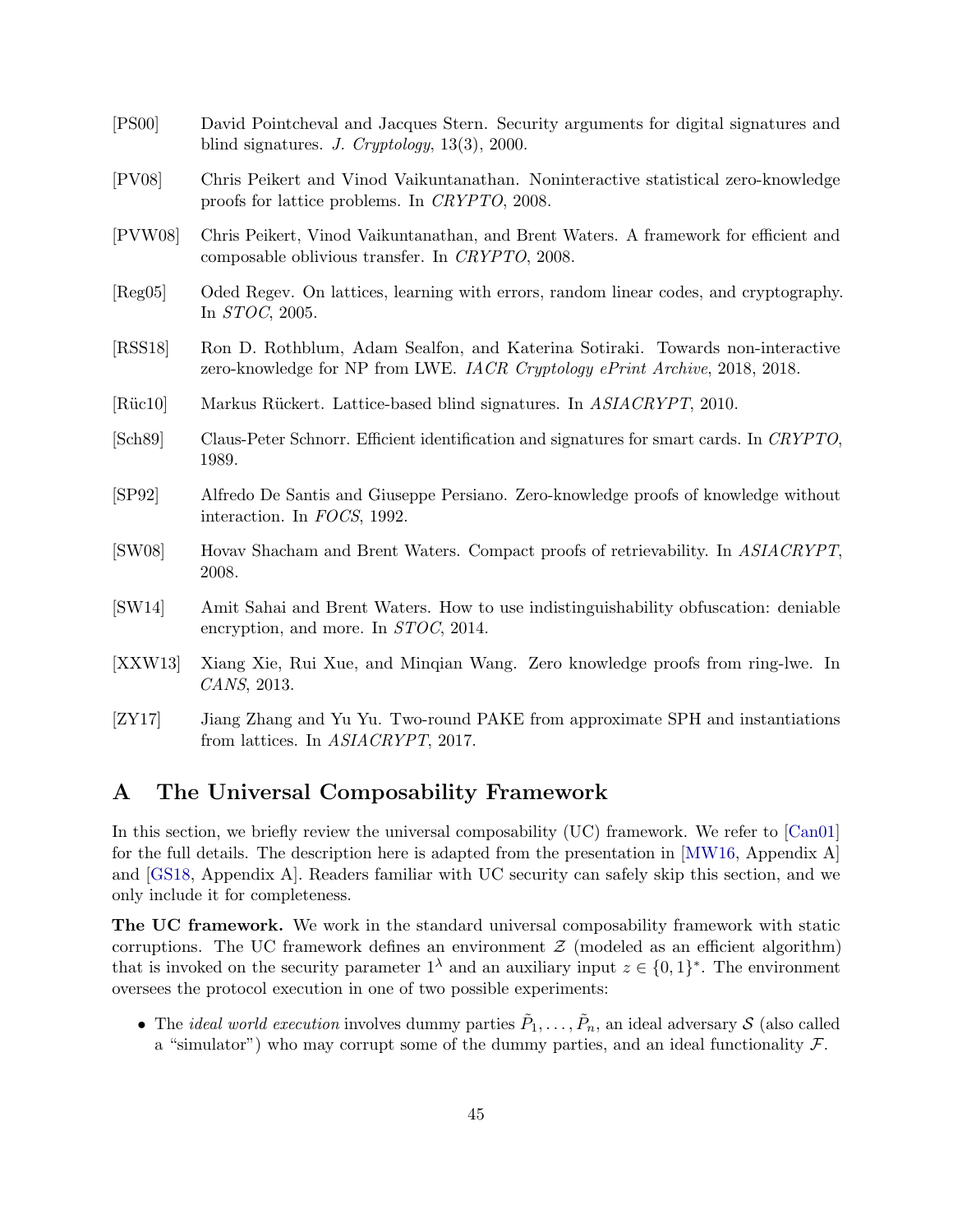• The real world execution involves parties  $P_1, \ldots, P_n$  (modeled as efficient algorithms) and a real-world adversary  $A$  who may corrupt some of the parties.

In both cases, the environment  $\mathcal Z$  chooses the inputs for the parties, receives the outputs from the uncorrupted parties, and can interact with the real/ideal world adversaries during the protocol execution. At the end of the protocol execution, the environment outputs a bit, which is defined to be the output of the experiment. More precisely, we define the following random variables:

- Let IDEAL $_{\mathcal{F},\mathcal{S},\mathcal{Z}}(1^{\lambda},z)$  be the random variable for the output of the environment  $\mathcal{Z}$  after interacting with the ideal world execution with adversary  $S$ , the functionality  $\mathcal F$  on security parameter  $\lambda$  and input z. We write IDEAL $_{\mathcal{F},\mathcal{S},\mathcal{Z}}$  to denote the ensemble  $\{IDEAL_{\mathcal{F},\mathcal{S},\mathcal{Z}}(1^\lambda,z)\}_{\lambda\in\mathbb{N},z\in\{0,1\}^*}$ .
- Let REAL<sub>II,A,Z</sub>(1<sup> $\lambda$ </sup>, z) denote the random variable for the output of the environment Z after interacting with the real world execution with adversary  $A$  and parties running a protocol Π on security parameter  $\lambda$  and input z. We write REAL<sub>Π, A, Z</sub> to denote the ensemble  $\{\text{REAL}_{\Pi,\mathcal{A},\mathcal{Z}}(1^{\lambda},z)\}_{\lambda\in\mathbb{N},z\in\{0,1\}^*}.$

<span id="page-45-0"></span>**Definition A.1.** Fix  $n \in \mathbb{N}$ , let F be an n-ary functionality, and  $\Pi$  be an n-party protocol. We say that the protocol  $\Pi$  securely realizes  $\mathcal F$  if for all efficient adversaries  $\mathcal A$ , there exists an ideal adversary  $S$  such that for all efficient environments  $\mathcal{Z}$ , we have that

$$
\text{REAL}_{\Pi,\mathcal{A},\mathcal{Z}} \overset{c}{\approx} \text{IDEAL}_{\mathcal{F},\mathcal{S},\mathcal{Z}}.
$$

Hybrid protocols. Hybrid protocols are protocols where, in addition to communicating as usual in the standard model of execution, the parties have access to (multiple copies of) an ideal functionality. More precisely, in a protocol execution in the  $\mathcal{F}\text{-hybrid model}$  (where  $\mathcal F$  denotes an ideal functionality), the parties may give inputs and receive outputs from an unbounded number of copies of  $\mathcal F$ . The different copies of  $\mathcal F$  are differentiated using a session ID (denoted sid). All of the inputs to each copy of  $\mathcal F$  and the outputs from each copy of  $\mathcal F$  have the same session ID. We can correspondingly extend Definition [A.1](#page-45-0) to define the notion of a protocol Π securely realizing a functionality  $\mathcal G$  in the  $\mathcal F$ -hybrid model.

The universal composition operation. We now define the universal composition operation and state the universal composition theorem. Let  $\rho$  be an F-hybrid protocol, and let  $\Pi$  be a protocol that securely realizes  $\mathcal F$  (Definition [A.1\)](#page-45-0). The composed protocol  $\rho^{\Pi}$  is the protocol where each invocation of the ideal functionality F in  $\rho$  is replaced by a fresh invocation of the protocol  $\Pi$ . Specifically, the first message sent to each copy of  $\mathcal F$  (from any party) is replaced with the first message of  $\Pi$  (generated with the same input and sid associated with the particular copy of  $\mathcal{F}$ ). Each output value generated by a copy of  $\Pi$  is treated as a message received from the corresponding copy of F. Note that if  $\Pi$  is a G-hybrid protocol (where G is an arbitrary ideal functionality), then  $\rho^{\Pi}$  is also a *G*-hybrid protocol.

The universal composition theorem. Let  $\mathcal F$  be an ideal functionality. In its general form, the universal composition theorem [\[Can01\]](#page-39-0) states that if  $\Pi$  is a protocol that securely realizes  $\mathcal{F}$ , then for any F-hybrid protocol  $\rho$  that securely realizes  $\mathcal{G}$ , the composed protocol  $\rho^{\Pi}$  securely realizes  $\mathcal{G}$ . We state the formal theorem below:

**Theorem A.2** (Universal Composition [\[Can01,](#page-39-0) Corollary 15]). Let  $\mathcal{F}, \mathcal{G}$  be ideal functionalities, and let  $\Pi$  be a protocol that securely realizes F. If  $\rho$  securely realizes G in the F-hybrid model, then the composed protocol  $\rho^{\Pi}$  securely realizes  $\mathcal{G}$ .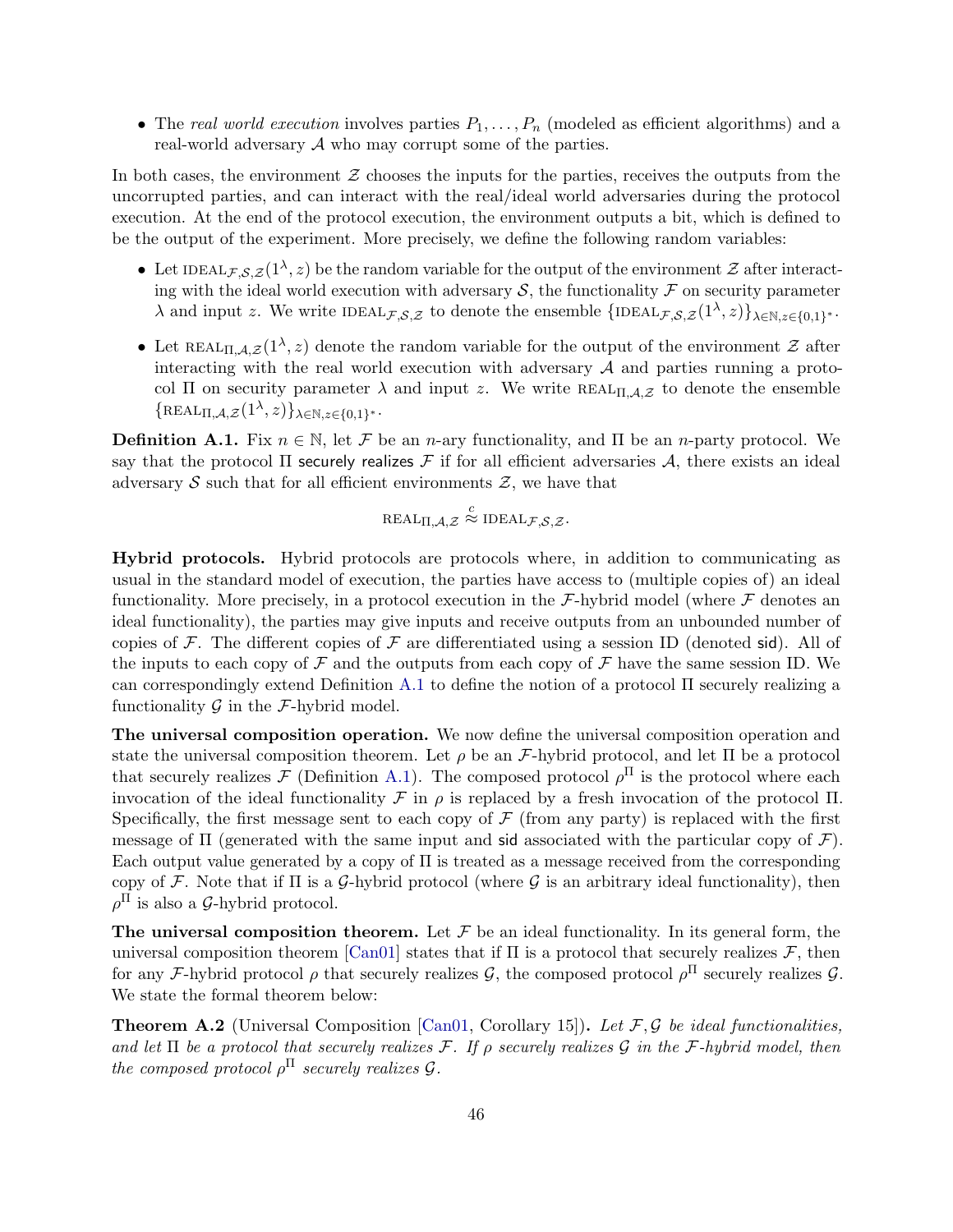#### A.1 UC Functionalities

In this section, we review the ideal common reference string (CRS), oblivious transfer (OT), and zero-knowledge (ZK) functionalities that we use in this work.

**The CRS functionality.** The common reference string (CRS) functionality  $\mathcal{F}_{CRS}^{\mathcal{D}}$  (parameterized by an efficiently-sampleable distribution  $\mathcal{D}$ ) samples and outputs a string from  $\mathcal{D}$ . The formal specification from [\[CR03\]](#page-40-3) is as follows:

## $\rm Functionality\;\cal F_{\rm CAS}^D$

The ideal CRS functionality  $\mathcal{F}_{\text{CRS}}^{\mathcal{D}}$  is parameterized by an efficiently-sampleable distribution D and runs with parties  $P_1, \ldots, P_n$  and an ideal adversary S. Its behavior is as follows:

- Upon activation with session ID sid, the functionality samples  $CRS \leftarrow \mathcal{D}$  and sends (sid, CRS) to the adversary  $S$ .
- On receiving sid from a party  $P_i$ , send (sid, CRS) to  $P_i$ .

### Figure 4: The  $\mathcal{F}_{\text{CRS}}^{\mathcal{D}}$  functionality [\[CR03\]](#page-40-3)

**The OT functionality.** The oblivious transfer (OT) functionality  $\mathcal{F}_{\text{OT}}^s$  (parameterized by the message length  $s$ ) is a two-party functionality between a sender  $S$  and a receiver  $R$ . The sender's input consists of two messages  $x_0, x_1 \in \{0, 1\}^s$  and the receiver's input consists of a bit  $b \in \{0, 1\}$ . At the end of the protocol execution, the receiver learns  $x<sub>b</sub>$  (and nothing else), and the sender learns nothing. These requirements are captured by the OT functionality  $\mathcal{F}_{\text{OT}}^s$  from [\[CLOS02\]](#page-40-1) defined as follows:

## Functionality  $\mathcal{F}_{\text{OT}}^s$

The ideal OT functionality  $\mathcal{F}_{\text{OT}}^s$  is parameterized by a message length s and runs with a sender **S**, a receiver  $\bf{R}$ , and an ideal adversary  $\cal{S}$ . Its behavior is as follows:

- Upon receiving a message (sid, sender,  $x_0, x_1$ ) from **S** where  $x_0, x_1 \in \{0, 1\}^s$ , store the tuple  $(sid, x_0, x_1).$
- Upon receiving a message (sid, receiver, b) from **R**, check if a tuple of the form (sid,  $\hat{x}_0$ ,  $\hat{x}_1$ ) has been stored for some pair of messages  $\hat{x}_0, \hat{x}_1$ . If so, send (sid,  $\hat{x}_b$ ) to **R**, sid to the adversary, and halt. If not, send nothing to  $\mathbf{R}$ , but continue running.

### Figure 5: The  $\mathcal{F}_{\text{OT}}^s$  functionality [\[CLOS02\]](#page-40-1)

For simplicity of notation, we define a block-wise OT functionality  $\mathcal{F}_{\text{OT}}^{\ell,s}$  where the sender's input consists of  $\ell$  pairs of messages  $\{(x_{i,0}, x_{i,1})\}_{i\in[\ell]}$  and the receiver's input consists of  $\ell$  bits  $b_1, \ldots, b_\ell$ . At the end of the protocol execution, the receiver learns the messages  $x_{1,b_1}, \ldots, x_{\ell,b_\ell}$  (and nothing else), and the sender learns nothing. The block-wise OT functionality can be securely realized from the standard OT functionality  $\mathcal{F}_{\text{OT}}^s$  via the universal composition theorem [\[Can01\]](#page-39-0).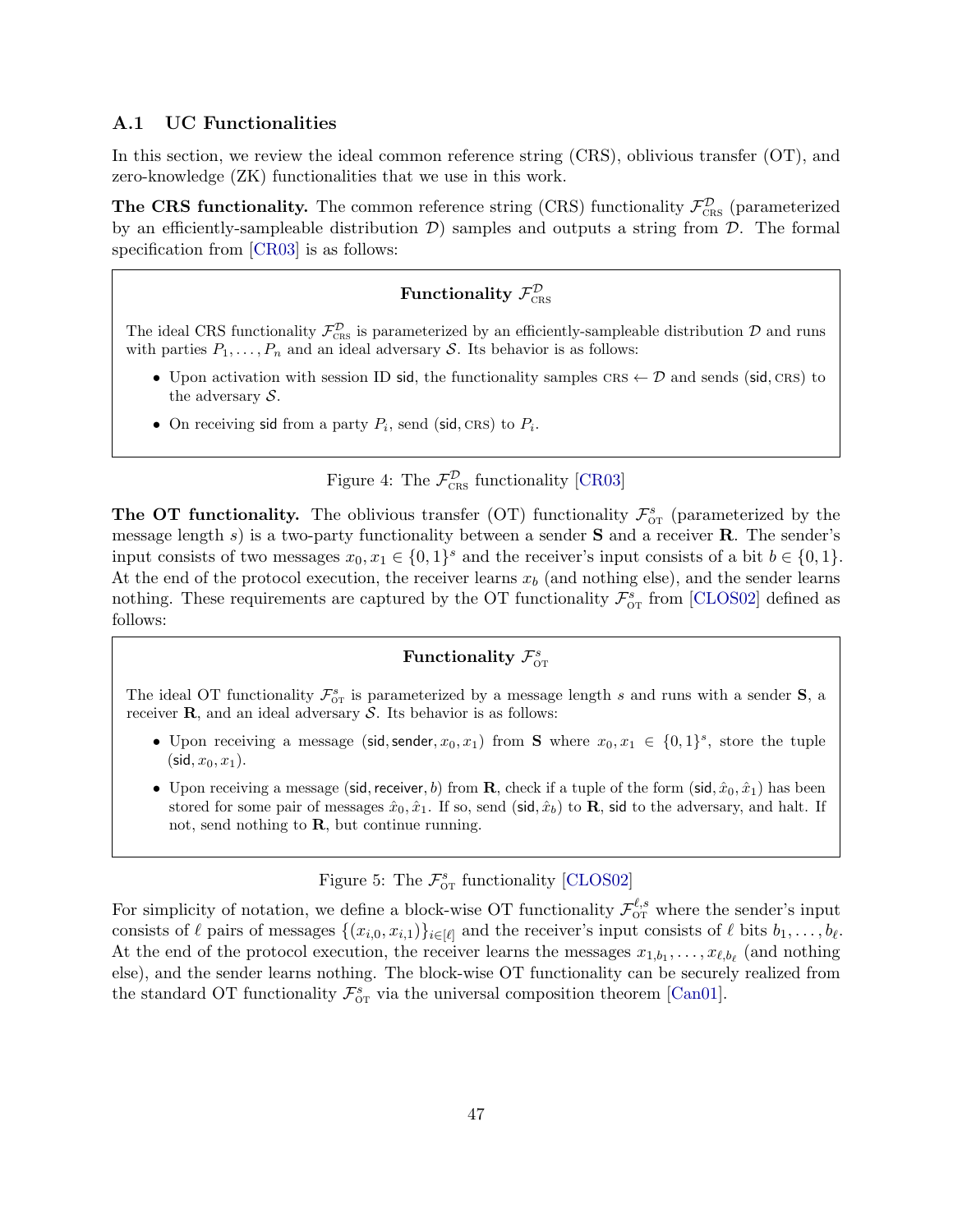# $\rm Functionality\; \mathcal{F}_{\rm OT}^{\ell,s}$

The ideal OT functionality  $\mathcal{F}_{\text{OT}}^{\ell,s}$  is parameterized by the number of messages  $\ell$  and message length s, and runs with a sender  $S$ , a receiver  $R$ , and an ideal adversary  $S$ . Its behavior is as follows:

- Upon receiving a message (sid, sender,  $\{(x_{i,0}, x_{i,1})\}_{i\in[\ell]}$ ) from S where  $x_{i,\beta} \in \{0,1\}^s$  for  $i \in [\ell],$  $\beta \in \{0, 1\}$ , store  $(\text{sid}, \{(x_{i,0}, x_{i,1})\}_{i \in [\ell]})$ .
- Upon receiving a message (sid, receiver,  $(b_1, \ldots, b_\ell)$ ) from **R** for  $b_1, \ldots, b_\ell \in \{0, 1\}$ , check if a tuple of the form  $(\text{sid}, \{(\hat{x}_{i,0}, \hat{x}_{i,1})\}_{i \in [\ell]})$  has been stored for some choice of  $\hat{x}_{i,\beta} \in \{0,1\}^{\ell}$  where  $i \in [\ell]$ and  $\beta \in \{0,1\}$ . If so, send (sid,  $\{\hat{x}_{i,b_i}\}_{i \in [\ell]}$ ) to **R**, sid to the adversary, and halt. If not, send nothing to **, but continue running.**

<span id="page-47-0"></span>Figure 6: The  $\mathcal{F}_{\text{OT}}^{\ell,s}$  functionality

The ZK functionality. The zero-knowledge (ZK) functionality is a two-party functionality between a prover  $P$  and a verifier  $V$ . The prover is able to send the functionality a description of an NP relation  $\mathcal{R}$ , a statement x to be proven along with a witness w. The functionality forwards the relation and the statement x to the verifier if and only if  $\mathcal{R}(x, w) = 1$ . Our definition is inherently multi-theorem; namely, the prover can prove arbitrarily many statements (possibly with respect to different NP relations). We distinguish between different proof sub-sessions by associating a unique sub-session ID ssid with each sub-session. Our definition is adapted from the one given in [\[CLOS02\]](#page-40-1).

#### Functionality  $\mathcal{F}_{ZK}$

The ideal ZK functionality runs with a prover  $P$ , a verifier  $V$  and an ideal adversary  $S$ . Its behavior is as follows:

• Upon receiving a message (sid, ssid, prove, R, x, w) from P where R is an NP relation, if  $\mathcal{R}(x, w) = 1$ , then send (sid, ssid, proof, $\mathcal{R}, x$ ) to  $\mathcal V$  and  $\mathcal S$ . Otherwise, ignore the message.

Figure 7: The  $\mathcal{F}_{ZK}$  functionality.

The general UC functionality. Let  $f: (\{0,1\}^{\ell_{\rm in}})^n \to (\{0,1\}^{\ell_{\rm out}})^n$  be an arbitrary *n*-input function. The general UC-functionality  $\mathcal{F}_f$  is parameterized with a function f and described in Figure [8.](#page-48-0) Our presentation is adapted from that in [\[GS18\]](#page-42-3).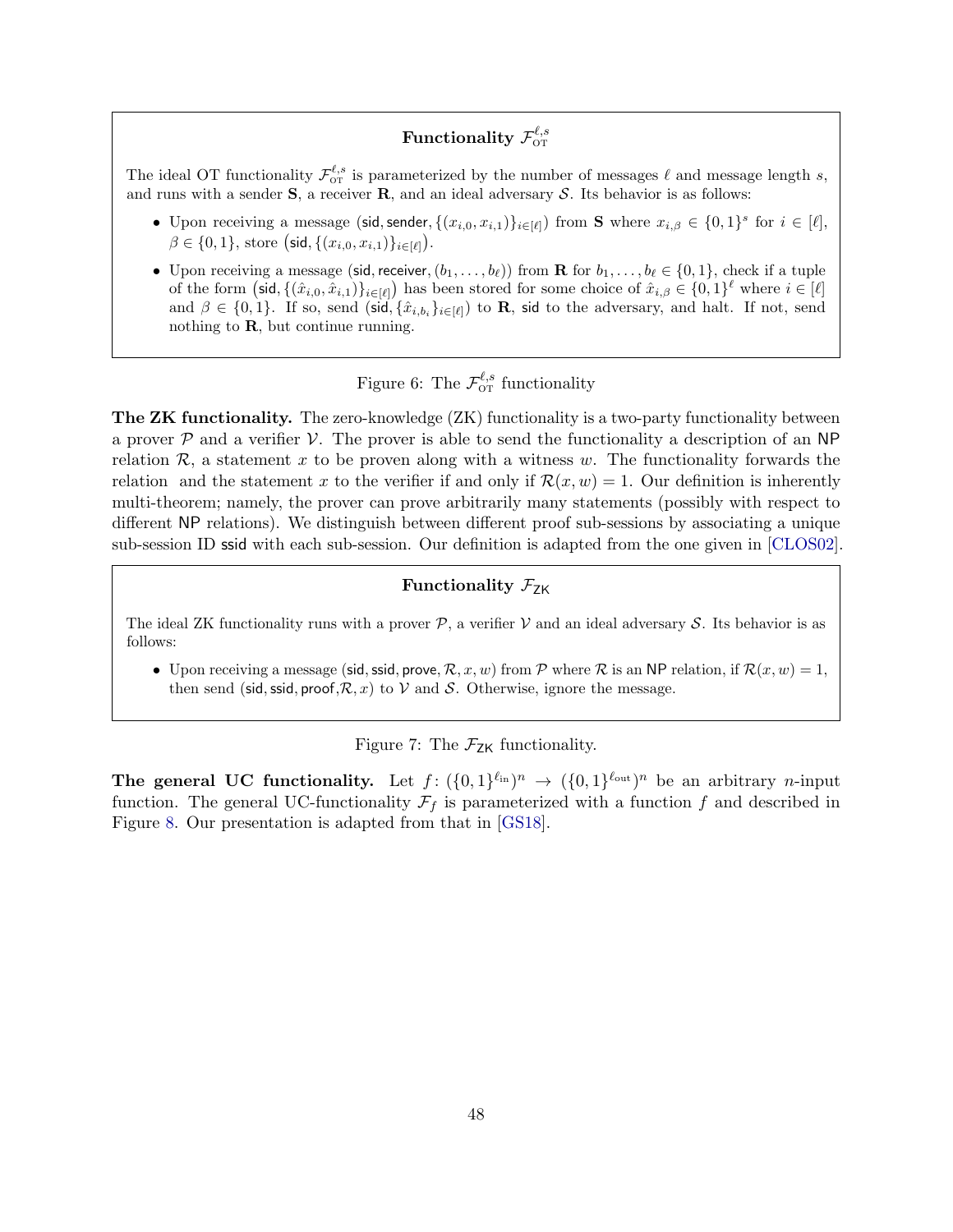#### Functionality  $\mathcal{F}_f$

The general UC functionality  $\mathcal{F}_f$  is parameterized by a (possibly randomized) function  $f: (\{0,1\}^{\ell_{\text{in}}})^n \to$  $({0,1})^{\ell_{\text{out}}}}$  on n inputs, and runs with parties  $\mathcal{P} = (P_1, \ldots, P_n)$ , and an ideal adversary  $\mathcal{S}$ , as follows:

• Each party  $P_i$  sends (sid, input,  $\mathcal{P}, P_i, x_i$ ) where  $x_i \in \{0, 1\}^{\ell_{\text{in}}}$  to  $\mathcal{F}_f$ .

- After receiving inputs from each of the parties, the functionality computes  $(y_1, \ldots, y_n)$   $\leftarrow$  $f(x_1, \ldots, x_n)$ . For every party  $P_i$  that is corrupted, the functionality sends S the message (sid, output,  $\mathcal{P}, P_i, y_i$ ).
- When the functionality receives a message (sid, finish,  $P$ ,  $P_i$ ) from S, the ideal functionality sends (sid, output,  $\mathcal{P}, P_i, y_i$ ) to  $P_i$ . The functionality  $\mathcal F$  ignores the message if inputs from all parties in  $\mathcal P$ have not been received.

<span id="page-48-0"></span>Figure 8: The general UC functionality  $\mathcal{F}_f$ .

## B Adaptively-Secure Homomorphic Signatures

In this section, we show how to transform a homomorphic signature scheme that satisfies only selective unforgeability to full unforgeability (Definition [3.5\)](#page-13-0). Although the transformation follows the construction of [\[GVW15\]](#page-42-4), we give the full construction to show that the resulting construction still satisfies our strengthened notion of context-hiding (Definition [3.9\)](#page-16-0).

<span id="page-48-1"></span>Construction B.1 (Adaptively-Secure Homomorphic Signature [\[GVW15,](#page-42-4) adapted]). Fix a security parameter  $\lambda$  and a message length  $\ell \in \mathbb{N}$ . Let  $\mathcal{C} = {\mathcal{C}_{\lambda}}_{\lambda \in \mathbb{N}}$  be a function class where each  $\mathcal{C}_{\lambda}$  is a collection of Boolean circuits (on  $\ell$ -bit inputs). Then, define the following quantities:

- First, let  $\Pi_{HS,in} = (PrmsGen_{in}, KeyGen_{in}, Sign_{in}, PrmsEval_{in}, SigEval_{in}, Hide_{in}, Verify_{in}, VerifyFresh_{in},$ VerifyHide $_{\text{in}}$ ) be a *selectively-secure* decomposable homomorphic signature scheme with message space  $\{0, 1\}$ , message length  $\ell \in \mathbb{N}$ , and function class  $\mathcal{C} = {\mathcal{C}_{\lambda}}_{\lambda \in \mathbb{N}}$ . This is the "inner" homomorphic signature scheme that will be used to sign messages  $\vec{x} \in \{0,1\}^{\ell}$ . For simplicity, assume also that the signatures in  $\Pi_{\mathsf{HS},\mathsf{in}}$  have an "empty" message-independent component.<sup>[15](#page-0-0)</sup>
- Let  $\rho$  be the length of the public keys in  $\Pi_{\mathsf{HS},\mathsf{in}}$ . For a circuit  $C \in \mathcal{C}_{\lambda}$ , let  $F_C$  be the function that  $\overrightarrow{pk}_{in} \mapsto$  PrmsEval<sub>in</sub>( $\overrightarrow{C}$ ,  $\overrightarrow{pk}_{in}$ ), where  $\overrightarrow{pk}_{in}$  are the public parameters output by PrmsGen<sub>in</sub>. Let  $\mathcal{C}' = \{ \mathcal{C}'_{\lambda} \}_{\lambda \in \mathbb{N}}$  be a function class where each function class  $\mathcal{C}'_{\lambda}$  contains all functions  $F_C$ for  $C \in \mathcal{C}_{\lambda}$ .
- Finally, let  $\Pi_{HS,out} = (PrmsGen_{out}, KeyGen_{out}, Sign_{out}, PrmsEval_{out}, SigEval_{out}, Hide_{out}, Verify_{out},$ VerifyFresh<sub>out</sub>, VerifyHide<sub>out</sub>) be a *selectively-secure* homomorphic signature scheme with message space  $\{0,1\}$ , message length  $\rho \in \mathbb{N}$ , and function class  $\mathcal{C}' = {\mathcal{C}'_{\lambda}}_{\lambda \in \mathbb{N}}$ . This is the "outer" homomorphic signature scheme that will be used to sign the public keys of  $\Pi_{\mathsf{HS},\mathsf{in}}$ .

 $15$ This restriction simplifies the presentation of our construction, and is satisfied by Construction [3.11.](#page-17-0) It is straightforward (but notationally cumbersome) to modify this generic construction to apply to the setting where the signatures in Π<sub>HS,in</sub> have a non-empty message-independent component.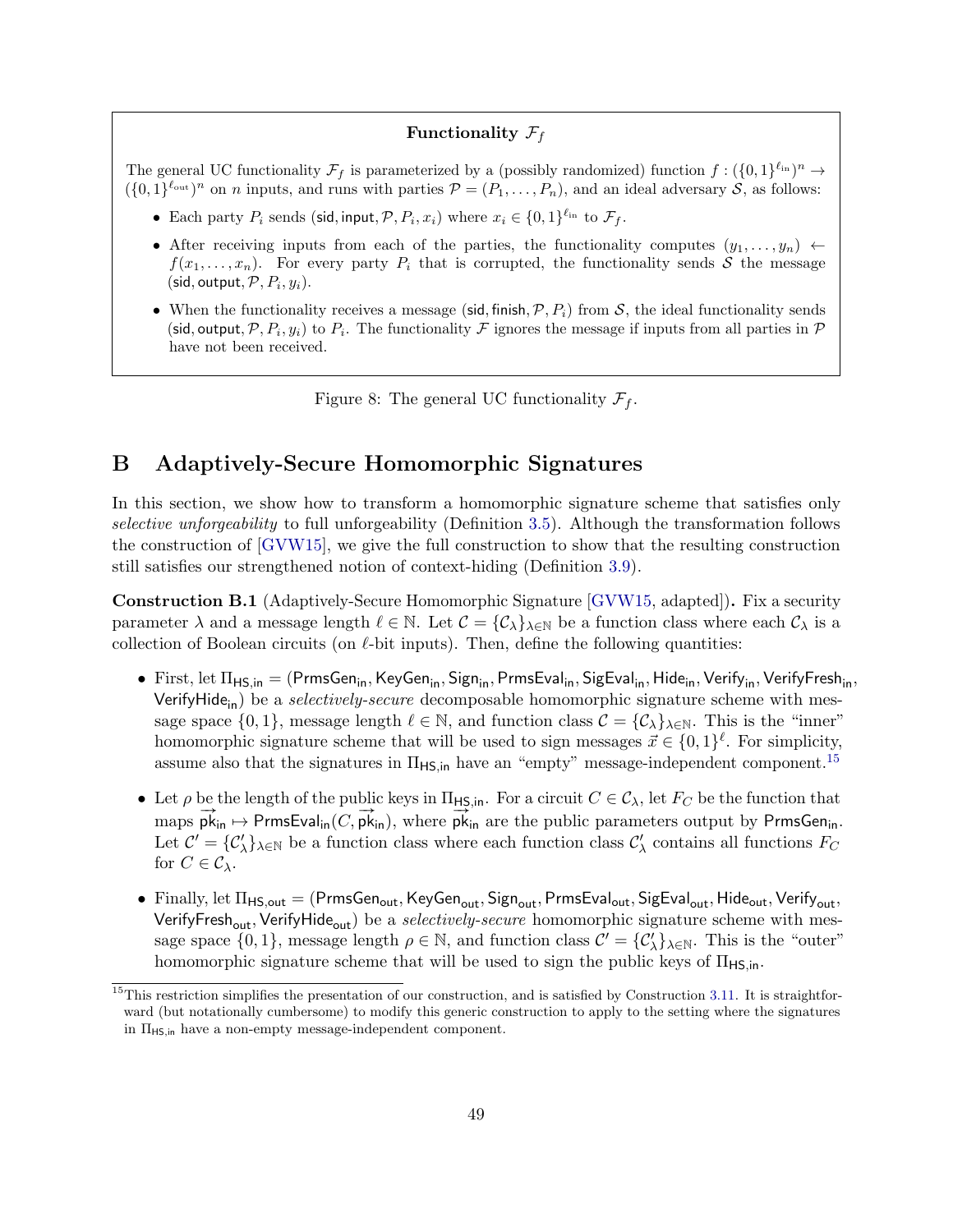We construct a homomorphic signature scheme  $\Pi_{HS} = (P \text{rmsGen}, \text{KeyGen}, \text{Sign}, \text{PrmsEval}, \text{SigEval}, \text{SigEval})$ Hide, Verify, VerifyFresh, VerifyHide) for message space  $\{0, 1\}$ , message length  $\ell$ , and function class C as follows:

- PrmsGen( $1^{\lambda}, 1^{\ell}$ )  $\rightarrow \overrightarrow{pk}$ : On input the security parameter  $\lambda$  and message length  $\ell$ , the parameter-**PrmsGen**(1<sup>1</sup>, 1<sup>o</sup>)  $\rightarrow$  **pk**: On input the security parameter  $\lambda$  and message length  $\ell$ , the parameter-<br>generation algorithm generates independent public parameters  $\vec{pk}_{\text{out},i} \leftarrow \text{PrmsGen}_{\text{out}}(1^{\lambda}, 1^{\rho})$ generation argorithm generates independent public parameters  $\mathsf{p}_{\mathsf{k}_{\text{out},i}} \leftarrow \mathsf{r}_{\text{inis}}$ <br>for  $i \in [\ell]$ . Then, it sets  $\mathsf{pk}_i = \overrightarrow{\mathsf{pk}}_{\text{out},i}$  for  $i \in [\ell]$  and returns  $\overrightarrow{\mathsf{pk}} = (\mathsf{pk}_1, \dots, \mathsf{pk}_\ell)$ .
- KeyGen( $1^{\lambda}$ )  $\rightarrow$  (vk, sk): On input the security parameter  $\lambda$ , the key-generation algorithm generates two pairs of keys  $(v k_{in}, s k_{in}) \leftarrow \text{KeyGen}_{in}(1^{\lambda}), (vk_{out}, sk_{out}) \leftarrow \text{KeyGen}_{out}(1^{\lambda}),$  and sets  $vk = (vk_{in}, vk_{out})$  and  $sk = (sk_{in}, sk_{out})$ .
- Sign(pk<sub>i</sub>, sk,  $x_i$ )  $\rightarrow \sigma_i$ : On input a public key pk<sub>i</sub> =  $\overrightarrow{pk}_{out,i}$ , a signing key sk = (sk<sub>in</sub>, sk<sub>out</sub>), and a message  $x_i \in \{0,1\}$ , the signing algorithm computes  $\sigma_i^{\mathsf{pk}} \leftarrow \mathsf{SignPK}(\mathsf{pk}_i,\mathsf{sk})$  and  $\sigma_i^\mathsf{m} \leftarrow \mathsf{SignM}(\mathsf{pk}_i,\mathsf{sk},x_i,\sigma_i^\mathsf{pk}$  $i<sup>pK</sup>$ ) where the algorithms SignPK and SignM are defined as follows:
	- $-$  SignPK( $pk<sub>i</sub>$ , sk): The message-independent signing algorithm first samples a fresh public key  $\mathsf{pk}_{\mathsf{in},i} \leftarrow \mathsf{PrmsGen}_{\mathsf{in}}(1^\lambda,1^1)$  for the inner homomorphic signature scheme.<sup>[16](#page-0-0)</sup> By assumption,  $pk_{in,i}$  is a bit-string of length  $\rho$ . Then, the algorithm signs the public key  $p_{\text{kin},i}$  using the outer signature scheme:  $\vec{\sigma}_{\text{out},i} \leftarrow \text{Sign}_{\text{out},i}, \vec{p}_{\text{out},i}, s_{\text{out}}, p_{\text{kin},i}$ ). It returns  $\sigma_i^{\mathsf{pk}} = (\vec{\sigma}_{\mathsf{out},i}, \mathsf{pk}_{\mathsf{in},i}).$
	- SignM( $pk_i, sk, x_i, \sigma^{pk}$ ): The message-dependent signing algorithm parses  $\sigma^{pk} = (\vec{\sigma}_{out,i}, pk_{in,i}),$ and signs the message using the inner signature scheme:  $\sigma_{\text{in},i} \leftarrow \text{Sign}_{\text{in}}(\text{pk}_{\text{in},i},\text{sk}_{\text{in}},x_i)$ . It outputs  $\sigma_i^{\mathsf{m}} = \sigma_{\mathsf{in},i}$ .

Finally, the signing algorithm outputs  $\sigma_i = (\sigma_i^{\text{pk}})$  $i^{\mathsf{pk}}, \sigma_i^{\mathsf{m}}$ ).

- PrmsEval $(C, \overrightarrow{pk}) \rightarrow pk_C$ : On input a circuit  $C \in \mathcal{C}$  and public parameters  $\overrightarrow{pk} = (pk_1, \ldots, pk_\ell),$ **EXECUTE:**  $\mathsf{pk}_C$ : On input a circuit  $C \in C$  and public parameters  $\mathsf{pk} = (\mathsf{pk}_1, \dots, \mathsf{pk}_\ell)$ ;<br>the parameter-evaluation algorithm parses  $\mathsf{pk}_i = \overrightarrow{\mathsf{pk}}_{\mathsf{out},i}$  for each  $i \in [\ell]$ . It outputs  $\mathsf{pk}_C \leftarrow$ FrmsEval<sub>out</sub>  $(F_C, (\overrightarrow{\text{pk}}_{\text{out},1}, \ldots, \overrightarrow{\text{pk}}_{\text{out},\ell})).$
- SigEval(C,  $\overrightarrow{pk}', \overrightarrow{x}, \overrightarrow{\sigma} \rangle \rightarrow \sigma$ : On input a circuit  $C \in \mathcal{C}$ , public parameters  $\overrightarrow{pk}' = (pk'_1, \ldots, pk'_p)$ ,  $_1,\ldots,$  pr $_\ell$ a message  $\vec{x} \in \{0,1\}^{\ell}$  and a signature  $\vec{\sigma} = (\vec{\sigma}^{\text{pk}}, \vec{\sigma}^{\text{m}})$ , the signature-evaluation algorithm a message  $x \in \{0, 1\}^{\circ}$  and a signature  $\sigma = (\sigma^{\mu\nu}, \sigma^{\nu\nu})$ , the signature-evaluation algorithm<br>parses  $\mathsf{pk}'_i = \mathsf{pk}'_{\mathsf{out},i}$  for all  $i \in [\ell]$ . Then, it computes  $\sigma^{\mathsf{pk}} \leftarrow \mathsf{SigEvalPK}(C, \mathsf{pk}', \vec{\sigma}^{\mathsf{pk}})$  and  $\sigma^m$   $\leftarrow$  SigEvalM(*C*,  $pk'$ ,  $\vec{x}, \vec{\sigma}$ ), where SigEvalPK and SigEvalM are defined as follows:
	- SigEvalPK(C,  $\vec{pk}, \vec{\sigma}^{pk}$ ): The message-independent signature-evaluation algorithm first parses  $\vec{\sigma}^{pk} = ((\vec{\sigma}_{out,1}, \mathsf{pk}_{in,1}), \dots, (\vec{\sigma}_{out,\ell}, \mathsf{pk}_{in,\ell}))$ . It then computes

$$
\vec{\sigma}_{\text{out},C} \leftarrow \text{SigEval}_{\text{out}}(F_C, (\overrightarrow{\text{pk}}_{\text{out},1}', \dots, \overrightarrow{\text{pk}}_{\text{out},\ell}'), (\text{pk}_{\text{in},1}, \dots, \text{pk}_{\text{in},\ell}), (\vec{\sigma}_{\text{out},1}, \dots, \vec{\sigma}_{\text{out},\ell})),
$$
  
and 
$$
\text{pk}_{\text{in},C} \leftarrow \text{PrmsEval}_{\text{in}}(C, (\text{pk}_{\text{in},1}, \dots, \text{pk}_{\text{in},\ell})).
$$
 Finally, it returns  $\sigma^{\text{pk}} = (\vec{\sigma}_{\text{out},C}, \text{pk}_{\text{in},C}).$ 

<sup>&</sup>lt;sup>16</sup>Note that we are implicitly assuming here that the public keys  $\mathsf{pk}_{\mathsf{in},i}$  for each  $i \in [\ell]$  can be generated independently of one another: namely, that the output distribution of PrmsGen<sub>in</sub> $(1^{\lambda}, 1^{\ell})$  is identical to  $\ell$  independent invocations of **PrmsGen**<sub>in</sub>( $1^{\lambda}$ ,  $1^{\lambda}$ ). This property is satisfied by the homomorphic signature scheme in Construction [3.11.](#page-17-0)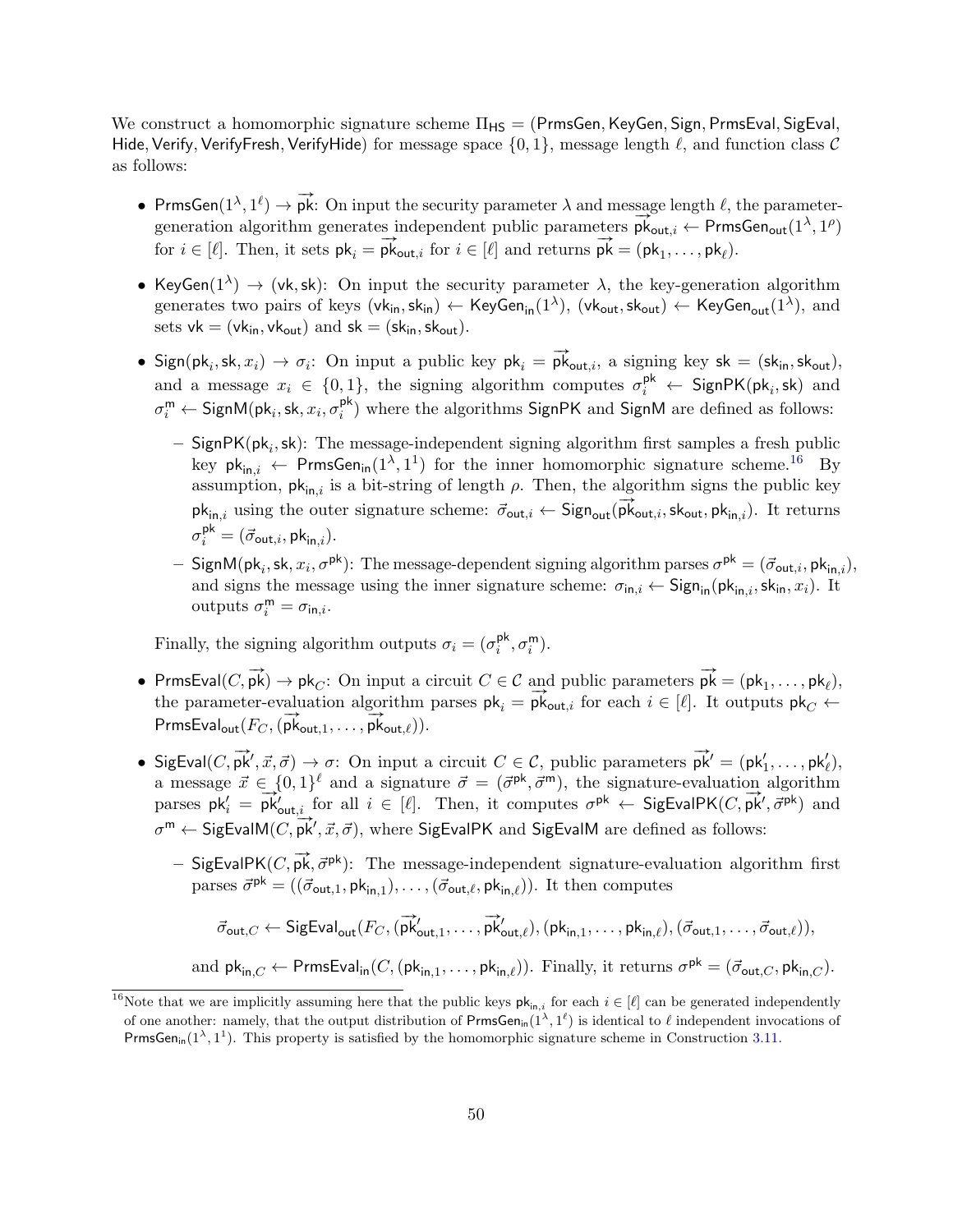$-$  SigEvalM(*C*,  $\overrightarrow{pk}$ ,  $\vec{x}, \vec{\sigma}$ ): The message-dependent signature-evaluation algorithm writes  $\vec{\sigma}$ as  $(\vec{\sigma}^{pk}, \vec{\sigma}^m)$ , where  $\vec{\sigma}^{pk} = ((\vec{\sigma}_{out,1}, pk_{in,1}), \dots, (\vec{\sigma}_{out,\ell}, pk_{in,\ell}))$ , and  $\vec{\sigma}^m = (\sigma_{in,1}, \dots, \sigma_{in,\ell})$ . It outputs the signature  $\sigma^m \leftarrow \textsf{SigEval}_{\textsf{in}}(C, (\textsf{pk}_{\textsf{in},1}, \ldots, \textsf{pk}_{\textsf{in},\ell}), \vec{x}, (\sigma_{\textsf{in},1}, \ldots, \sigma_{\textsf{in},\ell})).$ 

Finally, the signature-evaluation algorithm outputs  $\sigma = (\sigma^{\rm pk}, \sigma^{\rm m})$ .

- Hide(vk,  $x, \sigma$ )  $\rightarrow \sigma^*$ : On input a verification key vk = (vk<sub>in</sub>, vk<sub>out</sub>), a message  $x \in \{0, 1\}$ , and a signature  $\sigma = (\sigma^{pk}, \sigma^m)$ , the hide algorithm parses  $\sigma^m = \sigma_{in}$ . It computes  $\sigma_{in}^* \leftarrow$ Hide<sub>in</sub>(vk<sub>in</sub>, x,  $\sigma_{\text{in}}$ ), and returns  $\sigma^* = (\sigma^{\text{pk}}, \sigma_{\text{in}}^*)$ .
- Verify(pk, vk,  $x, \sigma$ )  $\rightarrow$  {0, 1}: On input a public key pk =  $\overrightarrow{pk}_{out}$ , a verification key vk = ( $vk_{in}, vk_{out}$ ), a message  $x \in \{0,1\}$ , and a signature  $\sigma = (\sigma^{pk}, \sigma^{m})$ , the verification algorithm parses  $\sigma^{pk} = (\vec{\sigma}_{out}, pk_{in}), \sigma^{m} = \sigma_{in}$ , and accepts if

 $\overrightarrow{\text{Verify}}_{\text{out}}(\overrightarrow{\text{pk}}_{\text{out}}, \text{vk}_{\text{out}}, \text{pk}_{\text{in}}, \vec{\sigma}_{\text{out}}) = 1 \quad \text{and} \quad \text{Verify}_{\text{in}}(\text{pk}_{\text{in}}, \text{vk}_{\text{in}}, x, \sigma_{\text{in}}) = 1.$ 

Otherwise, it rejects.

• VerifyFresh(pk, vk,  $x, \sigma$ )  $\rightarrow$  {0, 1}: On input a public key pk =  $\overrightarrow{pk}_{out}$ , a verification key vk = ( $vk_{in}, vk_{out}$ ), a message  $x \in \{0,1\}$ , and signature  $\sigma = (\sigma^{pk}, \sigma^{m})$ , the fresh verification algorithm parses  $\sigma^{pk} = (\vec{\sigma}_{out}, pk_{in}), \sigma^{m} = \sigma_{in}$ , and accepts if

 $\text{VerifyFresh}_{\text{out}}(\overrightarrow{\text{pk}}_{\text{out}},\text{vk}_{\text{out}},\text{pk}_{\text{in}},\vec{\sigma}_{\text{out}})=1 \quad \text{and} \quad \text{VerifyFresh}_{\text{in}}(\text{pk}_{\text{in}},\text{vk}_{\text{in}},x,\sigma_{\text{in}})=1.$ 

Otherwise, it rejects.

• VerifyHide(pk, vk,  $x, \sigma^*$ )  $\rightarrow$   $\{0, 1\}$ : On input a public key pk =  $\overrightarrow{pk}_{out}$ , a verification key vk = (vk<sub>in</sub>, vk<sub>out</sub>), a message  $x \in \{0,1\}$ , and signature  $\sigma^* = (\sigma^{pk}, \sigma^m)$ , the hide verification algorithm parses  $\sigma^{pk} = (\vec{\sigma}_{out}, pk_{in}), \sigma^{m} = \sigma_{in}$ , and accepts if

$$
\overrightarrow{\text{Verify}}_{\text{out}}(\overrightarrow{\text{pk}}_{\text{out}},\text{vk}_{\text{out}},\text{pk}_{\text{in}},\vec{\sigma}_{\text{out}})=1\quad\text{and}\quad\text{VerifyHide}_{\text{in}}(\text{pk}_{\text{in}},\text{vk}_{\text{in}},x,\sigma_{\text{in}})=1.
$$

Otherwise, it rejects.

**Theorem B.2** (Correctness). Suppose  $\Pi_{\mathsf{HS,in}}$  and  $\Pi_{\mathsf{HS,out}}$  satisfy signing correctness (Definition [3.2\)](#page-12-0), evaluation correctness (Definition [3.3\)](#page-13-1), and hiding correctness (Definition [3.4\)](#page-13-2). Then, Construction [B.1](#page-48-1) satisfies signing correctness, evaluation correctness, and hiding correctness.

Proof. Follows by construction.

 $\Box$ 

 $\Box$ 

**Theorem B.3** (Unforgeability). Suppose  $\Pi_{HS,in}$  and  $\Pi_{HS,out}$  satisfy selective-unforgeability (Definition [3.5\)](#page-13-0). Then, Construction [B.1](#page-48-1) satisfies unforgeability (Definition [3.3\)](#page-13-1).

Proof. Follows from [\[GVW15,](#page-42-4) §4].

**Theorem B.4** (Context-Hiding). Suppose  $\Pi_{HS,in}$  satisfies context-hiding (Definition [3.9\)](#page-16-0). Then, Construction [B.1](#page-48-1) satisfies context-hiding.

*Proof.* Let  $S_{\text{in}} = (S_{\text{in}}^{\text{Ext}}, S_{\text{in}}^{\text{Gen}})$  be the context-hiding simulator for  $\Pi_{\text{HS,in}}$ . We construct a contexthiding simulator  $S = (S^{Ext}, S^{Gen})$  for  $\Pi_{HS}$  as follows: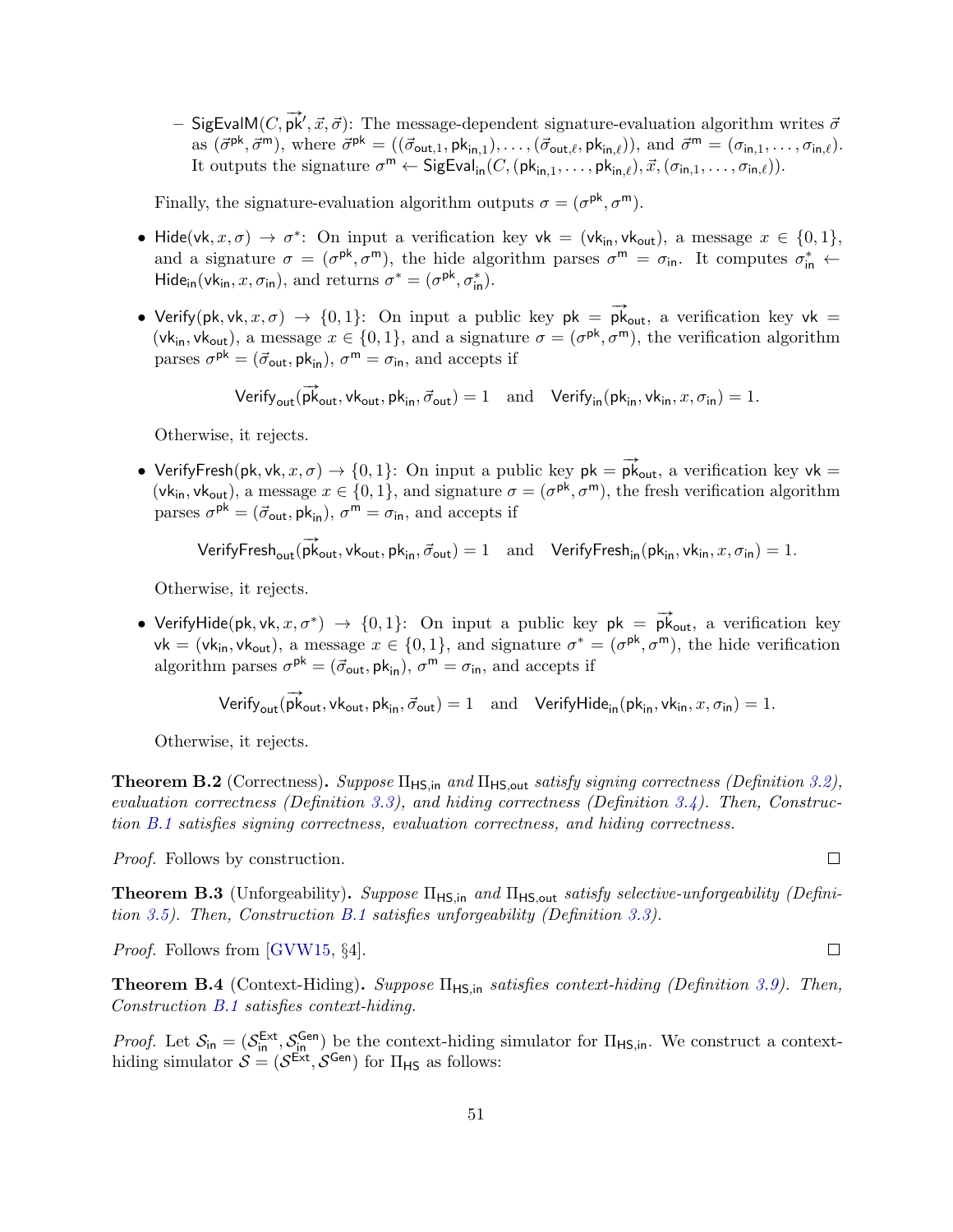- $S^{Ext}(pk, vk,(\tilde{x}_0, \tilde{\sigma}_0),(\tilde{x}_1, \tilde{\sigma}_1))$ : On input a public key pk, a verification key vk = (vk<sub>in</sub>, vk<sub>out</sub>), and two message-signature pairs  $(\tilde{x}_0, \tilde{\sigma}_0)$ ,  $(\tilde{x}_1, \tilde{\sigma}_1)$ , the simulator first parses  $\tilde{\sigma}_0 = (\tilde{\sigma}_0^{\rm pk})$  $_{0}^{\mathsf{pk}}, \tilde{\sigma}_{0}^{\mathsf{m}}$ ), and  $\tilde{\sigma}_1 = (\tilde{\sigma}_1^{\text{pk}})$  $p^{\mathsf{k}}, \tilde{\sigma}_1^{\mathsf{m}}$ ). Then, it parses  $\tilde{\sigma}_{\underline{0}}^{\mathsf{pk}} = (\vec{\sigma}_{\mathsf{out}}, \mathsf{pk}_{\mathsf{in}}) = \tilde{\sigma}_1^{\mathsf{pk}}$  $p^{\mathsf{k}}, \tilde{\sigma}_0^{\mathsf{m}} = \tilde{\sigma}_{\mathsf{in},0}, \text{ and } \tilde{\sigma}_1^{\mathsf{m}} = \tilde{\sigma}_{\mathsf{in},1}.$ Finally, it outputs the trapdoor  $\mathsf{td} \leftarrow \mathcal{S}_{\mathsf{in}}^{\mathsf{Ext}}(\mathsf{pk}_{\mathsf{in}}, \mathsf{vk}_{\mathsf{in}}, (\tilde{x}_0, \tilde{\sigma}_{\mathsf{in},0}), (\tilde{x}_1, \tilde{\sigma}_{\mathsf{in},1})).$
- $S^{\text{Gen}}(\text{pk}, \text{vk}, \text{td}, x, \sigma^{\text{pk}})$ : On input a public key  $\text{pk}$ , a verification key  $\text{vk} = (\text{vk}_{\text{in}}, \text{vk}_{\text{out}})$ , a trapdoor td, a message  $x \in \{0, 1\}$ , and a message-independent signature component  $\sigma^{pk} = (\vec{\sigma}_{out}, \mathsf{pk}_{in}),$ the simulator computes  $\sigma_{\text{in}}^* \leftarrow S_{\text{in}}^{\text{Gen}}(\text{pk}_{\text{in}}, \text{vk}_{\text{in}}, \text{td}, x, \varepsilon)$  and outputs  $\sigma^* \leftarrow (\sigma^{\text{pk}}, \sigma_{\text{in}}^*)$ . Here, we rely on the assumption that the signatures in  $\Pi_{\mathsf{HS},\mathsf{in}}$  have an empty message-independent component.

We now show that if  $\Pi_{\mathsf{HS},\mathsf{in}}$  is context-hiding, then experiments  $\mathsf{Expt}^{\mathsf{ch}}_{\mathcal{A},\mathcal{S},\Pi_{\mathsf{HS}}}(\lambda,0)$  and  $\mathsf{Expt}^{\mathsf{ch}}_{\mathcal{A},\mathcal{S},\Pi_{\mathsf{HS}}}(\lambda,1)$ are indistinguishable for any unbounded adversary A.

- Let pk be the public key,  $vk = (vk_{in}, vk_{out})$  be the verification key, and  $(\tilde{x}_0, \tilde{\sigma}_0), (\tilde{x}_1, \tilde{\sigma}_1)$ be the message-signature pairs that  $A$  submits to the context-hiding challenger at the beginning of the experiment. Write  $\tilde{\sigma}_0 = (\tilde{\sigma}_0^{\rm pk})$  $\begin{pmatrix} \n\mathsf{p}^{\mathsf{k}} \\
0 \n\end{pmatrix}$  and  $\tilde{\sigma}_1 = (\tilde{\sigma}_1^{\mathsf{pk}})$  $p^{\mathsf{k}}, \tilde{\sigma}_1^{\mathsf{m}}$ ), where  $\tilde{\sigma}_0^{\mathsf{m}} = \tilde{\sigma}_{\mathsf{in},0}$ and  $\tilde{\sigma}_1^{\mathsf{m}} = \tilde{\sigma}_{\mathsf{in},1}$  Without loss of generality, we can assume that  $\tilde{x}_0 \neq \tilde{x}_1$ ,  $\tilde{\sigma}_0^{\mathsf{pk}} = \tilde{\sigma}_1^{\mathsf{pk}}$  $1^{\mathsf{pk}}, \text{ and}$ that Verify<sub>in</sub>(pk<sub>in</sub>, vk<sub>in</sub>,  $\tilde{x}_0$ ,  $\tilde{\sigma}_{\text{in},0}$ ) = 1 = Verify<sub>in</sub>(pk<sub>in</sub>, vk<sub>in</sub>,  $\tilde{x}_1$ ,  $\tilde{\sigma}_{\text{in},1}$ ). Otherwise, the output of the experiment is always 0, and the adversary's distinguishing advantage is correspondingly 0. Next, in  $\mathsf{Expt}_{\mathcal{A},\mathcal{S},\Pi_{\mathsf{HS}}}^{\mathsf{ch}}(\lambda,1)$ , the challenger constructs a trapdoor td by invoking  $\mathsf{td} \leftarrow \mathcal{S}^{\mathsf{Ext}}_{\mathsf{in}}(\mathsf{pk}_{\mathsf{in}}, \mathsf{vk}_{\mathsf{in}}, (\tilde{x}_0, \tilde{\sigma}_{\mathsf{in},0}), (\tilde{x}_1, \tilde{\sigma}_{\mathsf{in},1})).$
- Let  $pk', x \in \{0,1\}, \sigma = (\sigma^{pk}, \sigma^{m})$  be a query A makes to the challenger. If Verify( $pk', vk, x, \sigma$ ) = 1, then the challenger proceeds as follows:
	- $-$  In  $\mathsf{Expt}_{\mathcal{A},\mathcal{S},\Pi_{\mathsf{HS}}}^{\mathsf{ch}}(\lambda,0)$ , the challenger parses  $\sigma^{\mathsf{m}}=\sigma_{\mathsf{in}}$ , and computes  $\sigma^*_{\mathsf{in}}\leftarrow\mathsf{Hide}_{\mathsf{in}}(\mathsf{vk}_{\mathsf{in}},x,\sigma_{\mathsf{in}})$ . It replies to the adversary with  $\sigma^* \leftarrow (\sigma^{\mathsf{pk}}, \sigma_{\mathsf{in}}^*).$
	- In  $\text{Expt}_{\mathcal{A},\mathcal{S},\Pi_{\text{HS}}}^{ch}(\lambda,1)$ , the challenger parses  $\sigma^{\text{pk}} = (\vec{\sigma}_{\text{out}}, \text{pk}_{\text{in}})$ , and computes  $\sigma_{\text{in}}^* \leftarrow$  $\mathcal{S}^{\mathsf{Gen}}(\mathsf{pk}_{\mathsf{in}},\mathsf{vk}_{\mathsf{in}},\mathsf{td},x,\varepsilon).$  It returns  $\sigma^*=(\sigma^{\mathsf{pk}},\sigma_{\mathsf{in}}^*).$

Since  $\mathsf{Verify}(\mathsf{pk}_{\mathsf{in}},\mathsf{vk}_{\mathsf{in}},\tilde{x}_0,\tilde{\sigma}_{\mathsf{in},0})=1=\mathsf{Verify}(\mathsf{pk}_{\mathsf{in}},\mathsf{vk}_{\mathsf{in}},\tilde{x}_1,\tilde{\sigma}_{\mathsf{in},1}), \text{ and } \tilde{\sigma}_0^{\mathsf{pk}}=\tilde{\sigma}_1^{\mathsf{pk}}$  $1^{\text{pk}}$ , we have that **td** is a valid trapdoor for  $S_{\text{in}}^{\text{Ext}}$ . Since  $\Pi_{\text{HS,in}}$  is context-hiding, the message-dependent component  $\sigma_{\text{in}}^*$  of the final signature  $\sigma^*$  generated by  $S^{\text{Gen}}$  in  $\text{Expt}_{\mathcal{A},\mathcal{S},\Pi_{\text{HS}}}^{\text{ch}}(\lambda,1)$  is statistically indistinguishable from  $\sigma_{\text{in}}^*$ generated by the challenger in  $\text{Expt}^{ch}_{\mathcal{A},\mathcal{S},\Pi_{\text{HS}}}(\lambda,0)$ . The claim follows.  $\Box$ 

<span id="page-51-0"></span>**Theorem B.5** (Compactness). Fix a security parameter  $\lambda$ . Suppose  $\Pi_{\mathsf{HS,in}}$  and  $\Pi_{\mathsf{HS,out}}$  satisfy compactness (Definition [3.10\)](#page-17-1), and moreover, the size of a homomorphically-evaluated public key output by PrmsEval<sub>out</sub> $(C, \cdot)$  is poly $(\lambda, d)$ , where d is a bound on the depth of the circuit C. Then, Construction [B.1](#page-48-1) satisfies compactness.

Proof. Follows immediately by construction. Specifically, the signature output by SigEval consists of compact signatures output by  $SigEval_{out}$  and  $SigEval_{in}$ , and a homomorphically-evaluated public key output by PrmsEval<sub>out</sub>. Therefore, the size of the signatures depend only on  $|C(\vec{x})|$  and is independent of  $|\vec{x}|$ .  $\Box$ 

Instantiating the construction. We note that both  $\Pi_{\mathsf{HS},\mathsf{in}}$  and  $\Pi_{\mathsf{HS},\mathsf{out}}$  can be instantiated by Construction [3.11](#page-17-0) in Section [3.](#page-10-0) In particular, Construction [3.11](#page-17-0) satisfies the additional compactness requirement on the size of the public keys needed in Theorem [B.5.](#page-51-0) This yields the following corollary: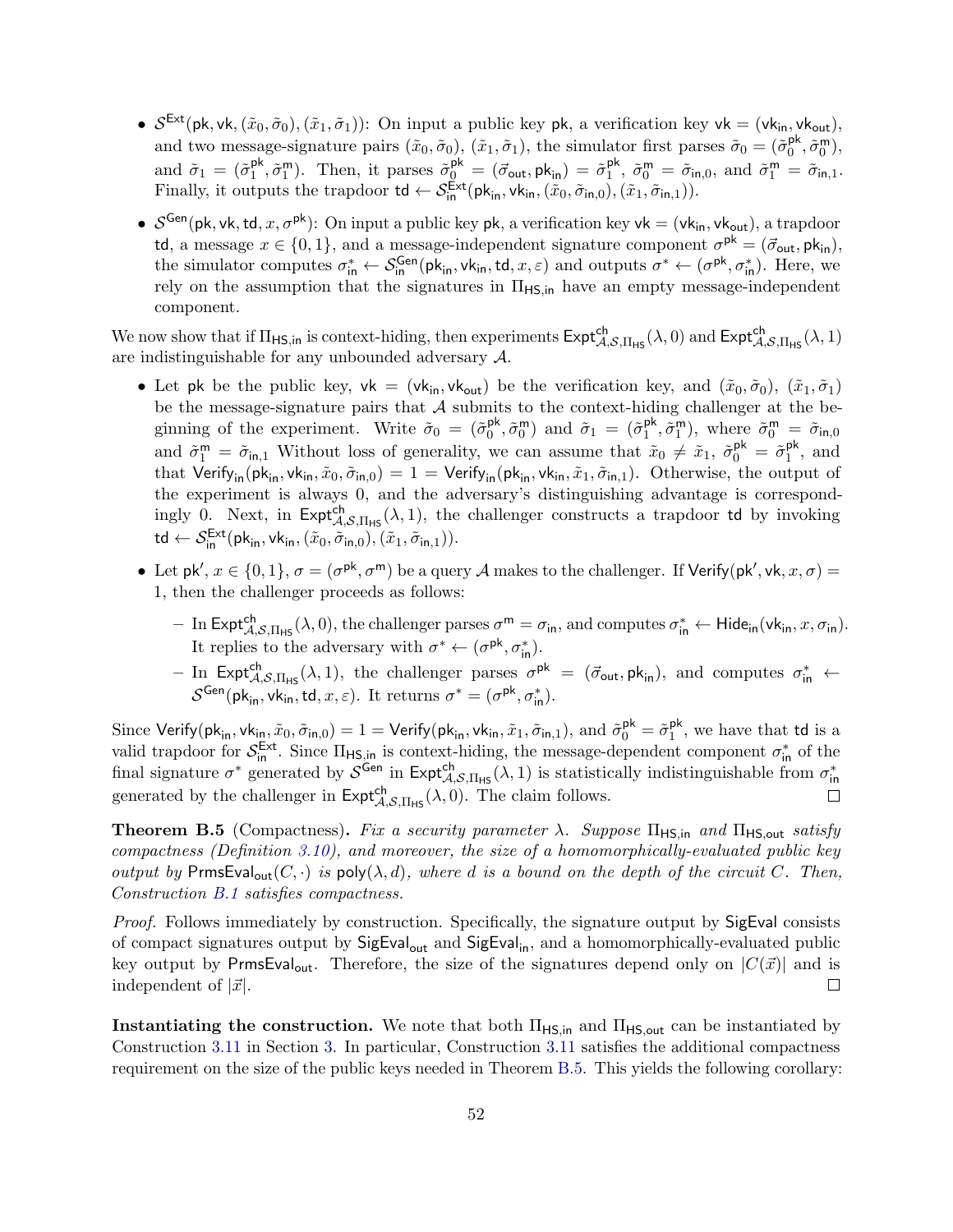**Corollary B.6** (Adaptively-Secure Homomorphic Signatures). Fix a security parameter  $\lambda$  and a message length  $\ell = \text{poly}(\lambda)$ . Let  $\mathcal{C} = {\mathcal{C}_{\lambda}}_{\lambda \in \mathbb{N}}$  be a function class where  $\mathcal{C}_{\lambda}$  consists of Boolean circuits of depth up to  $d = d(\lambda)$  on  $\ell$ -bit inputs. Then, under the SIS assumption, there exists a homomorphic signature scheme  $\Pi_{\mathsf{HS}} = (\mathsf{PrmsGen}, \mathsf{KeyGen}, \mathsf{Sign}, \mathsf{PrmsEval}, \mathsf{SigEval}, \mathsf{Hide}, \mathsf{Verify}, \mathsf{Set}$ VerifyFresh, VerifyHide) with message space  $\{0, 1\}$ , message length  $\ell$ , and function class C that satisfies adaptive unforgeability (Definition [3.5\)](#page-13-0), context-hiding (Definition [3.9\)](#page-16-0), and compactness (Definition [3.10\)](#page-17-1).

### C Proof of Theorem [4.4](#page-22-0)

We show completeness, soundness, zero-knowledge separately.

**Completeness.** Take any statement x and witness w where  $\mathcal{R}(x, w) = 1$ . Let  $(k_P, k_V) \leftarrow$  Setup(1<sup> $\lambda$ </sup>), **Completeness.** Lake any statement x and witness w where  $\kappa(x, w) = 1$ . Let  $(\kappa_P, \kappa_V) \leftarrow$  be where  $k_P = (k_{\mathsf{SE}}, \overrightarrow{pk}_{\mathsf{HS}}, \mathsf{vk}_{\mathsf{HS}}, \overrightarrow{\sigma}_k)$ . Take  $(\mathsf{ct}, \sigma_{x, \mathsf{ct}}^*) \leftarrow \mathsf{Prove}(k_P, x, w)$ . By correctness of  $\Pi_{\mathsf{SE}}$ 

 $C_{x,\text{ct}}(k_{\text{SE}}) = \mathcal{R}(x,\text{SE}.\text{Decrypt}(k_{\text{SE}},\text{ct})) = \mathcal{R}(x,w) = 1.$ 

Completeness of  $\Pi_{NIZK}$  then follows from evaluation correctness (Definition [3.3\)](#page-13-1) and hiding correct-ness (Definition [3.4\)](#page-13-2) of  $\Pi$ <sub>HS</sub>.

**Soundness.** At a high-level, soundness follows from (selective) unforgeability of  $\Pi$ <sub>HS</sub> (Definition [3.5,](#page-13-0) Remark [3.6\)](#page-14-0). An adversary that succeeds in breaking soundness must produce a statement  $x \notin \mathcal{L}$ , a ciphertext ct and a signature  $\sigma_{x,\text{ct}}^*$  on the message 1 with respect to the function  $C_{x,\text{ct}}$ . Since  $x \notin \mathcal{L}$ , there does not exist any witness  $w \in \{0,1\}^m$  where  $\mathcal{R}(x, w) = 1$ , which means that there are no inputs to  $C_{x,\text{ct}}$  where the output is 1. More formally, suppose there is an adversary A that breaks soundness of  $\Pi_{NIZK}$  with advantage  $\varepsilon$ . We use A to construct an adversary that breaks selective unforgeability of  $\beta$ . Algorithm  $\beta$  works as follows:

- 1. At the beginning of the selective unforgeability game, algorithm  $\beta$  generates a secret key  $k_{\mathsf{SE}} \leftarrow \mathsf{SE}.\mathsf{KeyGen}(1^{\lambda}),$  and sends  $k_{\mathsf{SE}}$  to the challenger. The challenger replies with the public  $\kappa_{SE} \leftarrow$  5E. Neysten(1<sup>11</sup>), and sends  $\kappa_{SE}$  to the challenger. The chaparameters  $\vec{p}_{k}$ , the verification key vk<sub>HS</sub> and a signature  $\vec{\sigma}_k$ .
- 2. Algorithm  $\mathcal{B}$  sets  $k_P = (k_{\mathsf{SE}}, \overrightarrow{\mathsf{pk}}_{\mathsf{HS}}, \mathsf{vk}_{\mathsf{HS}}, \overrightarrow{\sigma}_k)$  and gives  $k_P$  to  $\mathcal{A}$ .
- 3. Whenever A makes an oracle query to the verification oracle, algorithm  $\beta$  answers according to the specification in Construction [4.3.](#page-22-1) Note that the verification algorithm only depends on  $pk_{HS}$  and vk<sub>HS</sub>, both of which are known to  $\beta$  (and in fact  $\mathcal{A}$ ). Notably, the secret signing key sk<sub>HS</sub> is not needed to run Verify.
- 4. At the end of the game, when A outputs a statement x and a proof  $\pi = (ct, \sigma_{x,ct}^*)$ , algorithm B gives the circuit  $C_{x,\text{ct}}$ , the message 1, and the signature  $\sigma_{x,\text{ct}}^*$  to the challenger.

By construction, algorithm B perfectly simulates the prover key for A. Thus, with probability  $\varepsilon$ , algorithm A outputs  $x \notin \mathcal{L}$  such that  $\sigma_{x,\text{ct}}^*$  is a valid signature on the message 1 with respect to the function  $C_{x,\text{ct}}$ . By definition,  $C_{x,\text{ct}}(k_{\text{SE}}) = 0$ , so  $\sigma_{x,\text{ct}}^*$  is a valid forgery. Soundness follows.

Zero-Knowledge. At a high-level, zero-knowledge follows by CPA-security of the encryption scheme and weak context-hiding of the homomorphic signature scheme. Since  $\Pi_{HS}$  is weak context-hiding (Definition [3.8\)](#page-15-0), there exists an efficient simulator  $S_{ch}$  that can simulate the signatures output by the Hide algorithm. We use  $S_{ch}$  to construct the zero-knowledge simulator  $S = (S_1, S_2)$ :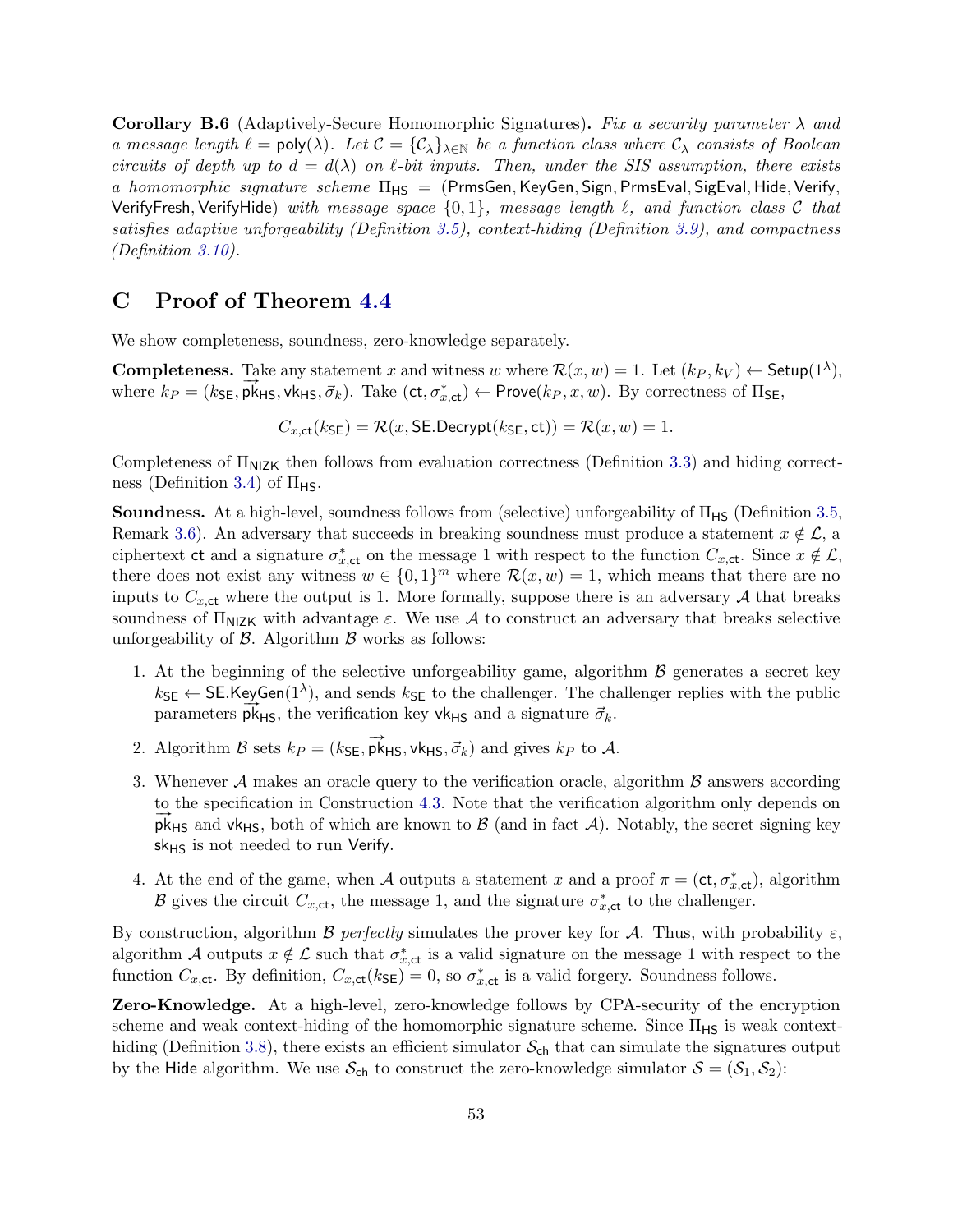- On input the security parameter  $\lambda$  and the verification state  $k_V = (\vec{pk}_{HS}, \vec{vk}_{HS}, \vec{sk}_{HS})$  where  $\overrightarrow{p}$  in put the security parameter  $\lambda$  and the verification state  $\kappa_V = (p\kappa_{HS}, \nu\kappa_{HS}, s\kappa_{HS})$  where  $\overrightarrow{p}\kappa_{HS} = (pk_1, \ldots, pk_\rho)$ , algorithm  $S_1$  samples a secret key  $k_{SE} \leftarrow SE.KeyGen(1^{\lambda})$ . Next, it computes  $\vec{\sigma}_k^{\mathsf{pk}} \leftarrow \mathsf{SignPK}(\vec{pk}, sk_{\mathsf{HS}})$ , and outputs the state  $\tau_V = (k_{\mathsf{SE}}, \vec{\sigma}_k^{\mathsf{pk}})$ .
- On input the verification state  $k_V = (\vec{pk}_{HS}, \text{vk}_{HS}, \text{sk}_{HS})$ , the simulation state  $\tau_V = (k_{SE}, \vec{\sigma}_k^{pk})$ , and a statement  $x \in \{0,1\}^n$ , the simulator algorithm  $S_2$  begins by constructing a ciand a statement  $x \in \{0, 1\}^n$ , the simulator algorithm  $S_2$  begins by constructing a ci-<br>phertext  $ct \leftarrow$  SE.Encrypt $(k_{SE}, 0^m)$ . Then, it computes  $pk_{x, ct} \leftarrow$  PrmsEval $(C_{x, ct}, pk_{HS})$ ,  $\sigma_{x,\text{ct}}^{\text{pk}}$  ← SigEvalPK( $C_{x,\text{ct}}, \overrightarrow{pk}_{\text{HS}}, \overrightarrow{\sigma}_k^{\text{pk}}$ ), and finally, it simulates the signature by computing  $\sigma_{x,\text{ct}}^{\text{m}} \leftarrow \mathcal{S}_{\text{ch}}(\text{pk}_{x,\text{ct}},\text{vk}_{\text{HS}},\text{sk}_{\text{HS}},1,\sigma_{x,\text{ct}}^{\text{pk}}),$  and outputs the simulated proof  $\pi = (\text{ct},\sigma_{x,\text{ct}}^{\ast}),$  where  $\sigma_{x,\text{ct}}^* = (\sigma_{x,\text{ct}}^{\text{pk}}, \sigma_{x,\text{ct}}^{\text{m}}).$

To complete the proof, we use a hybrid argument:

- HYB<sub>0</sub>: This is the experiment where the adversary has access to  $\mathcal{O}_0$ , where  $\mathcal{O}_0(k_P, x, w) :=$ Prove $(k_P, x, w)$ .
- HYB<sub>1</sub>: Same as HYB<sub>0</sub>, except the Prove $(k_P, x, w)$  queries are handled as follows:
	- 1. The challenger first computes  $ct \leftarrow$  SE. Encrypt $(k_{\mathsf{SE}}, w)$ .
	- 2. Next, it computes the public key  $pk_{x,ct} \leftarrow PrmsEval(C_{x,ct}, pk_{HS})$ , a public signature component  $\sigma_{x,\text{ct}}^{\text{pk}} \leftarrow \text{SigEvalPK}(C_{x,\text{ct}}, \vec{pk}_{\text{HS}}, \vec{\sigma}_{k}^{\text{pk}})$ , and a simulated signature  $\sigma_{x,\text{ct}}^{\text{m}} \leftarrow$  $\mathcal{S}_{ch}(\mathsf{pk}_{x,\mathsf{ct}},\mathsf{vk}_{\mathsf{HS}},\mathsf{sk}_{\mathsf{HS}},1,\sigma_{x,\mathsf{ct}}^{\mathsf{pk}})$ . Here  $\vec{\sigma}_k = (\vec{\sigma}_k^{\mathsf{pk}},\vec{\sigma}_{\mathsf{sk}}^{\mathsf{m}})$  is the signature on  $k_{\mathsf{SE}}$  the challenger generated from  $\mathsf{Setup}$  (and is part of the proving key  $k_P$ ).
	- 3. Finally, the challenger responds with  $\pi = (\text{ct}, \sigma_{x,\text{ct}}^*)$ , where  $\sigma_{x,\text{ct}}^* = (\sigma_{x,\text{ct}}^{\text{pk}}, \sigma_{x,\text{ct}}^{\text{m}})$ .
- HYB2: Same as HYB<sub>1</sub>, except the challenger replaces the encryption of w with an encryption of  $0^m$  when answering the Prove $(k_P, x, w)$  queries.
- HYB<sub>3</sub>: This is the experiment where the adversary has access to  $\mathcal{O}_1$ , where  $\mathcal{O}_1(k_V, \tau_V, x, w) :=$  $\mathcal{S}_2(k_V, \tau_V, x)$ .

We now briefly argue that each pair of hybrids are computationally indistinguishable:

- Hybrids  $HYB_0$  and  $HYB_1$  are computationally indistinguishable by weak context-hiding security of  $\Pi_{\rm HS}$ . Specifically, if A is able to distinguish  $HYB_0$  and  $HYB_1$ , then we can construct an adversary  $\beta$  that breaks context-hiding as follows:
	- 1. At the beginning of the game, algorithm  $\beta$  receives a signing and a verification key At the beginning of the game, algorithm  $\beta$  receives a signing and a verification key<br>(vk<sub>HS</sub>, sk<sub>HS</sub>) from the challenger. It then samples parameters  $pk_{HS} \leftarrow PrmsGen(1^{\lambda}, 1^{\rho})$ , ( $v_{\text{HIS}}$ ,  $s_{\text{HIS}}$ ) from the challenger. It then samples parameters  $p_{\text{HIS}} \leftarrow P_{\text{HIS}} \leftarrow (r, 1^{\kappa})$ ,<br>a symmetric key  $k_{\text{SE}} \leftarrow \text{SE} \leftarrow (1^{\lambda})$  and a signature  $\vec{\sigma}_k \leftarrow \text{Sign}(\vec{pk}_{\text{HS}}, sk_{\text{HS}}, k_{\text{SE}})$ . Algorithm B constructs the verification key  $k_V = (\overrightarrow{pk}_{HS}, \overrightarrow{vk}_{HS}, \overrightarrow{sk}_{HS})$  and sends it to A.
	- 2. When A makes an oracle query on a pair  $(x, w)$  where  $\mathcal{R}(x, w) = 1$ , algorithm  $\mathcal{B}$ simulates the response by first computing  $ct \leftarrow$  SE. Encrypt $(k_{SE}, w)$ . Next, it computes simulates the response by first computing  $ct \leftarrow 3L$ . Littly  $p_{k,k}$   $\infty$ ,  $m$ ,  $m$  computes  $\sigma_{x,ct}$   $\leftarrow$  SigEval( $C_{x,ct}$ ,  $\vec{pk}_{\text{HS}}, k_{\text{SE}}, \vec{\sigma}_k$ ) and parses the result as  $\sigma_{x,ct} = (\sigma_{x,ct}^{\text{pk}}, \sigma_{x,ct}')$ . It also computes  $p k_{x,ct} \leftarrow PrmsEval(C_{x,ct}, \overrightarrow{pk}_{HS})$ , and sends the public key  $p k_{x,ct}$ , the message 1, and the signature  $(\sigma_{x,\text{ct}}^{\text{pk}}, \sigma_{x,\text{ct}}')$  to the context-hiding challenger. The challenger replies with a refreshed signature  $\sigma_{x,\text{ct}}^*$ . Algorithm B responds to the query with  $(\text{ct}, \sigma_{x,\text{ct}}^*)$ .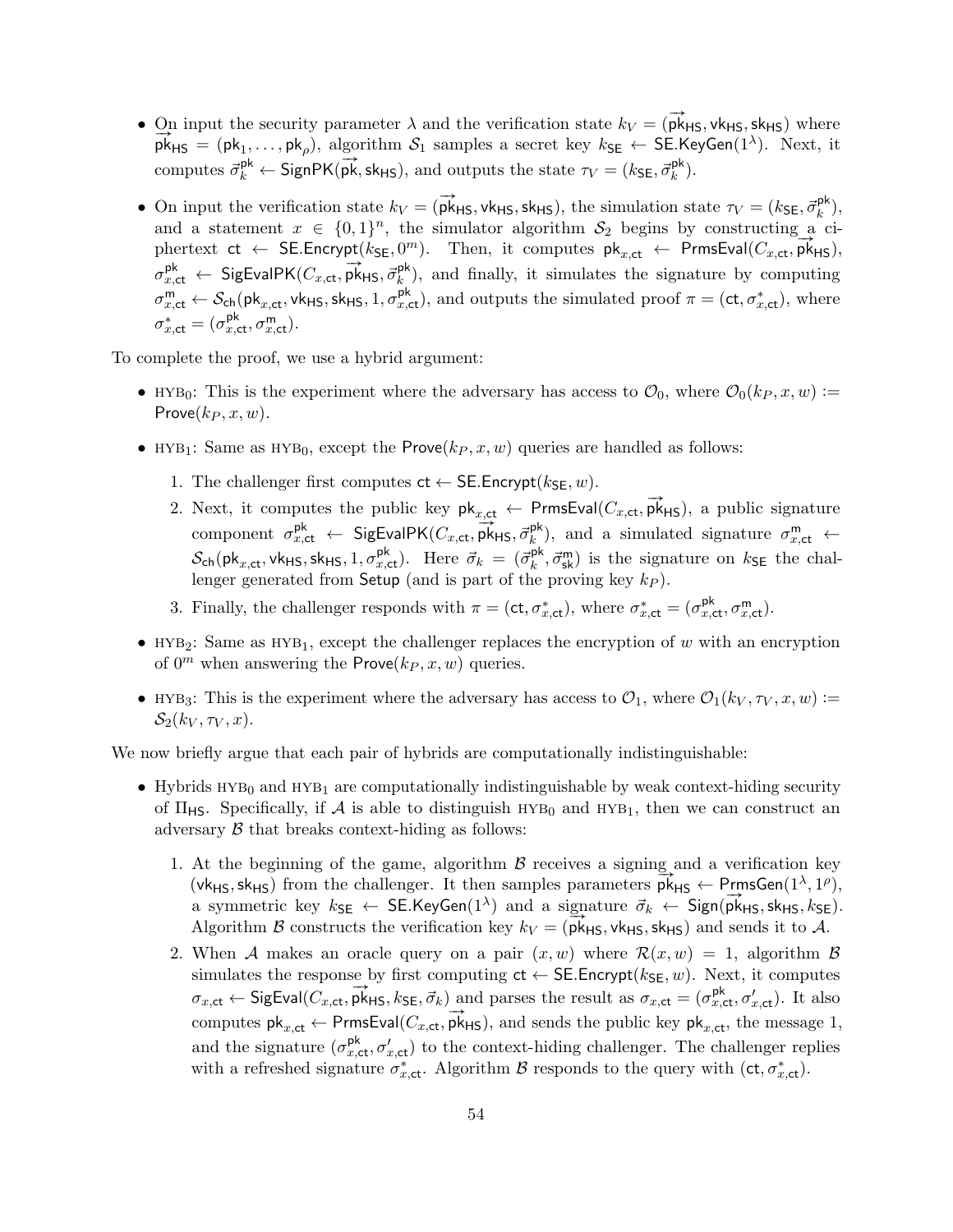3. At the end of the experiment,  $\beta$  outputs whatever  $\mathcal A$  outputs.

By construction, if the signatures returned by the context-hiding challenger are generated using the Hide algorithm, then  $\beta$  perfectly simulates  $HYB_0$ , while if the signatures are generated using the simulator, then  $\beta$  perfectly simulates  $HYB_1$ . Indistinguishability of the two hybrids thus follows by context-hiding.

- Hybrids  $HYB_1$  and  $HYB_2$  are computationally indistinguishable by CPA-security of  $\Pi_{\mathsf{SE}}$ . Specifically, the challenger's logic in  $HYB_1$  and  $HYB_2$  does not depend on  $k_{SE}$ , so we can simulate the two hybrid experiments given access to an encryption oracle. Note that the signature component  $\vec{\sigma}_k^{\text{pk}}$  needed to respond to queries in HYB<sub>1</sub> and HYB<sub>2</sub> is only the *public* component of the signature (and can be generated without knowledge of the actual secret key  $k_{\mathsf{SE}}$ ).
- Hybrids  $HYB_2$  and  $HYB_3$  are identical experiments. Namely, the behavior of the challenger in hyb<sup>2</sup> precisely coincides with the behavior in the experiment where the adversary is given access to the oracle  $\mathcal{O}_1(k_V, \tau_V, x, w) := \mathcal{S}_2(k_V, \tau_V, x)$ .

Since each pair of hybrid experiments are computationally indistinguishable, we conclude that  $\Pi_{NIZK}$ provides zero-knowledge.  $\Box$ 

## D Proof of Theorem [5.1](#page-31-0)

Let A be a static adversary that interacts with the environment  $\mathcal{Z}$ , a signer S, and receiver R running the real protocol  $\Pi_{\text{BHS}}$  (Figure [2\)](#page-30-0). We construct an ideal world adversary (simulator) S that interacts with the environment  $\mathcal{Z}$ , the ideal functionality  $\mathcal{F}_{\text{BHS}}$ , and dummy parties **S**, **R** such that no environment  $\mathcal Z$  can distinguish an interaction with  $\mathcal A$  in the real protocol from one with  $\mathcal S$ in the ideal world.

We begin by describing the simulator  $\mathcal S$ . At the beginning of the protocol execution, the simulator S begins by simulating an execution of  $\Pi_{\text{BHS}}$  with adversary A. In particular, S simulates the environment  $\mathcal{Z}$ , the behavior of the honest parties, as well as the ideal OT functionality  $\mathcal{F}_{\text{OT}}^{\ell,s}$  in the simulated protocol execution with  $A$ . Algorithm  $A$  begins by declaring which parties it wants to corrupt, and S corrupts the analogous set of dummy parties in the ideal execution (e.g., if  $\mathcal A$ corrupts the signer  $S$ , then S corrupts the dummy signer  $S$ ). The simulation then proceeds as follows.

Simulating the communication with the environment. Whenever the simulator  $S$  receives an input from the environment  $\mathcal{Z}$ , it forwards the input to  $\mathcal{A}$  (as if it came from the environment in the simulated protocol execution). Whenever  $A$  writes a message on its output tape (in the simulated protocol execution), the simulator  $\mathcal S$  writes the same output on its own output tape (to be read by the environment).

**Simulating the key-generation phase.** In the key-generation phase, the simulator  $S$  proceeds as follows, depending on whether the signer  $S$  is corrupt:

• The signer is honest. When S receives a value (sid, keygen) from  $\mathcal{F}_{\text{BHS}}$ , the simulator generates  $\mu$ e *signer is nonest*. When S receives a value (sid, keygen) from  $\mathcal{F}_{\text{BHS}}$ , the simulator generates  $\overrightarrow{pk} \leftarrow$  PrmsGen $(1^{\lambda}, 1^{t\ell})$ , (sk, vk')  $\leftarrow$  KeyGen $(1^{\lambda})$ , and stores (sid, sk). It sets vk = ( $\overrightarrow{pk}$ sends (sid, vkey, vk) to  $\mathcal{F}_{\text{BHS}}$ .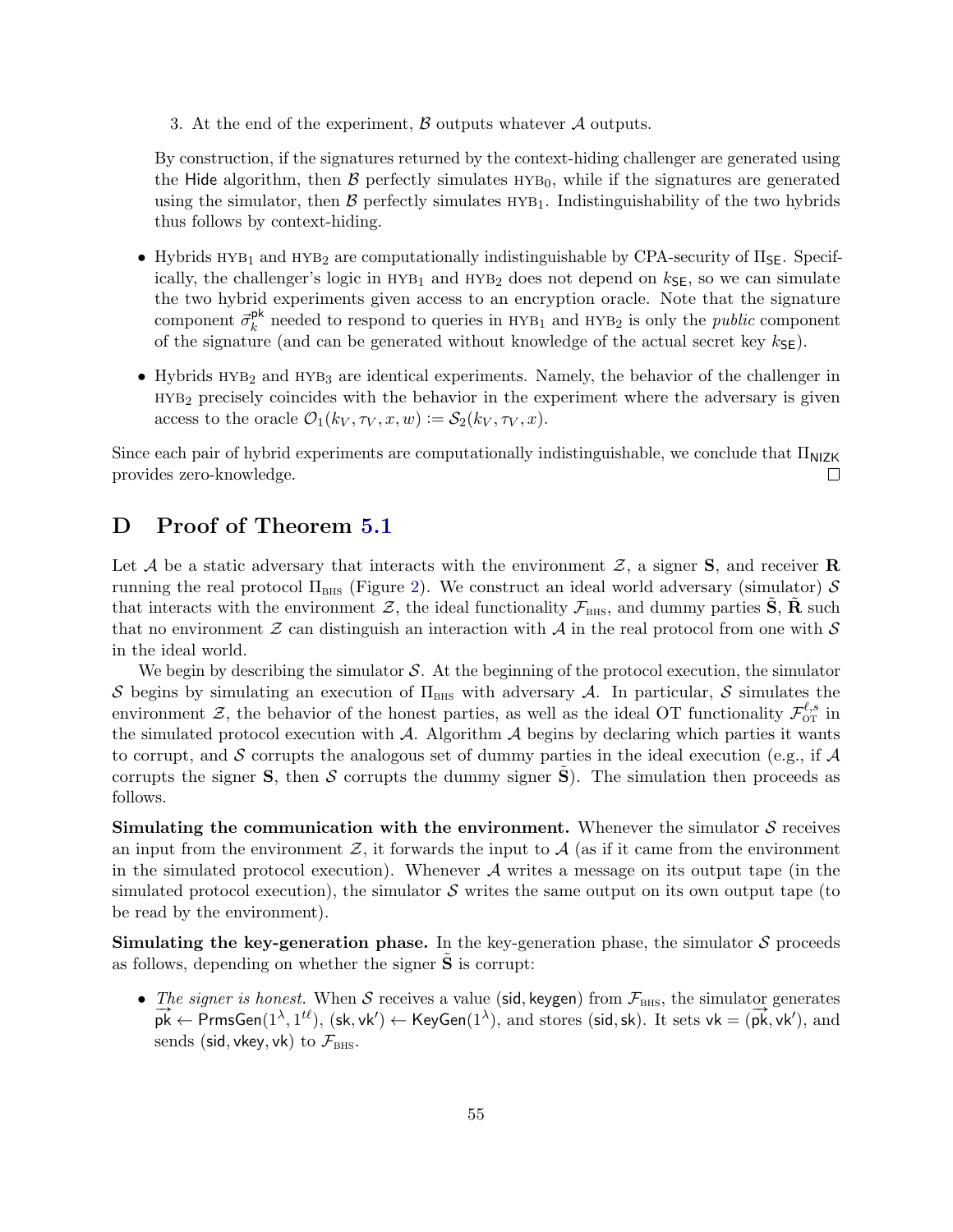• The signer is corrupt. When  $\mathcal Z$  activates a corrupt signer  $\tilde{\mathbf S}$  on input (sid, keygen),  $\mathcal S$  activates the signer S with the same input (sid, keygen) in its simulated copy of  $\Pi_{\text{BHS}}$ . Let (sid, vkey, vk) be the verification key output by  $S$  (as decided by  $A$ ). The simulator S then sends a request (sid, keygen) to  $\mathcal{F}_{\text{BHS}}$  (on behalf of S), and responds to the key-generation request from  $\mathcal{F}_{\text{BHS}}$ with the tuple (sid, vkey, vk).

**Simulating the signature-generation phase.** The simulator  $S$  simulates the signing protocol as follows, depending on whether the signer  $\tilde{S}$  is corrupt:

- The signer is honest. We first describe how the simulator  $S$  constructs the ideal algorithms The signer is honest. We first describe how the simulator S constructs the ideal algorithms (IdealSign, IdealEval) when it receives a query (sid, signature) from  $\mathcal{F}_{\text{BHS}}$ . Let vk = ( $\overrightarrow{pk}$ , vk') and sk be the parameters the simulator sampled in the key-generation phase (since  $S$  is honest, the simulator chose the secret signing key). The simulator then defines the IdealSign and IdealEval simulator chose the secret signing key). The simulator chose the secret signing key). The simulator
	- IdealSign $(\vec{x})$ : On input  $\vec{x} \in \{0,1\}^{\ell}$ :
		- 1. Sample shares  $\vec{w}_1, \ldots, \vec{w}_t \stackrel{\text{R}}{\leftarrow} \{0, 1\}^{\ell}$  such that  $\bigoplus_{i \in [t]} \vec{w}_i = \vec{x}$ .
		- 2. Generate  $(\vec{\sigma}_1, \ldots, \vec{\sigma}_t) \leftarrow \text{Sign}(\vec{pk}, sk, (\vec{w}_1, \ldots, \vec{w}_t)).$
		- 3. Return SigEval( $f_{\text{recon}}, \overrightarrow{pk}, (\overrightarrow{w}_1, \ldots, \overrightarrow{w}_t), (\overrightarrow{\sigma}_1, \ldots, \overrightarrow{\sigma}_t)$ ).
	- IdealEval( $g, x$ ): On input a function  $g \in \mathcal{H}$  and a value  $x \in \{0, 1\}$ :
		- 1. Compute  $pk_g \leftarrow PrmsEval(g \circ f_{recon}, \overrightarrow{pk}).$
		- 2. Sign  $\sigma \leftarrow$  Sign(pk<sub>g</sub>, sk, x).
		- 3. Return  $\text{Hide}(\text{vk}', x, \sigma)$ .

The simulator replies to  $\mathcal{F}_{\text{BHS}}$  with (IdealSign, IdealEval). If the receiver is honest, then this completes the simulation for the signing request. Conversely, if the receiver is corrupt, then the simulator  $S$  proceeds as follows:

- When Z activates the receiver **R** on input (sid, sign, vk,  $\vec{x}$ ), the simulator forwards (sid, sign, vk,  $\vec{x}$ ) to **R** (which is under the control of  $\mathcal{A}$ ) in the simulated protocol execution (as if it came from  $\mathcal{A}$ 's environment).
- $-$  After **R** sends inputs  $((\mathsf{sid}, i), \mathsf{receiver}, \vec{w_i})$  for all  $i \in [t]$  to the ideal OT functionality  $\mathcal{F}^{\ell,s}_{\text{OT}}$  in the simulated protocol execution, the simulator computes  $\vec{x} \leftarrow \bigoplus_{i \in [t]} \vec{w_i}$ . If this is not the first signing request from R, then the simulator ignores the request. Otherwise, the simulator sends (sid, sign, vk,  $\vec{x}$ ) to  $\mathcal{F}_{\text{BHS}}$ .
- When  $\mathcal{F}_{\text{BHS}}$  sends (sid, sign, x) to  $\mathcal{S}_{\mathcal{S}}$  to choose the signature on behalf of **R**, the simulator when  $\mathcal{F}_{\text{BHS}}$  sends (sid, sign, x) to S to choose the signature on behalf of **R**, the simulator constructs signatures  $\vec{\sigma}_i \leftarrow \text{Sign}(\vec{pk}_i, sk, \vec{w}_i)$  and sends  $((sid, i), \vec{\sigma}_i)$  to **R** for  $i \in [t]$ . For the message-independent components of the signatures,  $S$  parses  $\vec{\sigma}_i = (\vec{\sigma}_i^{\text{pk}}, \vec{\sigma}_i^{\text{m}})$  for  $i \in [t]$ , and sends inessage-independent components of the signatures,  $\mathcal{O}$  parses  $\sigma_i = (\sigma_i, \sigma_i)$  for  $i \in [t]$ , and sends  $\{\vec{\sigma}_i^{\text{pk}}\}_{i \in [t]}$  to **R**. The simulator also computes  $\vec{\sigma} \leftarrow \text{SigEval}(f_{\text{recon}}, \vec{pk}, (\vec{w}_1, \dots, \vec{w}_t), (\vec{\sigma}_1, \dots,$ and sends (sid, signature,  $(f_{\mathsf{id}}, \vec{x}), \vec{\sigma})$ , where  $\vec{x} = \bigoplus_{i \in [t]} \vec{w_i}$ , to  $\mathcal{F}_{\text{BHS}}$ .
- The signer is corrupt. If the receiver  $\hat{\mathbf{R}}$  is also corrupt, then S determines the behavior of  $\hat{\mathbf{S}}$ and **R** using  $\mathcal A$  (who controls the behavior of **S** and **R** in the simulated protocol execution). Specifically, the simulator proceeds as follows: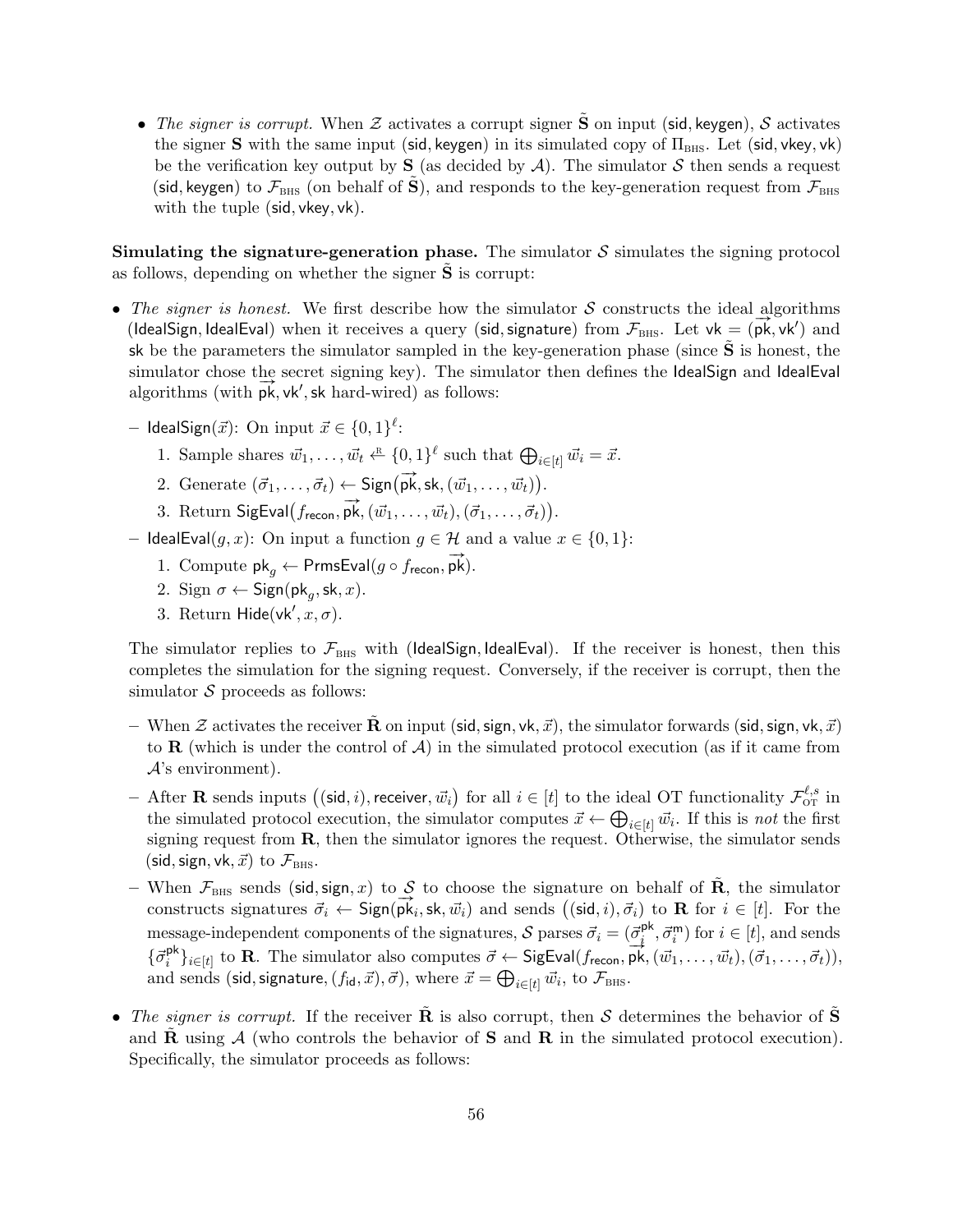- When the environment activates **R** with an input (sid, sign, vk,  $\vec{x}$ ), the simulator activates the receiver R in its simulated protocol execution with the same input.
- The simulator simulates the ideal OT functionality  $\mathcal{F}_{\text{OT}}^{\ell,s}$  in its simulated protocol execution exactly according to the specification of  $\mathcal{F}_{\text{OT}}^{\ell,s}$  in Figure [6.](#page-47-0)
- The simulator echoes any output of  $A$  (to the environment).

Note that in this case where the signer and receiver are both corrupt, the simulator  $S$  never interacts with the ideal functionality. Conversely, if the receiver  $\bf{R}$  is honest, then the simulator proceeds as follows:

- When the ideal functionality sends a query (sid, signature) to  $S$ , the simulator needs to respond with a specification of the ideal signing and evaluation functionalities IdealSign and IdealEval. The simulator starts by performing several basic checks:
	- 1. The simulator begins by activating the signer S with the input (sid,signature) in its simulated execution of the protocol. Let  $((\text{sid}, i), \text{sender}, \{(\sigma_{i,j,0}, \sigma_{i,j,1})\}_{j \in [\ell]})$  for  $i \in [t]$  be the inputs S sends to  $\mathcal{F}_{\text{OT}}^{\ell,s}$ , and let  $\{\sigma_{i,j}^{\text{pk}}\}_{i\in[t],j\in[\ell]}$  be the message-independent components S sends to R in the simulated protocol execution. Note that in the real protocol execution, the receiver **R** only interacts with  $\mathcal{F}_{\text{OT}}^{\ell,s}$  and does not send any messages to **S** (so S does not need to simulate any messages on behalf of **).**
	- 2. Let vk be the verification key  $\mathcal S$  chose during key-generation. The simulator parses the Let vk be the verification key S chose during key-generation. The simulator parses the verification key as  $vk = (pk, vk')$  where  $pk = \{pk_{i,j}\}_{i \in [t], j \in [\ell]}$ . If the verification key does not have this structure, then the simulator defines the ideal signing and evaluation functions IdealSign and IdealEval to always output ⊥.
	- 3. Otherwise, the simulator parses  $\sigma_{i,j,b} = (\sigma_{i,j,b}^{\mathsf{pk}}, \sigma_{i,j,b}^{\mathsf{m}})$  for  $i \in [t], j \in [\ell], b \in \{0,1\}$ . We say that a signature  $\sigma_{i,j,b}$  is "valid" if

<span id="page-56-0"></span>
$$
\sigma^{\mathsf{pk}}_{i,j,b} = \sigma^{\mathsf{pk}}_{i,j} \quad \text{and} \quad \mathsf{VerifyFresh}(\mathsf{pk}_{i,j}, \mathsf{vk}', b, \sigma_{i,j,b}) = 1,\tag{D.1}
$$

and otherwise, we say that  $\sigma_{i,j,b}$  is "invalid." Then, if there exists indices  $i \in [t]$  and  $j \in [\ell]$ where  $\sigma_{i,j,0}$  and  $\sigma_{i,j,1}$  are both invalid, the simulator defines the signing and evaluation functions IdealSign and IdealEval to always output ⊥.

4. Finally, the simulator checks if for all  $j \in [\ell]$ , there exists  $i \in [t]$  where  $\sigma_{i,j,0}$  and  $\sigma_{i,j,1}$  are both valid. If this is not the case, then  $S$  defines the ideal signing and evaluation functions IdealSign and IdealEval to always output ⊥.

If all of the checks pass, then there exists  $i^*, j^*$  where  $\sigma_{i^*, j^*, 0}$  and  $\sigma_{i^*, j^*, 1}$  are both valid. In this case, the simulator uses the context-hiding simulator  $S^{ch} = (S^{Ext}, S^{Gen})$  from Definition [3.9](#page-16-0) to extract a simulation trapdoor  $\mathsf{td} \leftarrow \mathcal{S}^{\mathsf{Ext}}(\mathsf{pk}_{i^*,j^*}, \mathsf{vk}', (0, \sigma_{i^*,j^*,0}), (1, \sigma_{i^*,j^*,1})).$  Then, the simulator defines the functions (IdealSign, IdealEval) as follows. Note that the public keys  $\overrightarrow{pk}$ , the simulation trapdoor **td**, and the message-independent signature components  $\{\sigma_{i,j}^{\mathsf{pk}}\}_{i \in [t], j \in [\ell]}$ are hard-wired in the description of the algorithms.

- IdealSign( $\vec{x}$ ): On input  $\vec{x} \in \{0,1\}^{\ell}$ :
	- 1. First, the ideal signing algorithm initializes  $\vec{w}_1, \dots, \vec{w}_t \leftarrow 0^{\ell}$ .
	- 2. By assumption, for all  $i \in [t]$  and  $j \in [\ell]$ , there is at least one  $b \in \{0,1\}$  where  $\sigma_{i,j,b}$  is valid. Now, for all  $i \in [t]$  and  $j \in [\ell]$ , if there is exactly one bit  $b \in \{0, 1\}$  where  $\sigma_{i,j,b}$  is valid, then the simulator sets  $w_{i,j} = b$ .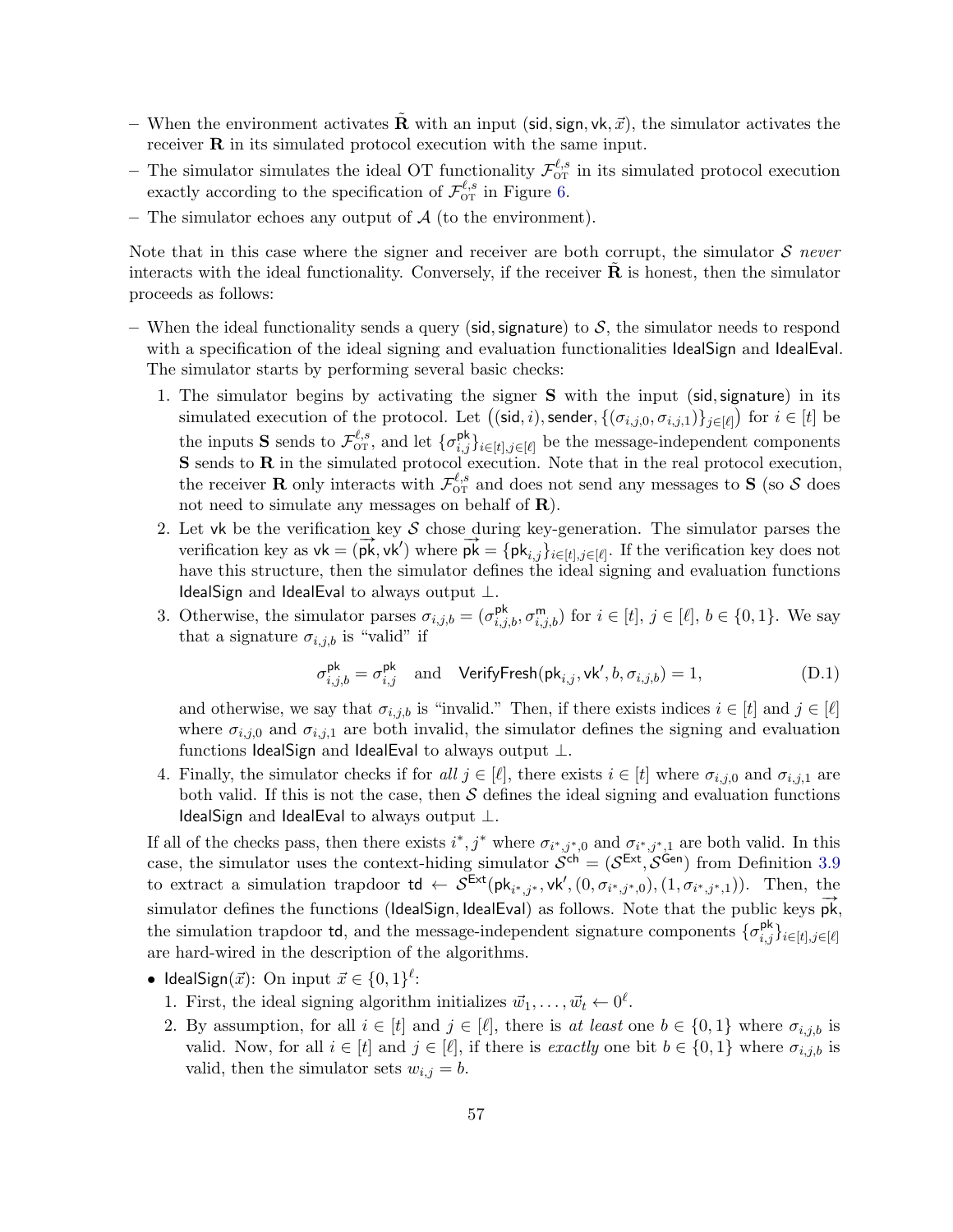- 3. For all remaining indices  $i \in [t]$  and  $j \in [\ell]$  where both  $\sigma_{i,j,0}$  and  $\sigma_{i,j,1}$  are valid, the simulator samples  $w_{i,j} \in \{0,1\}$ , subject to the restriction that  $\bigoplus_{i\in[t]} \vec{w}_i = \vec{x}$ . Note that this constraint is always satisfiable since for all  $j \in [\ell]$ , there is at least one  $i \in [t]$  where both  $\sigma_{i,j,0}$  and  $\sigma_{i,j,1}$  are valid by assumption.
- 4. Then, for all  $i \in [t]$ , the algorithm sets  $\vec{\sigma}_i = (\sigma_{i,1,w_{i,1}}, \ldots, \sigma_{i,\ell,w_{i,\ell}})$ , and outputs the signature SigEval( $f_{\text{recon}}$ ,  $\overrightarrow{pk}$ ,  $(\vec{w_1}, \ldots, \vec{w_t})$ ,  $(\vec{\sigma_1}, \ldots, \vec{\sigma_t})$ ).
- IdealEval $(g, x)$ : On input a function  $g \in \mathcal{H}$ , and a value  $x \in \{0, 1\}$ :
	- deal  $Var(g, x)$ . On input a function  $g \in \mathcal{H}$ ,<br>1. Compute  $pk_g \leftarrow PrmsEval(g \circ f_{recon}, \overrightarrow{pk}).$
	- 2. Compute  $\sigma_g^{pk} \leftarrow$  SigEvalPK $(g \circ f_{recon}, \overrightarrow{pk}, (\vec{\sigma}_1^{pk}, \dots, \vec{\sigma}_t^{pk})$ , where  $\vec{\sigma}_i^{pk} = (\sigma_{i,1}^{pk} \times \vec{\sigma}_i^{pk})$  $_{i,1}^{\mathsf{pk}}, \ldots, \sigma_{i,\ell}^{\mathsf{pk}}).$
	- 3. Return  $S^{\text{Gen}}(\text{pk}_g, \text{vk}', \text{td}, x, \sigma_g^{\text{pk}})$
- When the ideal functionality sends (sid, sig-success) to  $S$ , the simulator responds as follows. First, let  $\{(\sigma_{i,j,0}, \sigma_{i,j,1})\}_{i\in[t],j\in[\ell]}$  be the set of signatures the signer provided to the ideal OT functionality and  $\{\sigma_{i,j}^{\mathsf{pk}}\}_{i\in[t],j\in[\ell]}$  be the set of message-independent public components sent by S in the simulated protocol execution. As before, we say that  $\sigma_{i,j,b}$  is valid if and only if Eq. [\(D.1\)](#page-56-0) holds. First, if the simulator previously defined IdealSign and IdealEval to ⊥, then it replies with (sid, 0). Otherwise, let n be the number of indices  $i \in [t], j \in [\ell]$ , and  $b \in \{0, 1\}$  where  $\sigma_{i,j,b}$  is invalid. Then, with probability  $1 - 2^{-n}$ , the simulator responds with (sid, 0). With probability  $2^{-n}$ , the simulator responds with (sid, 1).

Simulating the signature-verification phase. When the environment activates  $P \in \{S, R\}$  on input (sid, verify, vk',  $(f, \vec{x}), \vec{\sigma}$ ), the simulator S proceeds as follows:

- If  $\tilde{P}$  is honest and the simulator S receives a query (sid, verify, vk',  $(f, \vec{x}), \vec{\sigma}$ ) from  $\mathcal{F}_{BHS}$ , the If P is nonest and the simulator S receives a query (sid, verify, vk,  $(f, x)$ ,  $\sigma$ ) from  $\mathcal{F}_{\text{BHS}}$ , the simulator first parses  $vk' = (\vec{pk}', vk'')$ . It then computes  $pk'_{f} \leftarrow PrmsEval(f \circ f_{recon}, \vec{pk}')$  and sets  $t \leftarrow$  VerifyHide(pk'<sub>f</sub>, vk'',  $\vec{x}, \vec{\sigma}$ ) if  $f \neq f_{\sf id}$ , and  $t \leftarrow$  Verify(pk'<sub>f</sub>, vk'',  $\vec{x}, \vec{\sigma}$ ) if  $f = f_{\sf id}$ . It returns (sid, verified,  $\vec{x}, \vec{\sigma}, t$ ) to  $\mathcal{F}_{\text{BHS}}$ .
- If  $\tilde{\mathbf{P}}$  is corrupted, then S activates the party P with the input (sid, verify, vk',  $(f, \vec{x}), \vec{\sigma}$ ) in its simulated copy of  $\Pi_{\text{BHS}}$ . Let (sid, verified,  $\vec{x}, \vec{\sigma}, t$ ) be the output by **P**. The simulator forwards (sid, verified,  $\vec{x}, \vec{\sigma}, t$ ) to the environment. Note that the simulator does not interact with the ideal functionality  $\mathcal{F}_{\text{BHS}}$  in this case.

Simulating the signature-evaluation phase. When the environment activates  $\mathbf{P} \in \{\hat{\mathbf{S}}, \hat{\mathbf{R}}\}$  on an input (sid, eval, vk,  $g,(f, \vec{x}), \vec{\sigma}$ ), where  $f = f_{id}$ , the simulator S proceeds as follows:

- If  $\tilde{P}$  is honest, then S only needs to simulate the verification request (if asked by the ideal functionality). The simulator responds to the verification request using the procedure described above (for simulating the verification queries).
- If  $\tilde{P}$  is corrupt, then S activates party P with the input (sid, eval, vk,  $g,(f,\vec{x}), \vec{\sigma}$ ) in its simulated copy of  $\Pi_{\text{BHS}}$ . Let (sid, signature,  $(g, g(\vec{x})), \sigma')$  be the output by **P**. The simulator forwards (sid, signature,  $(g, g(\vec{x}))$ ,  $\sigma'$ ) to the environment. Note that the simulator does not interact with the ideal functionality  $\mathcal{F}_{\text{BHS}}$  in this case.

To complete the proof, we show that no efficient environment  $\mathcal Z$  can distinguish the output of the real execution with the adversary  $A$  from the output of the ideal execution with the simulator  $S$ .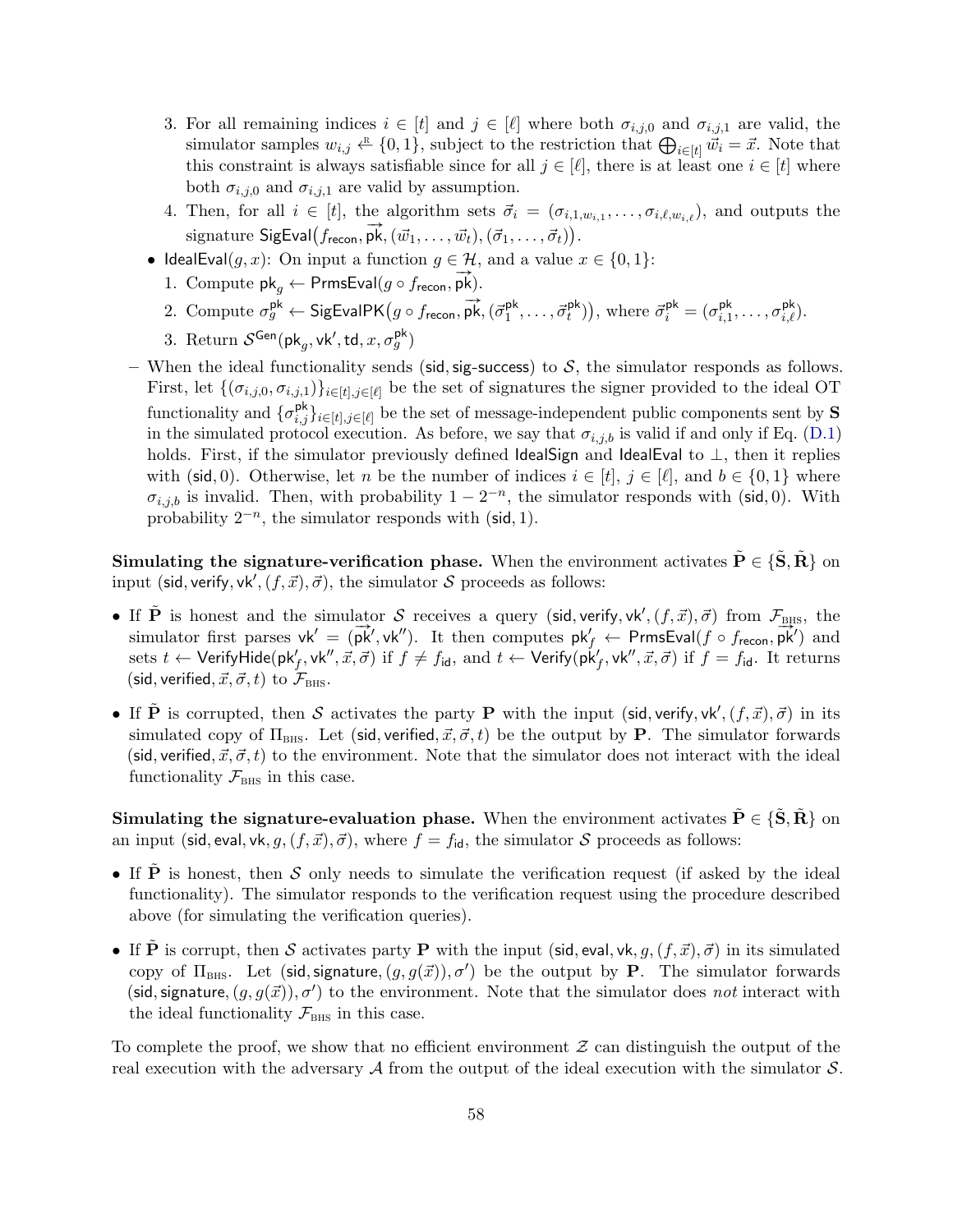Our argument considers several distinct cases, depending on whether the signer and receiver are honest or corrupt.

<span id="page-58-0"></span>**Lemma D.1.** If both the signer and the receiver are honest, then for all efficient environments  $\mathcal{Z}$ , we have that  $\overline{\text{IDEAL}_{\mathcal{F}_{\text{BHS}},\mathcal{S},\mathcal{Z}}}\overset{c}{\approx}\text{REAL}_{\Pi_{\text{BHS}},\mathcal{A},\mathcal{Z}}.$ 

Proof. We proceed via a hybrid argument:

- HYB<sub>0</sub>: This is the real distribution  $REAL_{\Pi_{BHS},\mathcal{A},\mathcal{Z}}$ .
- $HYB_1$ : Same as  $HYB_0$ , except we modify the honest parties' behavior as follows:
	- At the beginning of the experiment, initialize  $\vec{x}^* \leftarrow \perp$ .
	- At the end of a signing request, let (sid, signature,  $(f_{id}, \vec{x}), \vec{\sigma}$ ) be the signature output by the receiver. Update  $\vec{x}^* \leftarrow \vec{x}$ . If any party issued a verification request of the form (sid, signature,  $(f_{id}, \vec{x}), \vec{\sigma}$ ) prior to the signing request, then the experiment aborts with output ⊥.
	- Let vk be the verification key generated by the signer in the key-generation phase. When the environment activates a party on a verification request (sid, verify, vk',  $(f, \vec{x}), \vec{\sigma}$ ) where vk' = vk and  $\vec{x} \neq f(\vec{x}^*)$ , then the party outputs (sid, verified,  $(f, \vec{x}), \vec{\sigma}, 0$ ). Otherwise, the output is determined as in  $HYB_0$ .
- HYB<sub>2</sub>: This is the ideal distribution IDEAL $_{\mathcal{F}_{\text{BHS}},\mathcal{S},\mathcal{Z}}$ .

We now show that the outputs of each pair of consecutive hybrid experiments are computationally indistinguishable.

<span id="page-58-1"></span>Claim D.2. Suppose  $\Pi_{\text{HS}}$  satisfies unforgeability (Definition [3.5\)](#page-13-0). Then, the outputs of HYB<sub>0</sub> and  $HYB1$  are computationally indistinguishable.

*Proof.* Suppose there exists an environment  $Z$  (and an adversary  $A$ ) such that the outputs of HYB<sub>0</sub> and HYB<sub>1</sub> are distinguishable. We use  $\mathcal Z$  and  $\mathcal A$  to construct an adversary  $\mathcal B$  that breaks unforgeability (Definition [3.5\)](#page-13-0) of  $\Pi$ <sub>HS</sub>. Algorithm  $\beta$  operates according to the specification of the unforgeability security experiment  $\text{Expt}_{\mathcal{A},\Pi_{HS}}^{\text{uf}}(\lambda)$ , and simulates an execution of HYB<sub>0</sub> or HYB<sub>1</sub> for the environment  $\mathcal{Z}$  (and adversary  $\mathcal{A}$ ). Specifically,  $\mathcal{B}$  simulates the behavior of the honest signer and receiver in the protocol execution experiment:

- At the beginning of the unforgeability security game, algorithm  $\beta$  receives public keys  $\overrightarrow{pk}$  and a verification key vk' from the challenger. It also initializes  $\vec{x}^* \leftarrow \perp$ .
- When  $Z$  activates the signer  $S$  to run the key-generation protocol with a query (sid, keygen), when z activates the signer **S** to run the key-generation protocol with a query (sid,  $\kappa$ ).<br>algorithm B simulates the honest signer's behavior by outputting (sid, vkey,  $(\vec{pk}, vk')$ ).

By definition of the unforgeability experiment  $\text{Expt}_{A,\Pi_{HS}}^{\text{uf}}(\lambda)$ , the unforgeability challenger  $\mathcal{L}_{\mathcal{A}}$  and  $\mathcal{L}_{\mathcal{A}}$ ,  $\mathcal{L}_{\mathcal{A}}$ ,  $\mathcal{L}_{\mathcal{A}}$ ,  $\mathcal{L}_{\mathcal{A}}$ ,  $\mathcal{L}_{\mathcal{A}}$ ,  $\mathcal{L}_{\mathcal{A}}$ ,  $\mathcal{L}_{\mathcal{A}}$ ,  $\mathcal{L}_{\mathcal{A}}$ ,  $\mathcal{L}_{\mathcal{A}}$ ,  $\mathcal{L}_{\mathcal{A}}$ ,  $\mathcal{L}_{\mathcal{A}}$ ,  $\mathcal{L}_{\mathcal{A}}$ ,  $\mathcal{L}_{\mathcal$ simulates the signer's behavior in  $HYB_0$  and  $HYB_1$ .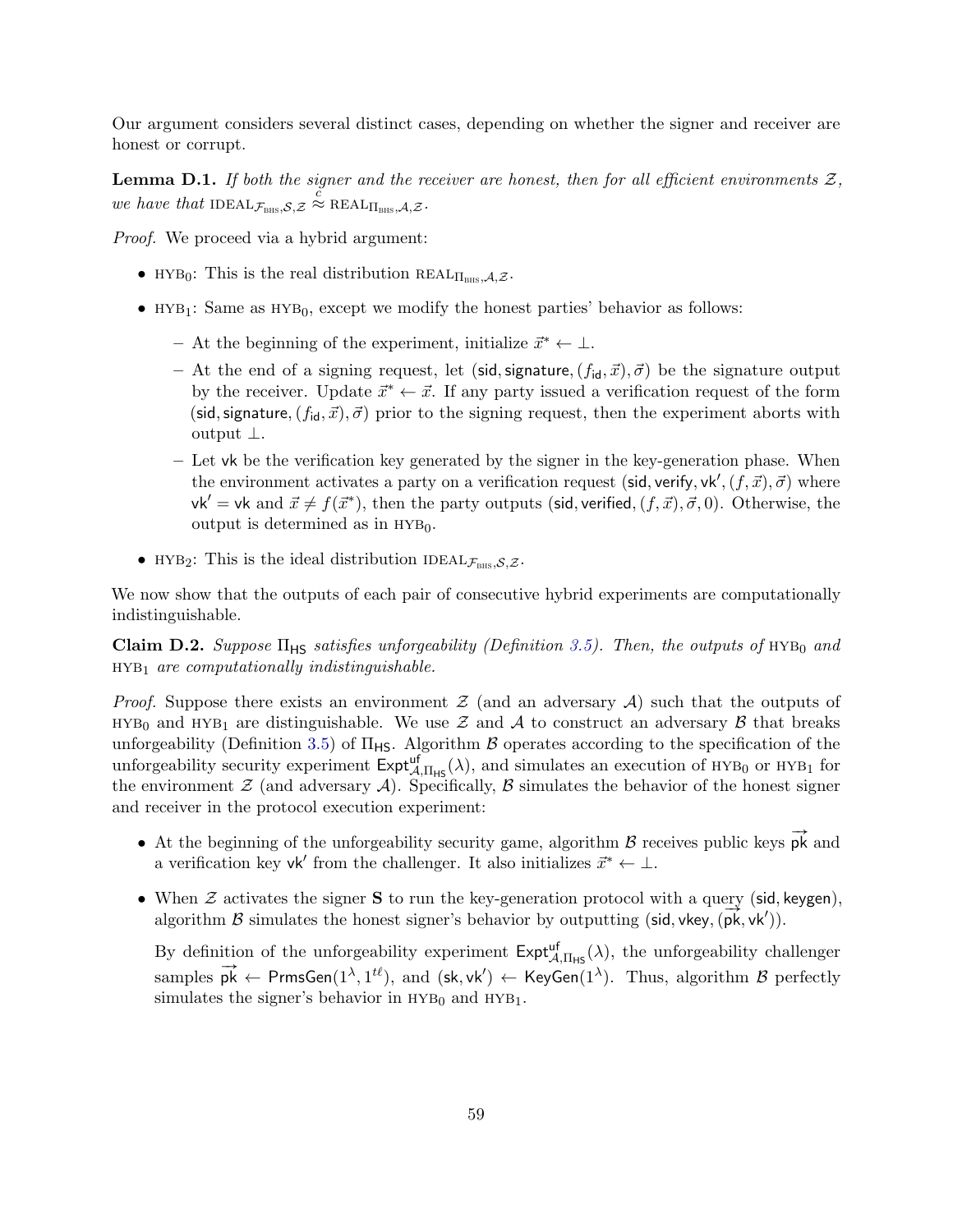• For signing queries, after  $\mathcal Z$  activates the receiver **R** with a tuple (sid, sign, vk,  $\vec{x}$ ) and the signer  ${\bf S}$  with a tuple (sid, signature), algorithm  ${\cal B}$  samples  $\vec{w}_1,\ldots,\vec{w}_t \in \{0,1\}^{\ell}$  such that  $\bigoplus_{i\in[t]} \vec{w}_i = \vec{x}$  and submits  $(\vec{w}_1, \ldots, \vec{w}_t)$  to the unforgeability challenger to receive  $(\vec{\sigma}_1, \ldots, \vec{\sigma}_t)$ .  $\bigcup_{i\in[t]} x_i$  and sabilities  $\vec{\sigma} \leftarrow \text{SigEval}(f_{\text{recon}}, \overrightarrow{pk},(\vec{w}_1,\ldots,\vec{w}_t),(\vec{\sigma}_1,\ldots,\vec{\sigma}_t))$  and simulates the receiver's output as (sid, signature,  $(f_{id}, \vec{x}), \vec{\sigma}$ ). In addition, B sets  $\vec{x}^* \leftarrow \vec{x}$ .

In  $\text{Expt}_{\mathcal{A},\Pi_{\text{HS}}}^{\text{uf}}(\lambda)$ , the challenger computes  $(\vec{\sigma}_1,\ldots,\vec{\sigma}_t) \leftarrow \text{Sign}(\overrightarrow{\text{pk}},\text{sk},(\vec{w}_1,\ldots,\vec{w}_t)),$  exactly as in  $HYB_0$  and  $HYB_1$ . Thus,  $\beta$  perfectly simulates the signing queries in  $HYB_0$  and  $HYB_1$ .

- For verification and evaluation queries,  $\beta$  implements the same procedure as in  $HYB_0$  and hyb1. None of these queries require knowledge of the secret signing key sk, and thus, can be perfectly simulated by B.
- At any point during the simulation, if  $\mathcal Z$  activates a party on a verification request of the form (sid, verify, vk,  $(f, \vec{x}), \vec{\sigma}$ ) where  $f(\vec{x}^*) \neq \vec{x}$  and  $\vec{\sigma}$  is a valid signature on  $(f, \vec{x})$ , then  $\vec{B}$  does the following:
	- If  $f = f_{id}$ , then B computes  $\vec{\sigma}^*$  ← Hide(vk',  $\vec{x}, \vec{\sigma}$ ) and sends the tuple ( $f_{recon}, \vec{x}, \vec{\sigma}^*$ ) to the unforgeability challenger as its forgery.
	- Otherwise, B sends the tuple  $(f \circ f_{\text{recon}}, \vec{x}, \vec{\sigma})$  to the unforgeability challenger as its forgery.

Since the only difference between  $HYB_0$  and  $HYB_1$  is the additional checks in the signing and verification protocols, if the outputs of  $HYB_0$  and  $HYB_1$  are distinguishable with non-negligible advantage  $\varepsilon$ , then one of the following conditions must hold with probability  $\varepsilon$ :

- The receiver's output in the signing request is a tuple (sid, signature,  $(f_{id}, \vec{x})$ ,  $\vec{\sigma}$ ) and a party was activated to run a verification request on the tuple (sid, signature,  $(f_{id}, \vec{x}), \vec{\sigma}$ ) before the signing request. Since  $\vec{\sigma}$  was output by an honest signing request, this means that  $\vec{\sigma}$  is a valid signature request. Since  $\sigma$  was output by an nonest signing request, this means that  $\sigma$  is a valid signature<br>on  $\vec{x}$ : namely, that Verify(pk<sub>recon</sub>, vk',  $\vec{x}, \vec{\sigma}$ ) = 1, where pk<sub>recon</sub>  $\leftarrow$  PrmsEval( $f_{\text{recon}}$ , pk). Moreo since the verification request occurred before the signing request, algorithm  $\beta$  would have submitted the tuple  $(f_{\text{recon}}, \vec{x}, \vec{\sigma}^*)$  to the unforgeability challenger where  $\vec{\sigma}^* \leftarrow \text{Hide}(\mathsf{vk}', \vec{x}, \vec{\sigma})$ before it made any signing queries to the unforgeability challenger. By hiding correctness,  $\vec{\sigma}^*$ is a valid signature on  $\vec{x}$  with respect to  $f_{\text{recon}}$ , and so  $\beta$  wins the unforgeability game.
- Otherwise, the environment must have activated a party on a verification query of the form (sid, verify, vk,  $(f, \vec{x}), \vec{\sigma}$ ) the successfully verifies in HYB<sub>0</sub> but not in HYB<sub>1</sub>. First, since the signature  $\vec{\sigma}$  verifies in HYB<sub>0</sub>, this means that  $f \circ f_{\text{recon}} \in \mathcal{H}'$  and moreover, that the signature  $\sigma$  verifies in HYB<sub>0</sub>, this means that  $f \circ f_{recon} \in H$  and moreover, that<br>VerifyHide(pk<sub>f∘frecon</sub>, vk',  $\vec{x}, \vec{\sigma}$ ) = 1 where pk<sub>f∘frecon</sub> ← PrmsEval( $f \circ f_{recon}$ , pk). Now, if the adversary B made a signing request to the unforgeability challenger on the message  $(\vec{w}_1, \ldots, \vec{w}_t)$ , then it would have also set  $\vec{x}^* = \bigoplus_{i \in [t]} \vec{w}_i$ . Since  $\vec{\sigma}$  verifies in HYB<sub>0</sub> but not in HYB<sub>1</sub>, the special condition in  $HYB_1$  must be satisfied which means

$$
(f \circ f_{\mathsf{recon}})(\vec{w}_1, \dots, \vec{w}_t) = f(\vec{x}^*) \neq \vec{x}.
$$

This means that  $\vec{\sigma}$  is a valid signature on  $\vec{x}$  with respect to the function  $f \circ f_{\text{recon}}$ , and thus, is a valid forgery. Alternatively, if  $\beta$  never made a signing request to the unforgeability challenger, then  $\vec{\sigma}$  is trivially a valid forgery.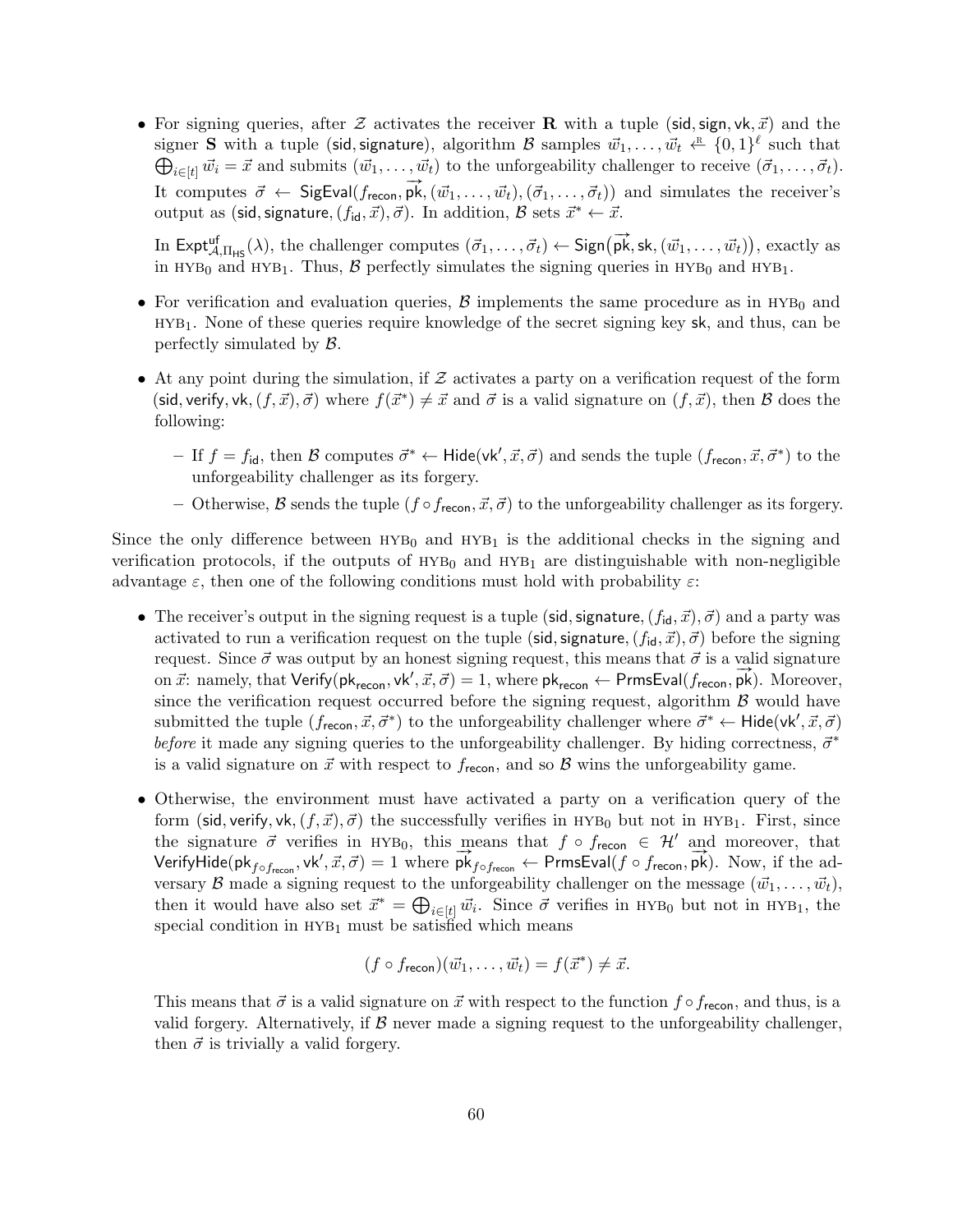In both cases, algorithm B breaks unforgeability of  $\Pi_{HS}$ , so we conclude that B has advantage  $\varepsilon$  in the unforgeability game.  $\Box$ 

<span id="page-60-0"></span>Claim D.3. The outputs of hybrids  $HY_{B_1}$  and  $HY_{B_2}$  are identically distributed.

*Proof.* We consider the view of the environment  $\mathcal{Z}$  in  $HYB_1$  and  $HYB_2$  during each phase of the protocol.

- Key-generation: For the key-generation phase, the simulator S in  $HY_{B2}$  exactly emulates the *Rey-generation*: For the key-generation phase, the simulator  $S$  in HYB<sub>2</sub> exactly emulates the generation of  $\overrightarrow{pk}$  and  $vk = (sk, vk')$  as defined in HYB<sub>1</sub>. Thus, the outputs of the honest parties in the key-generation phase of  $HYB_1$  and  $HYB_2$  are identically distributed.
- Signature-generation: In  $HYB_2$ , since both **S** and **R** are honest, the signatures that the receiver obtains from  $\mathcal{F}_{\text{BHS}}$  are determined by the ideal algorithm IdealSign that S provides to the functionality  $\mathcal{F}_{\text{BHS}}$ . Since S defines these algorithms exactly as in the protocol specification of  $\Pi_{\text{BHS}}$  using the identically-distributed signing key sk and verification key vk, the resulting signatures in  $HYB_1$  and  $HYB_2$  are identically distributed. Moreover, the same abort condition is present in both  $HYB_1$  and  $HYB_2$ , so whenever an environment issues a query that causes the ideal functionality to abort in  $HYB_2$ , the experiment also aborts in  $HYB_1$ .
- Signature-verification: In HYB<sub>2</sub>, the ideal functionality  $\mathcal{F}_{\text{BHS}}$  handles the signature verification queries (sid, verify, vk',  $(f, \vec{x}), \vec{\sigma}$ ). We consider the different possibilities:
	- If  $f \notin H$ , then  $\mathcal{F}_{\text{BHS}}$  always sets the verification bit  $t = 0$ . In this case, the honest parties in  $HYB_1$  also sets  $t = 0$  according to the protocol specification.
	- Otherwise, if  $vk = vk'$  and  $(vk, (f, \vec{x}), \vec{\sigma}, 1) \in \mathcal{L}$ , then  $\mathcal{F}_{BHS}$  sets  $t = 1$ . We consider several scenarios depending on how the entry  $(vk, (f, \vec{x}), \vec{\sigma}, 1) \in \mathcal{L}$  was added to  $\mathcal{L}$ . If  $\vec{\sigma}$ was generated as the result of a signing or a evaluation request, then by correctness of  $\Pi_{\rm HS}$ , the honest party in HYB<sub>1</sub> also outputs 1. If the entry was added as a result of a previous verification request (which successfully verified), then because the honest party's verification algorithm in  $\Pi_{\rm HS}$  is *deterministic* (and the signature verified previously), the party also outputs 1 in  $HYB_1$ .
	- Otherwise, if vk = vk', and there does not exist  $(vk, (f_{id}, \vec{x}'), \vec{\sigma}', 1) \in \mathcal{L}$  for some  $\vec{x}', \vec{\sigma}'$ where  $\vec{x} = f(\vec{x}')$ , then  $\mathcal{F}_{\text{BHS}}$  sets  $t = 0$ . This corresponds to a setting where the receiver never makes a signing request on any  $\vec{x}^* \in \{0,1\}^{\ell}$  where  $\vec{x} = f(\vec{x}^*)$ . This means the condition in HYB<sub>1</sub> is satisfied, in which case the party's output is (sid, verified,  $(f, \vec{x}')$ ,  $\vec{\sigma}'$ , 0). This matches the behavior in  $HYB<sub>2</sub>$ .
	- Otherwise, if there is already an entry  $(vk', (f, \vec{x}), \vec{\sigma}, t') \in \mathcal{L}$  for some t', the ideal functionality sets  $\mathcal{F}_{\text{BHS}}$  sets  $t = t'$ . In the real protocol execution in HYB<sub>1</sub>, the honest verifier's decision algorithm is deterministic. Hence, if a signature previously verified (resp., failed to verify), it will continue to verify (resp., fail to verify).
	- Finally, if none of the above criterion apply, then the ideal functionality allows the simulator  $S$  to decide the verification response in  $HYB_2$ . By construction, for an honest party, the simulator implements the same logic as that in the actual protocol  $\Pi_{\text{BHS}}$ .

We conclude that the outputs of the honest parties in response to verification queries are identically distributed in  $HYB_1$  and  $HYB_2$ .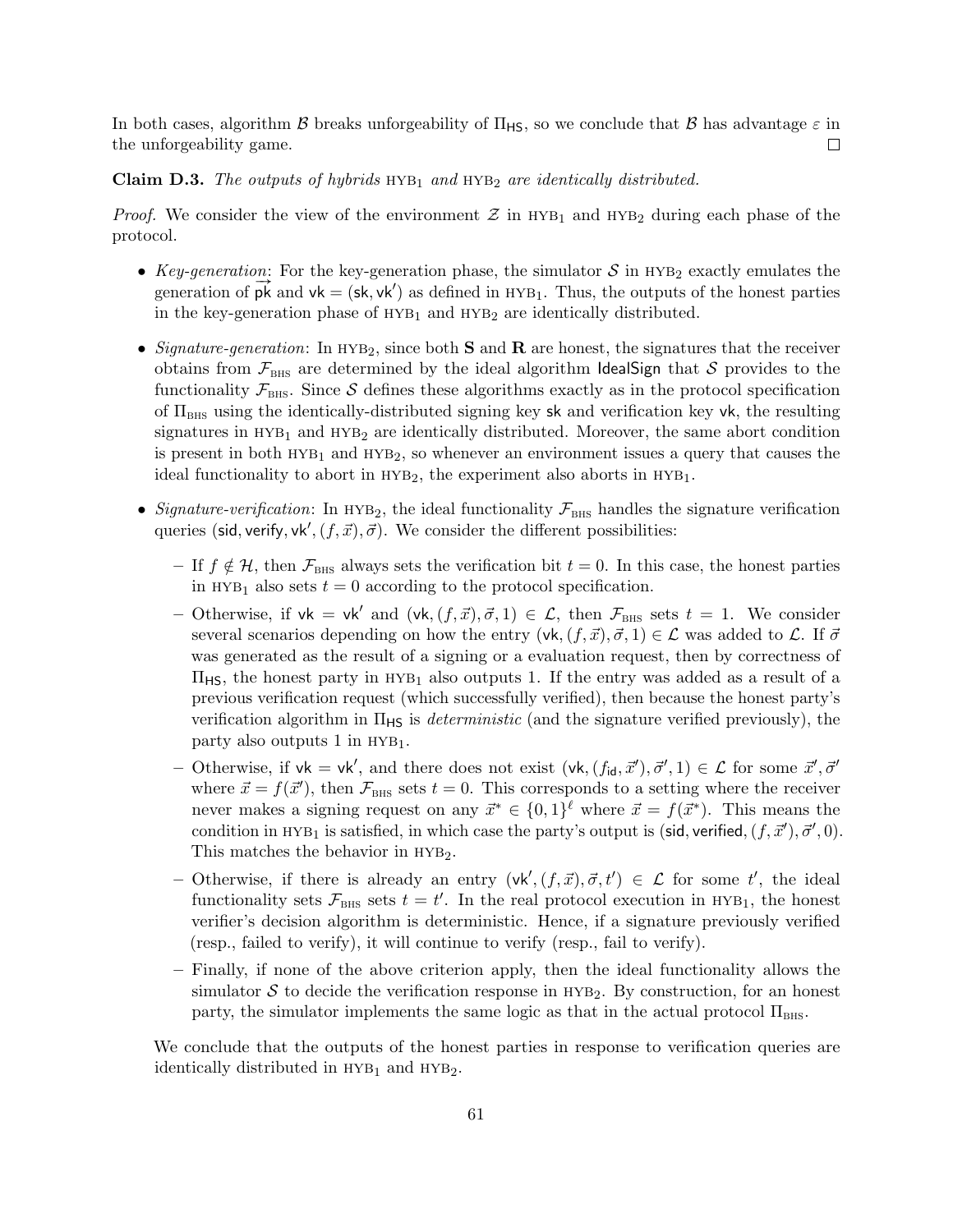• Signature-evaluation: In  $HYB_2$ , since both parties **S** and **R** are honest, the resulting signatures that a party receives from  $\mathcal{F}_{\text{BHS}}$  are fully determined by the ideal algorithm IdealEval that  $\mathcal S$ provides to the functionality  $\mathcal{F}_{\text{BHS}}$ . Since S implements these algorithms exactly as in the protocol specification of  $\Pi_{\text{BHS}}$  using the identically-distributed signing key sk and verification key vk, the signatures output by the evaluation algorithm in  $HYB_1$  and  $HYB_2$  are identically distributed. Moreover, by correctness of  $\Pi_{\mathsf{HS}}$  and construction of S, the abort condition in  $\mathcal{F}_{\text{BHS}}$  for evaluation queries is never triggered.  $\Box$ 

Lemma [D.1](#page-58-0) now follows by combining Claims [D.2](#page-58-1) and [D.3.](#page-60-0)

 $\Box$ 

<span id="page-61-1"></span>Lemma D.4. If the signer is honest and the receiver is corrupt, then for all efficient environments  $\mathcal{Z},$  we have that IDEAL $\mathcal{F}_{\text{BHS}},\mathcal{S},\mathcal{Z} \stackrel{c}{\approx} \text{REAL}_{\Pi_{\text{BHS}},\mathcal{A},\mathcal{Z}}.$ 

*Proof.* We use a similar hybrid structure as that used in the proof of Lemma [D.1:](#page-58-0)

- HYB<sub>0</sub>: This is the real distribution  $REAL_{\Pi_{\text{BHS}},\mathcal{A},\mathcal{Z}}$ .
- HYB<sub>1</sub>: Same as HYB<sub>0</sub>, except we modify the honest signer's behavior as follows:
	- At the beginning of the experiment, initialize  $\vec{x}^* \leftarrow \perp$ .
	- During a signing request, let  $\vec{w}_1, \ldots, \vec{w}_t$  be the messages **R** submits to  $\mathcal{F}_{\text{OT}}^{\ell,s}$ . Update  $\vec{x}^* \leftarrow \bigoplus_{i \in [t]} \vec{w}_i$ . If the environment activated the signer to make a verification request of the form (sid, signature,  $(f_{id}, \vec{x}^*), \vec{\sigma}$ ) where  $\vec{\sigma}$  is a valid signature on  $(f_{id}, \vec{x}^*)$  prior to the signing request, then the experiment aborts with output  $\bot$ .
	- Let vk be the verification key generated by the signer in the key-generation phase. If the environment activates the honest signer on a verification request of the form (sid, verify, vk',  $(f, \vec{x}), \vec{\sigma}$ ) where vk' = vk and  $\vec{x} \neq f(\vec{x}^*)$ , then the signer's output is set to (sid, verified,  $(f, \vec{x}), \vec{\sigma}, 0$ ). Otherwise, the output is determined as in HYB<sub>0</sub>.
- HYB<sub>2</sub>: This is the ideal distribution IDEAL $_{\mathcal{F}_{\text{RHS}},\mathcal{S},\mathcal{Z}}$ .

<span id="page-61-0"></span>Claim D.5. Suppose  $\Pi_{\text{HS}}$  satisfies unforgeability (Definition [3.5\)](#page-13-0). Then, the outputs of HYB<sub>0</sub> and  $HYB_1$  are computationally indistinguishable.

*Proof.* Suppose there exists an environment  $\mathcal Z$  and adversary  $\mathcal A$  (that corrupts the receiver **R**) such that the outputs of HYB<sub>0</sub> and HYB<sub>1</sub> are distinguishable. We use  $\mathcal Z$  and  $\mathcal A$  to construct an algorithm B that breaks unforgeability of  $\Pi_{\rm HS}$ . In the reduction, algorithm B simulates the behavior of the honest signer for  $\mathcal Z$  and  $\mathcal A$  according to the protocol specification in HYB<sub>0</sub> and HYB<sub>1</sub>. The overall argument follows a very similar structure as the proof of Claim [D.2,](#page-58-1) so we only give a sketch of how  $\beta$  simulates the execution of HYB<sub>0</sub> and HYB<sub>1</sub> below:

- As in the proof of Claim [D.2,](#page-58-1) algorithm  $\mathcal B$  uses the public keys  $\overrightarrow{pk}$  and the verification key vk<sup>'</sup> As in the proof of Claim D.2, algorithm **B** uses the public keys  $\beta$ K and the verific<br>from the unforgeability challenger as the signer's verification key  $vk = (\vec{pk}, vk')$ .
- To simulate a signing protocol, after the receiver **R** (under the direction of  $\mathcal{A}$ ) submits shares  $\vec{w}_1,\ldots,\vec{w}_t \in \{0,1\}^{\ell}$  to  $\mathcal{F}_{\text{OT}}^{\ell,s}$ , algorithm  $\mathcal B$  submits  $(\vec{w}_1,\ldots,\vec{w}_t)$  to the unforgeability challenger to obtain the signatures  $(\vec{\sigma}_1,\ldots,\vec{\sigma}_t)$ , which it uses to simulate the response from  $\mathcal{F}_{\text{OT}}^{\ell,s}$ .
- Finally, algorithm  $\beta$  simulates the verification and evaluation queries to the honest signer as described in  $HYB_0$  and  $HYB_1$ , since these operations only depend on the public parameters.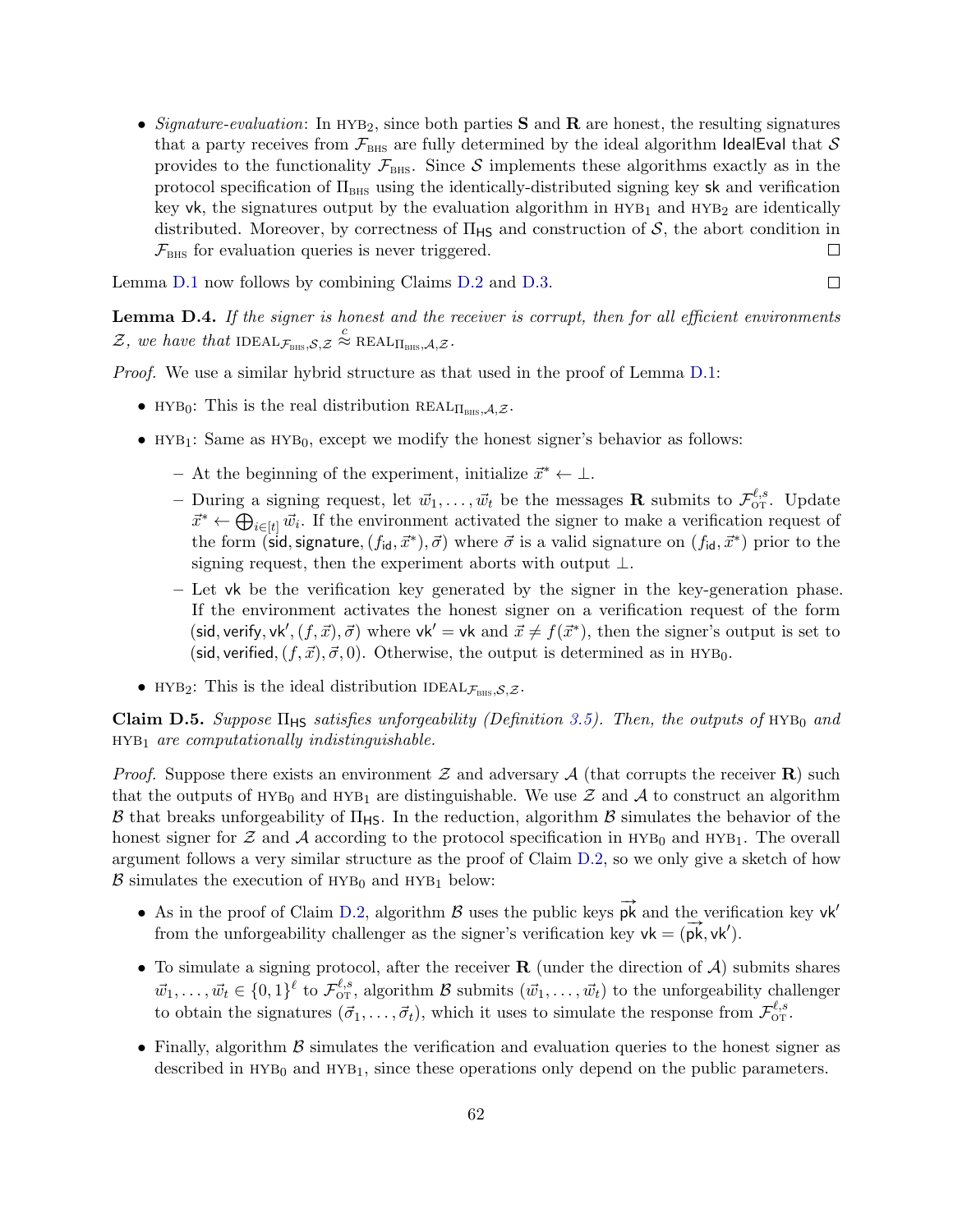By an analogous argument to that in the proof of Claim [D.2,](#page-58-1) algorithm B correctly simulates the behavior of the honest signer in a protocol execution with  $\mathcal Z$  and  $\mathcal A$ . Thus, with non-negligible probability, the environment will activate the honest signer on a signing or verification query whose behavior differs between  $HYB_0$  and  $HYB_1$ . As in the proof of Claim [D.2,](#page-58-1) if either condition is satisfied, the environment's query enables  $\beta$  to break unforgeability of the signature scheme.  $\Box$ 

#### <span id="page-62-0"></span>**Claim D.6.** The outputs of  $HYB_1$  and  $HYB_2$  are identically distributed.

*Proof.* We argue that the view of the environment  $\mathcal Z$  is identically distributed in HYB<sub>1</sub> and HYB<sub>2</sub>. The argument follows similarly to that in the proof of Claim [D.3.](#page-60-0) We sketch the key details below:

- Key-generation: The simulator S (in HYB<sub>2</sub>) implements the key-generation phase exactly according to the specification of the real protocol  $\Pi_{BHS}$  (in HYB<sub>1</sub>).
- Signature-generation: In  $HYB_1$ , when the receiver **R** (under the direction of A) submits shares  $\vec{w}_1,\ldots,\vec{w}_t \in \{0,1\}^{\ell}$  to  $\mathcal{F}_{\text{OT}}^{\ell,s}$ , it receives in response from the  $\mathcal{F}_{\text{OT}}^{\ell,s}$  functionality signatures  $\vec{\sigma}_1, \ldots, \vec{\sigma}_t$  where  $(\vec{\sigma}_1, \ldots, \vec{\sigma}_t) \leftarrow \text{Sign}(\overrightarrow{pk}, sk, (\vec{\omega}_1, \ldots, \vec{\omega}_t))$ . This is precisely how S simulates the signing request for A in HYB<sub>2</sub>. Let  $((f_{id}, \vec{x}), \vec{\sigma})$  be the message-signature pair that the simulator S registers with the ideal functionality  $\mathcal{F}_{\text{BHS}}$  at the end of the signing request in HYB<sub>2</sub>. If this pair is already registered with  $\mathcal{F}_{\text{BHS}}$  as an invalid signature, then  $\mathcal{F}_{\text{BHS}}$  aborts and the protocol execution halts in  $HYB_2$ . By definition of  $HYB_2$  and S, this is only possible if the environment activates the honest signer to make a verification request on the message-signature pair  $((f_{id}, \vec{x}), \vec{\sigma})$  prior to the signing request. This coincides with the abort condition in HYB<sub>1</sub>, and so we conclude that the output of the signature-generation phase in  $HYB_1$  and  $HYB_2$  is identically distributed.
- Signature-verification: Signature verification is a non-interactive procedure, so it suffices to argue that the outputs of the honest signer in response to the environment's queries are identically distributed in  $HYB_1$  and  $HYB_2$ . By construction of S, only verification and evaluation queries involving an *honest* party requires interacting with the ideal functionality. The argument then proceeds as in the proof of Claim [D.3.](#page-60-0)
- Signature-evaluation: Similar to the case of signature verification, signature evaluation is non-interactive, so it suffices to argue that the outputs of the honest signer in response to the environment's queries are identically distributed. This argument then proceeds as in the proof of Claim [D.3.](#page-60-0)  $\Box$

Combining Claims [D.5](#page-61-0) and [D.6,](#page-62-0) the lemma follows.

<span id="page-62-1"></span>Lemma D.7. If the signer is corrupt and the receiver is honest, then for all efficient environments  $\mathcal{Z},$  we have that IDEAL $\mathcal{F}_{\text{BHS}},\mathcal{S},\mathcal{Z} \stackrel{c}{\approx} \text{REAL}_{\Pi_{\text{BHS}},\mathcal{A},\mathcal{Z}}.$ 

Proof. We proceed via a hybrid argument:

- HYB<sub>0</sub>: This is the real distribution REAL<sub>IInus</sub>, $A_z$ .
- HYB<sub>1</sub>: Same as HYB<sub>0</sub> except we modify the honest receiver's behavior in the signaturegeneration protocol as follows. Let vk be the verification key chosen by the signer in the keygeneration phase. Let  $((\mathsf{sid}, i), \mathsf{sender}, \{(\sigma_{i,j,0}, \sigma_{i,j,1})\}_{i \in [t], j \in [\ell]})$  be the set of signatures the signer

 $\Box$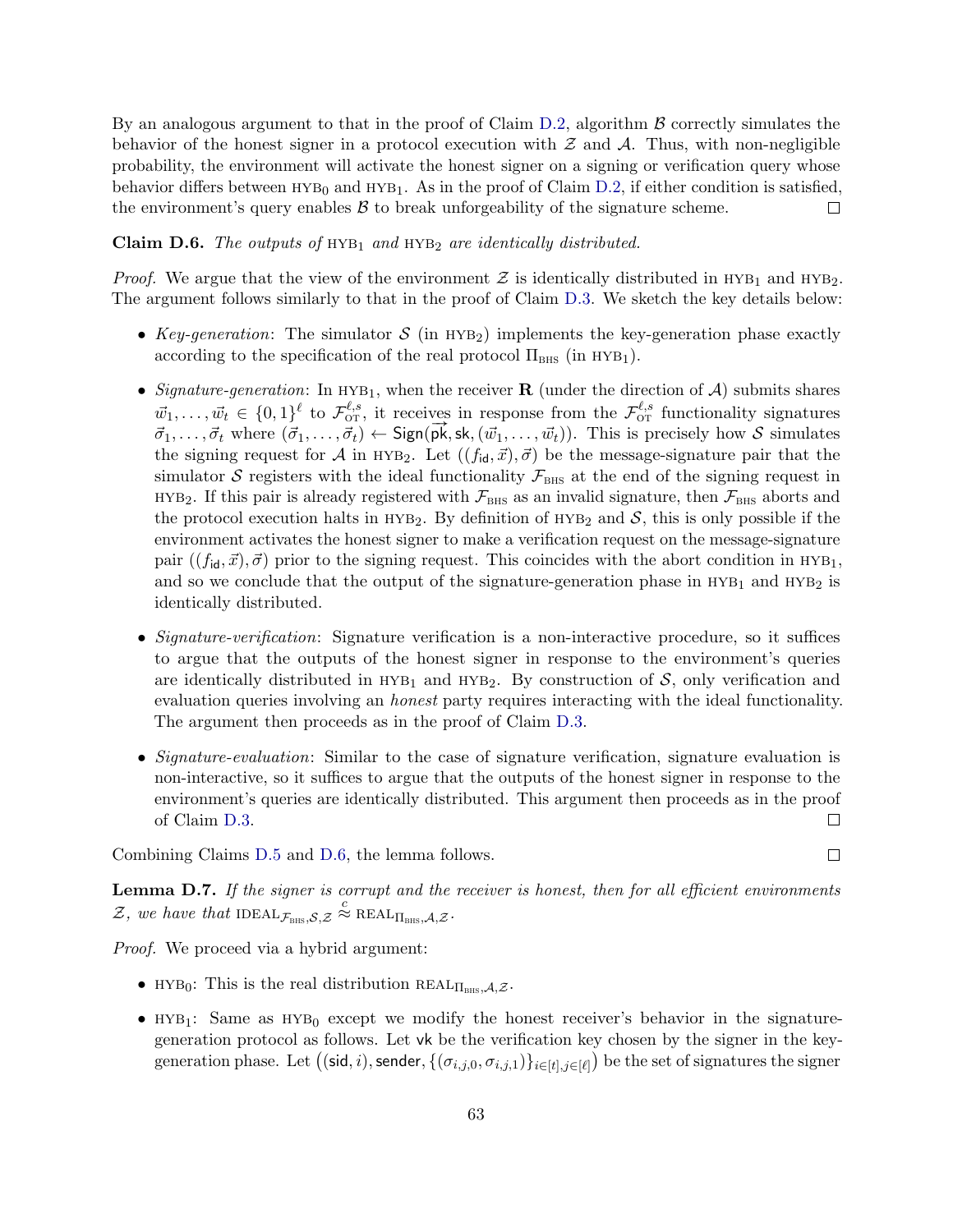submits to the ideal OT functionality  $\mathcal{F}_{\text{OT}}^{\ell,s}$ , and let  $\{\sigma_{i,j}^{\text{pk}}\}_{i\in[t],j\in[\ell]}$  be the message-independent signature components S sends to R. The receiver always outputs (sid, signature,  $(f_{id}, \vec{x})$ ,  $\perp$ ) if any of the following conditions hold:

- The signer's verification key vk cannot be written as  $(\overrightarrow{pk}, vk')$  where  $\overrightarrow{pk} = {pk_{i,j}}_{i \in [t], j \in [\ell]}$ .
- If there exists indices  $i \in [t]$  and  $j \in [\ell]$  where both  $\sigma_{i,j,0}$  and  $\sigma_{i,j,1}$  are invalid. We say that a signature  $\sigma_{i,j,b}$  is valid if it satisfies Eq. [\(D.1\)](#page-56-0).
- If there exists  $j \in [\ell]$  such that for all  $i \in [t]$ , at least one of  $\sigma_{i,j,0}$  and  $\sigma_{i,j,1}$  is invalid.

Otherwise, the honest receiver implements the verification protocol as in the real scheme.

- HYB<sub>2</sub>: Same as HYB<sub>1</sub> except we use the context-hiding simulator  $S = (S^{Ext}, S^{Gen})$  to generate the signatures the honest receiver  **outputs on evaluation queries. Here, we assume that** none of the conditions from HYB<sub>1</sub> are satisfied (otherwise, the honest receiver outputs  $\perp$  in the signing protocol and ignores all evaluation requests). In particular, we have the following:
	- Let  $((\textsf{sid}, i), \textsf{sender}, \{(\sigma_{i,j,0}, \sigma_{i,j,1})\}_{i \in [t], j \in [\ell]} )$  be the set of signatures the signer submits to the ideal OT functionality  $\mathcal{F}_{\text{OT}}^{\ell,s}$ , and let  $\{\sigma_{i,j}^{\mathsf{pk}}\}_{i\in[t],j\in[\ell]}$  be the message-independent signature components S sends to R.
	- Since none of the conditions in  $HYB_1$  are satisfied, there exist indices  $i^*, j^*$  where  $\sigma_{i^*, j^*, 0}$ since none of the conditions in  $A \r B_1$  are satisfied, there exist multes  $\iota$ ,  $\jmath$  where  $\partial_{\iota^*,j^*,0}^{i^*,j^*,0}$  and  $\sigma_{i^*,j^*,1}$  are both valid. Moreover, the verification key vk can be written as  $\mathsf{vk} = (\vec{\mathsf{pk}},$ where  $\vec{pk} = \{pk_{i,j}\}_{i \in [t],j \in [\ell]}$ . The experiment invokes the context-hiding simulator  $S^{\text{Ext}}$  to extract a simulation trapdoor  $\mathsf{td} \leftarrow \mathcal{S}^{\mathsf{Ext}}(\mathsf{vk}', (0, \sigma_{i^*, j^*, 0}), (1, \sigma_{i^*, j^*, 1}))$ , and stores  $\mathsf{td}$ . The receiver's signature is constructed using the same procedure from  $HYB_1$ .
	- During signature evaluation, on input (sid, eval, vk,  $q, (f, \vec{x}), \vec{\sigma}$ ), R first applies the signature verification procedure on input (sid, verify, vk,  $(f, \vec{x}), \vec{\sigma}$ ). If the signature verifies, the receiver's signature is generated by computing  $pk_g \leftarrow PrmsEval(g \circ f_{recon}, \overrightarrow{pk}), \sigma_g^{pk} \leftarrow$ SigEvalPK( $g \circ f_{\text{recon}}$ ,  $\overrightarrow{pk}$ ,  $(\overrightarrow{\sigma}_1^{pk}, \dots, \overrightarrow{\sigma}_t^{pk})$ ), where  $\overrightarrow{\sigma}_i^{pk} = (\sigma_{i,1}^{pk})$  $\sigma_{i,1}^{\mathsf{pk}}, \ldots, \sigma_{i,\ell}^{\mathsf{pk}}$ , and finally  $\sigma^* \leftarrow$  $\mathcal{S}^{\mathsf{Gen}}(\mathsf{pk}_g, \mathsf{vk}', \mathsf{td}, g(\vec{x}), \sigma_g^{\mathsf{pk}})$ . The receiver's output is the tuple (sid, signature,  $(g, g(\vec{x})), \sigma^*$ ).
- HYB<sub>3</sub>: This is the ideal distribution IDEAL $_{\mathcal{F}_{\text{RHS}},\mathcal{S},\mathcal{Z}}$ .

<span id="page-63-0"></span>**Claim D.8.** Suppose  $t = \omega(\log \lambda)$ . Then, the outputs of hybrids  $HYB_0$  and  $HYB_1$  are statistically indistinguishable.

*Proof.* The only difference between the two experiments is the additional checks in  $HYB_1$  which affects the honest receiver's output on signing queries. We consider each of the conditions separately, and argue that for each of them, the receiver's output in  $HYB_1$  is the same as that in  $HYB_0$ , except with probability at most  $2^{-(t-1)} = 2^{-\omega(\log \lambda)} = \text{negl}(\lambda)$ .

- Suppose that the signer's verification key is not well-formed: namely, that  $vk \neq (\overrightarrow{pk}, vk')$  where suppose that the signer's verification key is not well-formed: namely, that  $\forall \kappa \neq (\beta \kappa, \gamma \kappa)$ <br>  $\overrightarrow{pk} = \{pk_{i,j}\}_{i \in [t], j \in [\ell]}$ . In this case, the receiver's signature is  $\bot$  in both HYB<sub>0</sub> and HYB<sub>1</sub>.
- Suppose there exists  $i \in [t]$  and  $j \in [\ell]$  where both  $\sigma_{i,j,0}$  and  $\sigma_{i,j,1}$  are invalid. In this case, the honest receiver in HYB<sub>0</sub> outputs  $\perp$  as its signature, which matches the behavior in HYB<sub>1</sub>.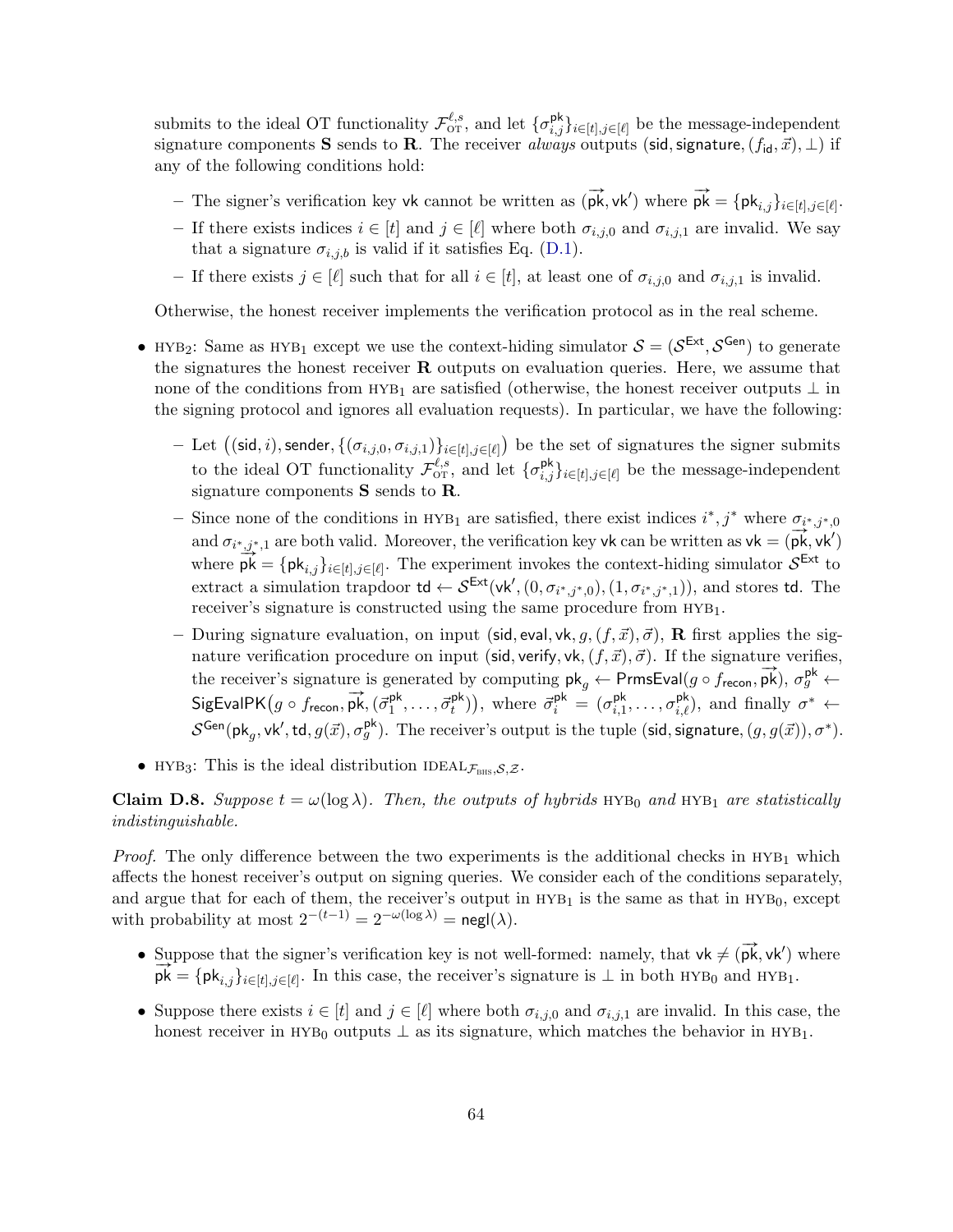- Suppose there exists  $j \in [\ell]$  such that for all  $i \in [t]$ , at least one of  $\sigma_{i,j,0}$  and  $\sigma_{i,j,1}$  is invalid. We argue that in this case, the receiver outputs  $\perp$  with probability at least  $1 - 2^{-(t-1)}$  in HYB<sub>0</sub>. Without loss of generality, we can assume that exactly one of  $\sigma_{i,j,0}$  and  $\sigma_{i,j,1}$  for all  $i \in [t]$  is invalid (the case where both are invalid is captured by the previous case). Let  $b_1,\ldots,b_t \in \{0,1\}$  be such that  $\sigma_{i,j,b_i}$  is invalid, and let  $\vec{x} = (x_1,\ldots,x_\ell) \in \{0,1\}^\ell$  be the receiver's message in the signing protocol. In the real protocol, the honest receiver samples  $w_{i,j} \stackrel{\text{R}}{\leftarrow} \{0,1\}$  for all  $i \in [t]$  such that  $x_j = \bigoplus_{i \in [t]} w_{i,j}$ . We consider two possibilities:
	- Suppose  $x_j \neq \bigoplus_{i \in [t]} b_i$ . This means that there exists  $i \in [t]$  where  $w_{i,j} \neq b_i$ . In the real protocol, this means that the receiver obtains signature  $\sigma_{i,j,w_{i,j}}$ , which by assumption is invalid. In this case, the receiver in  $HYB_0$  outputs  $\perp$  as its signature.
	- Suppose  $x_j = \bigoplus_{i \in [t]} b_i$ . Since  $w_{i,j}$  are sampled uniformly at random subject to the constraint, with probability  $2^{-(t-1)}$ , it is the case that  $w_{i,j} = b_i$  for all  $i \in [t]$ . In this case, the receiver in  $HYB_0$  does not output  $\perp$  (since every signature it obtains is valid). With probability  $1 - 2^{-(t-1)}$ , there is an index  $i \in [t]$  where  $w_{i,j} \neq b_i$ . In this case, the receiver obtains signature  $\sigma_{i,j,w_i,j}$ , which by assumption is invalid. Thus, we conclude that the receiver in HYB<sub>0</sub> aborts with probability  $1 - 2^{-(t-1)}$ .

In this case, the honest receiver in HYB<sub>0</sub> outputs  $\perp$  with probability at least  $1 - 2^{-(t-1)}$ , while in HYB<sub>1</sub>, the receiver outputs  $\perp$  with probability 1. In both cases, the probability is taken over the receiver's random coins. Since  $t = \omega(\log \lambda)$ , we conclude that the statistical distance between the output distributions of  $HYB_0$  and  $HYB_1$  is negligible.  $\Box$ 

<span id="page-64-0"></span>Claim D.9. Suppose  $\Pi_{\text{HS}}$  satisfies context-hiding (Definition [3.9\)](#page-16-0). Then, the outputs of hybrids  $HYB_1$  and  $HYB_2$  are computationally indistinguishable.

*Proof.* Suppose there exists an environment  $\mathcal Z$  and adversary  $\mathcal A$  (that corrupts the signer S) such that the outputs of HYB<sub>1</sub> and HYB<sub>2</sub> are distinguishable. We use  $\mathcal Z$  and  $\mathcal A$  to construct an adversary B that breaks context-hiding security (Definition [3.9\)](#page-16-0) of  $\Pi_{\rm HS}$ . Algorithm B begins by simulating the protocol execution in  $HY_{B_1}$  and  $HY_{B_2}$  for  $\mathcal Z$  and  $\mathcal A$ . In the simulation,  $\mathcal B$  is responsible for simulating the behavior of the honest receiver **R** and the ideal OT functionality  $\mathcal{F}_{\text{OT}}^{\ell,s}$ .

- Key-generation: The key-generation protocol only involves  $\mathcal Z$  and  $\mathcal A$ , so  $\mathcal B$  does not need to simulate anything.
- Signature-generation: On a signature-generation query (sid, sign, vk,  $\vec{x}$ ), let  $\{(\sigma_{i,j,0}, \sigma_{i,j,1})\}_{i\in[t],j\in[\ell]}$ be the signatures the signer **S** submits to the ideal OT functionality  $\mathcal{F}_{\text{OT}}^{\ell,s}$  in the simulated protocol execution (as directed by Z and A). Additionally, let  $\{\sigma_{i,j}^{\mathsf{pk}}\}_{i\in[t],j\in[\ell]}$  be the messageindependent signature components the signer sends to the receiver. Algorithm  $\beta$  checks the three conditions in  $HYB<sub>1</sub>$  and  $HYB<sub>2</sub>$ , and if any condition is satisfied, it defines the receiver's output to be (sid, signature,  $(f_{id}, \vec{x}), \perp$ ).

Otherwise, the verification key vk has the form  $vk = (\vec{pk}, vk')$  where  $\vec{pk} = \{pk_{i,j}\}_{i \in [t], j \in [\ell]},$ and moreover, there exists indices  $i^*, j^*$  where  $\sigma_{i^*, j^*, 0}$  and  $\sigma_{i^*, j^*, 1}$  are both valid. Algorithm B submits the public key  $\mathsf{pk}_{i^*,j^*}$ , the verification key vk', and the message-signature pairs  $(0, \sigma_{i^*,j^*,0})$  and  $(1, \sigma_{i^*,j^*,1})$  to the context-hiding challenger. Finally, algorithm B simulates the receiver's output according to the specification in  $HYB_1$  and  $HYB_2$ .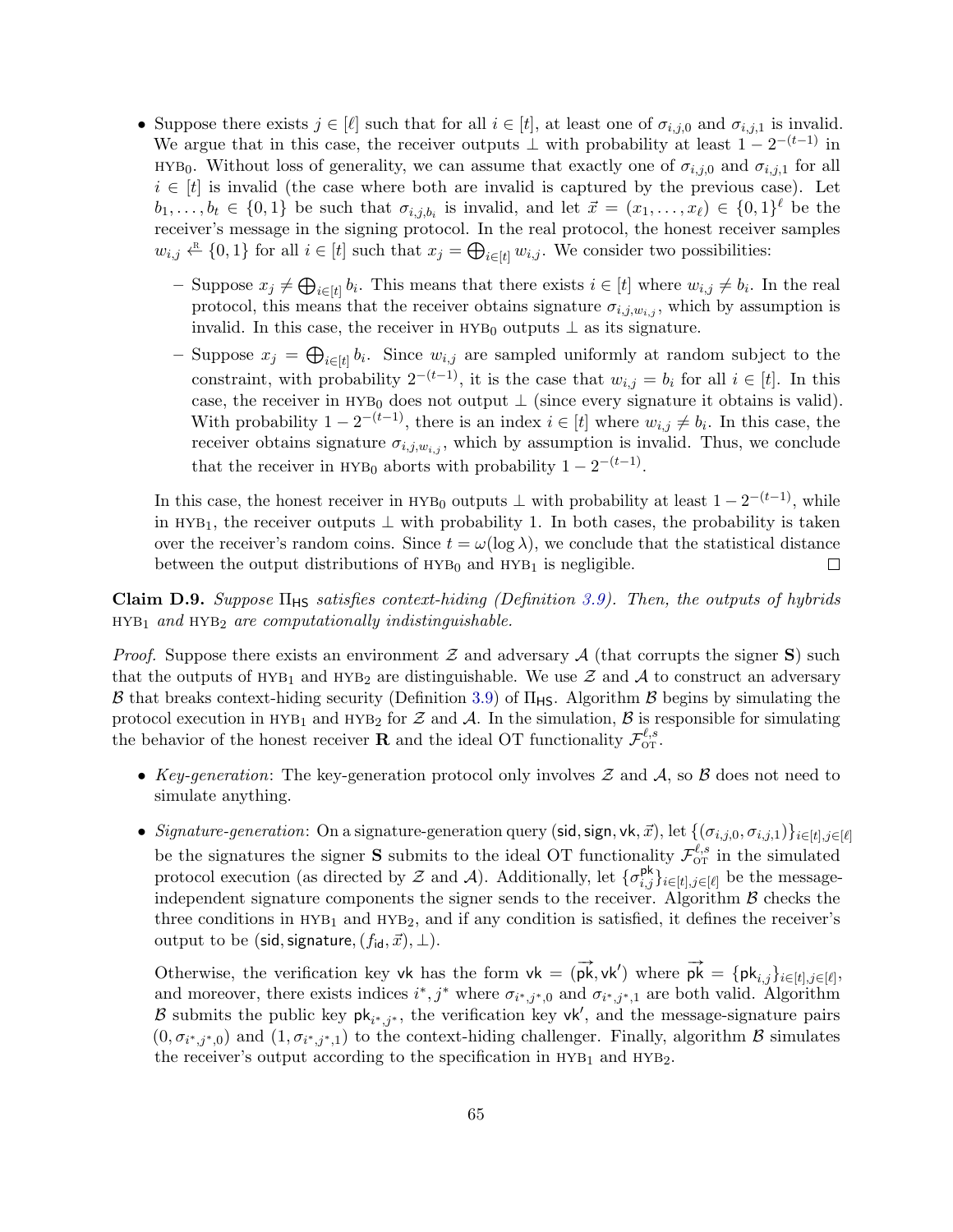If the receiver's output is not  $\perp$ , algorithm  $\mathcal B$  does the following. Let  $\vec{w}_1, \ldots, \vec{w}_t$  where  $\bigoplus_{i\in[t]} \vec{w}_i = \vec{x}$  be the bit-strings  $\beta$  chose when simulating the honest receiver. For  $i \in [t]$ , algorithm  $\mathcal B$  defines  $\vec{\sigma}_i = (\sigma_{i,1,w_{i,1}}, \ldots, \sigma_{i,\ell,w_{i,\ell}}).$ 

- Signature-verification: Algorithm  $\beta$  simulates the verification queries involving the receiver  $\bf R$ as described in  $HYB_1$  and  $HYB_2$ . Note that because signature verification is non-interactive, the environment  $\mathcal Z$  and the adversary  $\mathcal A$  completely dictate the behavior of verification queries to the corrupt signer.
- Signature-evaluation: Whenever  $\mathcal Z$  activates the receiver on a signature-evaluation query *Signature-evaluation*: Whenever  $\mathcal{Z}$  activates the receiver on a signature-evaluation query (sid, eval, vk,  $g, (f, \vec{x}), \vec{\sigma}$ ), where  $\mathsf{vk} = (\overrightarrow{pk}, \mathsf{vk}'),$  algorithm  $\mathcal B$  ignores the request if the receiver's signature in the signing protocol was ⊥. Otherwise, it proceeds as follows:
	- As in HYB<sub>1</sub> and HYB<sub>2</sub>, algorithm B checks that  $f = f_{id}$  and that  $\sigma$  is a valid signature As in HYB<sub>1</sub> and HYB<sub>2</sub>, algorithm  $\beta$  checks that  $f = f_{\text{id}}$  and that  $\sigma$  is a valid signature on  $(f, \vec{x})$ . If the signature verifies, then  $\beta$  first computes  $\mathsf{pk}_g \leftarrow \mathsf{PrmsEval}(g \circ f_{\text{recon}}, \vec{pk})$ . Then, it computes  $\sigma' \leftarrow \mathsf{SigEval}(g \circ f_{\mathsf{recon}}, (\vec{\sigma}_1, \ldots, \vec{\sigma}_t))$  where  $\vec{\sigma}_i$  is defined as in the signing protocol.
	- Algorithm B submits the public key  $\mathsf{pk}_g$ , the message  $g(\vec{x})$ , and the signature  $\sigma'$  to the context-hiding challenger, and receives in response a signature  $\sigma^*$ . Algorithm  $\mathcal{B}$  simulates the output of the honest receiver as (sid, signature,  $(g, g(\vec{x})), \sigma^*$ ).

Note that signature evaluation is non-interactive, the environment  $\mathcal Z$  and the adversary  $\mathcal A$ completely dictate the behavior of evaluation queries to the corrupt signer.

• At the end of the experiment, when  $\mathcal Z$  outputs a bit,  $\mathcal B$  outputs the same bit.

We now show that  $\beta$  breaks context-hiding security with the same advantage as  $\mathcal{Z}$ . By construction, the only difference between the two hybrid experiments  $HYB_1$  and  $HYB_2$  is the way the honest receiver's signatures are generated on evaluation queries. Note that if the honest receiver outputs ⊥ in response to a signing query, then the honest receiver in  $HYB_1$  and  $HYB_2$  ignores all evaluation queries. In this case, the two experiments are identical. Thus, without loss of generality, we assume that the signing protocol succeeds. In this case, algorithm  $\beta$  submits a valid key, verification key, and message-signature pairs to the context-hiding challenger.

Now, assume that  $\beta$  does not abort during signature generation. Then, if the context-hiding challenger implements the hide algorithm using Hide, then the signatures output by  $\beta$  when simulating the honest evaluation queries are distributed according to  $HYB_1$ , and  $\beta$  perfectly simulates an execution of  $HYB_1$  for  $Z$  and  $A$ . Alternatively, if the context-hiding challenger implements the hide algorithm using  $S^{\text{Gen}}$ , then the signatures output by  $B$  when simulating the honest evaluation queries are distributed according to  $HYB_2$ , and  $B$  perfectly simulates an execution of  $HYB_2$  for  $Z$  and A. Thus, if Z is able to distinguish experiments  $HYB_1$  and  $HYB_2$ , algorithm B breaks context-hiding of  $\Pi$ <sub>HS</sub> with the same advantage.  $\Box$ 

#### <span id="page-65-0"></span>Claim D.10. The outputs of hybrids  $HYB_2$  and  $HYB_3$  are identically distributed.

*Proof.* We now show that the view of the environment  $\mathcal Z$  when interacting with an adversary  $\mathcal A$  in  $HYB_2$  is distributed identically with its view when interacting with the simulator S in  $HYB_3$ .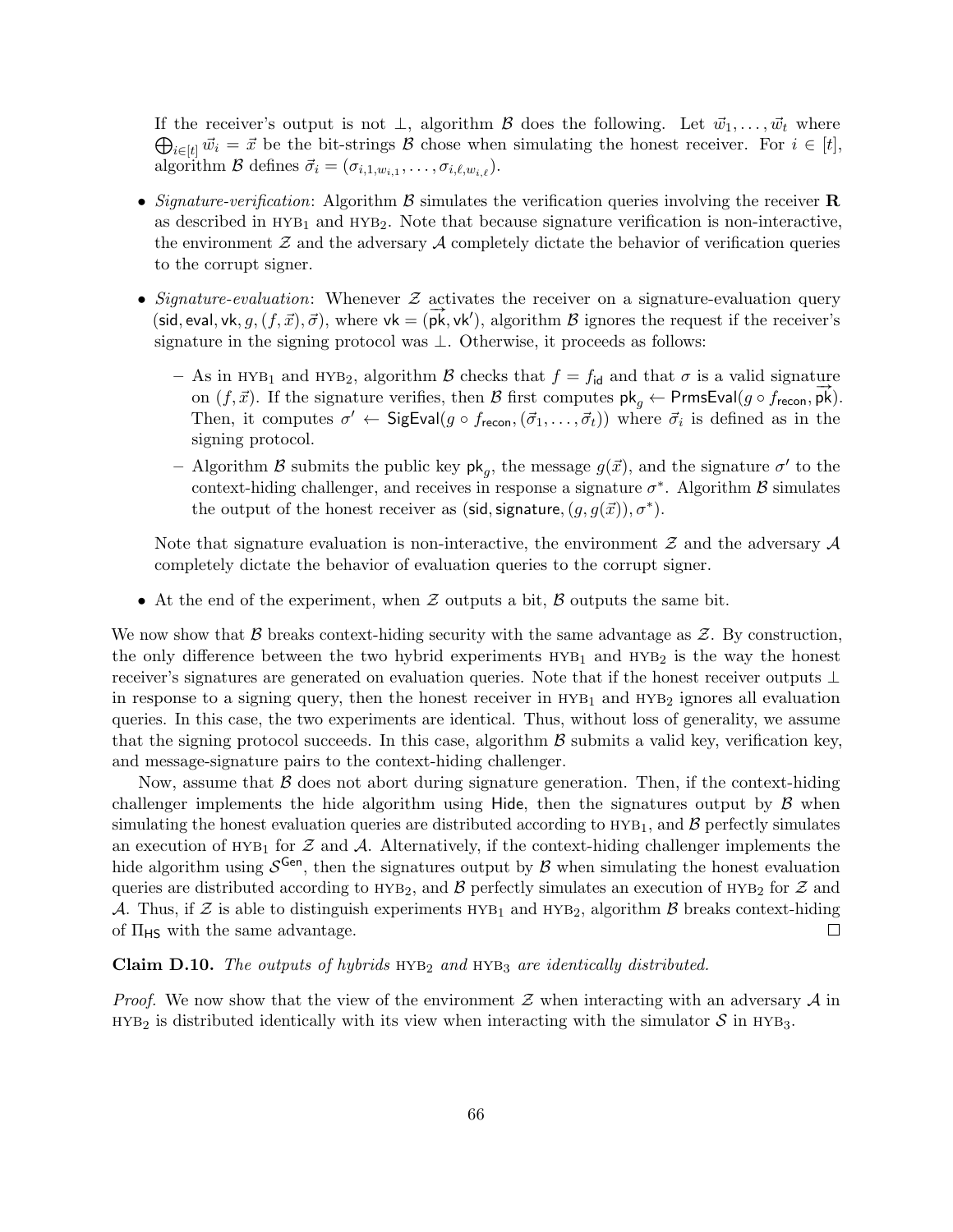- Key-generation: When the environment  $\mathcal Z$  activates the signer on a key-generation query, algorithm  $\mathcal S$  simply forwards the query to its simulated protocol execution with adversary  $\mathcal A$ (as if it came from  $\mathcal{A}$ 's environment). Thus, the output of  $\mathcal{S}$  in HYB<sub>3</sub> is distributed identically to the output of  $A$  in HYB<sub>2</sub>.
- Signature-generation: By construction,  $S$  perfectly simulates the behavior of the ideal OT functionality  $\mathcal{F}_{\text{OT}}^{\ell,s}$ , so it perfectly simulates the view of A in its simulated protocol execution (since A only interacts with  $\mathcal{F}_{\text{OT}}^{\ell,s}$ ). Thus, S perfectly simulates any interaction between the adversary and the environment that can occur during this phase.

It suffices to argue that the output of the honest receiver in  $HYB_2$  and  $HYB_3$  is identi-It sumes to argue that the output or the honest receiver in  $HYB_2$  and  $HYB_3$  is identi-<br>cally distributed on a query (sid, sign, vk,  $\vec{x}$ ), where vk can be parsed as vk = ( $\overrightarrow{pk}$ , vk'). Let  $\{(\sigma_{i,j,0}, \sigma_{i,j,1})\}_{i \in [t], j \in [\ell]}$  be the signatures the signer submits to the ideal OT functionality  $\mathcal{F}^{\ell,s}_{\text{OT}},$ and let  $\{\sigma_{i,j}^{\mathsf{pk}}\}_{i \in [t], j \in [\ell]}$  be the message-independent signature components the signer sends to the receiver. First, if any of the verification conditions in  $HYB_2$  (defined in the description of  $HYB_1$ ) are satisfied, then the output of the honest receiver in  $HYB_2$  is (sid, signature,  $(f_{id}, \vec{x}), \perp$ ). By construction, the simulator  $\mathcal S$  implements an identical set of checks. If any of the conditions are satisfied, then the simulator defines the IdealSign function to output  $\perp$  on all inputs. This means that in HYB<sub>3</sub>, the honest receiver also outputs  $\perp$  as its signature in response to the signing request. We conclude that the behavior in  $HY_{B2}$  and  $HY_{B3}$  is identical whenever any of the conditions in  $HYB_2$  is triggered.

Now, consider the case where none of the conditions in  $HYB<sub>2</sub>$  are satisfied. This means that for all  $j \in [\ell]$ , there is at least one  $i_j \in [t]$  where both  $\sigma_{i_j,j,0}$  and  $\sigma_{i_j,j,1}$  are valid (according to the criterion in Eq.  $(D.1)$ ). We consider the receiver's output in  $HYB<sub>2</sub>$  and  $HYB<sub>3</sub>$ .

- In HYB<sub>2</sub>, the honest receiver chooses  $\vec{w}_i \in \{0,1\}^{\ell}$  for all  $i \in [t]$  such that  $\vec{x} = \bigoplus_{i \in [t]} \vec{w}_i$ . This is equivalent to first sampling  $w_{i,j} \in \{0,1\}$  for all  $j \in [\ell]$  and  $i \neq i_j$  and setting  $w_{i_j,j} \in \{0,1\}$  such that  $\vec{x} = \bigoplus_{i \in [t]} \vec{w}_i$ . Next, we say that an index  $i \in [t]$  and  $j \in [\ell]$  is "bad" if either  $\sigma_{i,j,0}$  or  $\sigma_{i,j,1}$  is invalid. For all bad indices  $i, j$ , define  $b_{i,j} \in \{0,1\}$  so that  $\sigma_{i,j,b_{i,j}}$  is valid. We consider two possibilities.
	- ∗ The receiver in HYB<sub>2</sub> outputs  $\bot$  as its signature if there is a bad index  $i \in [t], j \in [\ell]$ where  $w_{i,j} \neq b_{i,j}$ . Suppose there are n such bad indices. Since both  $\sigma_{i_j,j,0}$  and  $\sigma_{i_j,j,1}$ are valid for all  $j \in [\ell]$ , and all of the  $w_{i,j}$ 's are sampled uniformly at random for  $i \neq i_j$ , it follows that with probability  $1 - 2^{-n}$  (over the randomness used to sample the  $w_{i,j}$ 's), there is at least one  $i \neq i_j$  and  $j \in [\ell]$  where  $w_{i,j} \neq b_{i,j}$ .
	- ∗ With probability  $2^{-n}$ , for all bad indices  $i \in [t], j \in [\ell]$ , we have that  $w_{i,j} = b_{i,j}$ . In this case, the honest receiver in HYB<sub>2</sub> obtains valid signatures  $\sigma_{i,j,w_{i,j}}$  from  $\mathcal{F}_{\text{OT}}^{\ell,s}$ and constructs  $\vec{\sigma}$  according to the specification of HYB<sub>2</sub>. Here,  $w_{i,j} = b_{i,j}$  for all bad indices, and for all remaining indices  $i \neq i_j$  and  $j \in [\ell]$ , the choice bit  $w_{i,j}$  is uniformly random.
- $-$  In HYB<sub>3</sub>, the ideal signing algorithm **IdealSign** is used to generate the honest receiver's signature, and the simulator S decides whether the honest receiver outputs  $\perp$  or the output of IdealSign. By construction, if n is the number of bad indices, then  $S$  causes the honest receiver to output  $\perp$  with probability  $1-2^{-n}$ , which is precisely the probability that the honest receiver outputs  $\perp$  in HYB<sub>2</sub>. With probability  $2^{-n}$ , the honest receiver outputs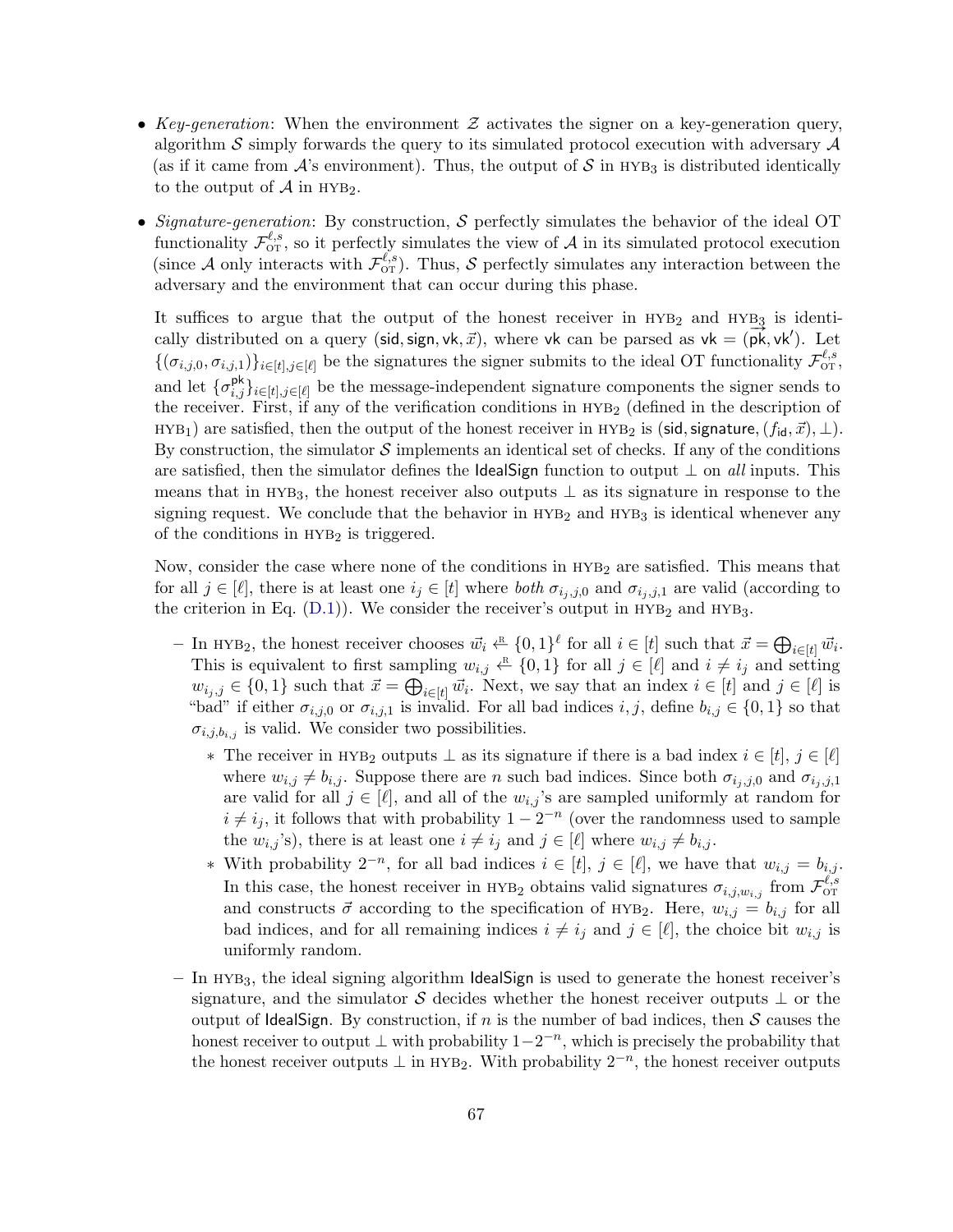the signature computed by IdealSign. We argue that in this case, the signature output by IdealSign is distributed identically to the signature that would have been constructed by the honest receiver in HYB<sub>2</sub>. By construction, IdealSign sets  $\vec{\sigma}_i = (\sigma_{i,1,w_{i,1}}, \ldots, \sigma_{i,\ell,w_{i,\ell}})$ for all  $i \in [t]$  where  $w_{i,j} = b_{i,j}$  for all bad indices  $i \in [t]$  and  $j \in [\ell]$ . For the remaining indices,  $w_{i,j}$  is uniformly random subject to the restriction that  $\bigoplus \vec{w}_i = \vec{x}$  where  $\vec{w}_i =$  $(w_{i,1}, \ldots, \vec{w}_{i,\ell})$ . Observe that this is the same distribution from which the  $w_{i,j}$  are sampled in HYB<sub>2</sub>. Finally, IdealSign constructs the final signature  $\sigma'$  by computing sampled in  $HYB_2$ . Finally, idealisign constructs the final signature  $\sigma$  by computing  $\vec{\sigma} \leftarrow$  SigEval( $f_{\text{recon}}$ ,  $\vec{pk}$ ,  $(\vec{w_1}, \dots, \vec{w_t})$ ,  $(\vec{\sigma_1}, \dots, \vec{\sigma_t})$ ). This is precisely the behavior of the honest receiver in  $HYB_2$ . In addition, by correctness of  $\Pi_{\mathsf{HS}}$ , it will never be the case that  $(vk,(f_{id},\vec{x}), \vec{\sigma}, 0) \in \mathcal{L}$ . Specifically,  $\vec{\sigma}$  is a valid signature on  $\vec{x}$  under vk, so the simulator S would never register it as an invalid signature in  $\mathcal{F}_{\text{BHS}}$ . (Because the signer is corrupt, the unforgeability criterion in signature verification is ignored).

We conclude that the output of the honest receiver in response to a signing query is identically distributed in  $HYB_2$  and  $HYB_3$ .

• Signature-verification: If the environment  $\mathcal Z$  activates the corrupt signer S on a verification query (sid, verify, vk',  $(f, \vec{x}), \vec{\sigma}$ ), the simulator S activates the real signer S (under the control of A) in its simulated version of  $\Pi_{\text{BHS}}$ . Since the simulator S forwards S's output to Z, the responses to these queries in  $HYB_2$  and  $HYB_3$  are identically distributed.

Next, suppose the environment  $\mathcal Z$  activates the honest receiver **R** on a signature verification query (sid, verify, vk',  $(f, \vec{x}), \vec{\sigma}$ ). In HYB<sub>3</sub>, the ideal functionality  $\mathcal{F}_{\text{BHS}}$  handles the signatureverification queries. We consider the different possibilities below. Note that because the signer is assumed to be corrupt, the unforgeability condition is ignored.

- If  $f \notin \mathcal{H}$ , then  $\mathcal{F}_{\text{BHS}}$  sets the verification bit  $t = 0$ . This is the behavior in HYB<sub>2</sub>.
- Otherwise, if  $vk = vk'$  and  $(vk, (f, \vec{x}), \vec{\sigma}, 1) \in \mathcal{L}$ , then  $\mathcal{F}_{BHS}$  sets  $t = 1$ . We consider several scenarios depending on how the entry  $(vk, (f, \vec{x}), \vec{\sigma}, 1)$  was added to  $\mathcal{L}$ . If  $\vec{\sigma}$  was generated as a result of a signing or a evaluation request involving the honest receiver, then by (evaluation and hiding) correctness of  $\Pi_{\rm HS}$ ,  $\vec{\sigma}$  is a valid signature on  $\vec{x}$ , and the honest receiver in HYB<sub>2</sub> would also accept the signature. If the entry was added as a result of a previous verification request (which successfully verified), then because the honest party's verification algorithm in  $\Pi_{\mathsf{HS}}$  is *deterministic* and since the signature previously verified, then the honest receiver would also output 1 in  $HYB_2$ .
- Otherwise, if there is already an entry  $(v\mathsf{k}', (f, \vec{x}), \vec{\sigma}, t') \in \mathcal{L}$  for some  $t'$ ,  $\mathcal{F}_{\text{BHS}}$  sets  $t = t'$ . In the real protocol in  $HYB_2$ , the honest verifier's algorithm is deterministic. Hence, if a signature previously verified (resp., failed to verify), it will continue to verify (resp., fail to verify).
- Finally, if none of the above criterion apply, then the ideal functionality allows the simulator  $S$  to decide the verification response in HYB<sub>3</sub>. By construction, for the honest receiver, the simulator implements the same logic as in the real protocol in  $HYB_2$ .

We conclude that the output of the honest receiver in response to verification queries is identically distributed in  $HYB<sub>2</sub>$  and  $HYB<sub>3</sub>$ .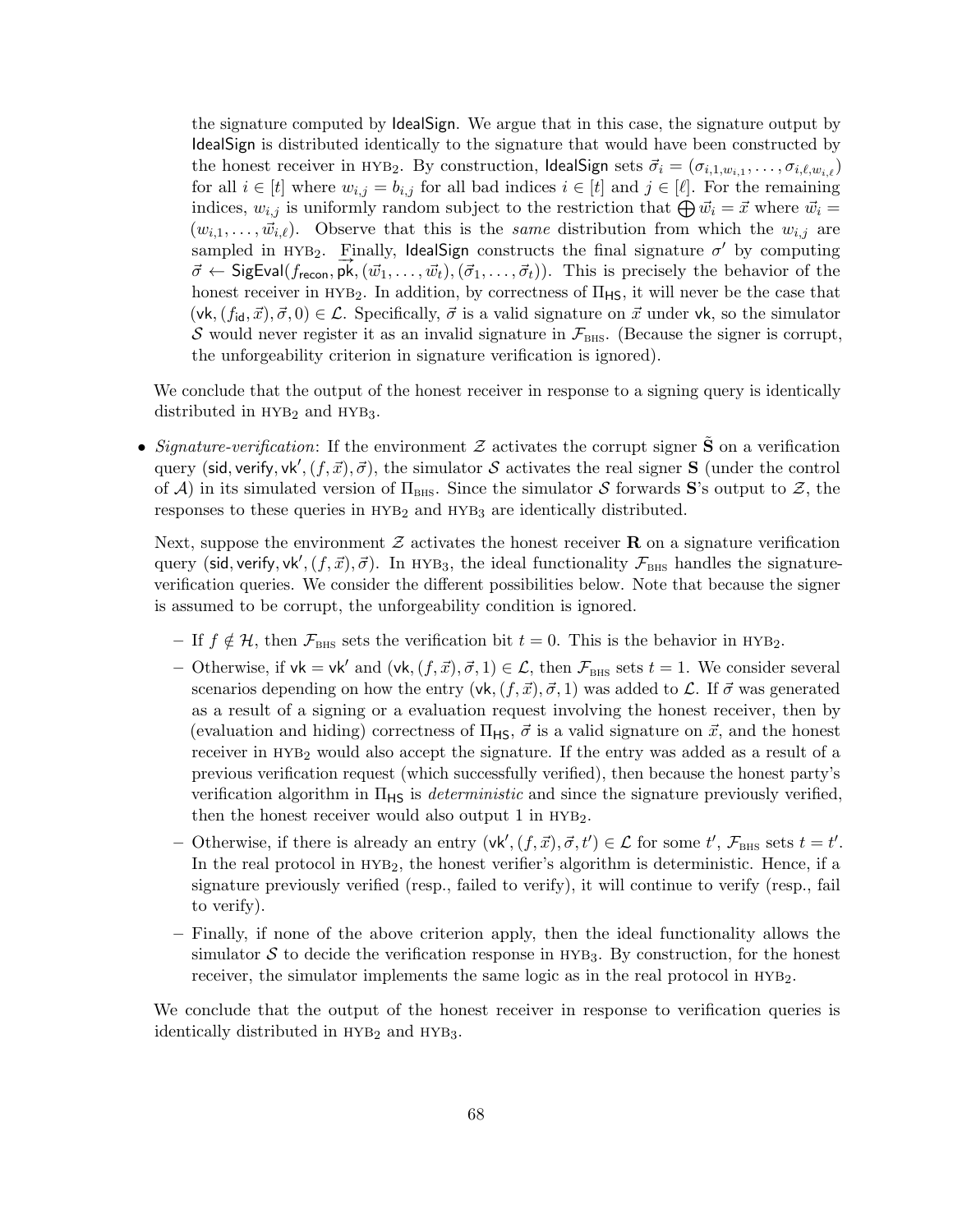• Signature-evaluation: By definition, for any signature evaluation query made by  $\mathcal Z$  to  $\tilde S$  in  $HYB_3$ , the simulator S invokes S (under the control of A) in its simulated copy of  $\Pi_{BHS}$  and forwards S's output to Z. Therefore, Z's views in  $HYB<sub>2</sub>$  and  $HYB<sub>3</sub>$  are identical.

Next, suppose that the environment  $\mathcal Z$  activates the honest receiver **R** on an evaluation query in  $HYB_3$ . In this case, the ideal functionality first verifies the signature (as argued above, the outcome of the signature verification procedure is identically distributed in  $HYB_2$  and  $HYB_3$ , and then invokes the IdealEval algorithm provided by S to construct the signature. By construction, IdealEval is precisely the algorithm used in  $HYB<sub>2</sub>$  to generate the signatures (specifically, both IdealEval and the procedure in  $HYB_2$  simulate the signatures using the context-hiding simulator for  $\Pi_{\rm HS}$ ). We conclude that the output of the honest receiver in response to an evaluation query is identically distributed in  $HYB_2$  and  $HYB_3$ .

We conclude that on all queries, the view of the environment  $\mathcal Z$  in  $HYB_2$  and  $HYB_3$  is identically distributed.  $\Box$ 

Lemma [D.7](#page-62-1) now follows by combining Claims [D.8,](#page-63-0) [D.9,](#page-64-0) and [D.10.](#page-65-0)

 $\Box$ 

<span id="page-68-0"></span>**Lemma D.11.** If both the signer and the receiver are corrupt, then IDEAL $\mathcal{F}_{\text{BHS}},\mathcal{S},\mathcal{Z} \equiv \text{REAL}_{\Pi_{\text{BHS}},\mathcal{A},\mathcal{Z}}$ .

*Proof.* When both parties are corrupt, the simulator  $S$  only needs to simulate the behavior of the ideal OT functionality  $\mathcal{F}_{\text{OT}}^{\ell,s}$  when simulating the protocol execution for adversary A. Since S forwards all of the queries from  $\mathcal Z$  to  $\mathcal A$  (as if it came from  $\mathcal A$ 's environment in the simulated protocol execution), and moreover, S perfectly simulates the behavior of the  $\mathcal{F}_{\text{OT}}^{\ell,s}$  functionality, the output of  $\mathcal S$  in the ideal execution is distributed identically to the output of  $\mathcal A$  in the real execution.  $\Box$ 

Theorem [5.1](#page-31-0) now follows by combining Lemmas [D.1,](#page-58-0) [D.4,](#page-61-1) [D.7,](#page-62-1) and [D.11.](#page-68-0)  $\Box$ 

## E Proof of Theorem [6.1](#page-32-0)

Let A be a static adversary that interacts with the environment  $\mathcal{Z}$ , a prover  $\mathcal{P}$ , and a verifier  $\mathcal{V}$ running the real protocol  $\Pi_{ZK}$  (Figure [3\)](#page-33-1). We construct an ideal world adversary (simulator) S that interacts with the environment  $\mathcal{Z}$ , a dummy prover  $\tilde{\mathcal{P}}$ , a dummy verifier  $\tilde{\mathcal{V}}$ , and ideal functionality  $\mathcal{F}_{\mathsf{ZK}}$  such that no environment Z can distinguish an interaction with A in the real execution from one with  $S$  in the ideal execution.

We begin by describing the simulator  $S$ . At the beginning of the protocol execution, the simulator S begins by invoking the adversary A. Algorithm A begins by declaring which parties it would like to corrupt, and  $\mathcal S$  corrupts the corresponding set of dummy parties. The simulation then proceeds as follows.

Simulating the communication with the environment. Whenever the simulator  $S$  receives an input from the environment  $\mathcal{Z}$ , it forwards the input to  $\mathcal{A}$  (as if it came from the environment in the simulated protocol execution). Whenever  $A$  writes a message on its output tape (in the simulated protocol execution), the simulator  $S$  writes the same output on its own output tape (to be read by the environment).

Simulating the ideal BHS functionality. At the beginning of the protocol execution, the simulator S initializes an empty list  $\mathcal L$  to keep track of the signatures in the simulated instance of  $\mathcal{F}_{\text{BHS}}$ . The simulator S simulates the ideal BHS functionality exactly as described in Figure [1.](#page-29-0)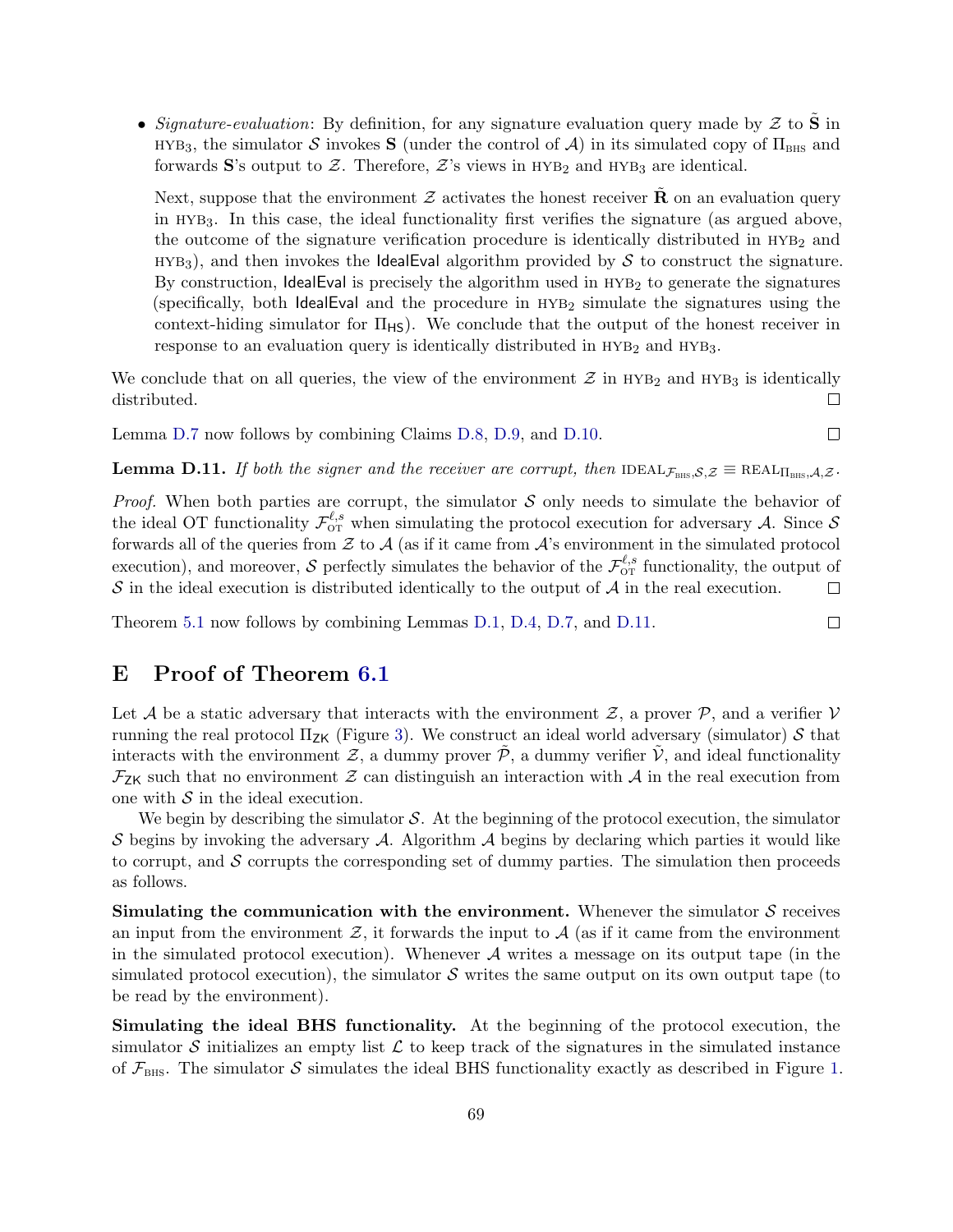Whenever the specification of  $\mathcal{F}_{\text{BHS}}$  needs to interact with the ideal adversary, the simulator  $\mathcal{S}$ forwards the request to  $\mathcal{A}$  (as if it came from  $\mathcal{F}_{\text{BHS}}$  in the simulated protocol execution), and uses the response from  $A$  to continue the simulation.

Simulating the preprocessing phase. In the preprocessing phase, the verifier and the prover never exchange any messages with each other. They only interact with the  $\mathcal{F}_{\text{BHS}}$  functionality. As stated above, the simulator simulates the behavior of  $\mathcal{F}_{\text{BHS}}$  exactly as described in Figure [1.](#page-29-0) If a party is corrupt, then the simulator uses A to determine the messages it sends to  $\mathcal{F}_{\text{BHS}}$ . If a party is honest, then  $S$  simulates the behavior of the honest party exactly as in the real protocol. Let vk be the verification key the verifier sends to the prover in the simulated execution.

**Simulating the proofs.** After simulating the preprocessing phase, the simulator  $S$  proceeds as follows, depending on which parties are corrupt:

- The prover is honest: If the prover is honest, then the prover (in both the real and ideal executions) does nothing until it is activated by the environment. In the ideal execution, whenever the environment activates the prover on an input (sid, ssid, prove,  $\mathcal{R}, x, w$ ) where  $\mathcal{R}(x, w) = 1$ , then S receives a tuple (sid, ssid, proof,  $\mathcal{R}, x$ ) from  $\mathcal{F}_{ZK}$ . When this occurs, S simulates the request as follows. First, let sk be the secret key the simulator  $S$  chose for the prover when simulating the preprocessing phase (since the prover is honest,  $S$  chooses the secret key). Then,  $S$ constructs a ciphertext  $\tilde{c}t \leftarrow$  Encrypt(sk,  $0^{\tau}$ ), where  $\tau$  denotes the length of the witness for relation R. Next, S constructs a signature  $\tilde{\sigma}^* \leftarrow$  IdealEval(CheckWitness $\mathcal{R},ct,x,1$ ), where IdealEval is the ideal signature evaluation functionality that A chooses for  $\mathcal{F}_{\text{BHS}}$ . The simulator S constructs the simulated proof  $\tilde{\pi} = (\tilde{c}\tilde{t}, \tilde{\sigma}^*)$ , adds the signature (vk, (CheckWitness<sub>R,ct,x</sub>, 1),  $\tilde{\sigma}^*, 1$ ) to L (if an entry does not already exist), and sends (sid, ssid, proof,  $x, \tilde{\pi}$ ) to the verifier in the simulated protocol execution.
- The prover is corrupt: First, if the verifier is also corrupt, then the simulator  $S$  only needs to simulate the BHS functionality  $\mathcal{F}_{\text{BHS}}$ . Specifically, whenever the environment activates the prover on an input in the ideal execution, the simulator simply forwards the input to the (corrupt) prover in the simulated execution.

On the other hand, if the verifier is honest, then  $S$  proceeds as follows:

- At the beginning of the simulation, S initializes sk to ⊥. At any point in the simulated protocol execution, if the prover (as dictated by  $A$ ) makes a successful signing request to the  $\mathcal{F}_{\text{BHS}}$  functionality, the simulator S updates sk to be the message the prover submitted to the signing functionality. By definition of the  $\mathcal{F}_{\text{BHS}}$  functionality, the prover can make at most one successful signing request to the  $\mathcal{F}_{\text{BHS}}$ .
- Whenever the environment activates the prover in the ideal execution on an input (sid, ssid, prove,  $\mathcal{R}, x, w$ ), the simulator S activates the prover in the simulated protocol execution on the same input.
- Whenever the prover in the simulated execution sends a message (sid, ssid, proof,  $\mathcal{R}, x, \pi$ ) to the verifier, the simulator parses  $\pi = (ct, \sigma^*)$ . If  $\pi$  does not have this form or if sk =  $\perp$ , then S ignores the message. Otherwise, the simulator S submits the request (sid, verify, vk, (CheckWitness $_{\mathcal{R},ct,x}$ , 1),  $\sigma^*$ ) to its (simulated) ideal functionality  $\mathcal{F}_{\text{BHS}}$ . If the signature does not verify, then  $S$  ignores the request. Otherwise, it computes  $w \leftarrow$  Decrypt(sk, ct) and outputs (sid, ssid, proof,  $\mathcal{R}, x$ ) for the honest verifier in the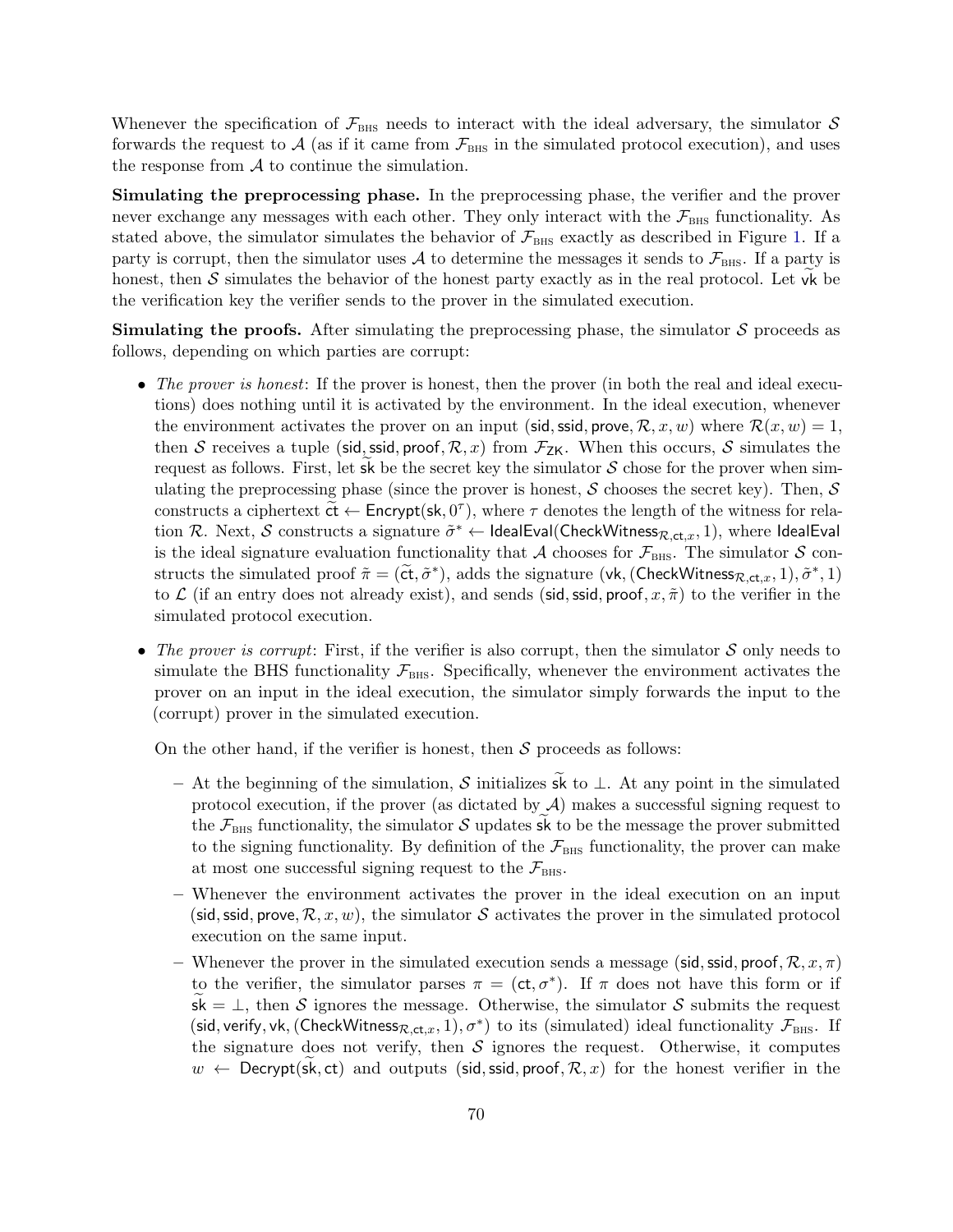simulated execution. In addition, S submits (sid, ssid, prove,  $\mathcal{R}, x, w$ ) to  $\Pi_{\mathsf{ZK}}$  (on behalf of the prover  $\tilde{\mathcal{P}}$ ).

To conclude the proof, we show that the environment cannot distinguish the output of the real execution with adversary  $A$  from an ideal execution with the simulator  $S$ . We consider the two cases separately.

**Lemma E.1.** If the prover is honest, and  $\Pi_{\mathsf{SE}}$  is a CPA-secure encryption scheme, then in the  $\mathcal{F}_{\text{BHS}}$ -hybrid model,  $\text{REAL}_{\Pi_{\text{ZK}},\mathcal{A},\mathcal{Z}} \overset{c}{\approx} \text{IDEAL}_{\mathcal{F}_{\text{ZK}},\mathcal{S},\mathcal{Z}}$ .

Proof. Our proof proceeds via a hybrid argument:

- HYB<sub>0</sub>: This is the real distribution REAL<sub>ΠzK</sub>, $A, \mathcal{Z}$ .
- $HYB_1$ : Same as  $HYB_0$ , except when constructing proofs, the honest prover does not submit (sid, eval, vk, CheckWitness $_{R,ct,x}$ , ( $f_{id}$ , sk),  $\sigma_{sk}$ ) to  $\mathcal{F}_{\text{BHS}}$  to obtain the signature  $\sigma^*$ . Instead, the signature is constructed as  $\sigma^* \leftarrow$  IdealEval(CheckWitness<sub>R,ct,x</sub>, 1). Afterwards, the entry (vk, (CheckWitness<sub>R,ct,x</sub>, 1),  $\sigma^*$ , 1) is added to  $\mathcal{F}_{\text{BHS}}$  (if an entry does not already exist.)
- HYB2: Same as HYB1, except during the preprocessing phase, the honest prover sends (sid, sign, vk, sk') to  $\mathcal{F}_{\text{BHS}}$  where sk'  $\leftarrow$  KeyGen(1<sup> $\lambda$ </sup>) is generated independently of sk. The ciphertexts in the encryption step are still generated using sk.
- HYB<sub>3</sub>: Same as HYB<sub>2</sub>, except the honest prover encrypts the all-zeroes string  $0^{\tau}$  (where  $\tau$  is the bit-length of the witness) when constructing the proofs.
- HYB<sub>4</sub>: Same as HYB<sub>3</sub>, except the honest prover requests the signature on sk in the preprocessing step (instead of the dummy key  $sk'$ ).
- HYB<sub>5</sub>: This is the ideal distribution IDEAL $_{\mathcal{F}_{\mathsf{ZK}},\mathcal{S},\mathcal{Z}}$ .

We now show that assuming  $\Pi_{\mathsf{SE}}$  is CPA-secure, the outputs of each pair of consecutive hybrid experiments are computationally indistinguishable.

- Hybrids  $HYB_0$  and  $HYB_1$  are identical experiments according to the specification of  $\mathcal{F}_{BHS}$ . Specifically, since the prover is honest, the ideal functionality  $\mathcal{F}_{\text{BHS}}$  answers the signatureevaluation queries using the ideal evaluation function IdealEval, which is precisely the procedure described in  $HYB<sub>1</sub>$ .
- Hybrids  $HYB_1$  and  $HYB_2$  are computationally indistinguishable if the encryption scheme (KeyGen, Encrypt, Decrypt) is CPA-secure. First, the only difference in  $HYB_1$  and  $HYB_2$  is that in HYB<sub>2</sub>, the entry (sid, vk,  $(f_{id}, \text{sk})$ ,  $\sigma_{\text{sk}}$ ) in  $\mathcal{F}_{\text{BHS}}$  is replaced with the entry (sid, vk,  $(f_{id}, \text{sk}'), \sigma_{\text{sk}}$ ). We consider two cases, depending on whether the verifier is honest or corrupt.

The verifier is honest: If the verifier is honest, then these two experiments are identically distributed. Specifically, the only queries the honest verifier makes to  $\mathcal{F}_{\text{BHS}}$  are on (computed) signatures  $\sigma^*$  that are registered with  $\mathcal{F}_{\text{BHS}}$ .

The verifier is corrupt: In this case, the adversary  $A$  can make arbitrary queries (on behalf of the verifier) to the  $\mathcal{F}_{\text{BHS}}$  functionality. In addition, since the verifier is the signer (with respect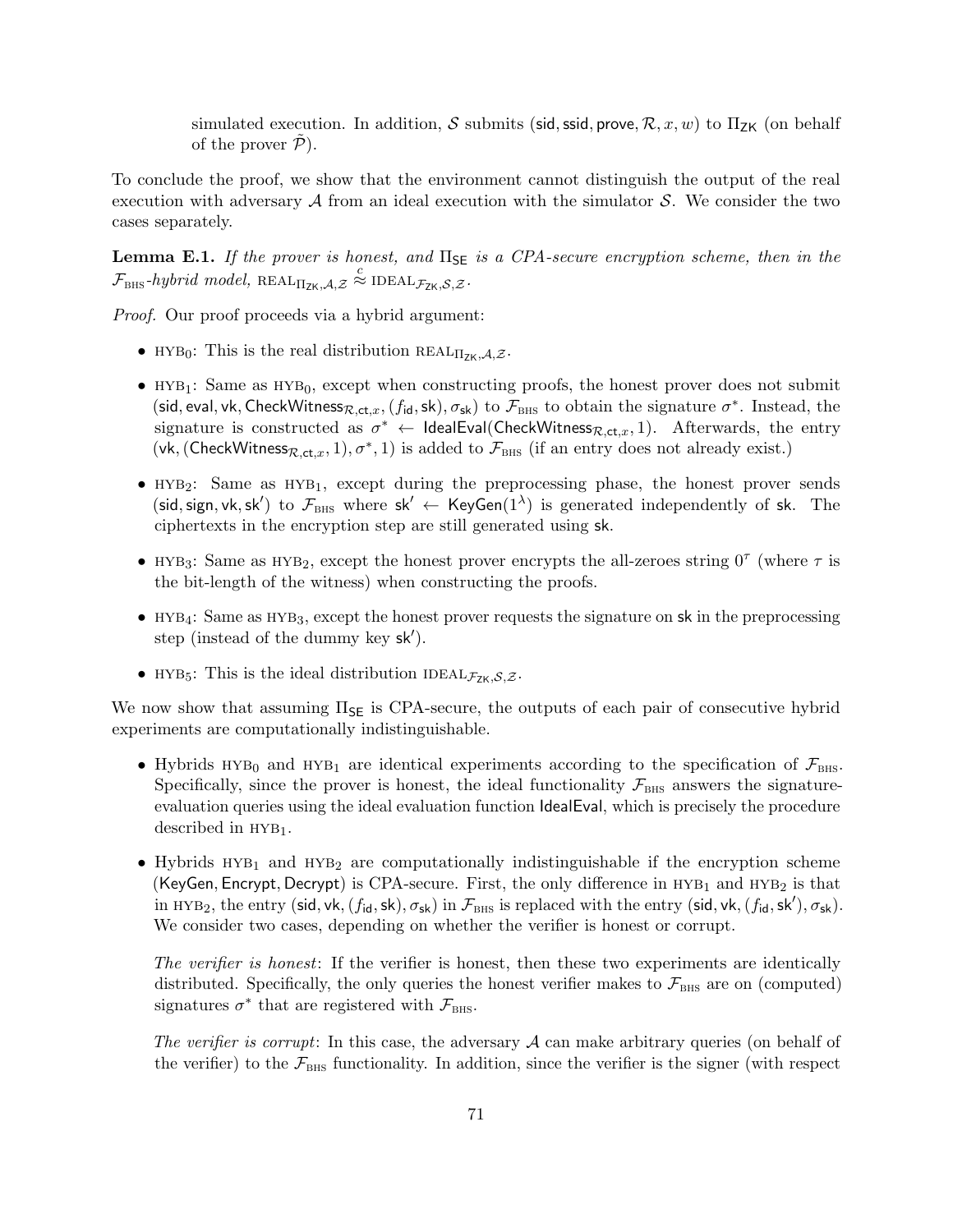to the  $\mathcal{F}_{\text{BHS}}$  functionality), during signature verification, only the correctness and consistency conditions are checked (and in particular, not the unforgeability condition). This means that the view of adversary A is identically distributed in  $HY_{B_1}$  and  $HY_{B_2}$  unless A makes an evaluation or a verification query to  $\mathcal{F}_{\text{BHS}}$  on a message of the form  $(f_{\mathsf{id}}, \mathsf{sk})$  or  $(f_{\mathsf{id}}, \mathsf{sk}^{\prime})$ . We first show that in HYB<sub>2</sub>, the probability that A makes a verification query to  $\mathcal{F}_{\text{BHS}}$  on a message of the form  $(f_{\text{id}}, \text{sk}')$  is negligible. By construction, in  $HYB_2$ , the adversary's view is *completely* independent of  $sk'$ , so we can effectively defer the sampling of  $sk'$  until after the adversary has made all of its verification queries. Since the adversary makes  $poly(\lambda)$  verification queries, and sk' is drawn from a distribution with min-entropy at least  $\omega(\log \lambda)$ ,<sup>[17](#page-0-0)</sup> the probability (taken over the randomness of the key-generation algorithm) that sk' coincides with a message in the adversary's query is negligible.

We now show that if there exists an adversary  $A$  and an environment  $\mathcal Z$  such that the outputs of  $HYB<sub>1</sub>$  and  $HYB<sub>2</sub>$  are not computationally indistinguishable, then we can construct an adversary B that breaks CPA-security of  $\Pi_{\mathsf{SE}}$ . Based on the above analysis, to achieve non-negligible distinguishing advantage, algorithm A has to issue a verification query on the message  $(f_{\mathsf{id}}, \mathsf{sk})$ to the ideal functionality  $\mathcal{F}_{\text{BHS}}$  with non-negligible probability. Algorithm  $\beta$  simulates an instance of the protocol execution environment according to  $HYB<sub>2</sub>$  as follows:

- Then,  $\beta$  starts the protocol execution experiment by activating the environment  $\mathcal{Z}$ . Algorithm  $\beta$  now simulates the protocol execution experiment as described in  $HYB_2$ .
- To simulate the honest prover during the preprocessing phase,  $\beta$  leaves the secret key sk unspecified (since it is not needed in the simulation). It samples  $sk' \leftarrow KeyGen(1^{\lambda})$  for the honest prover and simulates the rest of the preprocessing as described in  $HYB_2$ .
- Whenever the environment activates the prover to construct a proof on a statementwitness pair  $(x, w)$  for a relation R, algorithm B simulates the honest prover in HYB<sub>2</sub> by first checking that  $\mathcal{R}(x, w) = 1$ . If so, then B submits an encryption query on the pair  $(w, w)$  to the encryption oracle to obtain a ciphertext ct. Algorithm  $\beta$  simulates the rest of the protocol exactly as described in hyb2.
- Algorithm B simulates the  $\mathcal{F}_{\text{BHS}}$  functionality according to the specification of HYB<sub>1</sub> and  $HYB_2$  (the behavior of  $\mathcal{F}_{BHS}$  is identical in the two hybrids, and does not depend on sk).
- $-$  At the end of the protocol execution experiment, algorithm  $\beta$  chooses a random bitstring  $\xi \in \{0,1\}^{\lambda}$ . It makes  $\xi$  chosen-message queries to the encryption oracle on pairs  $(\xi_1, 0), \ldots, (\xi_\lambda, 1)$  to obtain ciphertexts  $ct_1, \ldots, ct_\lambda$ . Then, for each verification query made by adversary A to  $\mathcal{F}_{\text{BHS}}$  on a message of the form  $(f_{\text{id}},\text{sk})$  for some sk, algorithm B checks to see if for all  $i \in [\lambda]$ , Decrypt(sk, ct<sub>i</sub>) =  $\xi_i$ . If this holds for all  $i \in [\lambda]$ , then B outputs 1. Otherwise, it outputs 0.

By definition, we see that  $\beta$  perfectly simulates the protocol execution according to the specification in HYB<sub>2</sub>. By assumption, with non-negligible probability  $\varepsilon$ , algorithm A will issue a query to  $\mathcal{F}_{\text{BHS}}$  on the message  $(f_{\text{id}},\text{sk})$ . This means that with probability  $\varepsilon$ , there is some sk where  $sk = sk$ .

<sup>&</sup>lt;sup>17</sup>This is implied by CPA-security of the encryption scheme. Otherwise, the adversary has a noticeable probability of guessing the key for the encryption scheme, which trivially breaks CPA-security.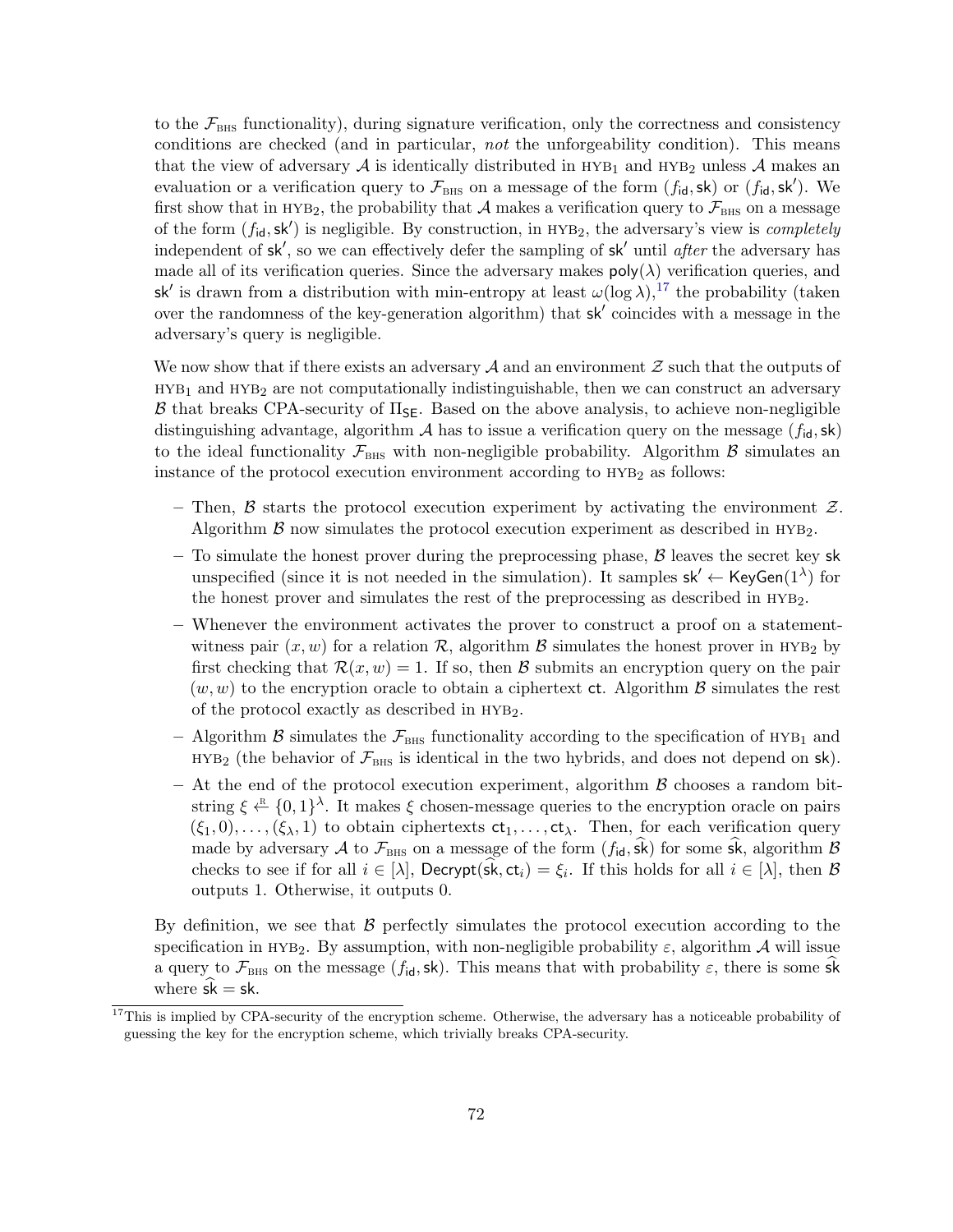- Suppose B is interacting with the encryption oracle  $\mathcal{O}_0$  in the CPA-security game. In this case, if there is a message of the form  $(f_{id}, s\hat{k})$  where  $s\hat{k} = s\hat{k}$ , then B outputs 1 by correctness of the encryption scheme. In this case,  $\beta$  outputs 1 with probability at least  $\varepsilon$ .
- Suppose instead that B is interacting with the encryption oracle  $\mathcal{O}_1$ . In this case, the ciphertexts  $ct_1, \ldots, ct_\lambda$  and keys sk are all independent of  $\xi_i$ . Thus, union bounding over all of the messages of the form  $(f_{\text{id}},\text{sk})$  appearing in the verification queries to  $\mathcal{F}_{\text{BHS}}$ , the probability that  $\mathcal B$  outputs 1 (taken over the choice of  $\xi_i$ 's) is at most  $\mathsf{poly}(\lambda)/2^{\lambda} = \mathsf{negl}(\lambda)$ .

We conclude that B is able to break CPA-security with non-negligible probability  $\varepsilon - \text{negl}(\lambda)$ . Thus, if the encryption scheme is CPA-secure, the outputs of hybrids  $HYB_1$  and  $HYB_2$  are computationally indistinguishable.

- Hybrids  $HYB_2$  and  $HYB_3$  are computationally indistinguishable if  $\Pi_{\mathsf{SE}}$  is CPA-secure. Observe that none of the logic in  $HYB_2$  and  $HYB_3$  depend on the secret key sk, and all of the messages can be simulated given access to an encryption oracle  $\mathsf{Encrypt}(\mathsf{sk}, \cdot)$ . By CPA-security of  $\Pi_{\mathsf{SE}}$ , we conclude that the outputs of these two hybrid experiments are computationally indistinguishable.
- Hybrids  $HYB_3$  and  $HYB_4$  are computationally indistinguishable if  $\Pi_{\mathsf{SE}}$  is CPA-secure. The argument follows by the same logic as that used to argue computational indistinguishability of  $HYB<sub>1</sub>$  and  $HYB<sub>2</sub>$ .
- Hybrids  $HYB_4$  and  $HYB_5$  are identically distributed. By construction, the honest prover's behavior in  $HYB_4$  precisely coincides with the behavior of the simulated prover in  $HYB_5$ . Thus, the outputs of A in HYB<sub>4</sub> are distributed exactly as the outputs of S in HYB<sub>5</sub>. Moreover, if the verifier is honest, then the outputs of the honest verifier in  $HY_{4}$  are distributed identically to the outputs in HYB<sub>5</sub>; this follows by appealing to the correctness property of the ideal  $\mathcal{F}_{\text{BHS}}$ functionality. We conclude that the output distribution of  $HYB<sub>4</sub>$  is identical to that of the ideal execution.

Since each pair of hybrid arguments is computationally indistinguishable, the lemma follows.  $\Box$ 

<span id="page-72-0"></span>**Lemma E.2.** If the prover is corrupt, then in the  $\mathcal{F}_{BHS}$ -hybrid model, we have that REAL $_{\Pi_{7\mathbf{k}},\mathcal{A},\mathcal{Z}}$ IDEAL $\mathcal{F}_{ZK},\mathcal{S},\mathcal{Z}$ .

Proof. In the case where the prover is corrupt, we show that the output of the real and ideal protocol executions are identically distributed. We consider two cases.

The verifier is corrupt: If the verifier is also corrupt, then the simulator  $S$  is only responsible for simulating the  $\mathcal{F}_{\text{BHS}}$  functionality. Since S simulates the ideal BHS functionality exactly as described in Figure [1,](#page-29-0) the output of S is identically distributed as the output of  $\mathcal A$  in the real execution, and the claim follows.

The verifier is honest: If the verifier is honest, we show that  $S$  perfectly simulates the behavior of the honest verifier in the simulated protocol execution. By construction,  $\mathcal S$  perfectly simulates the behavior of the honest verifier in the preprocessing phase. Next, in the real execution, the honest verifier only responds when it receives a tuple of the form (sid, ssid, proof,  $\mathcal{R}, x, \pi$ ) from the prover. We show that the simulation is correct: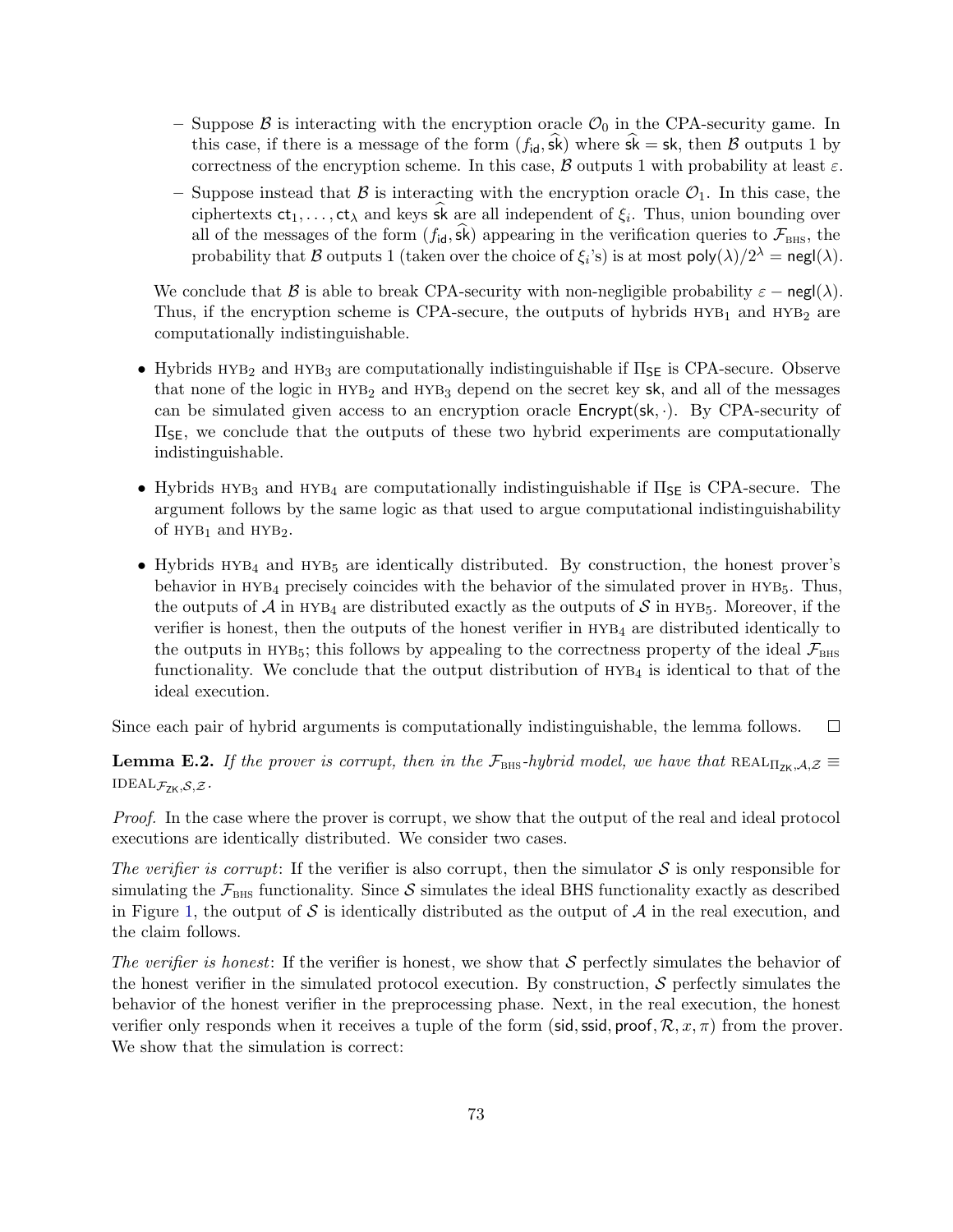- Suppose in the real scheme, the verifier has not set the ready flag. This corresponds to the setting where the prover has never made a signing request to  $\mathcal{F}_{\text{BHS}}$ . In this case, the verifier ignores the request. In the simulated protocol execution, if the prover never makes a signing request to  $\mathcal{F}_{\text{BHS}}$ , then  $\mathsf{sk} = \perp$ , and the verifier also ignores the request.
- Suppose in the real scheme, the proof  $\pi$  does not have the form  $(ct, \sigma)$ . In this case, the verifier also ignores the request. This is precisely how  $\mathcal S$  simulates the honest verifier's behavior in the simulated protocol execution.
- Otherwise, in the real scheme, the honest verifier parses the proof as  $\pi = (\text{ct}, \sigma)$ , and submits (sid, verify, vk, (CheckWitness $_{\mathcal{R}.\text{ct},x}$ , 1),  $\sigma$ ) to  $\mathcal{F}_{\text{BHS}}$ . We consider several cases:

Case 1: Suppose that (vk, (CheckWitness<sub>R,ct,x</sub>, 1),  $\sigma$ , 1)  $\in \mathcal{L}$ , where  $\mathcal{L}$  is the list of signatures maintained by  $\mathcal{F}_{\text{BHS}}$ . In this case,  $\mathcal{F}_{\text{BHS}}$  declares the signature valid, and the honest verifier in the real scheme accepts the proof by outputting (sid, ssid, proof,  $\mathcal{R}, x$ ). According to the specification of  $\mathcal{F}_{\text{BHS}}$ , there are two possible ways for (vk, (CheckWitness<sub>R,ct,x</sub>, 1),  $\sigma$ , 1) to be added to  $\mathcal{L}$ :

- The prover made a successful evaluation query with function CheckWitness $_{\mathcal{R},ct,x}$  on some input sk where CheckWitness<sub>R,ct,x</sub>(sk) = 1, and moreover, there is an entry  $(\mathsf{vk},(f_{\mathsf{id}},\mathsf{sk}),\sigma',1) \in \mathcal{L}$  for some  $\sigma'.$
- The prover previously made a verification query on (vk, (CheckWitness $\mathcal{R}_{\text{cct},x}$ , 1),  $\sigma$ , 1) and the adversary decided the verification result. According to the  $\mathcal{F}_{\text{BHS}}$  specification, the adversary chooses the verification output only if there exists  $(\mathsf{vk},(f_{\mathsf{id}},\mathsf{sk}), \sigma', 1) \in \mathcal{L}$  for some  $\sigma'$  where CheckWitness $\mathcal{R}_{\text{,ct},x}(\textsf{sk}) = 1$ .

We conclude that in this case, there exist sk and  $\sigma'$  where  $(\mathsf{vk},(f_{\mathsf{id}},\mathsf{sk}),\sigma',1) \in \mathcal{L}$  and CheckWitness<sub>R,ct,x</sub>(sk) = 1. Since the verifier is honest, by the specification of  $\mathcal{F}_{BHS}$ , this is possible only if the prover has previously made a successful signing request on sk. This means that in the simulated protocol execution, the prover must have submitted a signing request to  $\mathcal{F}_{\text{BHS}}$  on message sk. By construction of the simulator, sk = sk. Now, in the simulation, S computes Decrypt(sk, ct) to obtain w. Since CheckWitness $\mathcal{R}_{\text{c},ct,x}(\text{sk}) = 1$ , this means that  $\mathcal{R}(x, w) = 1$ . In the ideal execution, the simulator sends (sid, ssid, proof,  $\mathcal{R}, x, w$ ) to  $\Pi_{\mathsf{ZK}}$ , which by definition forwards the output (sid, ssid, proof,  $\mathcal{R}, x$ ) to the dummy verifier. Thus, in this case, the honest verifier's behavior in both the real and ideal executions is identical.

Case 2: Suppose that (vk, (CheckWitness<sub>R,ct,x</sub>, 1),  $\sigma$ , 1)  $\notin \mathcal{L}$ . We consider two possibilities.

- If there does not exist an entry  $(vk, (f_{id}, sk), \sigma', 1)$  where CheckWitness $\mathcal{R}_{,ct,x}(sk) = 1$  in the list  $\mathcal L$  for some sk and  $\sigma'$ , then by the unforgeability condition, the ideal functionality  $\mathcal{F}_{\text{\sc blue}}$  declares the signature invalid, and the honest verifier in the real scheme ignores the message. Since S simulates the ideal functionality  $\mathcal{F}_{\text{BHS}}$  perfectly, the simulator S also ignores the message in the simulated execution.
- On the other hand, if  $\mathcal L$  does contain an entry  $(\mathsf{vk},(f_{\mathsf{id}},\mathsf{sk}),\sigma',1)$  for some sk and  $\sigma'$ where CheckWitness<sub>R,ct,x</sub>(sk) = 1, then  $\mathcal{F}_{\text{BHS}}$  allows the adversary to decide whether the signature is valid or not. If the adversary declares the signature invalid, then in both